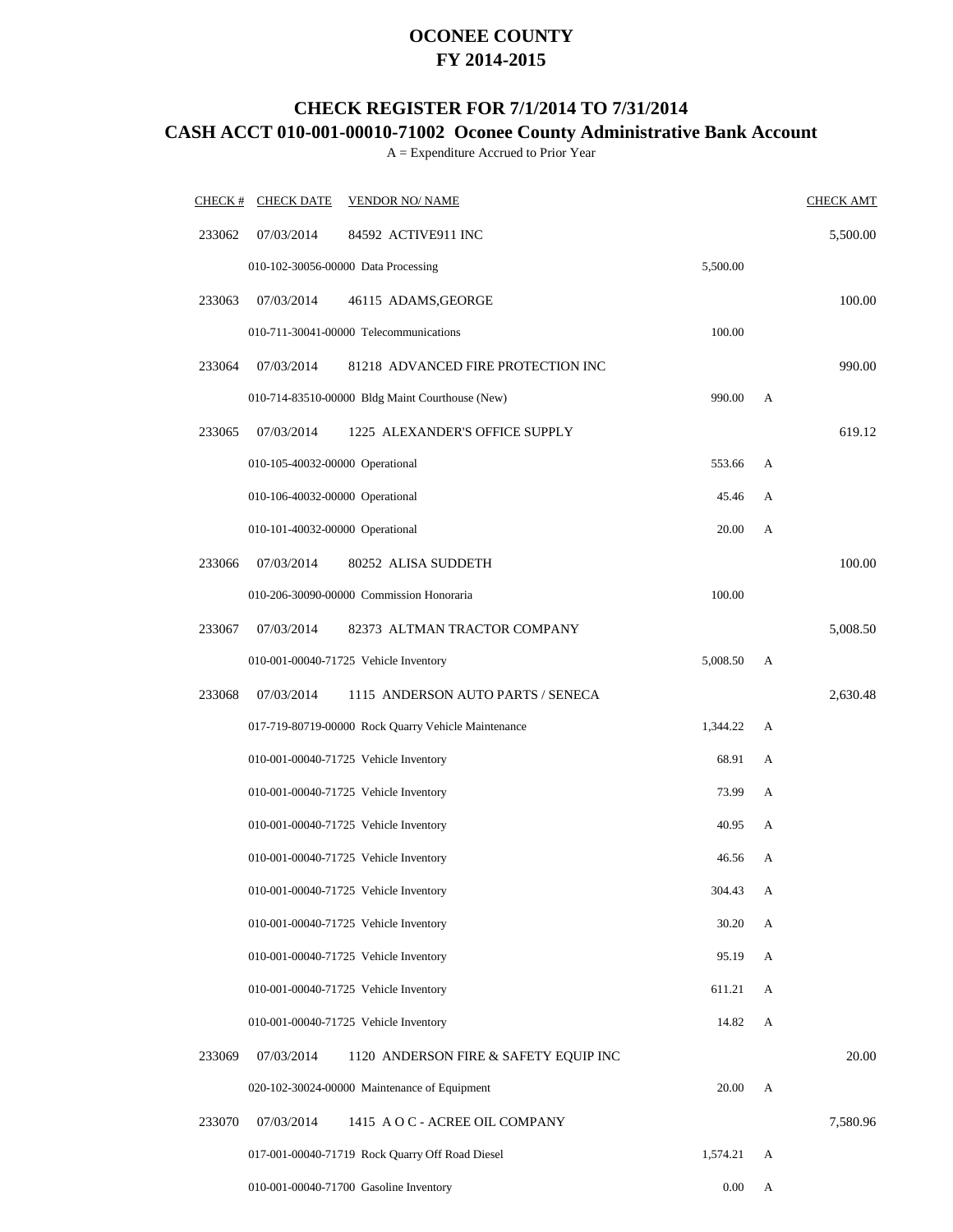|        | 010-001-00040-71721 Diesel Inventory Off Road<br>010-001-00040-71721 Diesel Inventory Off Road    | 3,503.94<br>2,502.81 | A<br>A |          |
|--------|---------------------------------------------------------------------------------------------------|----------------------|--------|----------|
| 233071 | 07/03/2014<br>82610 APPALACHIAN OUTFITTERS, INC.                                                  |                      |        | 269.62   |
|        | 010-105-40031-00000 Small Capital                                                                 | 101.72               | A      |          |
|        | 010-105-40065-00000 CLOTHING/UNIFORMS                                                             | 167.90               | A      |          |
| 233072 | 07/03/2014                                                                                        |                      |        | 75.00    |
|        | 010-101-40065-00004 Clothing for Plain Clothes Officers                                           | 75.00                |        |          |
| 233073 | 07/03/2014<br>1805 ATCO INTERNATIONAL                                                             |                      |        | 503.24   |
|        | 010-601-40032-00000 Operational                                                                   | 503.24               | A      |          |
| 233074 | 07/03/2014<br>2330 BLANCHARD MACHINERY                                                            |                      |        | 700.53   |
|        | 017-719-80719-00000 Rock Quarry Vehicle Maintenance                                               | 700.53               | A      |          |
| 233075 | 07/03/2014<br>2045 BOGGS TRACTOR CO., INC.<br>017-719-80719-00000 Rock Quarry Vehicle Maintenance | 145.40               | A      | 214.38   |
|        | 010-001-00040-71725 Vehicle Inventory<br>010-001-00040-71725 Vehicle Inventory                    | 27.98<br>34.64       | A<br>A |          |
|        | 010-001-00040-71725 Vehicle Inventory                                                             | 6.36                 | A      |          |
| 233076 | 07/03/2014<br>2665 BOOKSMITH                                                                      |                      |        | 522.11   |
|        | 010-206-40101-00000 Books                                                                         | 522.11               | A      |          |
| 233077 | 07/03/2014                                                                                        |                      |        | 75.00    |
|        | 010-101-40065-00004 Clothing for Plain Clothes Officers                                           | 75.00                |        |          |
| 233078 | 07/03/2014<br>55035 BROCK, ROBERT                                                                 |                      |        | 59.92    |
|        | 010-715-40032-97715 Operational-SC Elect Reimbursable                                             | 59.92                | A      |          |
| 233079 | 07/03/2014<br>55015 BROOKS, JOY                                                                   |                      |        | 64.00    |
|        | 010-001-00090-73928 PAI Health Plan Withholding                                                   | 29.00                | А      |          |
|        | 010-715-30041-00000 Telecommunications                                                            | 35.00                |        |          |
| 233080 | 07/03/2014<br>81554 BUILDING MANAGEMENT & CONTROLS, INC.                                          |                      |        | 1,404.26 |
|        | 010-106-30022-00000 Maintenance Buildings/Grounds                                                 | 1,404.26             | A      |          |
| 233081 | 07/03/2014                                                                                        |                      |        | 75.00    |
|        | 010-101-40065-00004 Clothing for Plain Clothes Officers                                           | 75.00                |        |          |
| 233082 | 07/03/2014<br>3185 CDW GOVERNMENT, INC                                                            |                      |        | 1,270.76 |
|        | 010-102-40031-00000 Small Capital                                                                 | 767.81               | A      |          |
|        | 010-102-40031-00610 Small Cap. Cleveland FD                                                       | 472.43               | А      |          |
|        | 020-102-40031-00604 Mountain Rest Fire Department                                                 | 30.52                | A      |          |
| 233083 | 07/03/2014                                                                                        |                      |        | 75.00    |
|        | 010-101-40065-00004 Clothing for Plain Clothes Officers                                           | 75.00                |        |          |
| 233084 | 07/03/2014<br>81176 CHIEF SUPPLY CORPORATION INC                                                  |                      |        | 2,405.09 |
|        | 020-102-40031-00604 Mountain Rest Fire Department                                                 | 1,561.05             | A      |          |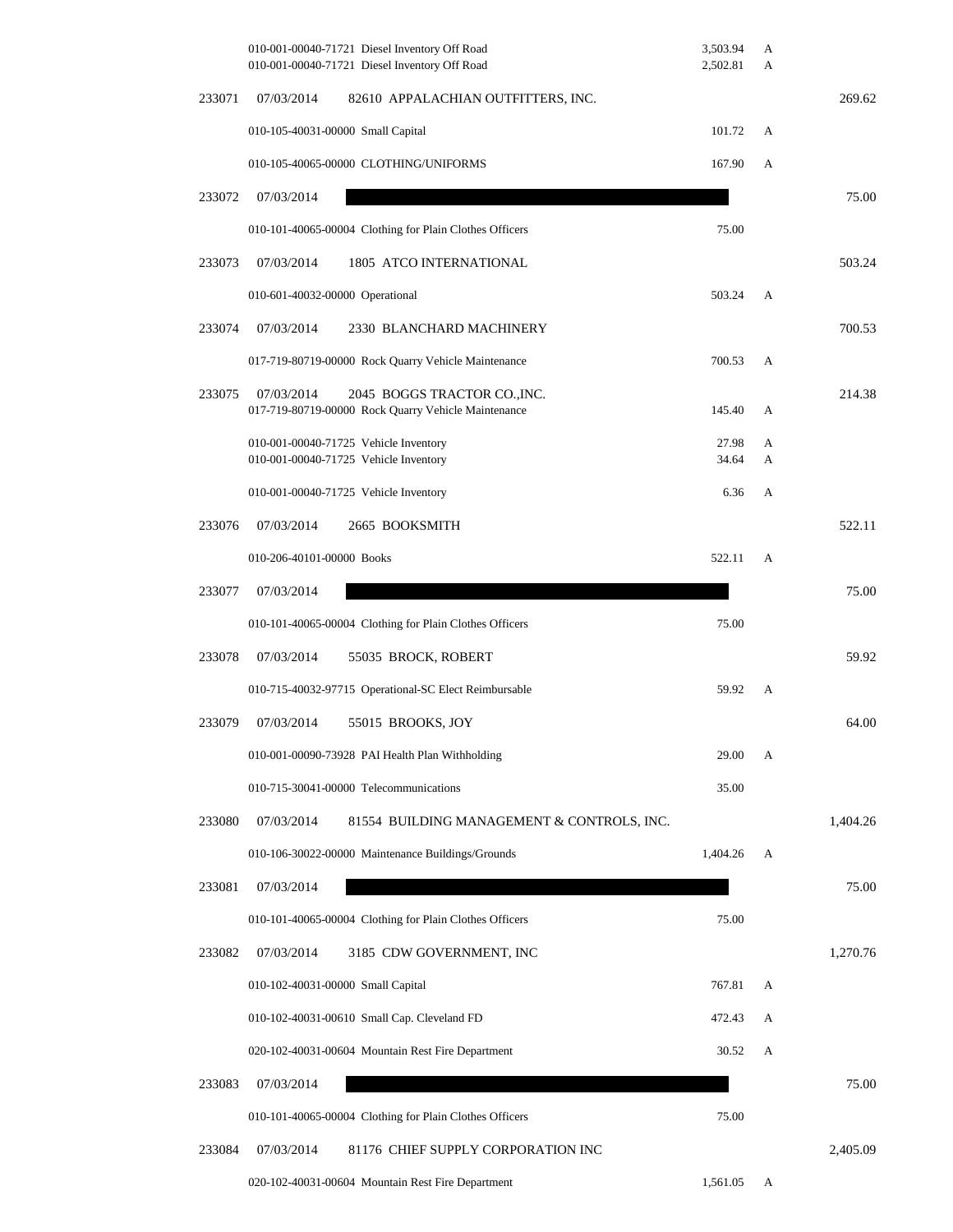|        | 010-102-40065-00000 Clothing/Uniforms<br>010-102-40065-00000 Clothing/Uniforms | 86.03<br>36.77 | А<br>А |           |
|--------|--------------------------------------------------------------------------------|----------------|--------|-----------|
|        | 020-102-40031-00615 South Union Fire Department                                | 170.85         | А      |           |
|        | 010-102-40031-00000 Small Capital                                              | 550.39         | А      |           |
| 233085 | 07/03/2014<br>3031 CHRISTOPHER TRUCKS                                          |                |        | 63.18     |
|        | 010-001-00040-71725 Vehicle Inventory                                          | 63.18          | А      |           |
| 233086 | 07/03/2014<br>3230 CINTAS CORPORATION #216                                     |                |        | 57.01     |
|        | 010-721-40032-00000 Operational                                                | 57.01          | A      |           |
|        |                                                                                | 0.00           |        |           |
| 233087 | 07/03/2014<br>3385 CITY OF WALHALLA (WATER BILLS)                              |                |        | 4,441.27  |
|        | 010-718-30044-00000 Water/Sewer/Garbage                                        | 25.85          | А      |           |
|        | 017-719-30044-00000 Water/Sewer/Garbage                                        | 27.14          | A      |           |
|        | 017-719-30044-00000 Water/Sewer/Garbage                                        | 28.01          | А      |           |
|        | 010-714-86729-00000 Water Brown Building                                       | 38.63          | А      |           |
|        | 010-714-86402-00000 Water Kenneth St DSS Building                              | 204.85         | А      |           |
|        | 010-714-86510-00000 Water Courthouse (New)                                     | 8.63           | А      |           |
|        | 010-101-30044-00000 Water/Sewer/Garbage                                        | 19.93          | А      |           |
|        | 010-714-86109-00000 Water Probation & Parole                                   | 48.74          | A      |           |
|        | 010-714-86510-00000 Water Courthouse (New)                                     | 250.98         | А      |           |
|        | 010-102-30044-00000 WATER/SEWER/GARBAGE                                        | 28.87          | A      |           |
|        | 010-714-86729-00000 Water Brown Building                                       | 14.98          | A      |           |
|        | 010-103-30044-00000 Water/Sewer/Garbage                                        | 13.63          | A      |           |
|        | 010-714-86403-00000 Water Walhalla Health Department                           | 78.88          | A      |           |
|        | 010-707-30044-00000 Water/Sewer/Garbage                                        | 38.63          | A      |           |
|        | 010-714-86714-00000 Water Facilities Maintenance                               | 119.44         | A      |           |
|        | 020-102-30044-00000 Water/Sewer/Garbage                                        | 34.06          | А      |           |
|        | 010-716-30044-00000 Water/Sewer/Garbage                                        | 47.68          | A      |           |
|        | 010-106-30044-00000 Water/Sewer/Garbage                                        | 2,781.57       | A      |           |
|        | 010-106-30044-00000 Water/Sewer/Garbage                                        | 74.21          | A      |           |
|        | 010-106-30044-00000 Water/Sewer/Garbage                                        | 19.93          | A      |           |
|        | 010-206-30044-00000 Water/Sewer/Garbage                                        | 92.88          | A      |           |
|        | 010-714-86723-00000 Water Pine Street Complex                                  | 443.75         | А      |           |
| 233088 | 07/03/2014<br>20840 CLEMSON UNIVERSITY                                         |                |        | 390.00    |
|        | 010-601-30084-00000 School/Seminar/Training/Mtg                                | 390.00         |        |           |
| 233089 | 07/03/2014<br>3220 CLEVELAND FIRE DEPT.                                        |                |        | 11,250.00 |
|        | 020-102-60083-00000 Grant to Independent Agencies                              | 11,250.00      | A      |           |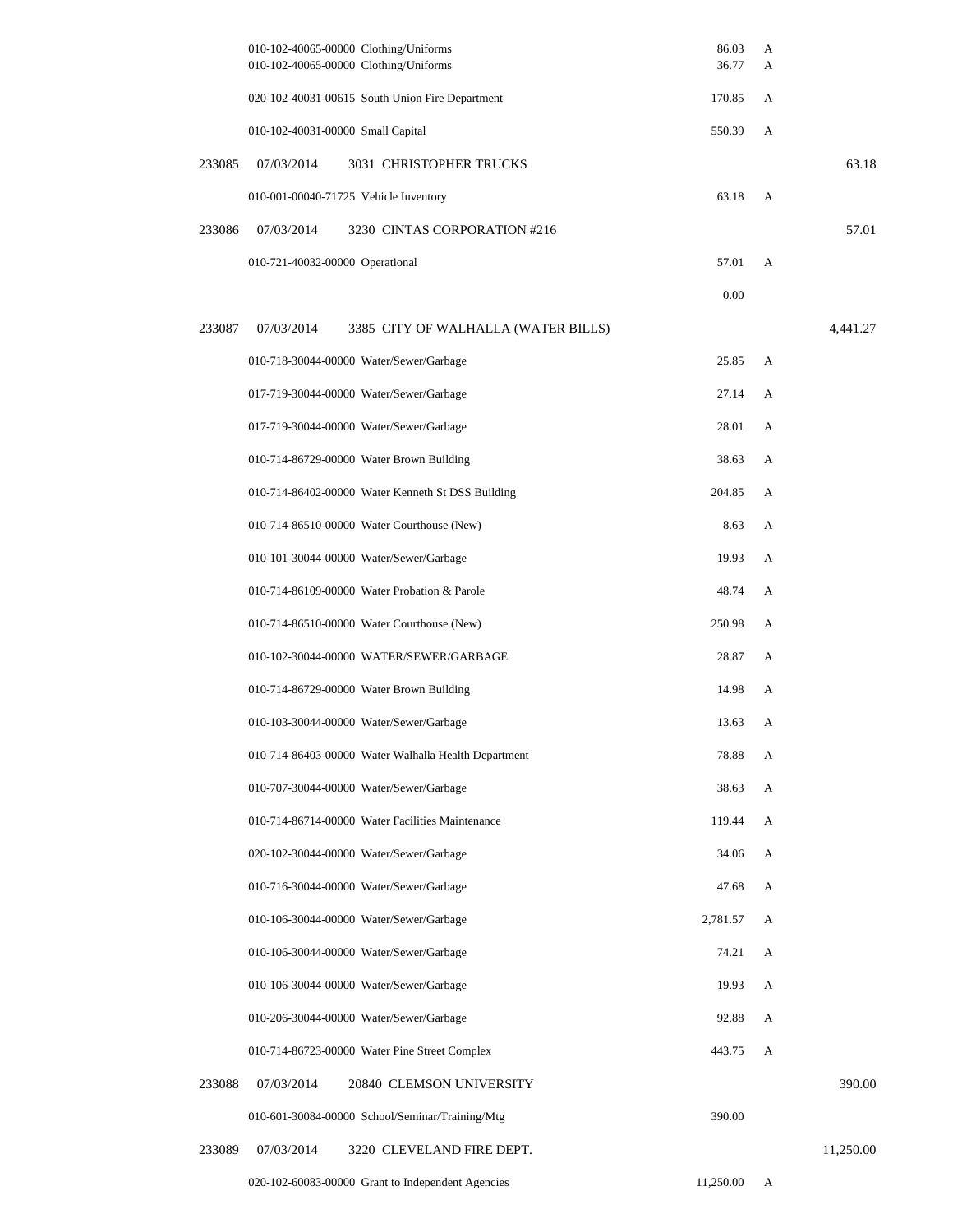| 233090 | 07/03/2014                        | 84965 JAMES MICHAEL LINDLER JR                          |           |   | 768.50    |
|--------|-----------------------------------|---------------------------------------------------------|-----------|---|-----------|
|        | 010-105-40031-00000 Small Capital |                                                         | 768.50    | A |           |
| 233091 | 07/03/2014                        | 84869 CORE TELECOM SYSTEMS, INC                         |           |   | 8,405.00  |
|        |                                   | 515-777-50840-00000 Capital Equipment                   | 7,695.00  | А |           |
|        |                                   | 515-777-50840-00000 Capital Equipment                   | 710.00    | А |           |
| 233092 | 07/03/2014                        | 3215 CORINTH-SHILOH FIRE DEPT                           |           |   | 11,250.00 |
|        |                                   | 020-102-60083-00000 Grant to Independent Agencies       | 11,250.00 | А |           |
| 233093 | 07/03/2014                        | 84989 CORNER STOP #37                                   |           |   | 34.25     |
|        |                                   | 010-714-81714-00000 Gasoline Public Buildings           | 34.25     | А |           |
| 233094 | 07/03/2014                        | 84040 COWIN EQUIPMENT CO INC                            |           |   | 980.76    |
|        |                                   | 017-719-80719-00000 Rock Quarry Vehicle Maintenance     | 980.76    | A |           |
| 233095 | 07/03/2014                        | 20660 COX, JOHN M                                       |           |   | 100.00    |
|        |                                   | 010-711-30041-00000 Telecommunications                  | 100.00    |   |           |
| 233096 | 07/03/2014                        |                                                         |           |   | 75.00     |
|        |                                   | 010-101-40065-00004 Clothing for Plain Clothes Officers | 75.00     |   |           |
| 233097 | 07/03/2014                        | 85003 CROSS MATCH TECHNOLOGIES, INC                     |           |   | 746.82    |
|        |                                   | 010-106-30024-00000 Maintenance on Equipment            | 746.82    | А |           |
| 233098 | 07/03/2014                        | 3225 CROSS ROADS FIRE DEPT                              |           |   | 11,250.00 |
|        |                                   | 020-102-60083-00000 Grant to Independent Agencies       | 11,250.00 | А |           |
| 233099 | 07/03/2014                        |                                                         |           |   | 75.00     |
|        |                                   | 010-101-40065-00004 Clothing for Plain Clothes Officers | 75.00     |   |           |
| 233100 | 07/03/2014                        |                                                         |           |   | 75.00     |
|        |                                   | 010-101-40065-00004 Clothing for Plain Clothes Officers | 75.00     |   |           |
| 233101 | 07/03/2014                        | 80474 DIVERSIFIED ELECTRONICS, INC OF SC                |           |   | 462.07    |
|        |                                   | 010-105-30024-00000 Maintenance on Equipment            | 45.00     | А |           |
|        |                                   | 020-102-40031-00603 Corinth-Shiloh Fire Deparment       | 417.07    | A |           |
|        |                                   |                                                         | $0.00\,$  |   |           |
| 233102 | 07/03/2014                        | 4020 DUKE ENERGY CAROLINAS LLC                          |           |   | 47,906.42 |
|        | 010-203-30043-00000 Electricity   |                                                         | 433.38    | A |           |
|        | 010-203-30043-00000 Electricity   |                                                         | 294.55    | А |           |
|        | 010-204-30043-00000 Electricity   |                                                         | 226.73    | A |           |
|        | 010-204-30043-00000 Electricity   |                                                         | 52.66     | A |           |
|        | 010-716-30043-00000 Electricity   |                                                         | 568.17    | A |           |
|        | 010-106-30043-00000 Electricity   |                                                         | 6,966.67  | А |           |
|        |                                   | 010-714-85723-00000 Electricity Pine Street Complex     | 193.72    | A |           |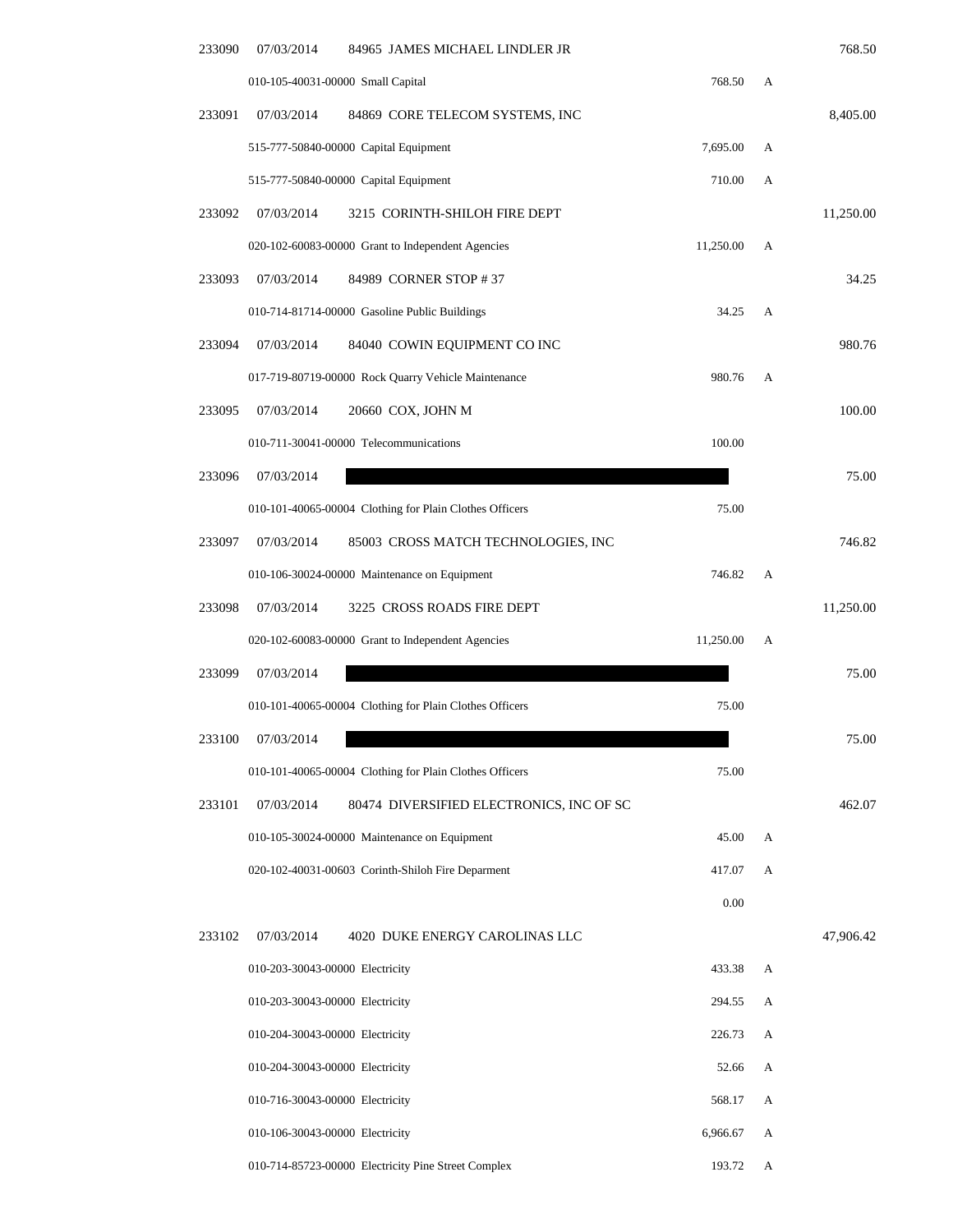|        | 010-403-30043-00000 Electricity                                    | 1,077.63          | А      |           |
|--------|--------------------------------------------------------------------|-------------------|--------|-----------|
|        | 010-103-30043-00000 Electricity                                    | 201.86            | A      |           |
|        | 010-714-85729-00000 Electricity Brown Building                     | 735.25            | A      |           |
|        | 010-106-30043-00000 Electricity                                    | 429.09            | A      |           |
|        | 010-714-85402-00000 Electricity DSS Building                       | 4,500.41          | A      |           |
|        | 010-714-85109-00000 Electricity Probation & Parole                 | 551.37            | A      |           |
|        | 010-106-30043-00000 Electricity                                    | 67.10             | A      |           |
|        | 010-714-85714-00000 Electricity Building Maint Bldg                | 16.20             | A      |           |
|        | 010-714-85510-00000 Electricity Courthouse (New)                   | 8.93              | A      |           |
|        | 010-105-30043-00000 Electricity                                    | 18.87             | A      |           |
|        | 010-206-30043-00081 Walhalla Electricity                           | 2,577.24          | A      |           |
|        | 010-714-85510-00000 Electricity Courthouse (New)                   | 14,767.51         | A      |           |
|        | 010-106-30043-00000 Electricity                                    | 8,891.08          | A      |           |
|        | 010-714-85723-00000 Electricity Pine Street Complex                | 879.39            | A      |           |
|        | 010-714-85723-00000 Electricity Pine Street Complex                | 3,412.27          | A      |           |
|        | 010-714-85723-00000 Electricity Pine Street Complex                | 1,036.34          | A      |           |
| 233103 | 07/03/2014<br>63325 EDNA P REID                                    |                   |        | 14.00     |
|        | 010-715-40032-97715 Operational-SC Elect Reimbursable              | 14.00             | A      |           |
| 233104 | 07/03/2014<br>84800 EISON INDUSTRIAL & HARDWARE, INC               |                   |        | 288.54    |
|        | 010-106-40032-00000 Operational                                    | 202.22            | A      |           |
|        | 010-106-40032-00000 Operational<br>010-106-40032-00000 Operational | $-13.42$<br>99.74 | A<br>А |           |
| 233105 | 07/03/2014<br>84983 DETRICK LAWRENCE CORPORATION                   |                   |        | 649.00    |
|        | 010-102-30084-00000 Schools/Seminar/Training/Mtg                   | 649.00            | A      |           |
| 233106 | 07/03/2014<br>80343 EMERGENCY MEDICAL PRODUCTS, INC.               |                   |        | 6,786.36  |
|        | 010-102-40032-00000 Operational                                    | 2,865.16          | A      |           |
|        | 020-102-40031-00614 Pickett Post Fire Department                   | 3,921.20          | A      |           |
| 233107 | 07/03/2014<br>84330 REPORTING SYSTEMS INC                          |                   |        | 14,415.00 |
|        | 010-102-30056-00000 Data Processing                                | 14,415.00         |        |           |
| 233108 | 07/03/2014<br>84663 ENCORE TECHNOLOGY GROUP LLC                    |                   |        | 19,869.70 |
|        | 515-777-40031-00000 Small Capital                                  | 19,869.70         | А      |           |
| 233109 | 07/03/2014<br>81802 ENTERPRISE RENT-A-CAR                          |                   |        | 196.80    |
|        | 010-101-30025-00000 Professional                                   | 196.80            | A      |           |
| 233110 | 07/03/2014<br>80037 EVANGELICAL INSTITUTE OF GREENVILLE, SC        |                   |        | 50.00     |
|        | 010-080-00805-00203 CS High Falls Park                             | 50.00             | A      |           |
| 233111 | 07/03/2014<br>6080 FAIR PLAY FIRE DEPT                             |                   |        | 11,250.00 |
|        | 020-102-60083-00000 Grant to Independent Agencies                  | 11,250.00         | A      |           |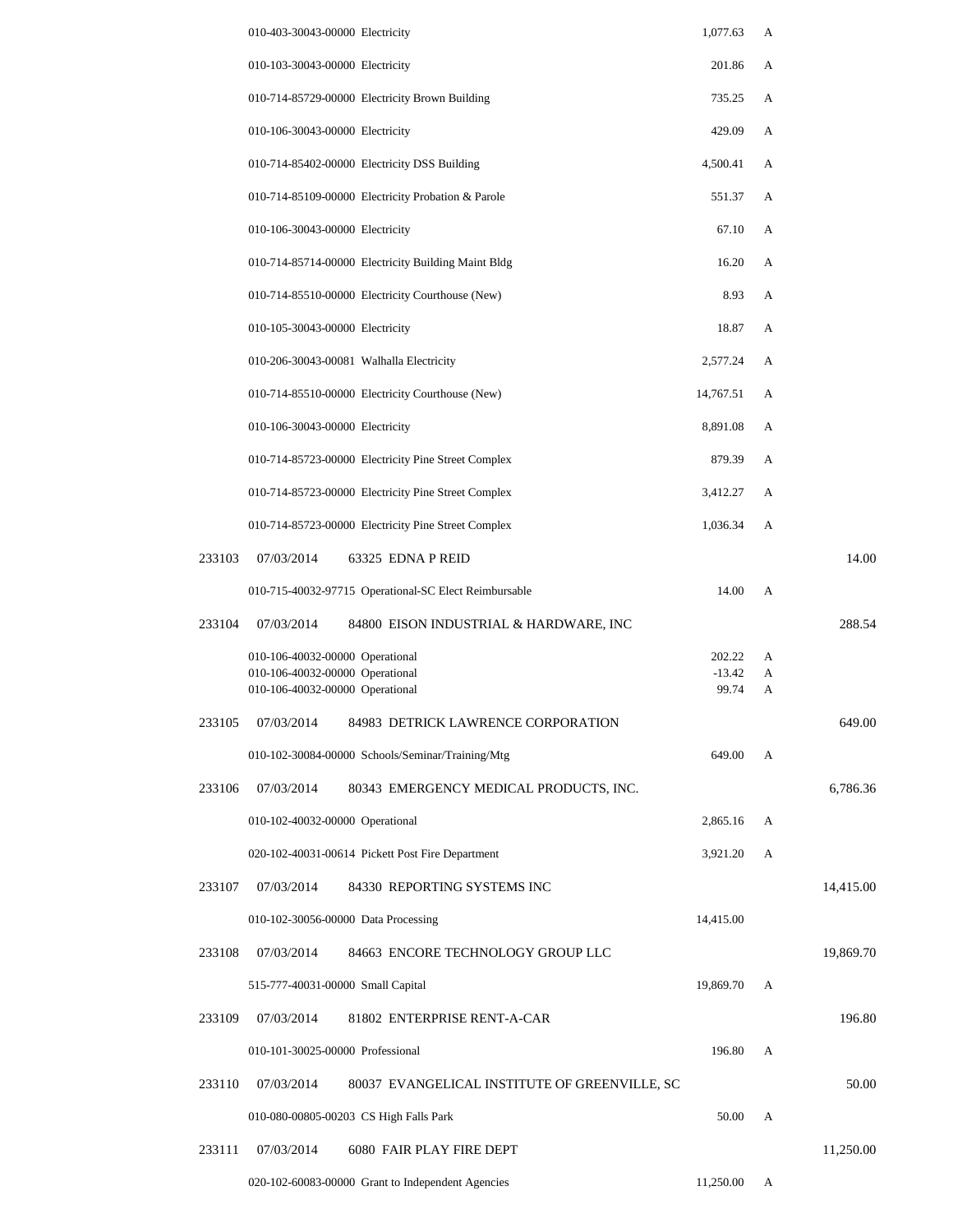| 233112<br>07/03/2014<br>84479 FIRE COMPANIES.COM INC         |           |   | 931.89    |
|--------------------------------------------------------------|-----------|---|-----------|
| 010-102-30056-00000 Data Processing                          | 931.89    |   |           |
| 233113<br>07/03/2014<br>84979 THE BEISTLE COMPANY            |           |   | 992.49    |
| 020-102-61006-00000 Volunteer Compensation                   | 992.49    | A |           |
|                                                              | 0.00      |   |           |
| 233114<br>07/03/2014<br>6240 FLEETCOR TECHNOLOGIES           |           |   | 18,825.28 |
| 010-001-00020-71110 Accounts Rec Senior Solutions            | 2,147.27  | А |           |
| 010-001-00020-71129 Accounts Rec Anderson Solicitor          | 239.50    | А |           |
| 010-101-81101-00000 Gasoline Sheriff                         | 8,541.97  | А |           |
| 010-102-81102-00000 Gasoline Rural Fire                      | 823.99    | A |           |
| 010-102-82102-00000 Diesel Rural Fire                        | 304.47    | А |           |
| 010-103-81103-00000 Gasoline Coroner                         | 56.23     | А |           |
| 010-105-81105-00000 GASOLINE EMERGENCY PREPAR                | 273.65    | А |           |
| 010-110-81110-00000 Gasoline Animal Control                  | 379.33    | А |           |
| 010-202-81202-00000 Gasoline PRT                             | 645.26    | А |           |
| 010-206-81206-00000 Gasoline Library                         | 106.79    | А |           |
| 010-206-82206-00000 Diesel Library                           | 40.03     | А |           |
| 010-301-81301-00000 Gasoline Assessor                        | 97.78     | А |           |
| 010-509-81509-00000 Gasoline Magistrate                      | 99.30     | А |           |
| 010-601-81601-00000 Gasoline Road Department                 | 840.98    | А |           |
| 010-601-82601-00000 Diesel Road Department                   | 2,037.49  | А |           |
| 010-702-81702-00000 Gasoline-Community Dev.                  | 141.31    | A |           |
| 010-707-81707-00000 Gasoline Econ Development                | 69.32     | A |           |
| 010-711-81711-00000 Gasoline Information Tech                | 129.05    | А |           |
| 010-714-81714-00000 Gasoline Public Buildings                | 216.53    | A |           |
| 010-718-81718-00000 Gasoline Solid Waste Department          | 60.64     | A |           |
| 010-718-82718-00000 Diesel Solid Waste Department            | 1,144.58  | A |           |
| 010-720-81720-00000 Gasoline Airport                         | 19.91     | А |           |
| 010-721-81721-00000 Gasoline Vehicle Maintenance             | 199.80    | А |           |
| 017-719-81719-00000 Rock Quarry Gasoline                     | 210.10    | А |           |
| 233115<br>07/03/2014<br>82822 FLINT EQUIPMENT HOLDINGS, INC. |           |   | 3,940.73  |
| 010-001-00040-71725 Vehicle Inventory                        | 407.40    | А |           |
| 010-001-00040-71725 Vehicle Inventory                        | $-407.40$ | А |           |
| 010-001-00040-71725 Vehicle Inventory                        | 3,651.82  | A |           |
| 010-001-00040-71725 Vehicle Inventory                        | 288.91    | A |           |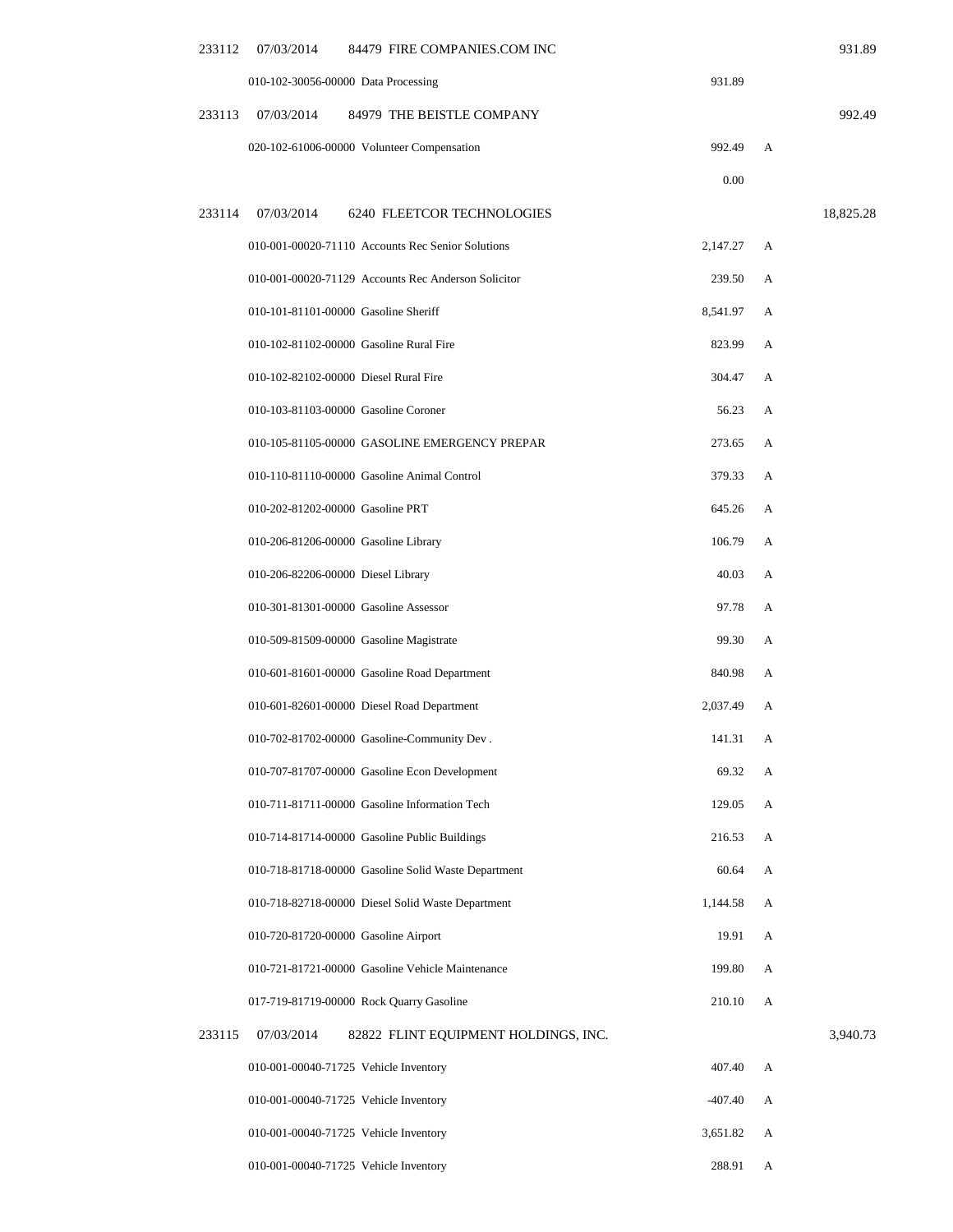| 233116 | 07/03/2014<br>6815 FLOWERS BAKING CO.                   |                 |        | 1,158.19  |
|--------|---------------------------------------------------------|-----------------|--------|-----------|
|        | 010-106-40034-00000 Food                                | 91.20           | A      |           |
|        | 010-106-40034-00000 Food                                | 225.25          | A      |           |
|        | 010-106-40034-00000 Food                                | 50.88           | А      |           |
|        | 010-106-40034-00000 Food<br>010-106-40034-00000 Food    | 166.63<br>40.70 | А<br>А |           |
|        | 010-106-40034-00000 Food                                | 201.19          | А      |           |
|        | 010-106-40034-00000 Food                                | 47.49           | А      |           |
|        | 010-106-40034-00000 Food                                | 263.62          | А      |           |
|        | 010-106-40034-00000 Food                                | 71.23           | A      |           |
| 233117 | 07/03/2014                                              |                 |        | 75.00     |
|        | 010-101-40065-00004 Clothing for Plain Clothes Officers | 75.00           |        |           |
| 233118 | 07/03/2014<br>6085 FRIENDSHIP FIRE DEPT                 |                 |        | 11,250.00 |
|        | 020-102-60083-00000 Grant to Independent Agencies       | 11,250.00       | А      |           |
| 233119 | 07/03/2014<br>84968 THE CULMINANT CORPORATION           |                 |        | 2,579.97  |
|        | 515-777-40031-00000 Small Capital                       | 1,414.59        | А      |           |
|        | 515-777-40031-00000 Small Capital                       | 1,165.38        | А      |           |
| 233120 | 07/03/2014                                              |                 |        | 75.00     |
|        | 010-101-40065-00004 Clothing for Plain Clothes Officers | 75.00           |        |           |
| 233121 | 07/03/2014<br>2130 GOLDEN CORNER FAMILY PRACTICE, LLC   |                 |        | 12,063.00 |
|        | 010-106-30062-00000 Medical                             | 12,000.00       | А      |           |
|        | 010-106-30062-00000 Medical                             | 63.00           | А      |           |
| 233122 | 07/03/2014<br>7775 GOLDIE & ASSOCIATES, INC             |                 |        | 100.00    |
|        | 010-204-40032-00000 Operational                         | 100.00          | A      |           |
| 233123 | 07/03/2014<br>80037 GRACE BAPTIST CHURCH                |                 |        | 100.00    |
|        | 010-080-00805-00203 CS High Falls Park                  | 100.00          | A      |           |
| 233124 | 07/03/2014<br>82477 GREENVILLE TURF & TRACTOR           |                 |        | 16,127.12 |
|        | 020-102-40031-00000 Small Capital                       | 0.00            | A      |           |
|        | 020-102-40031-00609 Long Creek Fire Department          | 16,127.12       | A      |           |
| 233125 | 07/03/2014<br>83056 GUARD YOUR DOGS SAFETY SHOES        |                 |        | 85.00     |
|        | 010-203-40032-00000 Operational                         | 85.00           | A      |           |
| 233126 | 07/03/2014<br>82678 HAMILTON, SHON                      |                 |        | 66.52     |
|        | 010-102-81102-00000 Gasoline Rural Fire                 | 66.52           | A      |           |
| 233127 | 07/03/2014                                              |                 |        | 75.00     |
|        | 010-101-40065-00004 Clothing for Plain Clothes Officers | 75.00           |        |           |
| 233128 | 07/03/2014<br>8275 HAZ-MAT TEAM                         |                 |        | 4,000.00  |
|        | 020-102-60083-00000 Grant to Independent Agencies       | 4,000.00        | А      |           |
| 233129 | 07/03/2014<br>82441 H & E EQUIPMENT SERVICES INC.       |                 |        | 2,310.00  |
|        | 010-601-40031-00000 Small Equipment                     | 2,310.00        | A      |           |

233130 07/03/2014 81895 ROBERT HENDRICKS 295.66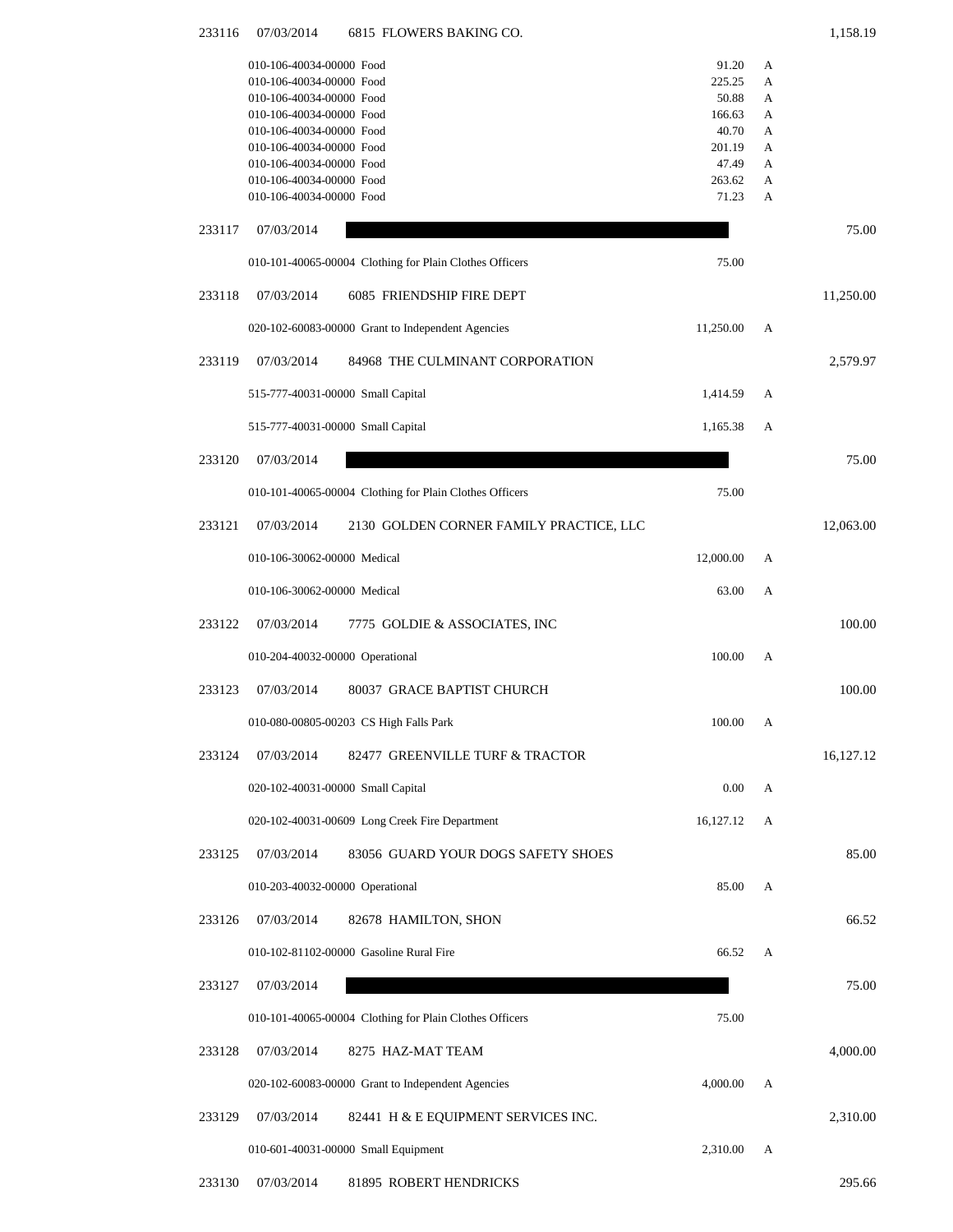|        |                                                      | 010-714-83723-00000 Bldg Maint Pine Street Complex                              | 295.66         | А      |           |
|--------|------------------------------------------------------|---------------------------------------------------------------------------------|----------------|--------|-----------|
| 233131 | 07/03/2014                                           | 83338 HINSON, BLAIR                                                             |                |        | 45.06     |
|        | 010-206-40034-00000 Food                             |                                                                                 | 23.22          | А      |           |
|        | 010-206-40034-00000 Food                             |                                                                                 | 18.83          | А      |           |
|        |                                                      | 013-206-60010-00000 Library Misc Donations Expense                              | 3.01           | А      |           |
| 233132 | 07/03/2014                                           | 80252 HOLLY P MCPHEETERS                                                        |                |        | 100.00    |
|        |                                                      | 010-206-30090-00000 Commission Honoraria                                        | 100.00         |        |           |
| 233133 | 07/03/2014                                           |                                                                                 |                |        | 75.00     |
| 233134 | 07/03/2014                                           | 010-101-40065-00004 Clothing for Plain Clothes Officers<br>84504 HOLMES, RONALD | 75.00          |        | 37.95     |
|        |                                                      | 010-001-00090-73928 PAI Health Plan Withholding                                 | 37.95          | A      |           |
| 233135 | 07/03/2014                                           | 81612 HOME DEPOT CREDIT SERVICES                                                |                |        | 4.43      |
|        |                                                      | 010-205-30022-00000 Maintenance Building/Grounds                                | 4.43           | A      |           |
| 233136 | 07/03/2014                                           | 8685 HUBBARD PAVING & GRADING, INC.                                             |                |        | 63.60     |
|        |                                                      | 260-601-40032-00000 Operational - Road Maint. Tax                               | 63.60          | A      |           |
| 233137 | 07/03/2014                                           | 9020 INGLES - WEST UNION                                                        |                |        | 179.10    |
|        | 010-105-40034-00000 Food                             |                                                                                 | 179.10         | А      |           |
| 233138 | 07/03/2014                                           | 81337 INGLES                                                                    |                |        | 135.48    |
|        | 010-102-40034-00000 Food<br>010-102-40034-00000 Food |                                                                                 | 70.37<br>65.11 | A<br>A |           |
| 233139 | 07/03/2014                                           | 9150 IPC SUPPLY, INC.                                                           |                |        | 2,052.21  |
|        | 010-601-40032-00000 Operational                      |                                                                                 | 913.46         | А      |           |
|        | 010-102-40032-00000 Operational                      |                                                                                 | 202.41         | А      |           |
|        |                                                      | 020-102-61006-00000 Volunteer Compensation                                      | 280.26         | А      |           |
|        | 010-718-40032-00000 Operational                      |                                                                                 | 84.21          | A      |           |
|        | 010-106-40032-00000 Operational                      |                                                                                 | 571.87         | A      |           |
| 233140 | 07/03/2014                                           | 82650 JONES AND BARTLETT LEARNING LLC                                           |                |        | 1,399.39  |
|        |                                                      | 010-102-30084-00000 Schools/Seminar/Training/Mtg                                | 646.62         | А      |           |
|        |                                                      | 020-102-40031-00617 Keowee Key Fire Department                                  | 752.77         | А      |           |
| 233141 | 07/03/2014                                           | 80037 JOSEPHINE GILREATH                                                        |                |        | 50.00     |
|        |                                                      | 010-080-00805-00203 CS High Falls Park                                          | 50.00          | A      |           |
| 233142 | 07/03/2014                                           | 11035 KEOWEE EBENEZER FIRE DEPT                                                 |                |        | 11,250.00 |
|        |                                                      | 020-102-60083-00000 Grant to Independent Agencies                               | 11,250.00      | A      |           |
| 233143 | 07/03/2014                                           | 11525 KEOWEE FIRE DEPARTMENT                                                    |                |        | 11,250.00 |
|        |                                                      | 020-102-60083-00000 Grant to Independent Agencies                               | 11,250.00      | А      |           |
| 233144 | 07/03/2014                                           |                                                                                 |                |        | 75.00     |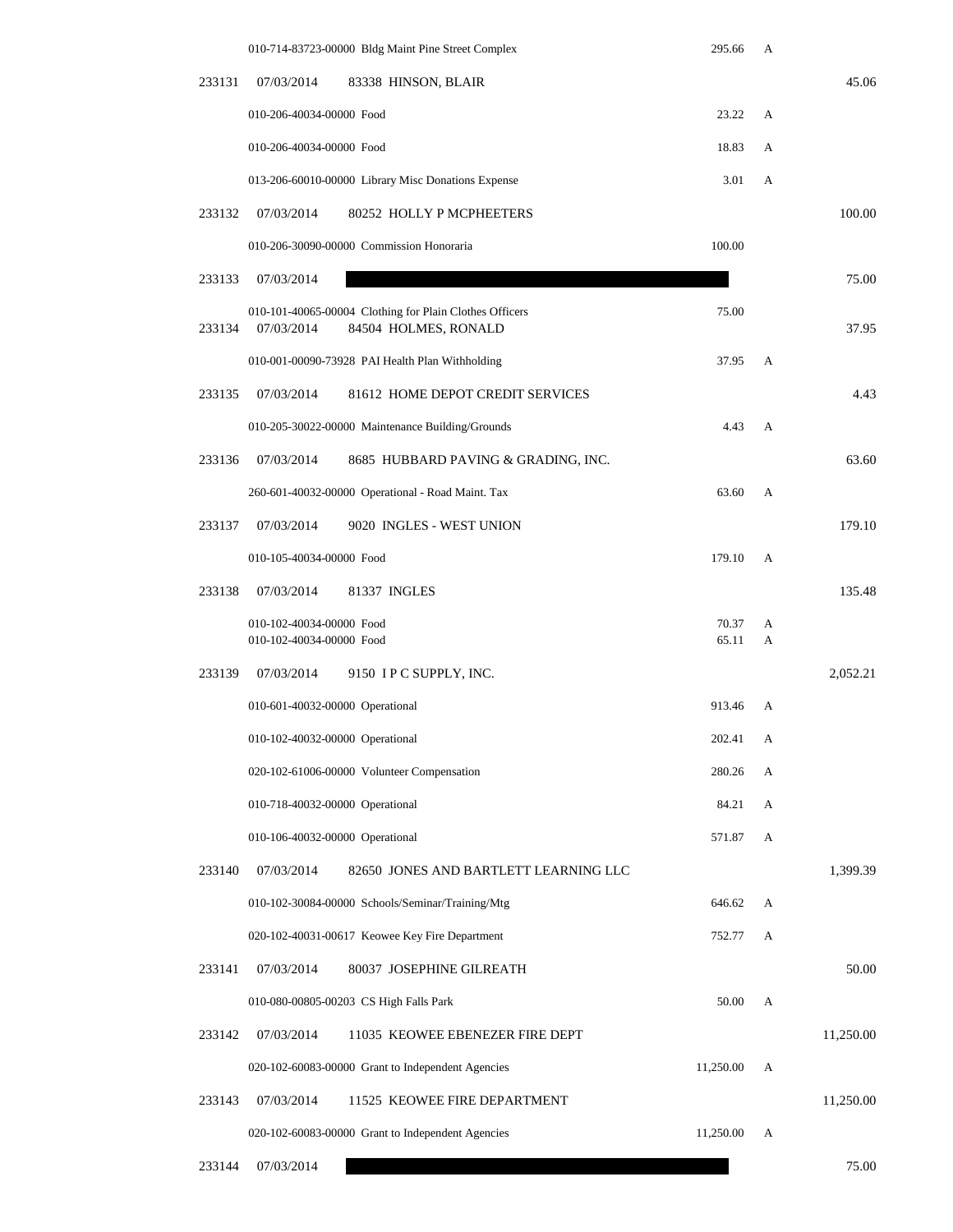|        | 010-101-40065-00004 Clothing for Plain Clothes Officers                                         | 75.00     |   |           |
|--------|-------------------------------------------------------------------------------------------------|-----------|---|-----------|
| 233145 | 07/03/2014<br>12500 LEARNING SAFARI / OTS INC.                                                  |           |   | 85.52     |
|        | 013-206-60010-00000 Library Misc Donations Expense                                              | 85.52     | A |           |
| 233146 | 07/03/2014<br>81509 LIGHT N UP, INC.                                                            |           |   | 540.60    |
|        | 020-102-80102-00614 Veh. Maint. - Pickett Post FD                                               | 540.60    | A |           |
| 233147 | 07/03/2014<br>13005 LINDER INDUSTRIAL MACHINERY COMPANY                                         |           |   | 495.09    |
|        | 010-001-00040-71725 Vehicle Inventory                                                           | 495.09    | A |           |
| 233148 | 07/03/2014                                                                                      |           |   | 75.00     |
|        | 010-101-40065-00004 Clothing for Plain Clothes Officers                                         | 75.00     |   |           |
| 233149 | 07/03/2014<br>12065 LONG CREEK FIRE DEPT                                                        |           |   | 11,250.00 |
|        | 020-102-60083-00000 Grant to Independent Agencies                                               | 11,250.00 | A |           |
| 233150 | 07/03/2014<br>81292 LOWE ELECTRIC SUPPLY COMPANY                                                |           |   | 1.43      |
| 233151 | 010-714-83723-00000 Bldg Maint Pine Street Complex<br>12520 LOWE'S COMPANIES INC.<br>07/03/2014 | 1.43      | A | 2,237.37  |
|        | 010-601-40032-00000 Operational                                                                 | 299.08    | A |           |
|        | 010-102-40031-00000 Small Capital                                                               | 500.43    | А |           |
|        | 013-102-40031-00065 Small Capital Fire Prevention Team                                          | 500.00    | A |           |
|        | 010-101-40353-00000 Firing Range                                                                | 587.57    | А |           |
|        | 010-720-40032-00000 Operational                                                                 | 16.06     | A |           |
|        | 515-777-40032-00000 Operational                                                                 | 334.23    | A |           |
| 233152 | 07/03/2014                                                                                      |           |   | 75.00     |
|        | 010-101-40065-00004 Clothing for Plain Clothes Officers                                         | 75.00     |   |           |
| 233153 | 07/03/2014<br>6050 MAIL FINANCE                                                                 |           |   | 1,136.59  |
|        | 010-709-30037-00000 Equipment (Leased or Rented)                                                | 1,136.59  |   |           |
| 233154 | 07/03/2014<br>80252 MARIA JACOBSON                                                              |           |   | 100.00    |
|        | 010-206-30090-00000 Commission Honoraria                                                        | 100.00    |   |           |
| 233155 | 07/03/2014<br>80252 MARIE MCMAHAN                                                               |           |   | 100.00    |
|        | 010-206-30090-00000 Commission Honoraria                                                        | 100.00    |   |           |
| 233156 | 07/03/2014                                                                                      |           |   | 75.00     |
|        | 010-101-40065-00004 Clothing for Plain Clothes Officers                                         | 75.00     |   |           |
| 233157 | 07/03/2014                                                                                      |           |   | 75.00     |
|        | 010-101-40065-00004 Clothing for Plain Clothes Officers                                         | 75.00     |   |           |
| 233158 | 07/03/2014                                                                                      |           |   | 75.00     |
|        | 010-101-40065-00004 Clothing for Plain Clothes Officers                                         | 75.00     |   |           |
| 233159 | 07/03/2014<br>13100 MILEY & MACAULAY, BLDG. FUND                                                |           |   | 950.00    |
|        | 010-706-30071-00000 Rent                                                                        | 950.00    |   |           |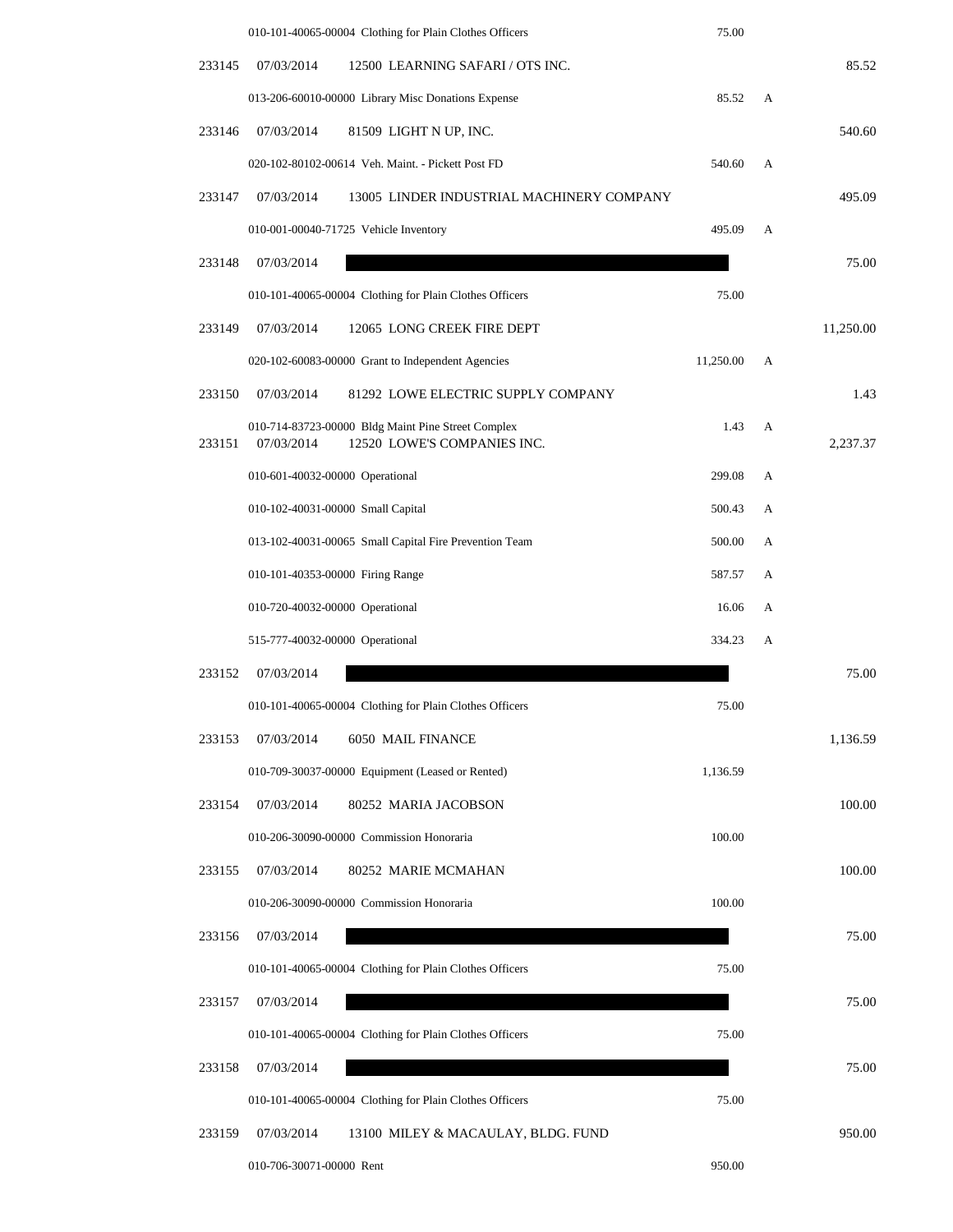| 243.50     |   |           | 07/03/2014<br>80542 MM FIRE APPARATUS REPAIR INC.                             | 233160 |
|------------|---|-----------|-------------------------------------------------------------------------------|--------|
|            | A | 243.50    | 010-001-00040-71725 Vehicle Inventory                                         |        |
| 75.00      |   |           | 07/03/2014                                                                    | 233161 |
|            |   | 75.00     | 010-101-40065-00004 Clothing for Plain Clothes Officers                       |        |
| 135,000.00 |   |           | 07/03/2014<br>83474 MOUNTAIN LAKES CONVENTION CVB                             | 233162 |
|            |   | 85,000.00 | 010-202-95100-20221 Mountain Lakes CVB                                        |        |
|            |   | 50,000.00 | 235-200-90093-00000 LAT -Grants to Agencies                                   |        |
| 11,250.00  |   |           | 07/03/2014<br>13190 MOUNTAIN REST FIRE DEPARTMENT                             | 233163 |
|            | A | 11,250.00 | 020-102-60083-00000 Grant to Independent Agencies                             |        |
| 50.00      |   |           | 07/03/2014<br>84609 NATIONAL CITIZENS POLICE ACADEMY ASSOCIA                  | 233164 |
|            |   | 50.00     | 010-101-30080-00000 Dues Organizations                                        |        |
| 3,935.25   |   |           | 07/03/2014<br>85006 NATIONAL HOSE TESTING SPECIALTIES, INC                    | 233165 |
|            | А | 3,935.25  | 020-102-40031-00617 Keowee Key Fire Department                                |        |
| 779.99     |   |           | 07/03/2014<br>83434 NEWEGG, INC.                                              | 233166 |
|            | A | 779.99    | 010-711-40031-00000 Small Capital                                             |        |
| 392.91     |   |           | 07/03/2014<br>14050 NORTHERN SAFETY CO., INC.                                 | 233167 |
| 11,250.00  | A | 392.91    | 010-601-40027-00000 Safety Equipment<br>07/03/2014<br>15165 OAKWAY FIRE DEPT. | 233168 |
|            | A | 11,250.00 | 020-102-60083-00000 Grant to Independent Agencies                             |        |
| 644.10     |   |           | 07/03/2014<br>15730 OCONEE COUNTY TREASURER                                   | 233169 |
|            | А | 578.37    | 010-080-00805-00204 CS South Cove Park                                        |        |
|            | А | 65.73     | 010-080-00805-00205 CS Chau Ram Park                                          |        |
| 30,000.00  |   |           | 07/03/2014<br>81137 OCONEE HERITAGE CENTER                                    | 233170 |
|            |   | 30,000.00 | 010-202-30022-00213 Arts & Historical                                         |        |
| 767.20     |   |           | 07/03/2014<br>83893 OFS FITEL LLC                                             | 233171 |
|            | A | 767.20    | 515-777-40031-00000 Small Capital                                             |        |
| 1,310.62   |   |           | 07/03/2014<br>81049 OLD STONE TRACTOR INC.                                    | 233172 |
|            | А | 376.18    | 010-001-00040-71725 Vehicle Inventory                                         |        |
|            | А | 892.12    | 010-001-00040-71725 Vehicle Inventory                                         |        |
|            | A | 42.32     | 010-001-00040-71725 Vehicle Inventory                                         |        |
| 100.00     |   |           | 07/03/2014<br>80252 P ELLIS HUGHES                                            | 233173 |
|            |   | 100.00    | 010-206-30090-00000 Commission Honoraria                                      |        |
| 103.28     |   |           | 07/03/2014<br>83958 PALMETTO SWEETS & COMPANY LLC                             | 233174 |
|            | А | 103.28    | 010-105-40034-00000 Food                                                      |        |
| 1,737.99   |   |           | 84232 PALMETTO UTILITY PROTECTION SERVICE INC<br>07/03/2014                   | 233175 |
|            | А | 579.33    | 010-711-30025-00000 Professional                                              |        |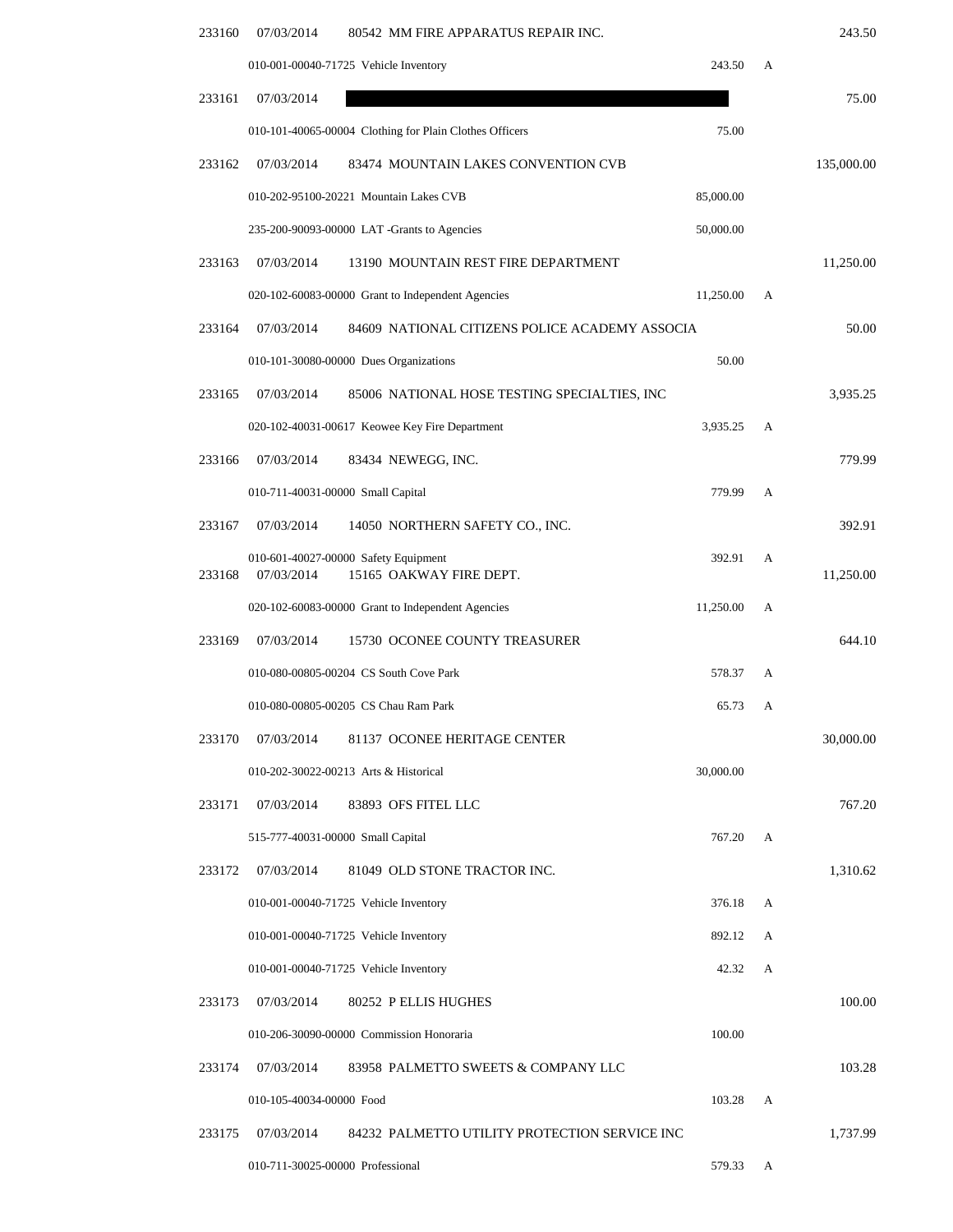|        | 010-711-30025-00000 Professional |                                                                                    | 579.33    | А |           |
|--------|----------------------------------|------------------------------------------------------------------------------------|-----------|---|-----------|
|        | 515-777-30025-00000 Professional |                                                                                    | 579.33    |   |           |
| 233176 | 07/03/2014                       | 16990 PEACH STATE FORD TRUCK                                                       |           |   | 120.58    |
|        |                                  | 010-001-00040-71725 Vehicle Inventory                                              | 120.58    | A |           |
| 233177 | 07/03/2014                       | 81003 PERFORMANCE YAMAHA                                                           |           |   | 1,441.39  |
|        |                                  | 010-102-40065-00000 Clothing/Uniforms                                              | 1,441.39  | A |           |
| 233178 | 07/03/2014                       | 16140 PICKETT POST-CAMP OAK F D                                                    |           |   | 11,250.00 |
|        |                                  | 020-102-60083-00000 Grant to Independent Agencies                                  | 11,250.00 | А |           |
| 233179 | 07/03/2014                       | 80779 POWELL & ASSOCIATES                                                          |           |   | 887.50    |
|        |                                  | 020-102-30024-00000 Maintenance of Equipment                                       | 443.75    | A |           |
|        |                                  | 020-102-30024-00000 Maintenance of Equipment                                       | 443.75    | A |           |
| 233180 | 07/03/2014                       | 83405 POWELL, MICHAEL A                                                            |           |   | 100.00    |
|        |                                  | 010-711-30041-00000 Telecommunications                                             | 100.00    |   |           |
| 233181 | 07/03/2014                       | 84894 POWELL TRACTOR INC                                                           |           |   | 57.19     |
|        |                                  | 010-001-00040-71725 Vehicle Inventory                                              | 57.19     | A |           |
| 233182 | 07/03/2014                       | 82216 POWERTRAIN OF GREENVILLE INC.                                                |           |   | 139.74    |
|        |                                  | 010-001-00040-71725 Vehicle Inventory                                              | 139.74    | A |           |
| 233183 | 07/03/2014                       | 16245 PRESTIGE PHONE SERVICE, INC.                                                 |           |   | 121.48    |
|        |                                  | 010-404-30024-00000 Maintenance on Equipment                                       | 121.48    | A |           |
| 233184 | 07/03/2014                       | 83890 PRICE LEAH                                                                   |           |   | 81.36     |
| 233185 | 07/03/2014                       | 013-206-60010-00000 Library Misc Donations Expense<br>16510 PROGRESSIVE MARINE INC | 81.36     | А | 258.07    |
|        |                                  | 010-001-00040-71725 Vehicle Inventory                                              | 258.07    | А |           |
| 233186 | 07/03/2014                       | 80252 R DANIEL DAY                                                                 |           |   | 100.00    |
|        |                                  | 010-206-30090-00000 Commission Honoraria                                           | 100.00    |   |           |
| 233187 | 07/03/2014                       | 18305 RADIO SHACK ACCT REC., ATLANTA                                               |           |   | 118.66    |
|        | 010-104-40032-00000 Operational  |                                                                                    | 118.66    | A |           |
| 233188 | 07/03/2014                       | 80252 REBECCA HETHERINGTON                                                         |           |   | 100.00    |
|        |                                  | 010-206-30090-00000 Commission Honoraria                                           | 100.00    |   |           |
| 233189 | 07/03/2014                       | 81592 REDDY ICE INC.                                                               |           |   | 180.50    |
|        | 010-203-40832-00000 Concessions  |                                                                                    | 180.50    | A |           |
| 233190 | 07/03/2014                       |                                                                                    |           |   | 75.00     |
|        |                                  | 010-101-40065-00004 Clothing for Plain Clothes Officers                            | 75.00     |   |           |
| 233191 | 07/03/2014                       | 80037 ROBIN MACCHEYNE                                                              |           |   | 50.00     |
|        |                                  | 010-080-00805-00203 CS High Falls Park                                             | 50.00     | А |           |
| 233192 | 07/03/2014                       | 81799 ALLSOURCE ENTERPRISES LLC DBA SAFE INDUS                                     |           |   | 10,583.68 |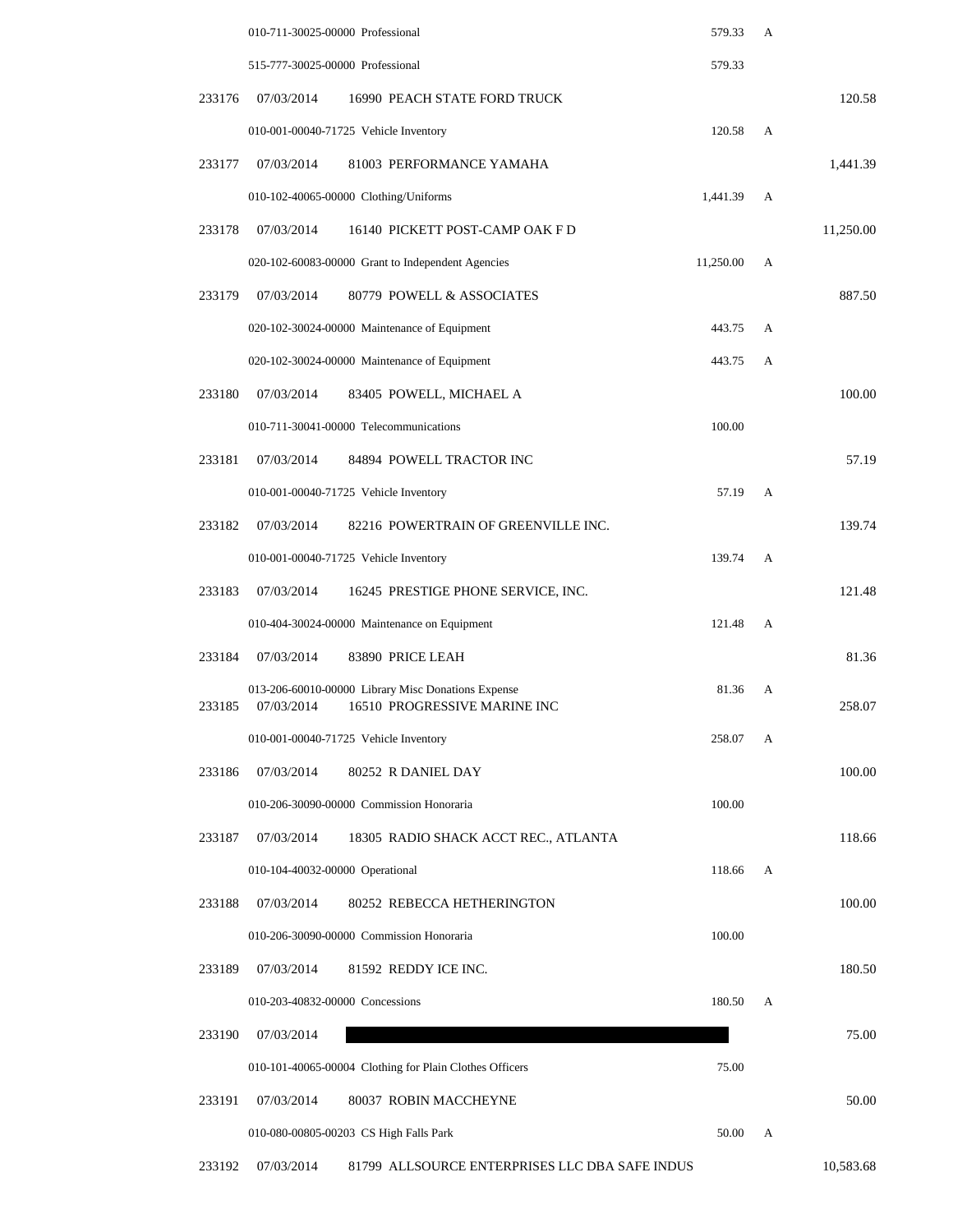|        | 010-102-40031-00000 Small Capital                                                      | 429.30           | А      |          |
|--------|----------------------------------------------------------------------------------------|------------------|--------|----------|
|        | 010-102-40065-00000 Clothing/Uniforms<br>010-102-40065-00000 Clothing/Uniforms         | 164.30<br>299.98 | A<br>A |          |
|        | 010-102-40031-00000 Small Capital                                                      | 265.00           | A      |          |
|        | 020-102-30024-00000 Maintenance of Equipment                                           | 2,297.02         | A      |          |
|        | 020-102-40031-00609 Long Creek Fire Department                                         | 775.92           | A      |          |
|        | 010-102-40032-00000 Operational                                                        | 610.56           | A      |          |
|        | 020-102-40031-00603 Corinth-Shiloh Fire Deparment                                      | 1,881.50         | A      |          |
|        | 010-102-40031-00000 Small Capital                                                      | 583.00           | A      |          |
|        | 010-102-40065-00000 Clothing/Uniforms                                                  | 2,246.14         | A      |          |
|        | 020-102-30024-00000 Maintenance of Equipment                                           | 146.92           | A      |          |
|        | 020-102-40031-00603 Corinth-Shiloh Fire Deparment                                      | 695.36           | A      |          |
|        | 020-102-40031-00617 Keowee Key Fire Department                                         | 188.68           | A      |          |
| 233193 | 07/03/2014<br>19066 SALUDA RIVER PET FOOD CENTER                                       |                  |        | 68.45    |
|        | 010-101-40032-00000 Operational                                                        | 68.45            | A      |          |
| 233194 | 07/03/2014<br>85005 SAYRE, ALAN                                                        |                  |        | 105.00   |
|        | 010-101-30084-00000 School/Seminar/Training/Mtg                                        | 105.00           |        |          |
| 233195 | 07/03/2014<br>19030 SC ASSOC OF COUNTIES                                               |                  |        | 485.00   |
|        | 010-306-30084-00000 School/Seminar/Training/Mtg                                        | 485.00           |        |          |
| 233196 | 07/03/2014<br>80601 SC CLERKS TO COUNCIL ASSO.                                         |                  |        | 50.00    |
|        | 010-704-30080-00000 Dues Organizations                                                 | 50.00            |        |          |
| 233197 | 07/03/2014<br>19046 SC DEPT OF JUVENILE JUSTICE                                        |                  |        | 3,825.00 |
|        | 010-106-60741-00000 D.J.J. Detention Services                                          | 2,225.00         | А      |          |
|        | 010-106-60741-00000 D.J.J. Detention Services                                          | 1,600.00         | А      |          |
| 233198 | 07/03/2014<br>19235 SC DEPT OF COMMERCE                                                |                  |        | 300.00   |
| 233199 | 010-702-30084-00000 School/Seminar/Training/Mtg<br>19252 SC FIRE ACADEMY<br>07/03/2014 | 300.00           |        | 315.00   |
|        | 010-102-30084-00000 Schools/Seminar/Training/Mtg                                       | 250.00           | A      |          |
|        | 010-102-30084-00000 Schools/Seminar/Training/Mtg                                       | 50.00            | A      |          |
|        | 010-102-30084-00000 Schools/Seminar/Training/Mtg                                       | 15.00            | A      |          |
| 233200 | 07/03/2014<br>19380 SC LAW ENFORCEMENT DIVISION (SLED)                                 |                  |        | 8.00     |
|        | 010-105-30025-00000 Professional                                                       | 8.00             | A      |          |
| 233201 | 07/03/2014<br>19680 SC STATE BUDGET & CONTROL BOARD                                    |                  |        | 37.20    |
|        | 013-206-60010-00000 Library Misc Donations Expense                                     | 37.20            | A      |          |
| 233202 | 07/03/2014<br>19390 SECRETARY OF STATE                                                 |                  |        | 25.00    |
|        | 010-601-30084-00000 School/Seminar/Training/Mtg                                        | 25.00            | А      |          |
|        |                                                                                        |                  |        |          |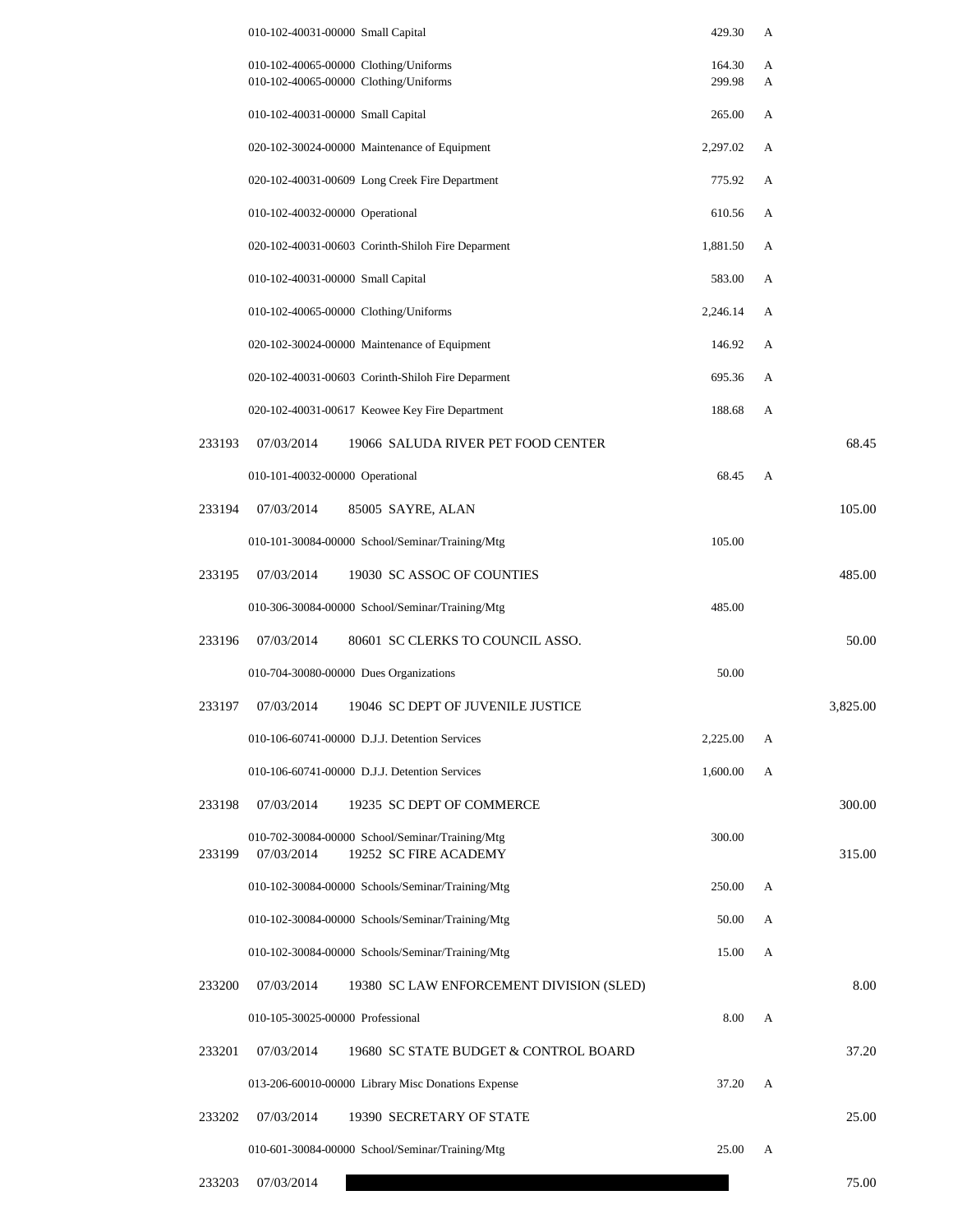|        |                                  | 010-101-40065-00004 Clothing for Plain Clothes Officers                        | 75.00           |        |           |
|--------|----------------------------------|--------------------------------------------------------------------------------|-----------------|--------|-----------|
| 233204 | 07/03/2014                       | 83113 CHARLES EDWARD WRISTON                                                   |                 |        | 150.00    |
|        | 010-711-40032-00000 Operational  |                                                                                | 150.00          | A      |           |
| 233205 | 07/03/2014                       | 83137 GRANT R. BERDAN                                                          |                 |        | 425.00    |
|        | 010-103-30025-00000 Professional |                                                                                | 425.00          | A      |           |
| 233206 | 07/03/2014                       | 19330 SOUTH UNION FIRE DEPT.                                                   |                 |        | 11,250.00 |
|        |                                  | 020-102-60083-00000 Grant to Independent Agencies                              | 11,250.00       | A      |           |
| 233207 | 07/03/2014                       | 36175 SPEARMAN, SHERI E.                                                       |                 |        | 100.00    |
|        |                                  | 010-711-30041-00000 Telecommunications                                         | 100.00          |        |           |
| 233208 | 07/03/2014                       | 83088 CBS PERSONNEL SERVICES, LLC                                              |                 |        | 7,261.18  |
|        | 010-601-30025-00000 Professional |                                                                                | 744.80          | A      |           |
|        | 010-601-30025-00000 Professional |                                                                                | 651.70          | А      |           |
|        | 010-105-30025-00000 Professional |                                                                                | 414.40          | A      |           |
|        | 010-720-30025-00000 Professional |                                                                                | 528.00          | А      |           |
|        |                                  | 010-202-30025-00205 Professional - Chau Ram                                    | 816.80          | A      |           |
|        |                                  | 010-202-30025-00203 Professional - High Falls                                  | 1,249.28        | А      |           |
|        |                                  | 010-202-30025-00204 Professional - South Cove                                  | 2,182.80        | А      |           |
|        | 010-102-30025-00000 Professional |                                                                                | 388.50          | А      |           |
|        | 010-102-30025-00000 Professional |                                                                                | 284.90          | A      |           |
| 233209 | 07/03/2014                       | 84978 STOUDEMIRE, BLAIR L                                                      |                 |        | 40.00     |
|        |                                  | 010-001-00090-73928 PAI Health Plan Withholding                                | 40.00           | A      |           |
| 233210 | 07/03/2014                       | 19122 STRICKLAND MARINE CENTER, INC.                                           |                 |        | 134.78    |
|        |                                  | 010-001-00040-71725 Vehicle Inventory<br>010-001-00040-71725 Vehicle Inventory | 27.27<br>107.51 | А<br>A |           |
| 233211 | 07/03/2014                       | 20170 TAB PRODUCTS OF THE UPSTATE                                              |                 |        | 1,037.50  |
|        | 010-502-40032-00000 Operational  |                                                                                | 1,037.50        |        |           |
| 233212 | 07/03/2014                       | 84940 TAYLOR TEAM RELOCATION                                                   |                 |        | 1,086.13  |
|        |                                  | 010-709-30037-00000 Equipment (Leased or Rented)                               | 1,086.13        | А      |           |
| 233213 | 07/03/2014                       | 84423 TEN AT THE TOP                                                           |                 |        | 600.00    |
|        | 010-717-30068-00000 Advertising  |                                                                                | 600.00          |        |           |
| 233214 | 07/03/2014                       | 84235 THE BALLER HERBST LAW GROUP PC                                           |                 |        | 9,222.52  |
|        | 010-711-30025-00000 Professional |                                                                                | 9,222.52        | А      |           |
| 233215 | 07/03/2014                       | 85004 THOMPSON, MICHAEL                                                        |                 |        | 40.00     |
|        | 010-101-30062-00000 Medical      |                                                                                | 40.00           | A      |           |
| 233216 | 07/03/2014                       | 81756 THRIFT BROTHERS INC                                                      |                 |        | 800.00    |
|        | 515-777-30071-00000 RENT         |                                                                                | 800.00          |        |           |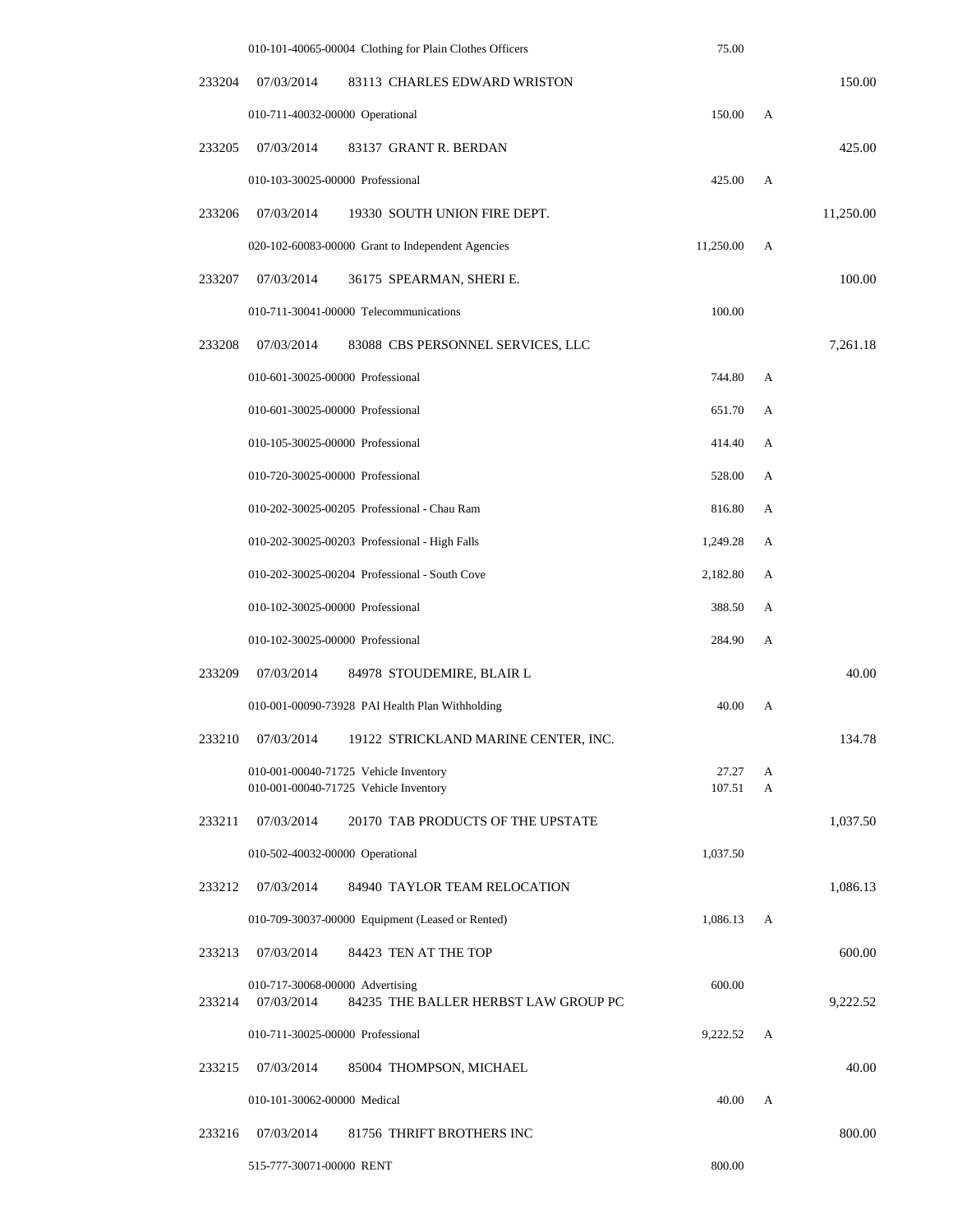| 75.00    |   |          | 07/03/2014                                                  | 233217 |  |
|----------|---|----------|-------------------------------------------------------------|--------|--|
|          |   | 75.00    | 010-101-40065-00004 Clothing for Plain Clothes Officers     |        |  |
| 75.00    |   |          | 07/03/2014                                                  | 233218 |  |
|          |   | 75.00    | 010-101-40065-00004 Clothing for Plain Clothes Officers     |        |  |
| 5,000.00 |   |          | 07/03/2014<br>82535 TOWN OF SALEM (UTILITIES)               | 233219 |  |
|          |   | 5,000.00 | 010-206-30043-00084 Salem Electricity                       |        |  |
| 99.96    |   |          | 07/03/2014<br>82647 TRACTOR SUPPLY COMPANY                  | 233220 |  |
|          | A | 99.96    | 010-601-40032-00000 Operational                             |        |  |
| 398.00   |   |          | 07/03/2014<br>84991 CLAUDE ARTHUR PICHARD III               | 233221 |  |
|          |   | 398.00   | 010-101-30084-00000 School/Seminar/Training/Mtg             |        |  |
| 218.61   |   |          | 07/03/2014<br>20015 TRI-COUNTY BUILDERS SUPPLY              | 233222 |  |
|          | A | 196.18   | 010-601-40032-00000 Operational                             |        |  |
|          | А | 1.27     | 010-001-00040-71725 Vehicle Inventory                       |        |  |
|          | A | 21.16    | 020-102-30024-00000 Maintenance of Equipment                |        |  |
| 1,242.26 |   |          | 07/03/2014<br>20585 TRI-STAR IMPORTS                        | 233223 |  |
|          | A | 859.80   | 010-601-40032-00000 Operational                             |        |  |
|          | A | 345.32   | 010-601-30022-00000 Maintenance Buildings/Grounds           |        |  |
|          | A | 5.17     | 010-001-00040-71725 Vehicle Inventory                       |        |  |
|          | А | 31.97    | 010-204-30022-00000 Maintenance on Buildings/Grounds        |        |  |
| 1,524.32 |   |          | 07/03/2014<br>84961 TUGALO GAS CO, INC                      | 233224 |  |
|          | А | 1,524.32 | 010-102-30022-00000 Maintenance Buildings/Grounds           |        |  |
| 75.00    |   |          | 07/03/2014                                                  | 233225 |  |
|          |   | 75.00    | 010-101-40065-00004 Clothing for Plain Clothes Officers     |        |  |
| 186.35   |   |          | 07/03/2014<br>81991 UNIFIRST CORP                           | 233226 |  |
|          | А | 169.37   | 010-601-40065-00000 Clothing Uniforms                       |        |  |
|          | А | 16.98    | 010-720-40065-00000 Clothing Uniforms                       |        |  |
| 100.00   |   |          | 07/03/2014<br>84538 VOSS, KYLE                              | 233227 |  |
|          |   | 100.00   | 010-711-30041-00000 Telecommunications                      |        |  |
| 343.44   |   |          | 6245 WALHALLA LUMBER SUPPLY<br>07/03/2014                   | 233228 |  |
|          | A | 343.44   | 010-101-40353-00000 Firing Range                            |        |  |
| 398.00   |   |          | 07/03/2014<br>15220 WALHALLA VETERINARY CLINIC, LLC         | 233229 |  |
|          | А | 174.00   | 010-101-30062-00000 Medical                                 |        |  |
|          | A | 55.00    | 010-101-30062-00000 Medical                                 |        |  |
|          | A | 71.50    | 010-101-30062-00000 Medical                                 |        |  |
|          | А | 97.50    | 010-101-30062-00000 Medical                                 |        |  |
| 2,072.33 |   |          | 07/03/2014<br>80208 WALLY'S FIRE AND SAFETY EQUIPMENT, INC. | 233230 |  |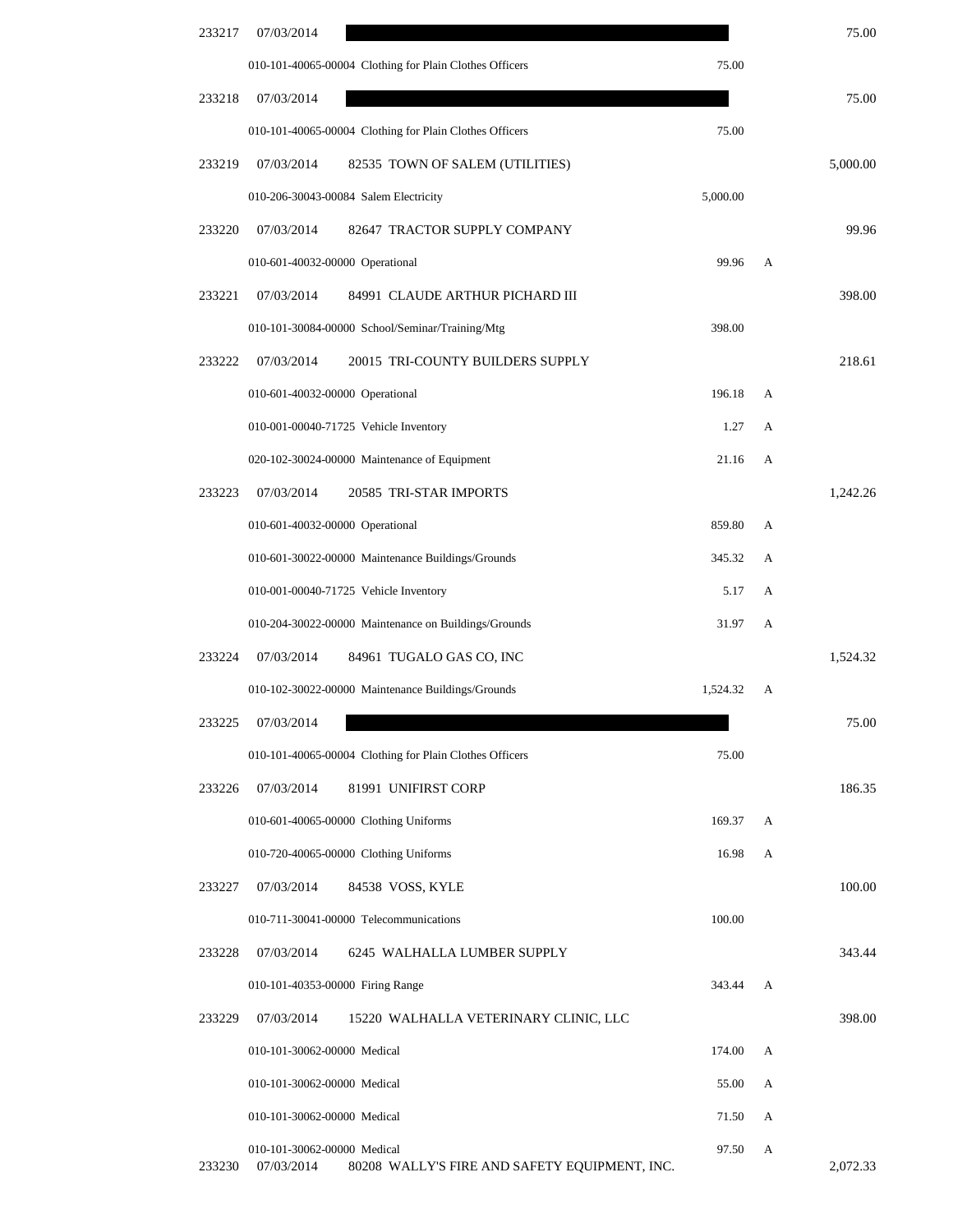|        | 020-102-40031-00609 Long Creek Fire Department          | 2,072.33  | А |           |
|--------|---------------------------------------------------------|-----------|---|-----------|
| 233231 | 07/03/2014                                              |           |   | 75.00     |
|        | 010-101-40065-00004 Clothing for Plain Clothes Officers | 75.00     |   |           |
| 233232 | 07/03/2014                                              |           |   | 75.00     |
|        | 010-101-40065-00004 Clothing for Plain Clothes Officers | 75.00     |   |           |
| 233233 | 07/03/2014                                              |           |   | 75.00     |
|        | 010-101-40065-00004 Clothing for Plain Clothes Officers | 75.00     |   |           |
| 233234 | 07/03/2014<br>23210 WEST UNION FIRE DEPT.               |           |   | 11,250.00 |
|        | 020-102-60083-00000 Grant to Independent Agencies       | 11,250.00 | А |           |
| 233235 | 07/03/2014<br>23820 WHITE'S CULVERT INC.                |           |   | 82.15     |
|        | 315-707-50865-00080 Site Improvements - GCCP Phase 1    | 82.15     | А |           |
|        | 320-601-30884-00899 Bridges/Culverts Repairs Exp (Tax)  | 0.00      | А |           |
| 233236 | 07/03/2014<br>84182 WHITMIRE, EMILY                     |           |   | 35.83     |
|        | 013-206-60010-00000 Library Misc Donations Expense      | 35.83     | A |           |
| 233237 | 07/03/2014<br>82097 WILBANKS, KIM                       |           |   | 100.00    |
|        | 010-711-30041-00000 Telecommunications                  | 100.00    |   |           |
| 233238 | 07/03/2014<br>84714 WILLARD H WARMATH JR                |           |   | 167.98    |
|        | 010-105-30018-00000 Travel                              | 164.98    | А |           |
|        | 010-105-30084-00000 School/Seminar/Training             | 3.00      | А |           |
| 233239 | 07/03/2014<br>80252 WILLIAM A CASTER                    |           |   | 100.00    |
|        | 010-206-30090-00000 Commission Honoraria                | 100.00    |   |           |
| 233240 | 07/03/2014                                              |           |   | 75.00     |
|        | 010-101-40065-00004 Clothing for Plain Clothes Officers | 75.00     |   |           |
| 233241 | 23100 WILSON PROCESSING CO INC<br>07/03/2014            |           |   | 194.57    |
|        | 010-102-40034-00000 Food                                | 194.57    | A |           |
| 233242 | 07/03/2014<br>84137 WINCHESTER, KELLY                   |           |   | 29.00     |
|        | 010-001-00090-73928 PAI Health Plan Withholding         | 29.00     | A |           |
| 233243 | 07/03/2014<br>84144 WINDSTREAM CORPORATION              |           |   | 4,579.76  |
|        | 010-711-30041-00000 Telecommunications                  | 4,579.76  | А |           |
| 233244 | 07/03/2014<br>23855 WRIGHT JOHNSTON UNIFORMS            |           |   | 47.70     |
|        | 010-101-40065-00000 Clothing Uniforms                   | 23.85     | A |           |
|        | 010-101-40065-00000 Clothing Uniforms                   | 23.85     | А |           |
| 233245 | 24010 XEROX CORPORATION<br>07/03/2014                   |           |   | 21.76     |
|        | 010-720-30059-00000 Copier Click Charges                | 21.76     | A |           |
| 233246 | 07/08/2014<br>84794 BAGWELL AND CORLEY LAW FIRM, PC     |           |   | 200.00    |
|        | 010-709-30025-00000 Professional                        | 200.00    |   |           |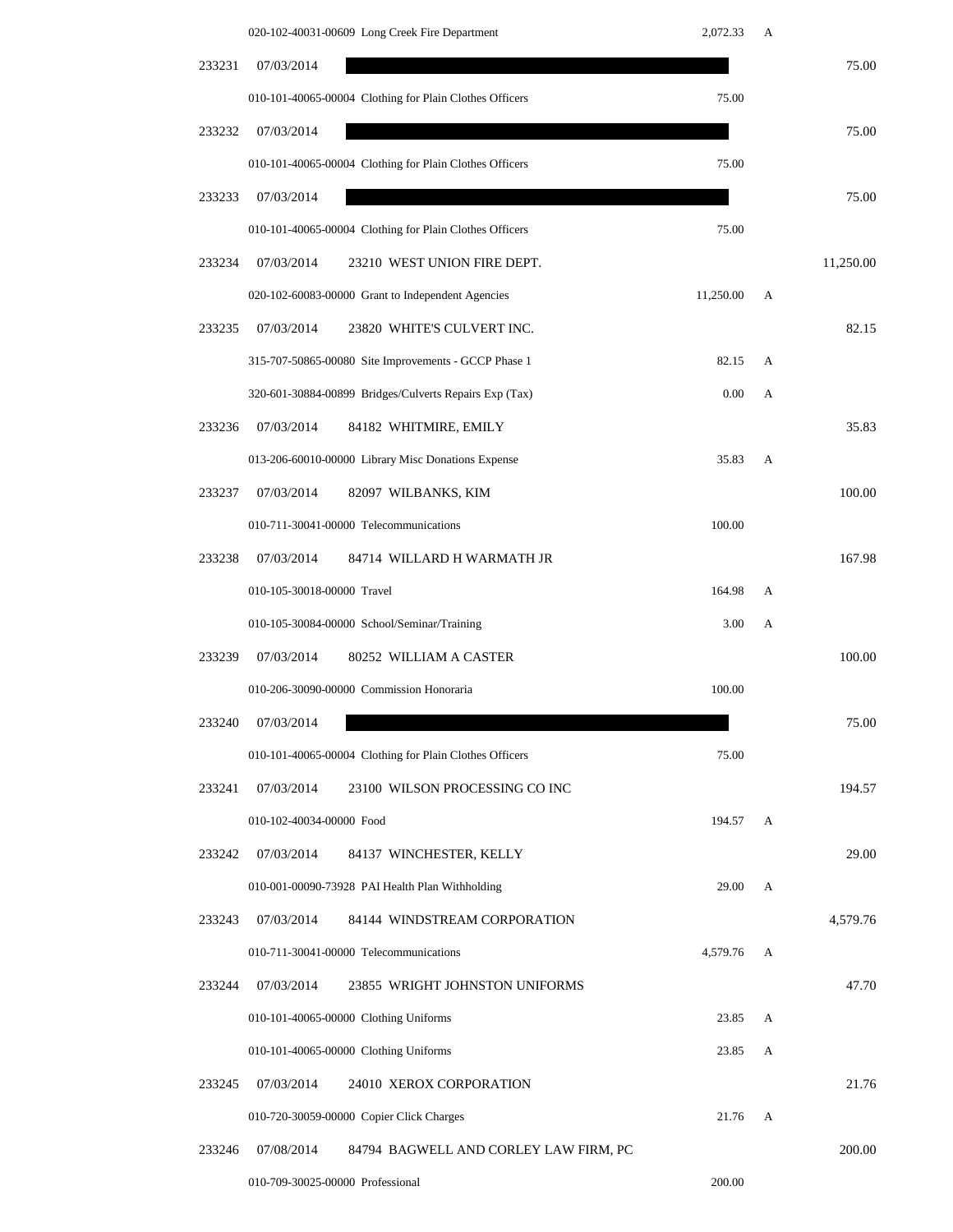| 85.00      |   |            | 07/08/2014<br>84987 SCAPA                                                                                  | 233247 |
|------------|---|------------|------------------------------------------------------------------------------------------------------------|--------|
| 100,000.00 |   | 85.00      | 010-702-30084-00000 School/Seminar/Training/Mtg<br>15175 10TH CIRCUIT PUBLIC DEFENDER OFFICE<br>07/11/2014 | 233248 |
|            |   | 100,000.00 | 010-510-95100-20204 OC Public Defender Corporation                                                         |        |
| 4.96       |   |            | 07/11/2014<br>14745 AIRGAS NATIONAL WELDERS INC                                                            | 233249 |
|            | A | 4.96       | 017-719-80719-00000 Rock Quarry Vehicle Maintenance                                                        |        |
| 2,294.11   |   |            | 07/11/2014<br>1225 ALEXANDER'S OFFICE SUPPLY                                                               | 233250 |
|            | А | 39.08      | 010-509-30026-00000 Court Expense                                                                          |        |
|            | А | 241.93     | 010-509-30026-00000 Court Expense                                                                          |        |
|            | А | 250.18     | 010-509-30026-00000 Court Expense                                                                          |        |
|            | А | 206.64     | 010-509-30026-00000 Court Expense                                                                          |        |
|            | А | 273.88     | 010-509-30026-00000 Court Expense                                                                          |        |
|            | А | 82.94      | 010-509-30026-00000 Court Expense                                                                          |        |
|            | А | 950.82     | 010-706-40032-00000 Operational                                                                            |        |
|            |   | 248.64     | 010-704-40032-00000 Operational                                                                            |        |
| 150.00     |   |            | 07/11/2014<br>80570 AMERICAN LEGION POST 124                                                               | 233251 |
|            |   | 150.00     | 010-404-40032-00000 Operational                                                                            |        |
| 12,000.00  |   |            | 07/11/2014<br>1645 AMERICAN RED CROSS - WALHALLA CHAPTER                                                   | 233252 |
|            |   | 12,000.00  | 010-705-95100-20240 Oconee County Red Cross                                                                |        |
| 287.00     |   |            | 07/11/2014<br>81587 ANDERSON AREA MEDICAL CENTER                                                           | 233253 |
|            | A | 287.00     | 010-103-30025-00000 Professional                                                                           |        |
| 45,250.00  |   |            | 07/11/2014<br>81308 ANDERSON - OCONEE REGIONAL FORENSICS LAB                                               | 233254 |
|            |   | 45,250.00  | 010-101-30025-00000 Professional                                                                           |        |
| 15,000.00  |   |            | 07/11/2014<br>1140 ANDERSON-OCONEE MENTAL HEALTH CENTER                                                    | 233255 |
|            |   | 15,000.00  | 010-705-95100-20206 AND-OC-PCKNS Mental Health Center                                                      |        |
| 6,771.40   |   |            | 07/11/2014<br>1415 A O C - ACREE OIL COMPANY                                                               | 233256 |
|            |   | 6,771.40   | 017-001-00040-71719 Rock Quarry Off Road Diesel                                                            |        |
| 1,305.81   |   |            | 07/11/2014<br>85012 AT&T                                                                                   | 233257 |
|            | A | 1,305.81   | 010-104-30056-00000 Data Processing Communications                                                         |        |
| 9,099.48   |   |            | 07/11/2014<br>85012 AT&T                                                                                   | 233258 |
|            | А | 9,099.48   | 010-104-30041-00000 Telecommunications                                                                     |        |
| 100.91     |   |            | 07/11/2014<br>80112 BATTERY ZONE, INC.                                                                     | 233259 |
|            | А | 100.91     | 010-101-40032-00000 Operational                                                                            |        |
| 1,334.88   |   |            | 07/11/2014<br>2330 BLANCHARD MACHINERY                                                                     | 233260 |
|            | А | 1,334.88   | 017-719-80719-00000 Rock Quarry Vehicle Maintenance                                                        |        |
| 19.08      |   |            | 07/11/2014<br>2380 BLUE RIDGE MACHINE & ELECTRICAL CONT., I                                                | 233261 |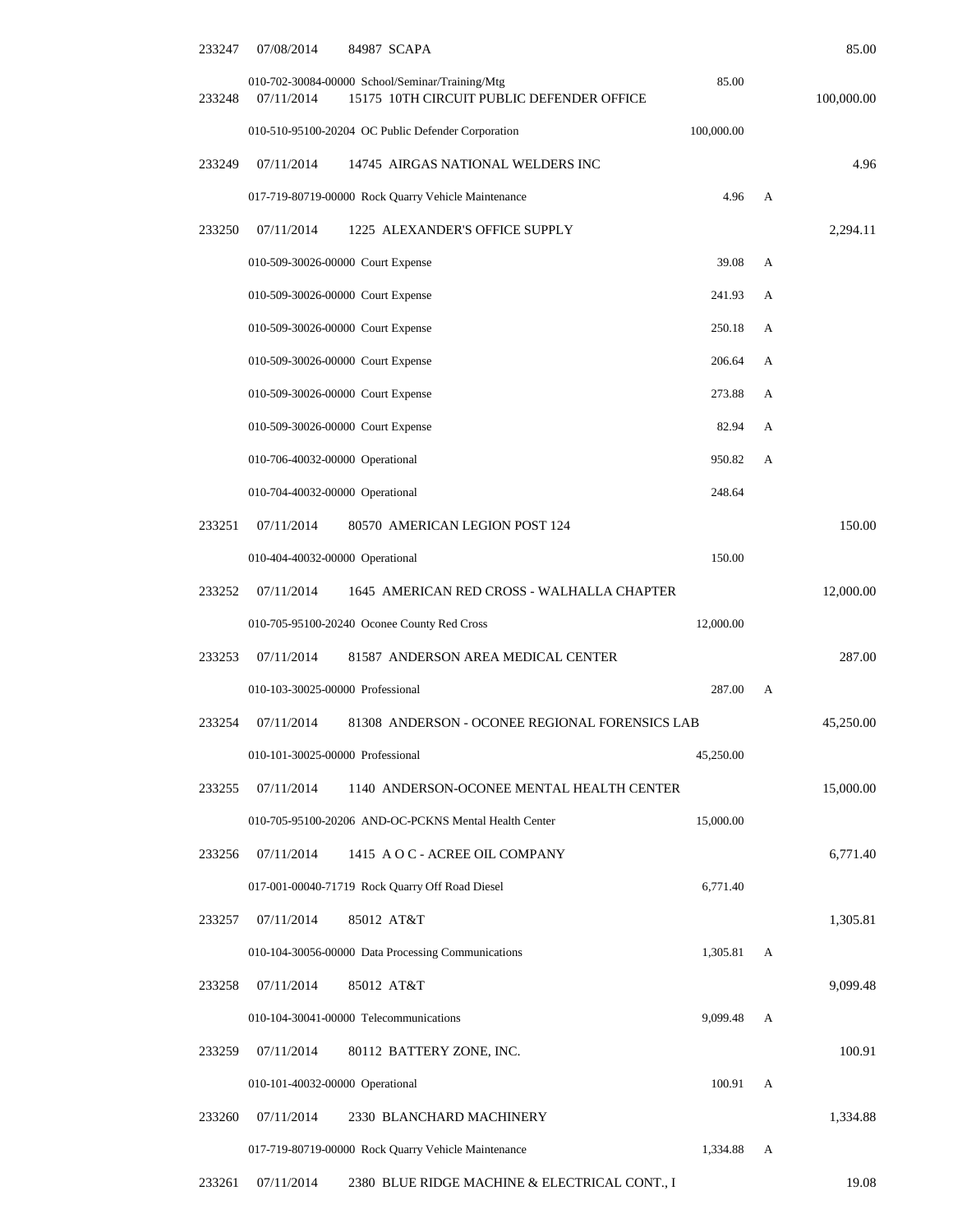|        | 010-718-30022-00000 Maintenance Buildings/Grounds                           | 19.08     |   |           |
|--------|-----------------------------------------------------------------------------|-----------|---|-----------|
| 233262 | 07/11/2014<br>2200 BLUE RIDGE SECURITY SYSTEMS, INC                         |           |   | 729.50    |
|        | 010-714-83402-00000 Bldg Maint DSS Building                                 | 189.50    |   |           |
|        | 010-104-30024-00000 Maintenance on Equipment                                | 540.00    |   |           |
| 233263 | 07/11/2014<br>83585 BOBBIE WILHITE                                          |           |   | 168.56    |
| 233264 | 010-715-30018-00000 Travel<br>07/11/2014<br>83761 KENNETH EDWARD BOONE, JR. | 168.56    |   | 12,975.00 |
|        | 010-711-30025-00000 Professional                                            | 637.50    | A |           |
|        | 515-777-30025-00000 Professional                                            | 12,337.50 | А |           |
| 233265 | 07/11/2014<br>80704 BROCK, AMANDA                                           |           |   | 60.00     |
|        | 010-709-30041-00000 Telecommunications                                      | 60.00     |   |           |
| 233266 | 07/11/2014<br>55015 BROOKS, JOY                                             |           |   | 330.68    |
|        | 010-715-30018-00000 Travel                                                  | 57.12     |   |           |
|        | 010-715-30018-00000 Travel                                                  | 168.56    |   |           |
|        | 010-715-30084-00000 School/Seminar/Training/Mtg                             | 105.00    |   |           |
| 233267 | 07/11/2014<br>83059 BROWN, JONATHAN                                         |           |   | 123.00    |
|        | 010-301-30084-00000 School/Seminar/Training/Mtg                             | 123.00    |   |           |
| 233268 | 07/11/2014<br>85014 BRYSON, MATT                                            |           |   | 1,030.66  |
|        | 010-101-10110-00000 Salaries                                                | 1,030.66  |   |           |
| 233269 | 07/11/2014<br>84726 STEPHEN B JENKINS                                       |           |   | 400.00    |
|        | 010-204-40032-00000 Operational                                             | 400.00    |   |           |
| 233270 | 07/11/2014<br>3540 CAROLINA BURGLAR & FIRE ALARM                            |           |   | 5,914.65  |
|        | 010-714-83723-00000 Bldg Maint Pine Street Complex                          | 390.00    |   |           |
|        | 010-714-83723-00000 Bldg Maint Pine Street Complex                          | 105.00    |   |           |
|        | 010-714-83723-00000 Bldg Maint Pine Street Complex                          | 330.00    |   |           |
|        | 010-206-30022-00081 Walhalla Maintenance Buildings/Grds                     | 785.40    |   |           |
|        | 010-206-30022-00082 Seneca Maintenance Buildings/Grds                       | 540.00    |   |           |
|        | 010-206-30022-00083 Westminster Maintenance Builds/Grds                     | 540.00    |   |           |
|        | 010-206-30022-00084 Salem Maint Buildings/Grounds                           | 540.00    |   |           |
|        | 010-206-30022-00081 Walhalla Maintenance Buildings/Grds                     | 828.00    |   |           |
|        | 010-206-30022-00082 Seneca Maintenance Buildings/Grds                       | 587.40    |   |           |
|        | 010-206-30022-00083 Westminster Maintenance Builds/Grds                     | 540.00    |   |           |
|        | 010-206-30022-00084 Salem Maint Buildings/Grounds                           | 480.00    |   |           |
|        | 010-720-30022-00000 Maintenance Buildings/Grounds                           | 56.85     |   |           |
|        | 010-106-30022-00000 Maintenance Buildings/Grounds                           | 192.00    |   |           |
|        |                                                                             |           |   |           |

233271 07/11/2014 83628 CARTER GOBLE LEE, LLC 21,597.00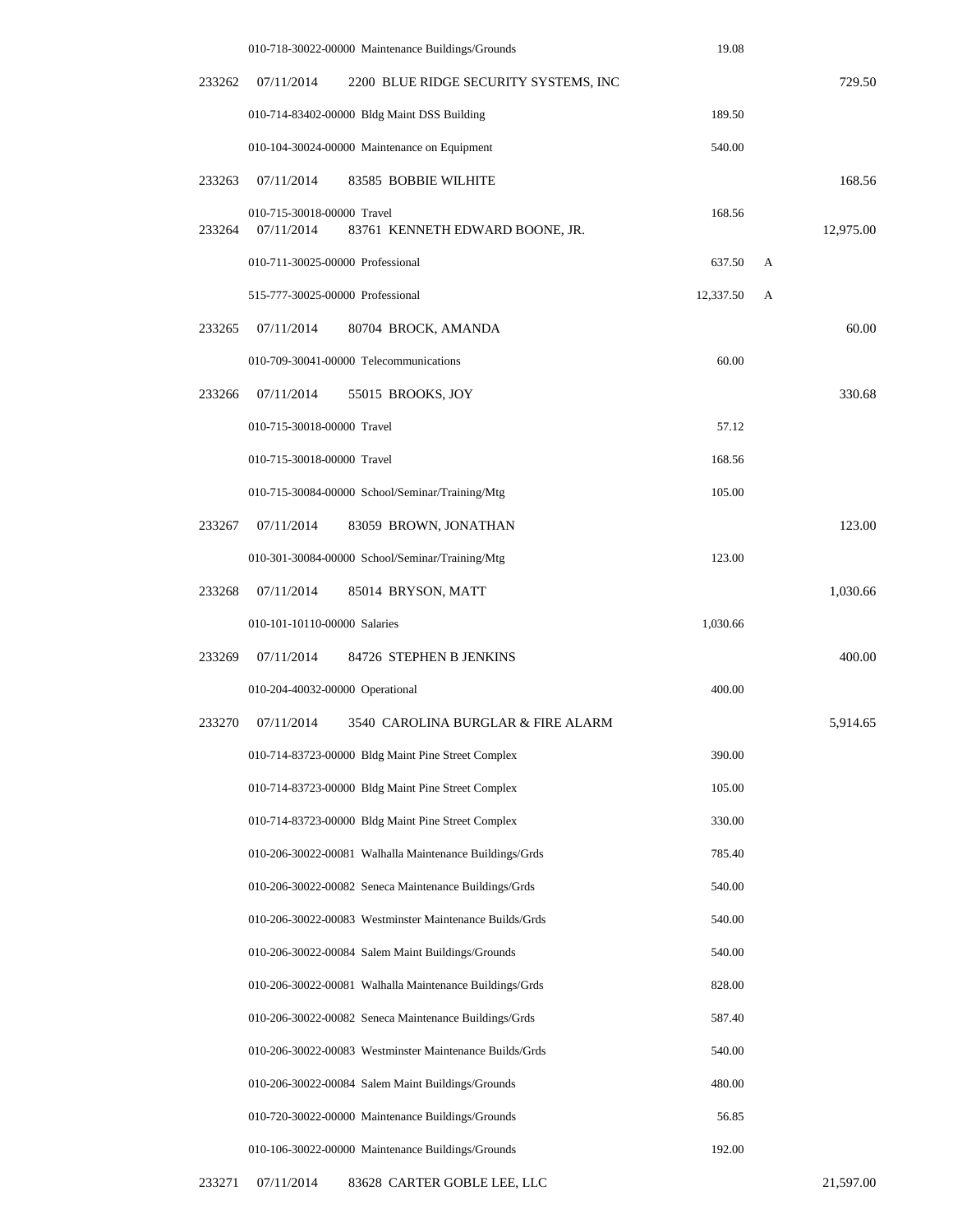|        |                                   | 012-106-50850-00072 Buildings Capital Expen-Det. Center                    | 0.00               | A            |           |
|--------|-----------------------------------|----------------------------------------------------------------------------|--------------------|--------------|-----------|
|        |                                   | 012-106-50964-00072 CGL Tran Serv/Div Prog-Cap Bld Det                     | 5,000.00           | А            |           |
|        |                                   | 012-106-50965-00072 PM-Capital Bldg Detention Center                       | 16,597.00          | A            |           |
| 233272 | 07/11/2014                        | 4115 CC DICKSON CO                                                         |                    |              | 94.35     |
|        |                                   | 010-714-83403-00000 Bldg Maint Health Department                           | 94.35              |              |           |
| 233273 | 07/11/2014                        | 80302 CITY OF SENECA (APPROPRIATIONS)                                      |                    |              | 30,000.00 |
|        |                                   | 010-705-95100-02041 CAT Bus System                                         | 30,000.00          |              |           |
| 233274 | 07/11/2014                        | 3385 CITY OF WALHALLA (WATER BILLS)                                        |                    |              | 16.97     |
|        |                                   | 010-509-30044-00000 Water/Sewer/Garbage                                    | 16.97              | А            |           |
| 233275 | 07/11/2014                        | 3395 CLARION HOTELS                                                        |                    |              | 201.36    |
|        |                                   | 010-715-30084-00000 School/Seminar/Training/Mtg                            | 201.36             |              |           |
| 233276 | 07/11/2014                        | 3240 CLERK OF COURT                                                        |                    |              | 150.00    |
|        |                                   | 010-001-00020-71425 Clerk of Court Reserve Account                         | 150.00             | А            |           |
| 233277 | 07/11/2014                        | 82669 COMPUCOM SYSTEMS INC.                                                |                    |              | 18,782.67 |
|        |                                   | 010-711-30056-00000 Data Processing                                        | 18,782.67          | A            |           |
| 233278 | 07/11/2014                        | 3160 COMPUTER SOFTWARE INNOVATIONS, INC.                                   |                    |              | 24,691.54 |
|        |                                   | 010-747-30056-00000 Data Processing                                        | 24,691.54          |              |           |
| 233279 | 07/11/2014                        | 84869 CORE TELECOM SYSTEMS, INC                                            |                    |              | 19,250.00 |
|        | 515-777-40031-00000 Small Capital |                                                                            | 19,250.00          | А            |           |
| 233280 | 07/11/2014                        | 84989 CORNER STOP #37                                                      |                    |              | 25.50     |
|        |                                   | 010-714-81714-00000 Gasoline Public Buildings                              | 25.50              |              |           |
| 233281 | 07/11/2014                        | 3010 COTT SYSTEMS, INC.                                                    |                    |              | 4,363.05  |
|        | 010-735-40032-00000 Operational   |                                                                            | 674.30             | $\mathbf{A}$ |           |
|        |                                   | 010-735-30056-00000 Data Processing<br>010-735-30056-00000 Data Processing | 3,378.22<br>310.53 |              |           |
| 233282 | 07/11/2014                        | 3325 CREDIT BUREAU OF OCONEE COUNTY                                        |                    |              | 10.00     |
|        |                                   | 017-719-60055-00000 Credit Application Fee                                 | 10.00              |              |           |
|        |                                   |                                                                            | 0.00               |              |           |
| 233283 | 07/11/2014                        | 85010 DCT DETECTION LLC                                                    |                    |              | 600.00    |
|        | 010-106-30062-00000 Medical       |                                                                            | 600.00             |              |           |
|        |                                   |                                                                            | 0.00               |              |           |
| 233284 | 07/11/2014                        | 4020 DUKE ENERGY CAROLINAS LLC                                             |                    |              | 6,936.29  |
|        | 010-204-30043-00000 Electricity   |                                                                            | 192.70             | А            |           |
|        | 010-204-30043-00000 Electricity   |                                                                            | 27.94              | А            |           |
|        | 010-204-30043-00000 Electricity   |                                                                            | 71.69              | А            |           |
|        | 010-204-30043-00000 Electricity   |                                                                            | 178.98             | А            |           |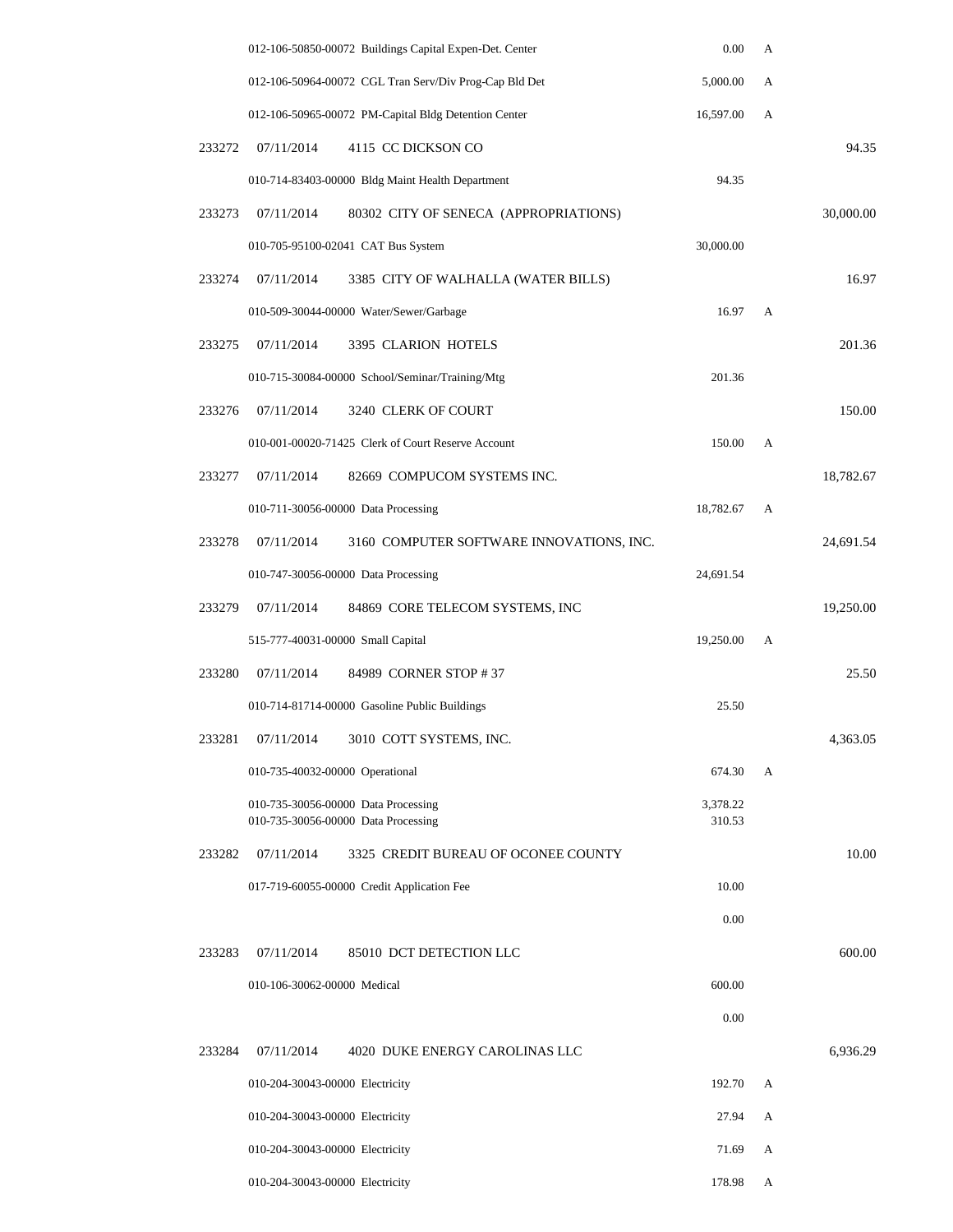|        | 010-204-30043-00000 Electricity   | 79.58  | A |        |
|--------|-----------------------------------|--------|---|--------|
|        | 010-204-30043-00000 Electricity   | 292.61 | A |        |
|        | 010-204-30043-00000 Electricity   | 132.65 | A |        |
|        | 010-204-30043-00000 Electricity   | 225.96 | A |        |
|        | 010-204-30043-00000 Electricity   | 108.06 | A |        |
|        | 010-204-30043-00000 Electricity   | 215.73 | A |        |
|        | 010-203-30043-00000 Electricity   | 270.87 | A |        |
|        | 010-203-30043-00000 Electricity   | 16.68  | A |        |
|        | 010-203-30043-00000 Electricity   | 439.41 | A |        |
|        | 010-203-30043-00000 Electricity   | 208.04 | A |        |
|        | 010-203-30043-00000 Electricity   | 199.52 | A |        |
|        | 010-203-30043-00000 Electricity   | 124.36 | A |        |
|        | 010-203-30043-00000 Electricity   | 167.85 | A |        |
|        | 010-203-30043-00000 Electricity   | 53.57  | A |        |
|        | 010-203-30043-00000 Electricity   | 29.44  | A |        |
|        | 010-203-30043-00000 Electricity   | 141.37 | A |        |
|        | 010-203-30043-00000 Electricity   | 337.53 | A |        |
|        | 010-203-30043-00000 Electricity   | 10.60  | A |        |
|        | 010-203-30043-00000 Electricity   | 300.51 | A |        |
|        | 010-203-30043-00000 Electricity   | 342.31 | A |        |
|        | 010-509-30043-00000 Electricity   | 467.07 | А |        |
|        | 010-204-30043-00000 Electricity   | 128.11 | A |        |
|        | 010-204-30043-00000 Electricity   | 56.40  | A |        |
|        | 010-204-30043-00000 Electricity   | 70.52  | A |        |
|        | 010-204-30043-00000 Electricity   | 14.88  | A |        |
|        | 010-204-30043-00000 Electricity   | 348.11 | A |        |
|        | 010-204-30043-00000 Electricity   | 214.11 | A |        |
|        | 010-204-30043-00000 Electricity   | 307.62 | A |        |
|        | 010-204-30043-00000 Electricity   | 156.33 | A |        |
|        | 010-204-30043-00000 Electricity   | 269.83 | A |        |
|        | 010-204-30043-00000 Electricity   | 302.97 | A |        |
|        | 010-204-30043-00000 Electricity   | 273.07 | A |        |
|        | 010-204-30043-00000 Electricity   | 159.31 | A |        |
| 233285 | 07/11/2014<br>85011 DURHAM, SCOTT |        |   | 120.00 |

010-721-40027-00000 Safety Equipment 120.00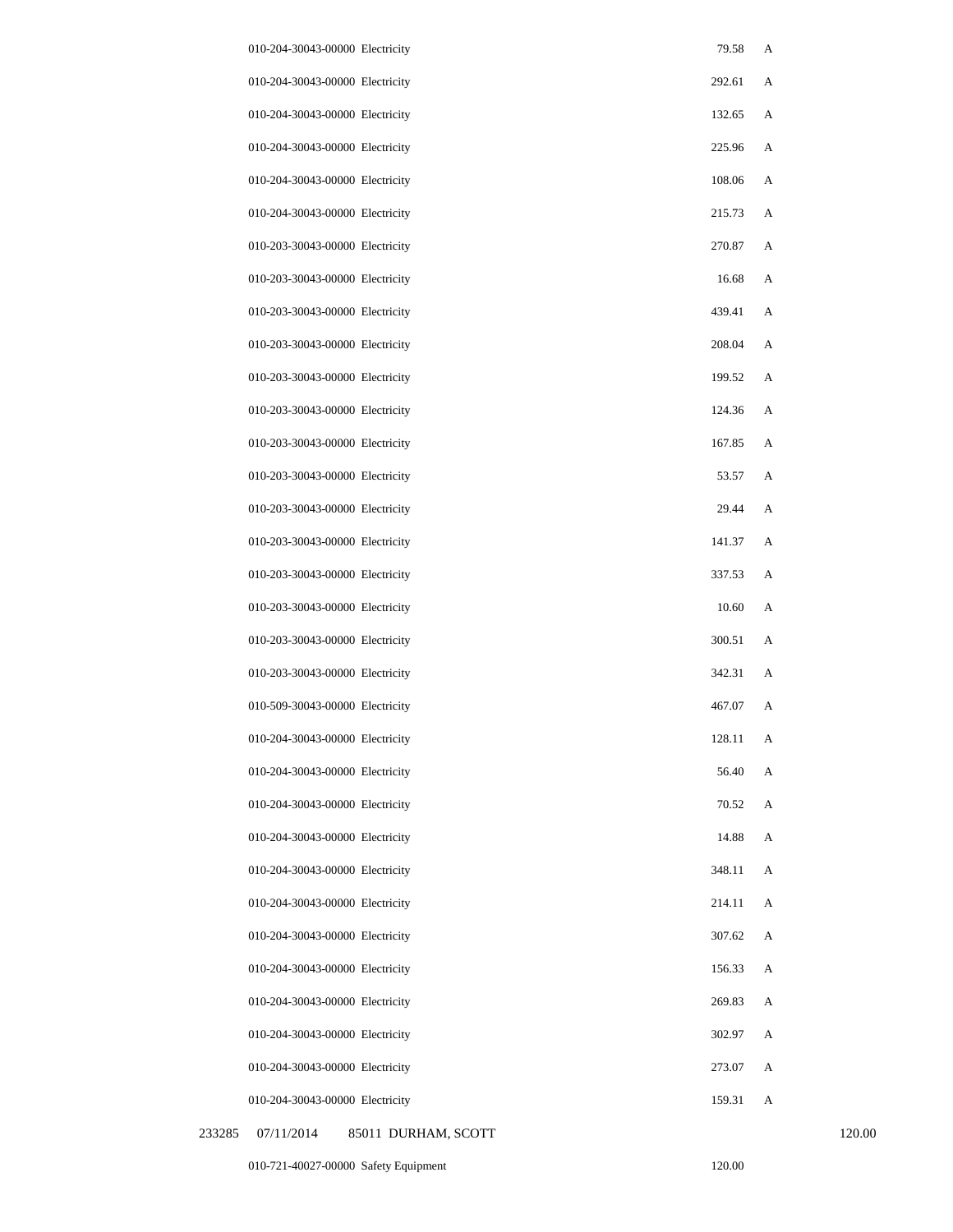| 233286 | 5455 EASTERN AVIATION FUELS, INC.<br>07/11/2014            |           |   | 25,695.60 |
|--------|------------------------------------------------------------|-----------|---|-----------|
|        | 010-720-40990-00000 Airport Jet Fuel                       | 25,695.60 |   |           |
| 233287 | 07/11/2014<br>84800 EISON INDUSTRIAL & HARDWARE, INC       |           |   | 1,325.19  |
|        | 010-110-40032-00000 Operational                            | 224.09    | A |           |
|        | 010-204-40032-00000 Operational                            | 232.50    |   |           |
|        | 010-204-30022-00000 Maintenance on Buildings/Grounds       | 46.30     |   |           |
|        | 010-204-40032-00000 Operational                            | 822.30    |   |           |
| 233288 | 07/11/2014<br>5210 EMBASSY SUITES HOTEL                    |           |   | 772.56    |
|        | 010-509-30084-00000 School/Seminar/Training/Mtg            | 772.56    |   |           |
| 233289 | 84330 REPORTING SYSTEMS INC<br>07/11/2014                  |           |   | 0.00      |
|        | <b>VOID DATE:</b><br><b>ORIGINAL AMOUNT:</b><br>07/14/2014 | 7.84      |   |           |
|        | 010-102-30056-00000 Data Processing                        | 0.00      | А |           |
|        |                                                            | 0.00      |   |           |
| 233290 | 07/11/2014<br>6240 FLEETCOR TECHNOLOGIES                   |           |   | 16,893.03 |
|        | 010-001-00020-71110 Accounts Rec Senior Solutions          | 1,879.22  |   |           |
|        | 010-001-00020-71129 Accounts Rec Anderson Solicitor        | 51.05     |   |           |
|        | 010-101-81101-00000 Gasoline Sheriff                       | 8,056.93  |   |           |
|        | 010-102-81102-00000 Gasoline Rural Fire                    | 701.58    |   |           |
|        | 010-102-82102-00000 Diesel Rural Fire                      | 420.55    |   |           |
|        | 010-103-81103-00000 Gasoline Coroner                       | 100.03    |   |           |
|        | 010-105-81105-00000 GASOLINE EMERGENCY PREPAR              | 191.71    |   |           |
|        | 010-110-81110-00000 Gasoline Animal Control                | 472.57    |   |           |
|        | 010-202-81202-00000 Gasoline PRT                           | 950.70    |   |           |
|        | 010-202-82202-00000 Diesel PRT                             | 64.80     |   |           |
|        | 010-206-81206-00000 Gasoline Library                       | 46.85     |   |           |
|        | 010-301-81301-00000 Gasoline Assessor                      | 139.68    |   |           |
|        | 010-306-81306-00000 Gasoline Treasurer                     | 49.76     |   |           |
|        | 010-502-81502-00000 Gasoline Probate Court                 | 52.01     |   |           |
|        | 010-504-81504-00000 Gasoline Solicitor (Smith)             | 33.41     |   |           |
|        | 010-601-81601-00000 Gasoline Road Department               | 754.71    |   |           |
|        | 010-601-82601-00000 Diesel Road Department                 | 922.57    |   |           |
|        | 010-702-81702-00000 Gasoline-Community Dev.                | 92.44     |   |           |
|        | 010-707-81707-00000 Gasoline Econ Development              | 70.30     |   |           |
|        | 010-711-81711-00000 Gasoline Information Tech              | 63.18     |   |           |
|        | 010-714-81714-00000 Gasoline Public Buildings              | 192.27    |   |           |
|        | 010-717-81717-00000 Gasoline Administrator                 | 4.70      |   |           |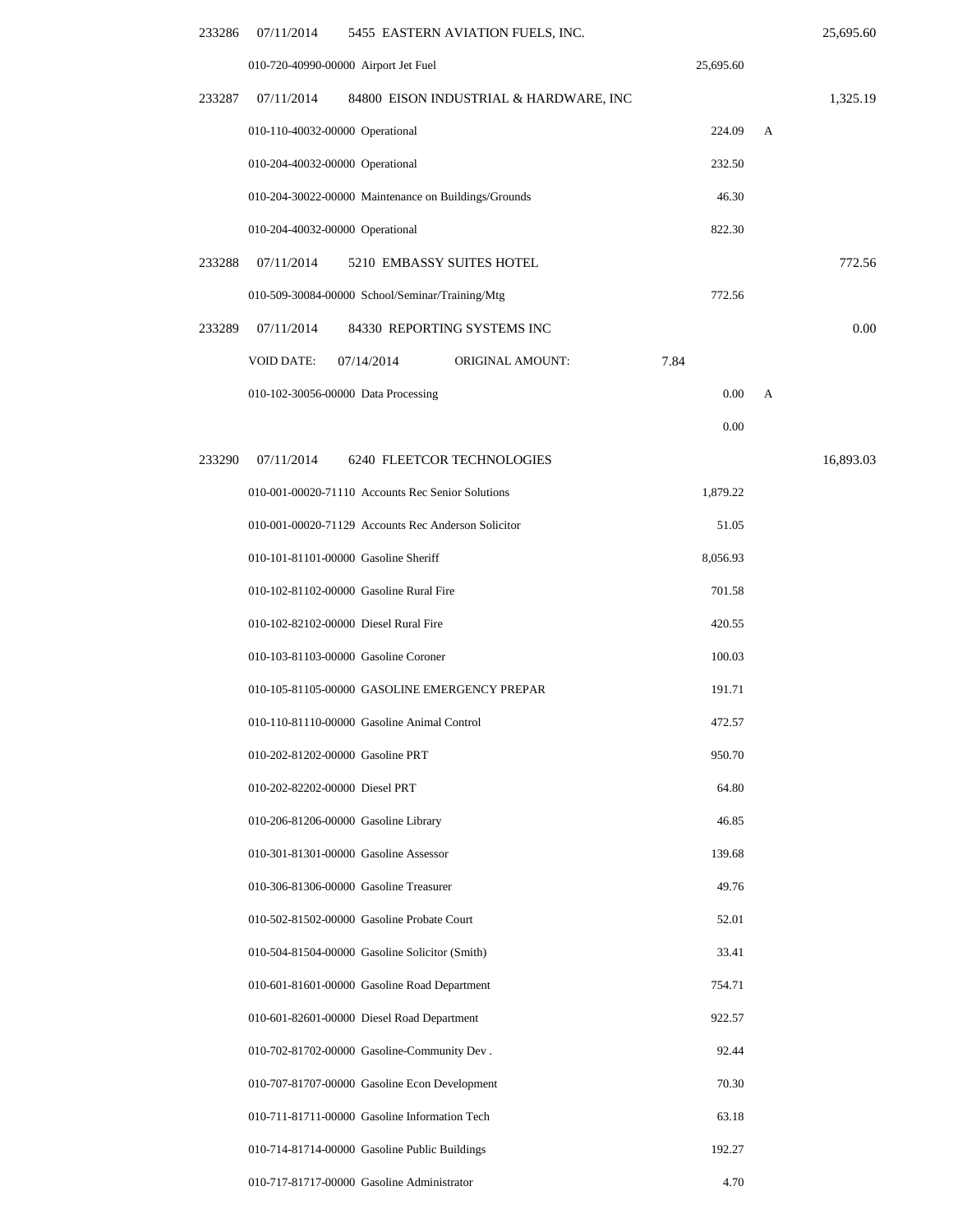|        |                                 | 010-718-81718-00000 Gasoline Solid Waste Department  | 152.77    |   |           |
|--------|---------------------------------|------------------------------------------------------|-----------|---|-----------|
|        |                                 | 010-718-82718-00000 Diesel Solid Waste Department    | 1,159.78  |   |           |
|        |                                 | 010-721-81721-00000 Gasoline Vehicle Maintenance     | 117.73    |   |           |
|        |                                 | 017-719-81719-00000 Rock Quarry Gasoline             | 151.73    |   |           |
| 233291 | 07/11/2014                      | 80869 GALLOWAY, WESLEY                               |           |   | 210.08    |
|        |                                 | 010-001-00090-73928 PAI Health Plan Withholding      | 210.08    |   |           |
| 233292 | 07/11/2014                      | 80037 GARY HARVEY                                    |           |   | 50.00     |
|        |                                 | 010-080-00805-00204 CS South Cove Park               | 50.00     | A |           |
| 233293 | 07/11/2014                      | 81377 GE CAPITAL                                     |           |   | 623.66    |
|        |                                 | 010-709-30037-00000 Equipment (Leased or Rented)     | 177.40    |   |           |
|        |                                 | 010-709-30037-00000 Equipment (Leased or Rented)     | 446.26    |   |           |
| 233294 | 07/11/2014                      | 83484 GEOVISION                                      |           |   | 24,943.00 |
|        |                                 | 515-777-30024-00000 Maintenance Equipment            | 24,283.00 |   |           |
|        |                                 | 515-777-30024-00000 Maintenance Equipment            | 660.00    | A |           |
| 233295 | 07/11/2014                      | 81476 GFOA                                           |           |   | 38.00     |
|        | 010-747-40032-00000 Operational |                                                      | 38.00     |   |           |
| 233296 | 07/11/2014                      | 84108 GOLDEN CORNER FOOD PANTRY                      |           |   | 2,292.00  |
|        |                                 | 010-705-95100-20250 Golden Corner Food Pantry        | 2,292.00  |   |           |
| 233297 | 07/11/2014                      | 8350 HELPING HANDS OF CLEMSON, INC                   |           |   | 8,750.00  |
|        |                                 | 010-705-95100-20239 Helping Hands (Contract)         | 8,750.00  |   |           |
| 233298 | 07/11/2014                      | 81349 HENRY SCHEIN ANIMAL HEALTH                     |           |   | 530.42    |
|        | 010-110-30062-00000 Medical     |                                                      | 355.52    | A |           |
|        | 010-110-30062-00000 Medical     |                                                      | 174.90    | A |           |
| 233299 | 07/11/2014                      | 8075 HIGH TECH ACCESSORY ITEMS INC                   |           |   | 711.00    |
|        |                                 | 010-735-30024-00000 Maintenance on Equipment         | 711.00    |   |           |
| 233300 | 07/11/2014                      | 33005 HILL, WAYNE                                    |           |   | 29.00     |
|        |                                 | 010-001-00090-73928 PAI Health Plan Withholding      | 29.00     | A |           |
| 233301 | 07/11/2014                      | 8050 HOLCOMB'S OFFICE SUPPLY OF SC                   |           |   | 3.17      |
|        | 010-306-40032-00000 Operational |                                                      | 3.17      |   |           |
| 233302 | 07/11/2014                      | 81612 HOME DEPOT CREDIT SERVICES                     |           |   | 175.06    |
|        |                                 | 010-204-30022-00000 Maintenance on Buildings/Grounds | 126.82    |   |           |
|        |                                 | 010-204-30022-00000 Maintenance on Buildings/Grounds | 48.24     |   |           |
| 233303 | 07/11/2014                      | 41345 HUNTER, CHARLES                                |           |   | 17.30     |
|        |                                 | 010-101-30084-00000 School/Seminar/Training/Mtg      | 7.21      | A |           |
|        |                                 | 010-101-30084-00000 School/Seminar/Training/Mtg      | 10.09     |   |           |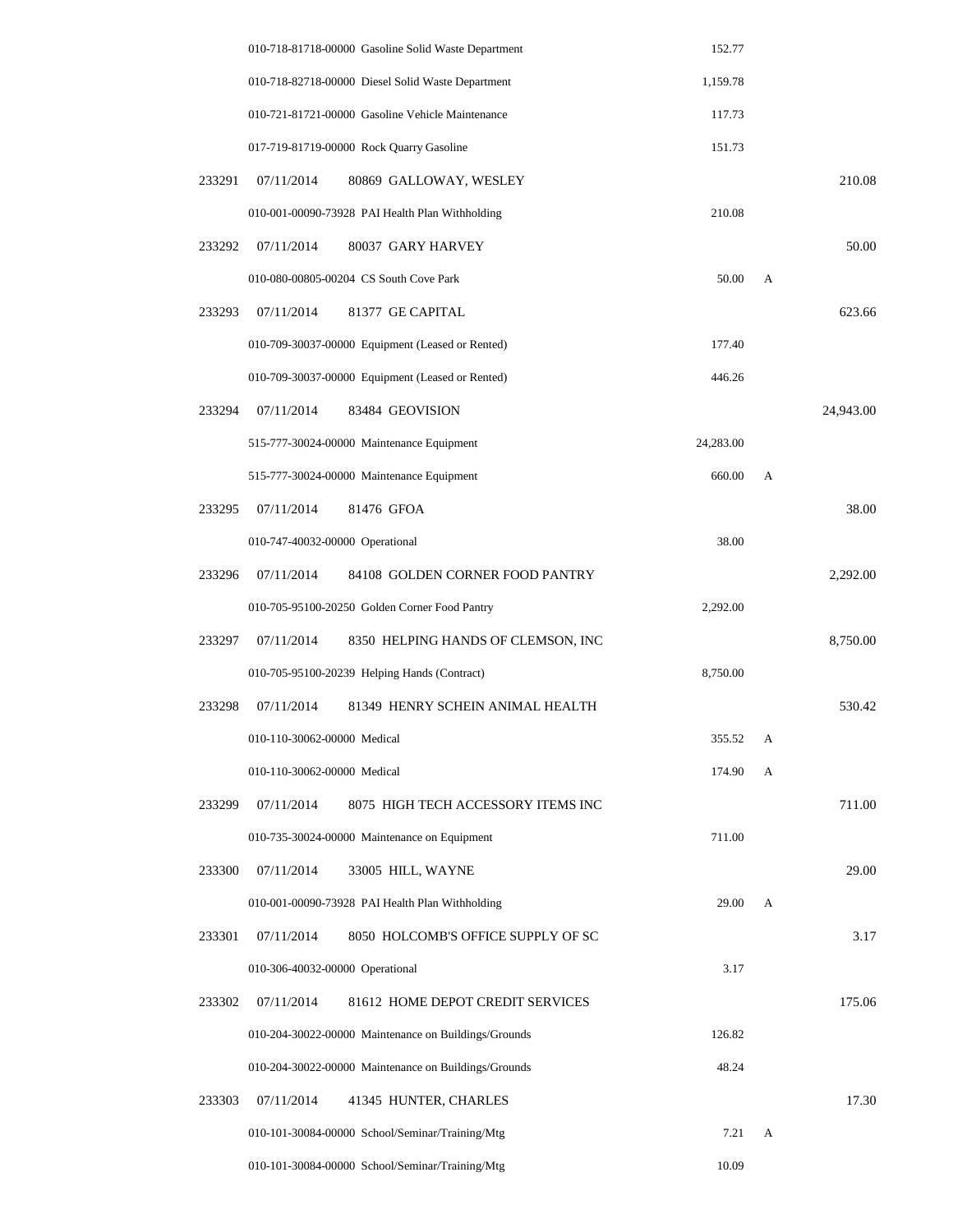| 233304 | 07/11/2014                                                         | 84752 IDEAL PEST SOLUTIONS                                                       |                   |   | 95.00    |
|--------|--------------------------------------------------------------------|----------------------------------------------------------------------------------|-------------------|---|----------|
| 233305 | 07/11/2014                                                         | 010-204-30022-00000 Maintenance on Buildings/Grounds<br>9020 INGLES - WEST UNION | 95.00             | A | 138.59   |
|        | 010-101-40034-00000 Food                                           |                                                                                  | 28.10             |   |          |
|        | 010-717-40034-00000 Food                                           |                                                                                  | 110.49            |   |          |
| 233306 | 07/11/2014                                                         | 14325 INTEGRAL SOLUTIONS GROUP                                                   |                   |   | 887.22   |
|        |                                                                    | 265-511-40032-41900 Operational-DSS Child Support                                | 887.22            | A |          |
| 233307 | 07/11/2014                                                         | 85009 JEFFREY L. HOLLAND                                                         |                   |   | 225.00   |
|        |                                                                    | 013-206-60010-00000 Library Misc Donations Expense                               | 225.00            |   |          |
| 233308 | 07/11/2014                                                         | 81015 JUSTIN & PATRICIA REES                                                     |                   |   | 20.00    |
|        |                                                                    | 010-001-00020-71428 Tax Collector Reserve Account                                | 20.00             | A |          |
| 233309 | 07/11/2014                                                         | 80037 KEN GOODING                                                                |                   |   | 6.00     |
|        |                                                                    | 010-080-00805-00204 CS South Cove Park                                           | 6.00              |   |          |
| 233310 | 07/11/2014                                                         | 84946 KILGORE, SPRING                                                            |                   |   | 40.00    |
|        |                                                                    | 010-001-00090-73928 PAI Health Plan Withholding                                  | 40.00             | A |          |
| 233311 | 07/11/2014                                                         | 12305 LARK & ASSOCIATES POLYGRAPH SERVICES, IN                                   |                   |   | 90.00    |
|        | 010-101-30025-00000 Professional                                   |                                                                                  | 90.00             | A |          |
| 233312 | 07/11/2014                                                         | 83647 LASER PRINT PLUS, INC.                                                     |                   |   | 53.00    |
|        | 010-306-40032-00000 Operational                                    |                                                                                  | 53.00             |   |          |
|        | 010-306-40033-00000 Postage                                        |                                                                                  | 0.00              |   |          |
| 233313 | 07/11/2014                                                         | 81706 LEADSONLINE                                                                |                   |   | 4,548.00 |
|        |                                                                    | 010-101-30056-00000 Data Processing                                              | 4,548.00          |   |          |
| 233314 | 07/11/2014                                                         | 58070 LEE, BRENDA                                                                |                   |   | 21.60    |
|        |                                                                    | 013-206-60010-00000 Library Misc Donations Expense                               | 12.40             | A |          |
|        |                                                                    | 013-206-60010-00000 Library Misc Donations Expense                               | 9.20              |   |          |
| 233315 | 07/11/2014                                                         | 84547 LOGAN, JOLLY & SMITH, LLP                                                  |                   |   | 1,067.50 |
|        | 010-709-30025-00000 Professional                                   |                                                                                  | 1,067.50          | А |          |
| 233316 | 07/11/2014                                                         | 82378 LONG, BRANDON                                                              |                   |   | 40.00    |
|        |                                                                    | 010-001-00090-73928 PAI Health Plan Withholding                                  | 40.00             | A |          |
| 233317 | 07/11/2014                                                         | 81292 LOWE ELECTRIC SUPPLY COMPANY                                               |                   |   | 69.86    |
|        |                                                                    | 010-206-30022-00083 Westminster Maintenance Builds/Grds                          | 59.02             |   |          |
|        |                                                                    | 010-206-30022-00083 Westminster Maintenance Builds/Grds                          | 10.84             |   |          |
| 233318 | 07/11/2014                                                         | 12520 LOWE'S COMPANIES INC.                                                      |                   |   | 61.77    |
|        | 010-204-40032-00000 Operational<br>010-204-40032-00000 Operational |                                                                                  | 57.97<br>$-22.78$ |   |          |
|        | 010-204-40032-00000 Operational                                    |                                                                                  | 26.58             |   |          |

233319 07/11/2014 81101 MCGUFFIN, STEVE 8.00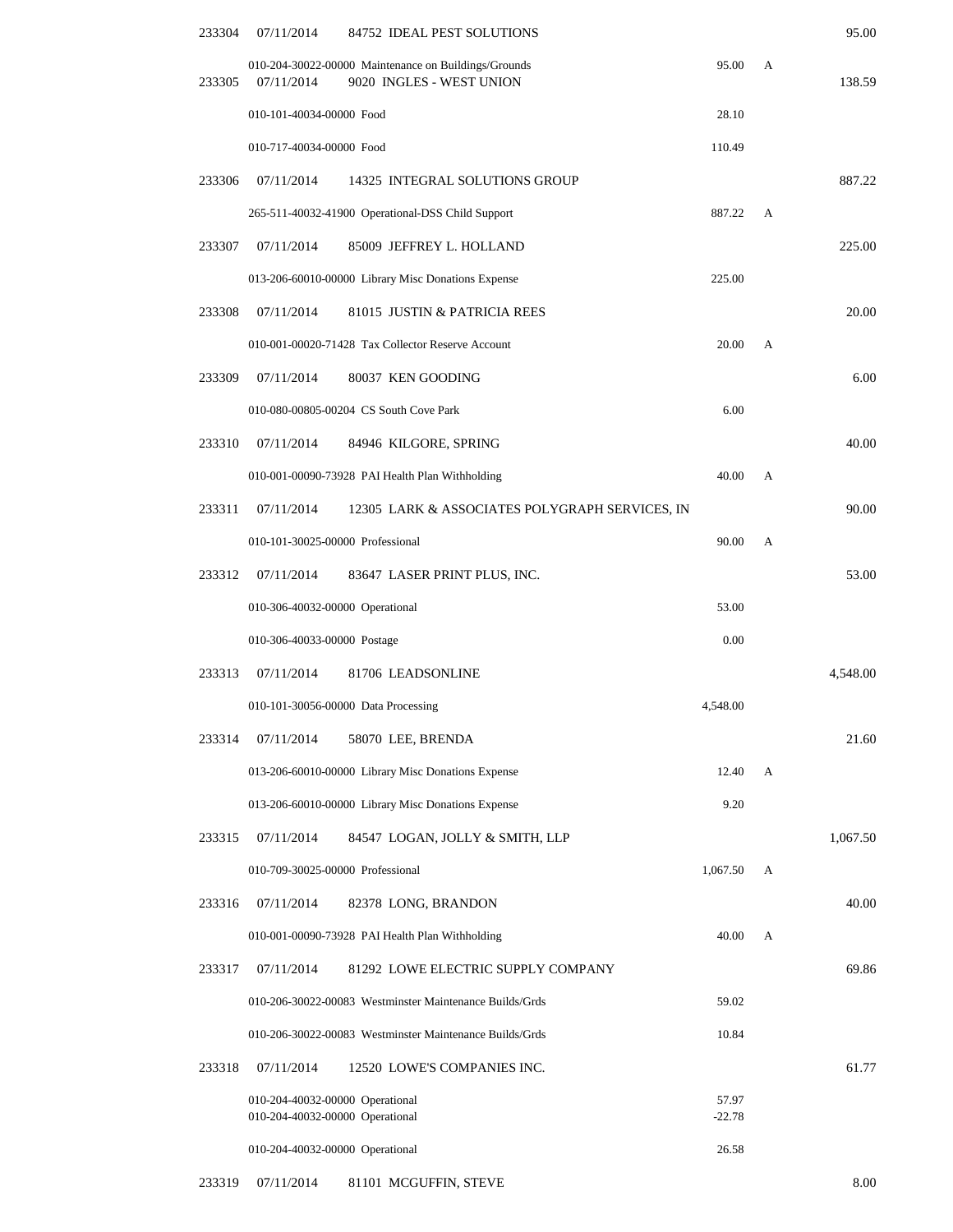|        |                                   | 010-101-30084-00000 School/Seminar/Training/Mtg                                   | 8.00      | А |           |
|--------|-----------------------------------|-----------------------------------------------------------------------------------|-----------|---|-----------|
| 233320 | 07/11/2014                        | 13605 MDI-MARION DAVIS, INC.                                                      |           |   | 70.60     |
|        |                                   | 010-714-83510-00000 Bldg Maint Courthouse (New)                                   | 70.60     |   |           |
| 233321 | 07/11/2014                        | 82397 MEADOWS, BRANDON                                                            |           |   | 120.00    |
| 233322 | 07/11/2014                        | 010-101-30084-00000 School/Seminar/Training/Mtg<br>13370 MOUNTAIN VIEW RESTAURANT | 120.00    |   | 66.80     |
|        | 010-101-40034-00000 Food          |                                                                                   | 66.80     |   |           |
| 233323 | 07/11/2014                        | 84662 GOVERNMENTJOBS.COM INC                                                      |           |   | 24,995.01 |
|        |                                   | 010-747-30056-00000 Data Processing                                               | 24,995.01 |   |           |
| 233324 | 07/11/2014                        | 15440 OAKWAY TRACTOR, INC.                                                        |           |   | 1,001.70  |
|        |                                   | 010-601-30024-00000 Maintenance on Equipment                                      | 28.72     |   |           |
|        | 010-204-40031-00000 Small Capital |                                                                                   | 972.98    |   |           |
| 233325 | 07/11/2014                        | 15020 OCONEE AUTO PARTS OF WALHALLA, INC.                                         |           |   | 19.73     |
|        |                                   | 010-714-83403-00000 Bldg Maint Health Department                                  | 19.73     |   |           |
| 233326 | 07/11/2014                        | 0450 OCONEE COUNTY BOARD OF DISABILITIES & S                                      |           |   | 42,500.00 |
|        |                                   | 010-705-95100-20205 OC Board of Disabilities & Spec Nds                           | 42,500.00 |   |           |
| 233327 | 07/11/2014                        | 15320 OCONEE COUNTY SHERIFF'S DEPT                                                |           |   | 415.50    |
|        | 010-101-30025-00000 Professional  |                                                                                   | 415.50    | А |           |
| 233328 | 07/11/2014                        | 15730 OCONEE COUNTY TREASURER                                                     |           |   | 637.54    |
|        |                                   | 010-080-00805-00203 CS High Falls Park                                            | 637.54    | A |           |
| 233329 | 07/11/2014                        | 81541 OCONEE ECONOMIC ALLIANCE                                                    |           |   | 41,125.00 |
|        |                                   | 010-707-95100-20256 Oconee Economic Alliance                                      | 41,125.00 |   |           |
| 233330 | 07/11/2014                        | 15245 OCONEE MEDICAL CENTER                                                       |           |   | 75,000.00 |
|        |                                   | 010-105-95100-20202 OMH Ambulance Service                                         | 75,000.00 |   |           |
| 233331 | 07/11/2014                        | 83893 OFS FITEL LLC                                                               |           |   | 865.71    |
|        | 515-777-40031-00000 Small Capital |                                                                                   | 865.71    | A |           |
| 233332 | 07/11/2014                        | 82461 PALMETTO HOME PLACE                                                         |           |   | 53.00     |
|        | 010-204-40832-00000 Consessions   |                                                                                   | 53.00     |   |           |
| 233333 | 07/11/2014                        | 16590 PALMETTO MICROFILM SYSTEMS, INC.                                            |           |   | 2,400.00  |
|        |                                   | 010-206-30024-00000 Maintenace on Equipment                                       | 2,400.00  |   |           |
| 233334 | 07/11/2014                        | 16080 PIEDMONT COCA-COLA BOTTLING PARTNERSHIP                                     |           |   | 521.50    |
|        | 010-204-40832-00000 Consessions   |                                                                                   | 521.50    |   |           |
| 233335 | 07/11/2014                        | 16685 PIONEER RURAL WATER DISTRICT                                                |           |   | 65.00     |
|        |                                   | 010-718-30044-00000 Water/Sewer/Garbage                                           | 32.50     | А |           |
|        |                                   | 010-718-30044-00000 Water/Sewer/Garbage                                           | 32.50     | А |           |
| 233336 | 07/11/2014                        | 83706 EMCS, INC.                                                                  |           |   | 550.00    |

\*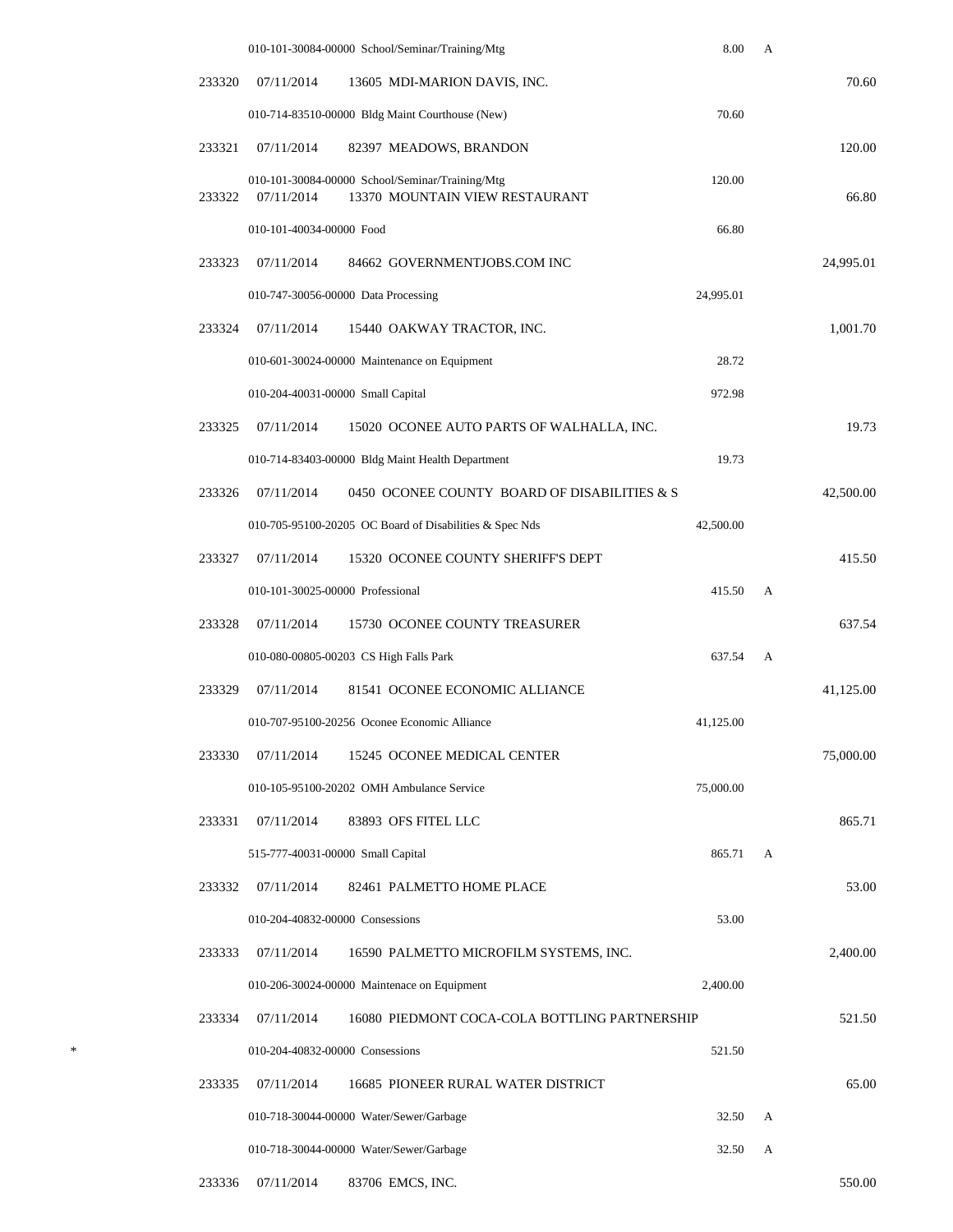|        | 010-101-30056-00000 Data Processing                       | 550.00    |   |           |
|--------|-----------------------------------------------------------|-----------|---|-----------|
| 233337 | 07/11/2014<br>84452 COX, JILL                             |           |   | 350.00    |
|        | 010-106-40065-00000 Clothing Uniforms                     | 350.00    |   |           |
| 233338 | 07/11/2014<br>16065 POWELL BROTHERS TRACTOR & EQUIP, INC. |           |   | 386.37    |
|        | 260-601-40032-00000 Operational - Road Maint. Tax         | 386.37    | A |           |
| 233339 | 07/11/2014<br>41055 PRUITT, FRANCIS S. JR.                |           |   | 350.00    |
|        | 010-106-40065-00000 Clothing Uniforms                     | 350.00    |   |           |
| 233340 | 07/11/2014<br>19090 QS1 DATA SYSTEMS                      |           |   | 14,395.69 |
|        | 010-302-30056-00000 Data Processing                       | 1,830.17  | А |           |
|        | 010-106-30056-00000 Date Processing                       | 103.83    |   |           |
|        | 010-306-30024-00000 Maintenance on Equipment              | 0.00      |   |           |
|        | 010-306-30025-00000 Professional                          | 0.00      |   |           |
|        | 010-306-30056-00000 DATA PROCESSING                       | 3,886.46  |   |           |
|        | 010-306-40032-00000 Operational                           | 0.00      |   |           |
|        | 010-306-30024-00000 Maintenance on Equipment              | 0.00      |   |           |
|        | 010-306-30025-00000 Professional                          | 0.00      |   |           |
|        | 010-306-30056-00000 DATA PROCESSING                       | $-451.11$ |   |           |
|        | 010-306-40032-00000 Operational                           | 0.00      |   |           |
|        | 010-501-30056-00000 Data Processing                       | 7,951.77  |   |           |
|        | 010-306-30024-00000 Maintenance on Equipment              | 0.00      |   |           |
|        | 010-306-30025-00000 Professional                          | 1,074.57  |   |           |
|        | 010-306-40032-00000 Operational                           | 0.00      |   |           |
| 233341 | 07/11/2014<br>17030 QUILL CORPORATION                     |           |   | 838.17    |
|        | 010-735-40032-00000 Operational                           | 54.26     | A |           |
|        | 010-735-40032-00000 Operational                           | 197.85    | A |           |
|        | 010-206-30022-00083 Westminster Maintenance Builds/Grds   | 36.03     | A |           |
|        | 010-714-40032-00000 Operational                           | 550.03    |   |           |
| 233342 | 07/11/2014<br>18405 RALPH'S STORE & TROPHY SHOP           |           |   | 36.46     |
|        | 010-101-40032-00000 Operational                           | 36.46     | A |           |
| 233343 | 82292 ROBERTS, MARTHA<br>07/11/2014                       |           |   | 29.00     |
|        | 010-001-00090-73928 PAI Health Plan Withholding           | 29.00     | A |           |
| 233344 | 07/11/2014<br>18140 ROSA CLARK MEDICAL CLINIC             |           |   | 40,000.00 |
|        | 010-705-60083-00000 Rosa Clark Medical Clinic             | 40,000.00 |   |           |
| 233345 | 84998 RUSSELL PAUL GOSSETT<br>07/11/2014                  |           |   | 410.00    |
|        | 020-102-61006-00000 Volunteer Compensation                | 410.00    | A |           |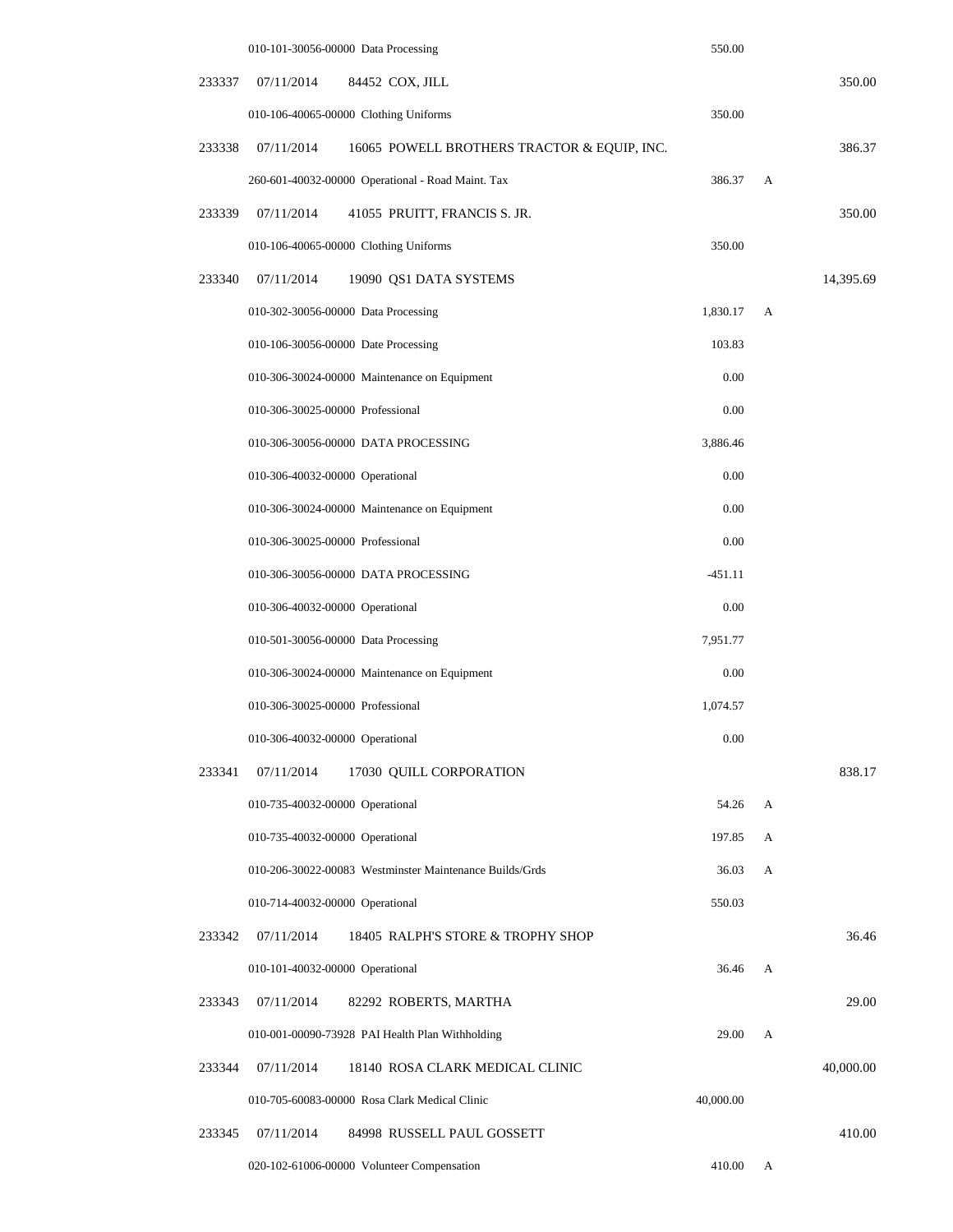| 308.92     |   | 07/11/2014<br>19595 SAFETY KLEEN CORP. SYSTEMS, INC.                | 233346 |
|------------|---|---------------------------------------------------------------------|--------|
|            | A | 017-719-30024-00000 Maintenance on Equipment<br>308.92              |        |
| 689.00     |   | 80101 SAMMETH'S DRUG CO.<br>07/11/2014                              | 233347 |
|            | А | 010-106-40031-00000 Small Capital<br>689.00                         |        |
| 500.00     |   | 07/11/2014<br>19735 SANDIFER FUNERAL HOME, INC                      | 233348 |
|            | A | 010-402-60831-00000 Pauper Funerals<br>500.00                       |        |
| 2,329.25   |   | 19710 SC APPALACHIAN COUNCIL OF GOVERNMENTS<br>07/11/2014           | 233349 |
|            |   | 2,329.25<br>010-704-95100-20217 Applchn COG                         |        |
| 140.00     |   | 80487 SCATT<br>07/11/2014                                           | 233350 |
|            |   | 010-301-30084-00000 School/Seminar/Training/Mtg<br>140.00           |        |
| 25.00      |   | 07/11/2014<br>80601 SC CLERKS TO COUNCIL ASSO.                      | 233351 |
|            |   | 010-704-30084-00000 School/Seminar/Training/Mtg<br>25.00            |        |
| 39,893.00  |   | 07/11/2014<br>19975 SC DEPT OF HEALTH & HUMAN SERVICES              | 233352 |
|            |   | 010-705-60583-00000 Medically Indigent Assist<br>39,893.00          |        |
| 83,219.69  |   | 07/11/2014<br>19820 SC DEPT OF REVENUE - DOCUMENT STAMPS            | 233353 |
|            | A | 010-001-00060-73326 Due to SCDOR-Documentary Stamps<br>83,219.69    |        |
| 10,605.39  |   | 07/11/2014<br>19150 SC DEPT OF REVENUE-SALES & USE TAX RETUR        | 233354 |
|            | А | 017-080-00805-15401 Outside Sales<br>10,605.39                      |        |
| 221.40     |   | 07/11/2014<br>19150 SC DEPT OF REVENUE-SALES & USE TAX RETUR        | 233355 |
|            | A | 010-080-49807-14910 CS SWC Sale of Mulch<br>221.40                  |        |
| 5,043.96   |   | 07/11/2014<br>19150 SC DEPT OF REVENUE-SALES & USE TAX RETUR        | 233356 |
|            |   | 010-080-00805-00203 CS High Falls Park<br>5,043.96 A                |        |
| 6,466.88   |   | 07/11/2014<br>19150 SC DEPT OF REVENUE-SALES & USE TAX RETUR        | 233357 |
|            | A | 010-080-00805-00204 CS South Cove Park<br>6,466.88                  |        |
| 909.18     |   | 07/11/2014<br>19150 SC DEPT OF REVENUE-SALES & USE TAX RETUR        | 233358 |
|            | A | 010-080-00805-00205 CS Chau Ram Park<br>909.18                      |        |
| 21,679.50  |   | 07/11/2014<br>19585 SC DIVISION OF MOTOR VEHICLES (DMV FEES)        | 233359 |
|            |   | 010-001-00065-16200 SC Department of Motor Vehicle Fee<br>21,679.50 |        |
| 444.60     |   | 07/11/2014<br>83150 SC INTERACTIVE, LLC                             | 233360 |
|            | A | 010-001-00020-71165 Online Tax Payments<br>444.60                   |        |
| 900.00     |   | 07/11/2014<br>19025 SCLEOA - SC LAW ENFORCEMENT OFFICER ASSOC       | 233361 |
|            |   | 010-106-30080-00000 Dues Organizations<br>900.00                    |        |
| 262,299.85 |   | 07/11/2014<br>19335 SC RETIREMENT SYSTEM                            | 233362 |
|            | A | 010-001-00090-73904 SC Retirement Wtihholding GF<br>163,053.54      |        |
|            | А | 010-001-00090-73905 SC Police Retirement GF<br>99,246.31            |        |
|            |   |                                                                     |        |

233363 07/11/2014 19890 SC RETIREMENT SYSTEM 332.83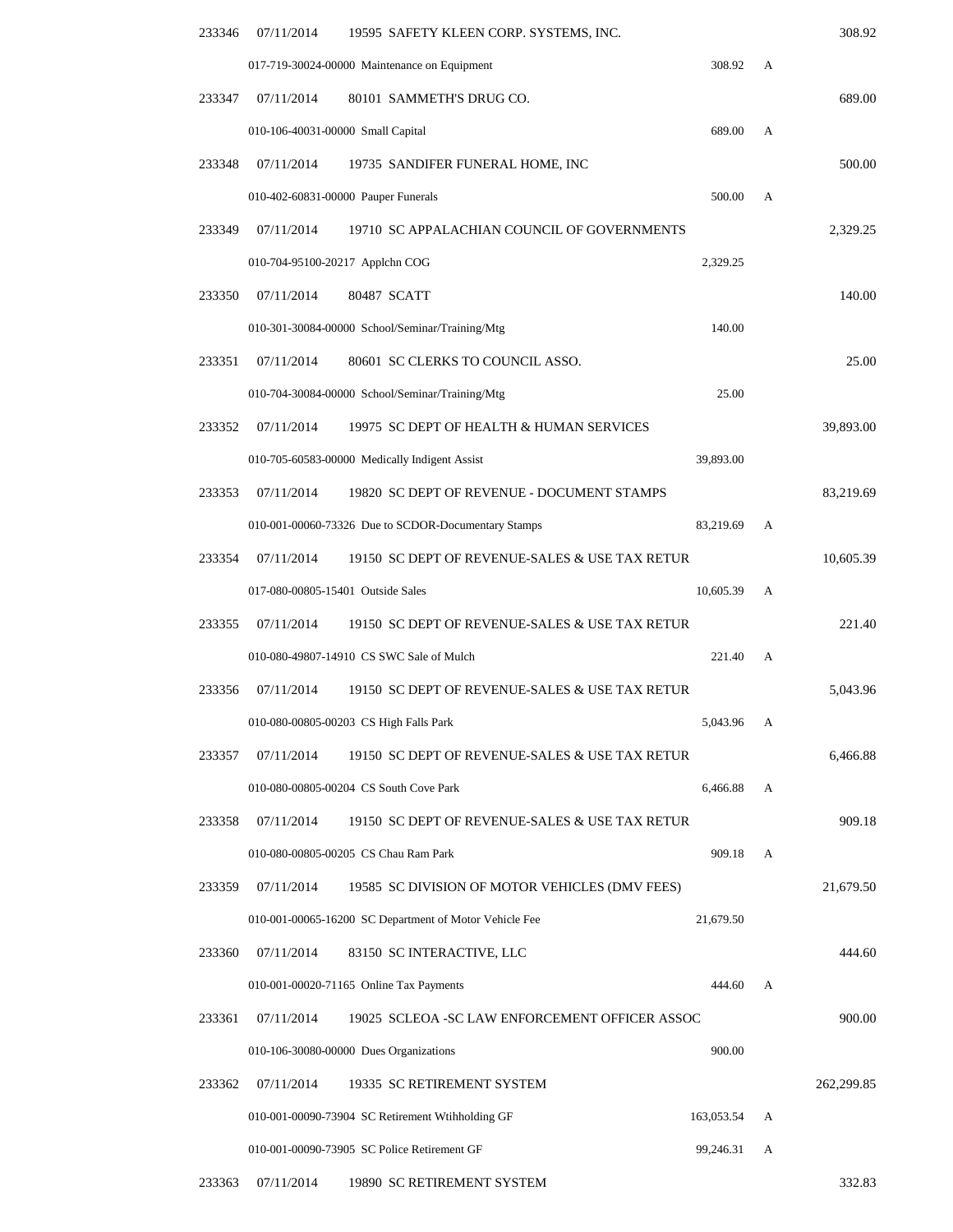|           |   | 332.83      | 010-001-00090-73915 SC Retirment Install                |        |
|-----------|---|-------------|---------------------------------------------------------|--------|
| 1,262.24  |   |             | 07/11/2014<br>81514 SC STANDARD/POLICE RETIREMENT       | 233364 |
|           | А | 1,262.24    | 010-601-20014-00000 Retirement                          |        |
| 57.50     |   |             | 07/11/2014<br>19680 SC STATE BUDGET & CONTROL BOARD     | 233365 |
|           | A | 57.50       | 010-403-30025-00000 Professional                        |        |
| 25,000.00 |   |             | 07/11/2014<br>1040 SENIOR SOLUTIONS                     | 233366 |
|           |   | 25,000.00   | 010-705-95100-20216 Senior Solutions (Council on Aging) |        |
| 21,450.00 |   |             | 07/11/2014<br>1040 SENIOR SOLUTIONS                     | 233367 |
|           |   | 21,450.00   | 010-705-95100-20216 Senior Solutions(Council on Aging)  |        |
| 50.00     |   |             | 07/11/2014<br>80037 SHARON EKWERE                       | 233368 |
|           | A | 50.00       | 010-080-00805-00203 CS High Falls Park                  |        |
| 40.00     |   |             | 07/11/2014<br>83556 SHERIFF, JOSH                       | 233369 |
|           | А | 20.00       | 010-001-00090-73928 PAI Health Plan Withholding         |        |
|           | А | 20.00       | 010-001-00090-73928 PAI Health Plan Withholding         |        |
| 48.00     |   |             | 07/11/2014<br>83231 SHRED A WAY                         | 233370 |
|           |   | 48.00       | 010-502-40032-00000 Operational                         |        |
| 50.00     |   |             | 07/11/2014<br>42020 SHUGART, LINDA                      | 233371 |
|           | A | 25.00       | 010-001-00090-73928 PAI Health Plan Withholding         |        |
|           |   | 25.00       | 010-301-30041-00000 Telecommunications                  |        |
| 2,976.76  |   |             | 07/11/2014<br>20535 TAYLOR ENTERPRISES INC.             | 233372 |
|           | А | $-2,976.76$ | 017-719-80719-00000 Rock Quarry Vehicle Maintenance     |        |
|           | A | 2,976.76    | 017-719-80719-00000 Rock Quarry Vehicle Maintenance     |        |
|           | А | 2,894.76    | 017-719-80719-00000 Rock Quarry Vehicle Maintenance     |        |
|           | A | 82.00       | 017-719-80719-00000 Rock Quarry Vehicle Maintenance     |        |
| 610.15    |   |             | 07/11/2014<br>80571 SOUTHEASTERN PAPER GROUP            | 233373 |
|           |   | 610.15      | 010-106-40032-00000 Operational                         |        |
| 4,966.57  |   |             | 07/11/2014<br>83088 CBS PERSONNEL SERVICES, LLC         | 233374 |
|           | A | 520.59      | 010-715-30025-00000 Professional                        |        |
|           | A | 260.00      | 010-206-30025-00000 Professional                        |        |
|           | A | 816.80      | 010-202-30025-00205 Professional - Chau Ram             |        |
|           | A | 1,300.48    | 010-202-30025-00203 Professional - High Falls           |        |
|           | A | 561.16      | 010-206-30025-00000 Professional                        |        |
|           | А | 640.50      | 010-747-30025-00000 Professional                        |        |
|           | А | 399.43      | 010-714-30025-00000 Professional                        |        |
|           | А | 467.61      | 010-301-30025-00000 Professional                        |        |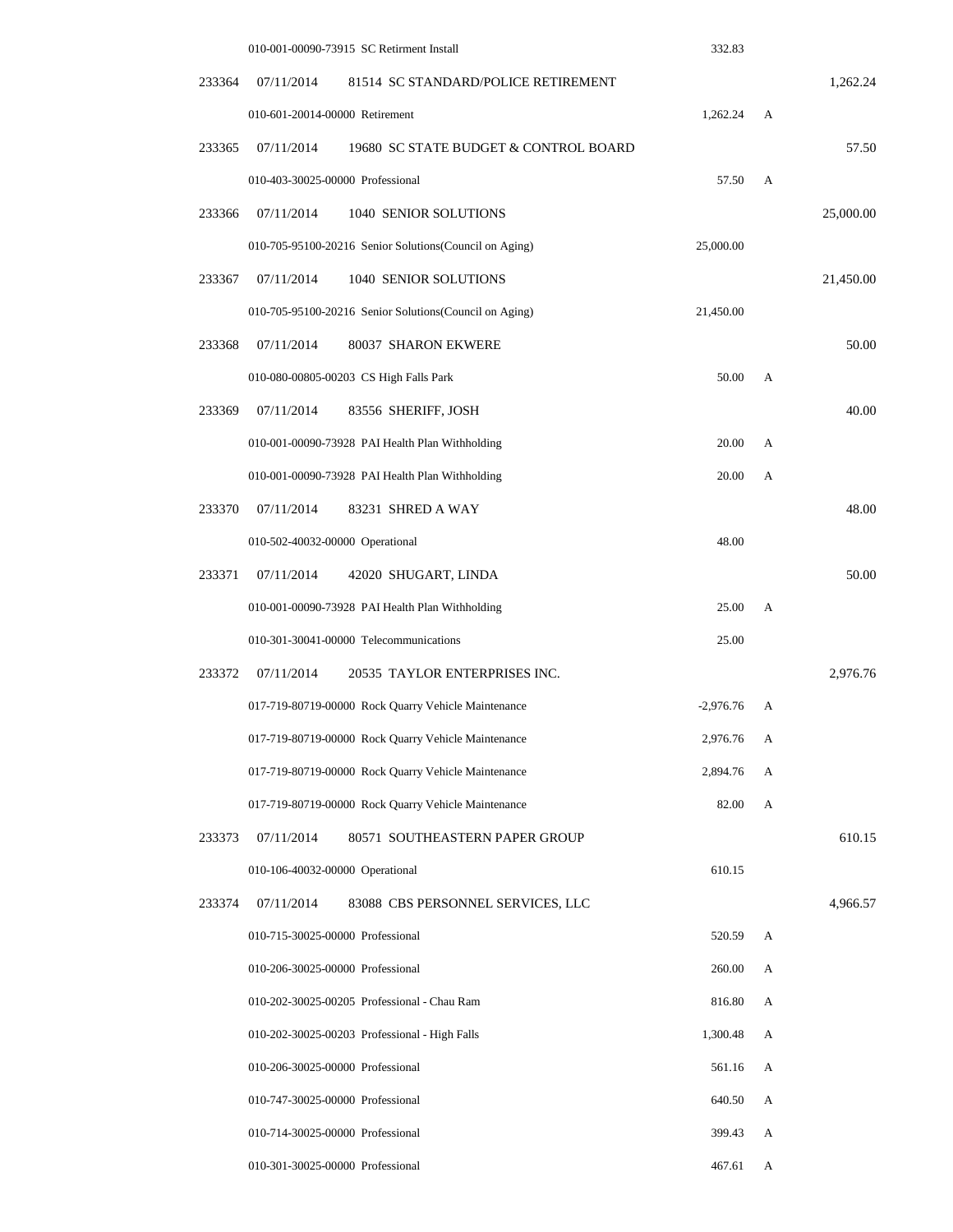|        | 010-713-40032-00000 Operational                                    |                                                                         | $-58.29$       | А      |          |
|--------|--------------------------------------------------------------------|-------------------------------------------------------------------------|----------------|--------|----------|
|        | 010-713-40032-00000 Operational                                    |                                                                         | 15.94          | A      |          |
|        | 010-101-40032-00000 Operational                                    |                                                                         | 44.83          | A      |          |
|        | 010-502-40032-00000 Operational                                    |                                                                         | 59.04          | A      |          |
|        | 010-713-40032-00000 Operational                                    |                                                                         | 85.52          | A      |          |
|        | 010-101-40032-00000 Operational                                    |                                                                         | 12.31          | A      |          |
|        | 010-301-40032-00000 Operational                                    |                                                                         | 141.15         | A      |          |
|        | 010-106-40032-00000 Operational                                    |                                                                         | 189.73         | A      |          |
|        | 010-509-40032-00000 Operational                                    |                                                                         | 116.02         | A      |          |
|        | 010-509-40031-00000 Small Capital                                  |                                                                         | 716.54         | A      |          |
|        | 010-206-40032-00000 Operational                                    |                                                                         | 25.63          | A      |          |
|        | 010-206-40032-00000 Operational<br>010-206-40032-00000 Operational |                                                                         | 23.62<br>14.14 | A<br>A |          |
|        | 240-206-40032-00255 Operational                                    |                                                                         | 129.74         | A      |          |
|        |                                                                    |                                                                         |                |        |          |
| 233376 | 07/11/2014                                                         | 84489 STEPHENS, JOSH                                                    |                |        | 910.18   |
|        | 010-702-40032-00000 Operational                                    |                                                                         | 227.18         |        |          |
|        | 010-702-40032-00000 Operational                                    |                                                                         | 345.00         |        |          |
|        |                                                                    | 010-702-30080-00000 Dues Organizations                                  | 338.00         |        |          |
| 233377 | 07/11/2014                                                         | 13565 STERICYCLE, INC.                                                  |                |        | 124.21   |
|        |                                                                    | 010-106-30044-00000 Water/Sewer/Garbage                                 | 124.21         |        |          |
| 233378 | 07/11/2014                                                         | 84530 STILL, HEATHER                                                    |                |        | 350.00   |
|        |                                                                    | 010-106-40065-00000 Clothing Uniforms                                   | 350.00         |        |          |
| 233379 | 07/11/2014                                                         | 84940 TAYLOR TEAM RELOCATION                                            |                |        | 360.00   |
|        |                                                                    | 010-709-30037-00000 Equipment (Leased or Rented)                        | 360.00         |        |          |
| 233380 | 07/11/2014                                                         | 83554 TECH LOGIC CORPORATION                                            |                |        | 400.00   |
| 233381 | 07/11/2014                                                         | 010-206-30056-00000 Data Processing<br>82484 TECHNOLOGY SOLUTIONS, INC. | 400.00         |        | 1,000.00 |
|        |                                                                    | 010-306-30024-00000 Maintenance on Equipment                            | 1,000.00       |        |          |
| 233382 | 07/11/2014                                                         | 84423 TEN AT THE TOP                                                    |                |        | 2,500.00 |
|        |                                                                    | 010-704-95100-20255 Ten at the Top (TATT)                               | 2,500.00       |        |          |
| 233383 | 07/11/2014                                                         | 20155 TOTAL COMMUNICATIONS SYSTEM, INC.                                 |                |        | 522.00   |
|        |                                                                    | 010-104-30041-00000 Telecommunications                                  | 20.33          |        |          |
|        |                                                                    | 010-104-30041-00000 Telecommunications                                  | 443.68         |        |          |
|        |                                                                    | 010-709-30041-00000 Telecommunications                                  | 10.73          |        |          |
|        |                                                                    | 010-709-30041-00000 Telecommunications                                  | 15.93          |        |          |
|        |                                                                    |                                                                         |                |        |          |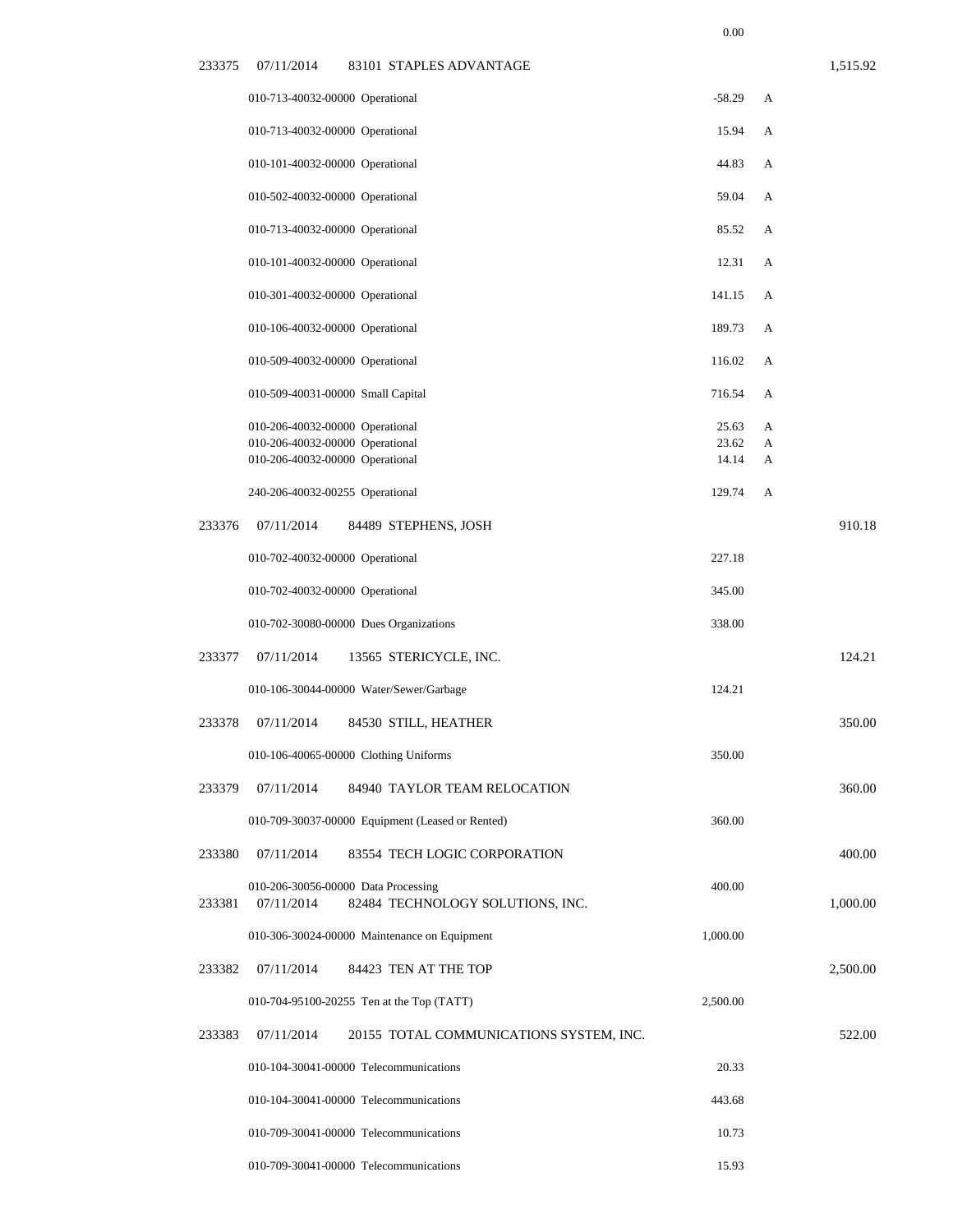|        | 010-709-30041-00000 Telecommunications                                                                 | 8.75              |   |           |
|--------|--------------------------------------------------------------------------------------------------------|-------------------|---|-----------|
|        | 010-709-30041-00000 Telecommunications                                                                 | 8.80              |   |           |
|        | 010-709-30041-00000 Telecommunications                                                                 | 13.78             |   |           |
| 233384 | 07/11/2014<br>82647 TRACTOR SUPPLY COMPANY                                                             |                   |   | 353.19    |
|        | 010-110-40032-00000 Operational                                                                        | 306.87            | A |           |
|        | 010-110-40032-00000 Operational                                                                        | 46.32             | А |           |
| 233385 | 07/11/2014<br>20015 TRI-COUNTY BUILDERS SUPPLY                                                         |                   |   | 121.83    |
|        | 010-714-83723-00000 Bldg Maint Pine Street Complex                                                     | 7.41              | A |           |
|        | 010-206-30022-00083 Westminster Maintenance Builds/Grds                                                | 3.33              | A |           |
|        | 260-601-40032-00000 Operational - Road Maint. Tax<br>260-601-40032-00000 Operational - Road Maint. Tax | 59.23<br>$-16.94$ |   |           |
|        | 010-206-30022-00083 Westminster Maintenance Builds/Grds                                                | 3.17              |   |           |
|        | 010-714-30022-00000 Maintenance Buildings/Grounds                                                      | 10.59             |   |           |
|        | 010-714-83407-00000 Bldg Maint Lakeview                                                                | 10.06             |   |           |
|        | 010-714-83403-00000 Bldg Maint Health Department                                                       | 6.33              |   |           |
|        | 010-206-30022-00083 Westminster Maintenance Builds/Grds                                                | 23.82             |   |           |
|        | 010-714-30022-00000 Maintenance Buildings/Grounds                                                      | 14.83             |   |           |
| 233386 | 07/11/2014<br>83942 TROTTER, JOHN P                                                                    |                   |   | 123.00    |
|        | 010-301-30084-00000 School/Seminar/Training/Mtg                                                        | 123.00            |   |           |
| 233387 | 07/11/2014<br>81991 UNIFIRST CORP                                                                      |                   |   | 225.15    |
|        | 017-719-40065-00000 Clothing Uniforms                                                                  | 55.78             |   |           |
|        | 010-601-40065-00000 Clothing Uniforms                                                                  | 169.37            |   |           |
| 233388 | 07/11/2014<br>80750 UNITED WAY OF OCONEE COUNTY, INC.                                                  |                   |   | 195.73    |
|        | 010-001-00090-73918 United Way Employee Contributions                                                  | 195.73            |   |           |
| 233389 | 07/11/2014<br>80187 UPSTATE SC ALLIANCE                                                                |                   |   | 33,108.00 |
|        | 010-707-95100-20257 Upstate SC Alliance                                                                | 33,108.00         |   |           |
| 233390 | 82387 UPSTATE MEDICAL ASSOCIATES<br>07/11/2014                                                         |                   |   | 720.00    |
|        | 010-101-30062-00000 Medical                                                                            | 540.00            | A |           |
|        | 010-106-30062-00000 Medical                                                                            | 180.00            | А |           |
| 233391 | 07/11/2014<br>82387 UPSTATE MEDICAL ASSOCIATES                                                         |                   |   | 2,136.00  |
|        | 010-747-30062-00000 Medical                                                                            | 2,136.00          | A |           |
| 233392 | 07/11/2014<br>80465 UPSTATE NEWSPAPERS, INC                                                            |                   |   | 35.10     |
| 233393 | 010-715-30068-00000 Advertising<br>84399 URS CORPORATION<br>07/11/2014                                 | 35.10             | A | 6,358.50  |
|        | 010-707-30025-00000 Professional                                                                       | 6,358.50          | A |           |
| 233394 | 07/11/2014<br>22160 VISA                                                                               |                   |   | 685.72    |
|        | 010-101-30084-00000 School/Seminar/Training/Mtg                                                        | 178.00            | A |           |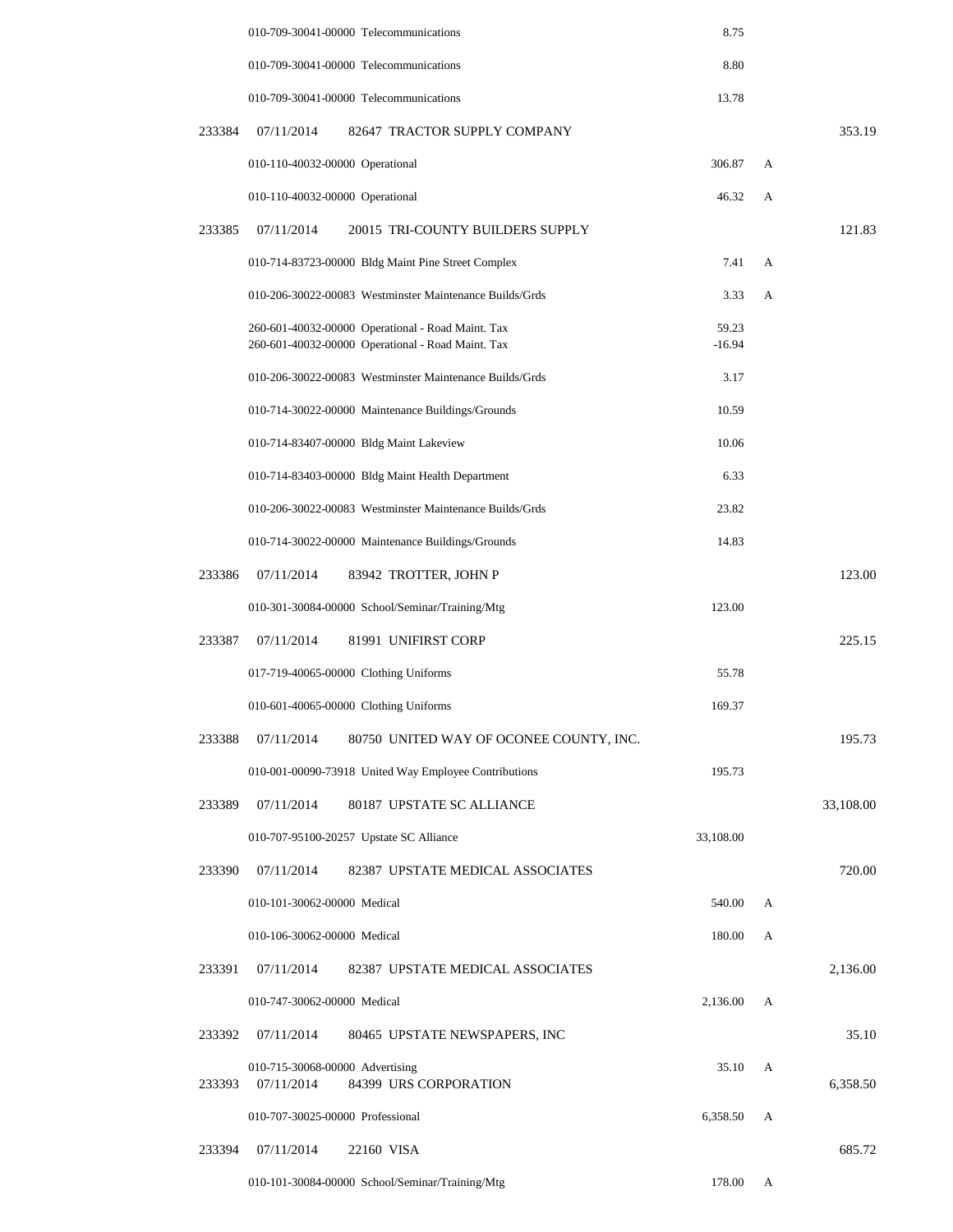|        | 010-101-30084-00000 School/Seminar/Training/Mtg   | 507.72   |   |          |
|--------|---------------------------------------------------|----------|---|----------|
| 233395 | 07/11/2014<br>22160 VISA                          |          |   | 1,507.23 |
|        | 010-717-30068-00000 Advertising                   | 175.11   | A |          |
|        | 010-717-40034-00000 Food                          | 135.00   | А |          |
|        | 010-717-81717-00000 Gasoline Administrator        | 40.00    | А |          |
|        | 010-717-30084-00000 School/Seminar/Training/Mtg   | 1,157.12 |   |          |
| 233396 | 07/11/2014<br>23410 WALHALLA CHAMBER OF COMMERCE  |          |   | 250.00   |
|        | 010-717-30080-00000 Dues Organizations            | 250.00   |   |          |
| 233397 | 07/11/2014<br>3075 WESTMINSTER UTILITY DEPARTMENT |          |   | 2,195.80 |
|        | 010-718-30044-00000 Water/Sewer/Garbage           | 19.58    | А |          |
|        | 010-718-30044-00000 Water/Sewer/Garbage           | 20.58    | А |          |
|        | 010-205-30043-00000 Electricity                   | 347.53   | A |          |
|        | 010-205-30044-00000 Water/Sewer/Garbage           | 182.17   | A |          |
|        | 010-205-30044-00000 Water/Sewer/Garbage           | 17.58    | A |          |
|        | 010-206-30043-00000 Electricity                   | 405.74   | А |          |
|        | 010-205-30043-00000 Electricity                   | 135.44   | A |          |
|        | 020-102-30044-00000 Water/Sewer/Garbage           | 16.25    | А |          |
|        | 010-206-30043-00083 Westminster Electricity       | 1,050.93 | А |          |
| 233398 | 07/11/2014<br>23185 WEST PAYMENT CENTER           |          |   | 219.98   |
|        | 010-106-30056-00000 Date Processing               | 219.98   | A |          |
| 233399 | 07/11/2014<br>23890 WGOG                          |          |   | 2,600.00 |
|        | 010-717-30068-00000 Advertising                   | 2,600.00 | A |          |
|        |                                                   | 0.00     |   |          |
| 233400 | 07/11/2014<br>80036 WILLIAM B WATKINS             |          |   | 22.28    |
|        | 010-080-00805-12301 LP Probate Judge Estates      | 22.28    |   |          |
|        |                                                   | 0.00     |   |          |
| 233401 | 07/11/2014<br>81637 WSNW RADIO AM 1150            |          |   | 600.00   |
|        | 010-717-30068-00000 Advertising                   | 600.00   | A |          |
|        |                                                   | 0.00     |   |          |
| 233402 | 07/11/2014<br>24010 XEROX CORPORATION             |          |   | 5,697.25 |
|        | 010-509-30059-00000 Copier Click Charges          | 51.62    | А |          |
|        | 010-306-30059-00000 Copier Click Charges          | 29.90    | А |          |
|        | 010-206-30059-00000 Copier Click Charges          | 49.11    | А |          |
|        | 010-206-30059-00000 Copier Click Charges          | 130.89   | А |          |
|        | 010-206-30059-00000 Copier Click Charges          | 328.36   | А |          |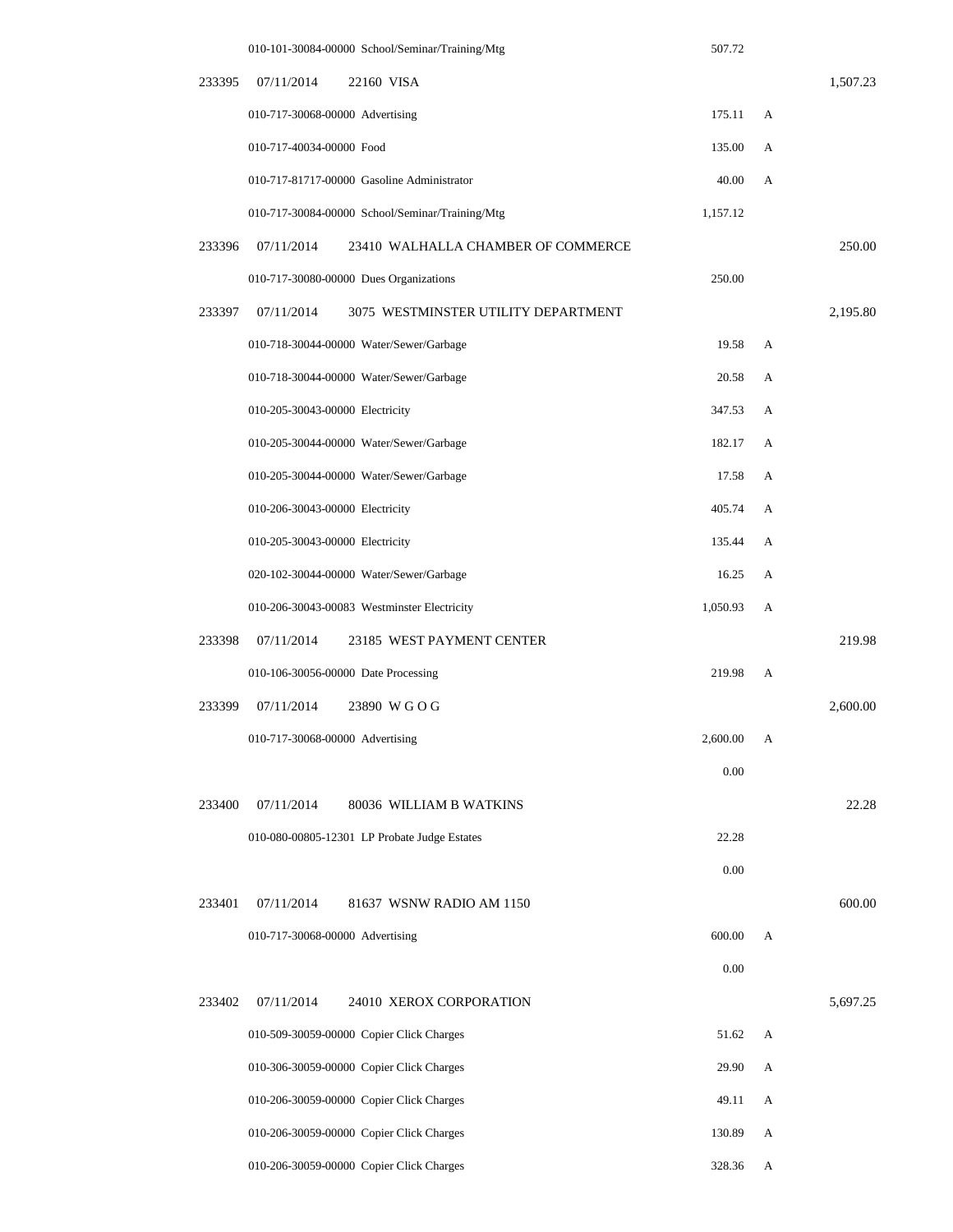| 010-747-30059-00000 Copier Click Charges                                             | 216.38           | A      |
|--------------------------------------------------------------------------------------|------------------|--------|
| 010-747-30059-00000 Copier Click Charges                                             | 302.70           | А      |
| 010-747-30059-00000 Copier Click Charges                                             | 82.04            | А      |
| 010-206-30059-00000 Copier Click Charges                                             | 81.02            | А      |
| 010-206-30059-00000 Copier Click Charges                                             | 73.25            | А      |
| 010-206-30059-00000 Copier Click Charges                                             | 80.49            | А      |
| 010-704-30059-00000 Copier Click Charges                                             | 219.18           | А      |
| 010-702-30059-00000 Copier Click Charges                                             | 314.71           | А      |
| 010-702-30059-00000 Copier Click Charges                                             | 197.21           | А      |
| 017-719-30059-00000 Copier Click Charges                                             | 154.55           | А      |
| 017-719-30059-00000 Copier Click Charges                                             | $-14.16$         | А      |
| 010-715-30059-00000 Copier Click Charges                                             | 94.47            | А      |
| 010-713-30059-00000 Copier Click Charges                                             | 57.09            | А      |
| 010-110-30059-00000 Copier Click Charges                                             | 329.03           | А      |
| 010-106-30059-00000 Copier Click Charges                                             | 60.52            | А      |
| 010-106-30059-00000 Copier Click Charges                                             | 76.47            | А      |
| 010-106-30059-00000 Copier Click Charges                                             | 12.08            | А      |
| 010-106-30059-00000 Copier Click Charges                                             | 491.09           | А      |
| 010-104-30024-00000 Maintenance on Equipment                                         | 137.61           | А      |
| 010-101-30059-00000 Copier Click Charges                                             | 5.77             | А      |
| 010-101-30059-00000 Copier Click Charges                                             | 74.01            | А      |
| 010-101-30059-00000 Copier Click Charges                                             | 14.09            | А      |
| 010-101-30059-00000 Copier Click Charges                                             | 64.40            | A      |
| 010-101-30059-00000 Copier Click Charges                                             | 25.47            | А      |
| 010-101-30059-00000 Copier Click Charges                                             | 18.45            | А      |
| 010-101-30059-00000 Copier Click Charges                                             | 109.08           | А      |
| 010-101-30059-00000 Copier Click Charges                                             | 26.93            | А      |
| 010-101-30059-00000 Copier Click Charges                                             | 78.85            | А      |
| 010-101-30059-00000 Copier Click Charges                                             | 6.04             | А      |
| 010-101-30059-00000 Copier Click Charges                                             | 12.07            | А      |
| 010-101-30059-00000 Copier Click Charges                                             | 8.41             | А      |
| 010-101-30024-00000 Maintenance on Equipment                                         | 132.44           | А      |
| 010-101-30024-00000 Maintenance on Equipment                                         | 38.23            | А      |
| 010-717-30059-00000 Copier Click Charges                                             | 57.44            | А      |
| 010-735-30059-00000 Copier Click Charges                                             | 54.21            | A      |
| 010-735-30059-00000 Copier Click Charges<br>010-735-30059-00000 Copier Click Charges | 393.97<br>231.29 | A<br>A |
|                                                                                      |                  |        |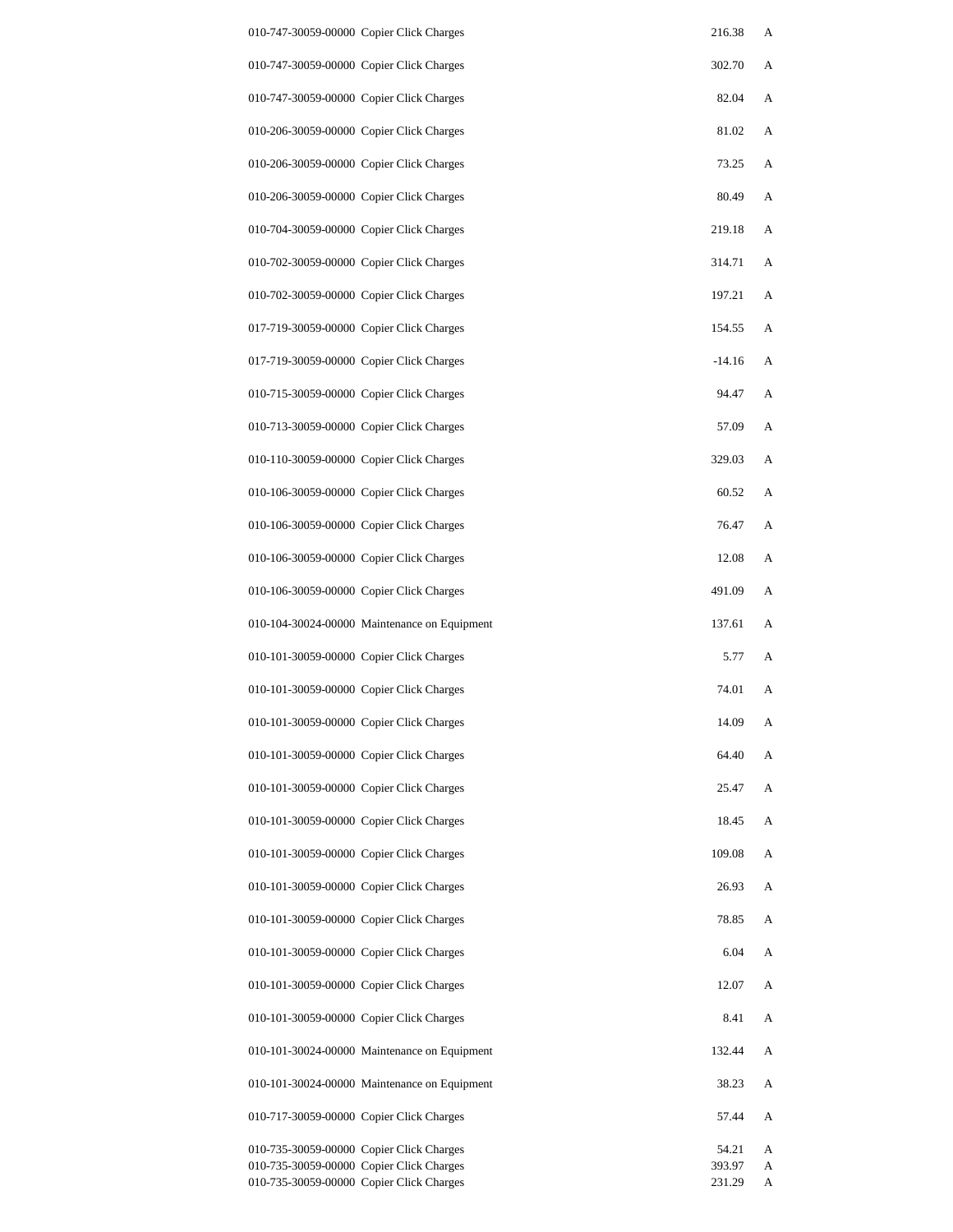|        | 010-301-30059-00000 Copier Click Charges             | 170.37   | A |           |
|--------|------------------------------------------------------|----------|---|-----------|
|        | 010-301-30059-00000 Copier Click Charges             | 82.61    | A |           |
|        | 010-301-30059-00000 Copier Click Charges             | 100.49   | А |           |
|        | 010-301-30059-00000 Copier Click Charges             | 437.02   | А |           |
| 233403 | 07/11/2014<br>84775 ZOHO CORPORATION                 |          |   | 3,145.00  |
|        | 010-711-30024-00000 Maintenance on Equipment         | 3,145.00 |   |           |
| 233404 | 07/18/2014<br>1145 ACTION SERVICES OF OCONEE, INC    |          |   | 244.84    |
|        | 010-718-30037-00000 Equipment (Leased or Rented)     | 156.78   | А |           |
|        | 315-707-50865-00080 Site Improvements - GCCP Phase 1 | 88.06    | А |           |
| 233405 | 07/18/2014<br>80902 ADDISON SAFETY GROUP, INC        |          |   | 180.00    |
|        | 010-714-83510-00000 Bldg Maint Courthouse (New)      | 180.00   |   |           |
| 233406 | 07/18/2014<br>1260 ADVANCE AUTO PARTS PROFESSIONAL   |          |   | 6.97      |
|        | 010-001-00040-71725 Vehicle Inventory                | 6.97     |   |           |
| 233407 | 07/18/2014<br>81836 AFLAC INSURANCE                  |          |   | 14,574.02 |
|        | 010-001-00090-73919 AFLAC Accident                   | 5,553.00 |   |           |
|        | 010-001-00090-73921 AFLAC Cancer Policy              | 9,021.02 |   |           |
| 233408 | 07/18/2014<br>14745 AIRGAS NATIONAL WELDERS INC      |          |   | 199.52    |
|        | 017-719-80719-00000 Rock Quarry Vehicle Maintenance  | 69.30    | А |           |
|        | 010-001-00040-71725 Vehicle Inventory                | 0.00     | А |           |
|        | 010-721-40032-00000 Operational                      | 130.22   | А |           |
| 233409 | 07/18/2014<br>1225 ALEXANDER'S OFFICE SUPPLY         |          |   | 187.78    |
|        | 010-715-40032-00000 Operational                      | 50.44    |   |           |
|        | 010-747-40032-00000 Operational                      | 82.42    |   |           |
|        | 010-502-40032-00000 Operational                      | 54.92    |   |           |
|        |                                                      | 0.00     |   |           |
| 233410 | 07/18/2014<br>84576 JOANN JOHNSON                    |          |   | 1,123.36  |
|        | 255-115-30084-91052 Training - Duke Energy FNF       | 1,123.36 |   |           |
|        |                                                      | 0.00     |   |           |
| 233411 | 07/18/2014<br>1115 ANDERSON AUTO PARTS / SENECA      |          |   | 1,786.32  |
|        | 010-721-40031-00000 Small Capital                    | 28.61    |   |           |
|        | 010-001-00040-71725 Vehicle Inventory                | 50.32    |   |           |
|        | 010-001-00040-71725 Vehicle Inventory                | 10.79    |   |           |
|        | 010-001-00040-71725 Vehicle Inventory                | 107.52   |   |           |
|        | 010-001-00040-71725 Vehicle Inventory                | 72.07    |   |           |
|        | 010-001-00040-71725 Vehicle Inventory                | 142.76   |   |           |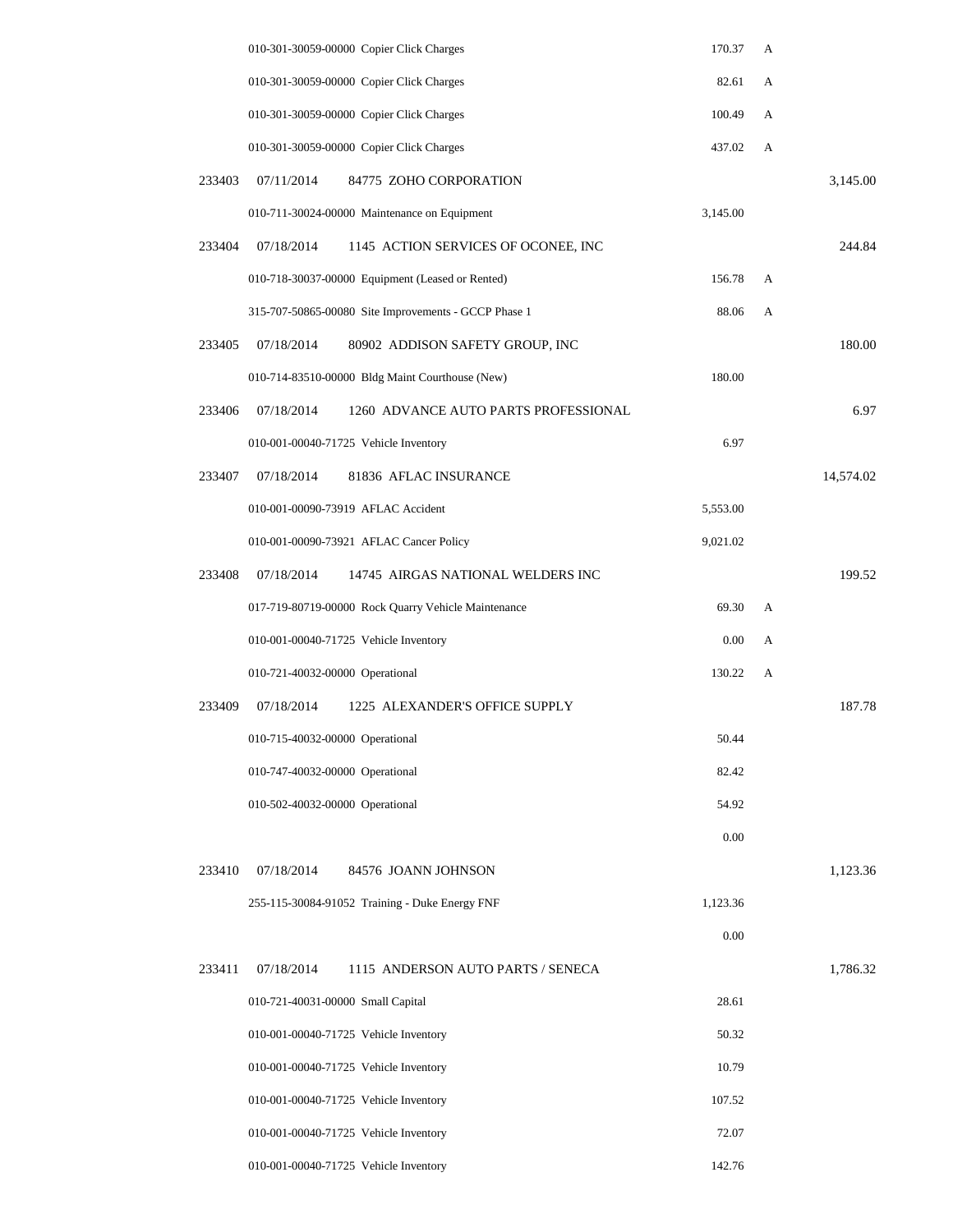|        | 010-001-00040-71725 Vehicle Inventory                | 63.24     |   |           |
|--------|------------------------------------------------------|-----------|---|-----------|
|        | 010-001-00040-71725 Vehicle Inventory                | 18.70     |   |           |
|        | 010-001-00040-71725 Vehicle Inventory                | 50.31     |   |           |
|        | 010-001-00040-71725 Vehicle Inventory                | 244.93    |   |           |
|        | 010-001-00040-71725 Vehicle Inventory                | $-41.22$  |   |           |
|        | 010-001-00040-71725 Vehicle Inventory                | 13.45     |   |           |
|        | 010-001-00040-71725 Vehicle Inventory                | 14.21     |   |           |
|        | 010-001-00040-71725 Vehicle Inventory                | 16.73     |   |           |
|        | 010-001-00040-71725 Vehicle Inventory                | 37.30     |   |           |
|        | 010-001-00040-71725 Vehicle Inventory                | 78.42     |   |           |
|        | 010-001-00040-71725 Vehicle Inventory                | 51.86     |   |           |
|        | 010-001-00040-71725 Vehicle Inventory                | 291.91    |   |           |
|        | 010-001-00040-71725 Vehicle Inventory                | 217.16    |   |           |
|        | 010-001-00040-71725 Vehicle Inventory                | 96.06     |   |           |
|        | 010-001-00040-71725 Vehicle Inventory                | 40.51     |   |           |
|        | 010-001-00040-71725 Vehicle Inventory                | 51.04     |   |           |
|        | 010-001-00040-71725 Vehicle Inventory                | 11.53     |   |           |
|        | 010-001-00040-71725 Vehicle Inventory                | 51.04     |   |           |
|        | 010-001-00040-71725 Vehicle Inventory                | 32.05     |   |           |
|        | 010-001-00040-71725 Vehicle Inventory                | 3.99      |   |           |
|        | 010-001-00040-71725 Vehicle Inventory                | 22.86     |   |           |
|        | 010-001-00040-71725 Vehicle Inventory                | 8.17      |   |           |
| 233412 | 07/18/2014<br>1120 ANDERSON FIRE & SAFETY EQUIP INC  |           |   | 398.74    |
|        | 020-102-40031-00603 Corinth-Shiloh Fire Deparment    | 348.74    | A |           |
|        | 010-105-30024-00000 Maintenance on Equipment         | 50.00     |   |           |
| 233413 | 07/18/2014<br>1415 A O C - ACREE OIL COMPANY         |           |   | 4,597.46  |
|        | 010-001-00040-71700 Gasoline Inventory               | 0.00      |   |           |
|        | 010-001-00040-71721 Diesel Inventory Off Road        | 4,597.46  |   |           |
| 233414 | 07/18/2014<br>1805 ATCO INTERNATIONAL                |           |   | 4,655.45  |
|        | 010-721-40032-00000 Operational                      | 177.84    |   |           |
|        | 017-719-80719-00000 Rock Quarry Vehicle Maintenance  | 684.41    |   |           |
|        | 010-714-40032-00000 Operational                      | 3,793.20  |   |           |
| 233415 | 07/18/2014<br>84118 AUSTIN POWDER COMPANY            |           |   | 13,269.55 |
|        | 017-719-50890-00000 Blasting Capital Expenditures    | 13,269.55 |   |           |
| 233416 | 07/18/2014<br>83916 AUTOZONE, ALLDATA& AZ COMMERCIAL |           |   | 169.58    |
|        | 010-001-00040-71725 Vehicle Inventory                | 169.58    |   |           |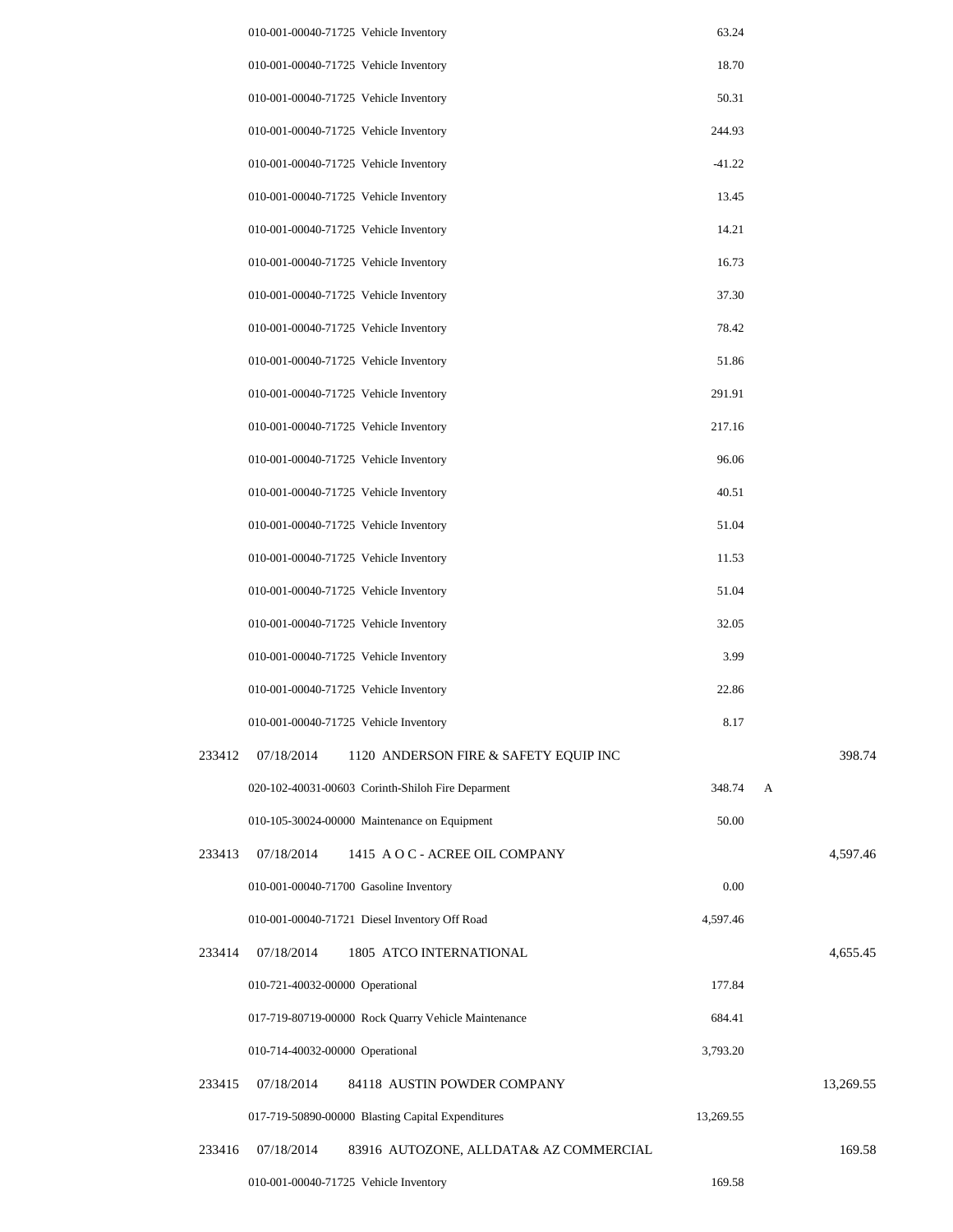|        |                                  | 010-001-00040-71725 Vehicle Inventory<br>010-001-00040-71725 Vehicle Inventory                         | $-159.98$<br>159.98 |   |          |
|--------|----------------------------------|--------------------------------------------------------------------------------------------------------|---------------------|---|----------|
| 233417 | 07/18/2014                       | 82815 BATTERIES PLUS INC.                                                                              |                     |   | 430.21   |
|        |                                  | 010-105-30024-00000 Maintenance on Equipment                                                           | 300.00              | A |          |
|        |                                  | 020-105-30024-00000 Maintenance of Equipment                                                           | 130.21              | А |          |
| 233418 | 07/18/2014                       | 2825 BATTERY SPECIALISTS, INC.                                                                         |                     |   | 279.84   |
|        |                                  | 010-001-00040-71725 Vehicle Inventory                                                                  | 279.84              |   |          |
| 233419 | 07/18/2014                       | 40000 BAUMGARNER, CAROL B.                                                                             |                     |   | 596.40   |
|        | 010-706-30018-00000 Travel       |                                                                                                        | 596.40              | A |          |
| 233420 | 07/18/2014                       | 83676 BETWEEN THE BUNS                                                                                 |                     |   | 703.29   |
|        |                                  | 255-115-30084-91052 Training - Duke Energy FNF                                                         | 703.29              |   |          |
| 233421 | 07/18/2014                       | 2505 BLOSSMAN GAS INC                                                                                  |                     |   | 32.50    |
|        | 010-718-40032-00000 Operational  |                                                                                                        | 32.50               | A |          |
| 233422 | 07/18/2014                       | 2140 BLUE RIDGE PURE WATER COMPANY                                                                     |                     |   | 112.63   |
|        | 010-205-40034-00000 Food         |                                                                                                        | 112.63              |   |          |
| 233423 | 07/18/2014                       | 2200 BLUE RIDGE SECURITY SYSTEMS, INC                                                                  |                     |   | 725.90   |
|        |                                  | 017-719-30022-00000 Maintenance Buildings/Grounds                                                      | 377.40              |   |          |
|        |                                  | 017-719-30022-00000 Maintenance Buildings/Grounds<br>017-719-30022-00000 Maintenance Buildings/Grounds | $-31.45$<br>377.40  |   |          |
|        |                                  | 017-719-30022-00000 Maintenance Buildings/Grounds                                                      | $-31.45$            |   |          |
|        |                                  | 010-721-30022-00000 Maintenance Buildings/Grounds                                                      | 34.00               |   |          |
| 233424 | 07/18/2014                       | 2560 BOBBY WOOD CHEVROLET                                                                              |                     |   | 641.27   |
|        |                                  | 010-001-00040-71725 Vehicle Inventory                                                                  | 371.50              |   |          |
|        |                                  | 010-001-00040-71725 Vehicle Inventory                                                                  | $-15.90$            |   |          |
|        |                                  | 010-001-00040-71725 Vehicle Inventory<br>010-001-00040-71725 Vehicle Inventory                         | 233.58<br>52.09     |   |          |
| 233425 | 07/18/2014                       | 2045 BOGGS TRACTOR CO., INC.                                                                           |                     |   | 13.78    |
|        |                                  | 010-001-00040-71725 Vehicle Inventory                                                                  | 5.30                |   |          |
|        |                                  | 010-001-00040-71725 Vehicle Inventory                                                                  | 8.48                |   |          |
| 233426 | 07/18/2014                       | 2810 B P OIL                                                                                           |                     |   | 48.38    |
|        |                                  | 010-101-81101-00000 Gasoline Sheriff                                                                   | 48.38               | А |          |
| 233427 | 07/18/2014                       | 3625 CARSON'S NUT-BOLT & TOOL CO                                                                       |                     |   | 381.64   |
|        |                                  | 017-719-30024-00000 Maintenance on Equipment                                                           | 381.64              | A |          |
| 233428 | 07/18/2014                       | 4115 CC DICKSON CO                                                                                     |                     |   | 83.54    |
|        | 010-101-40353-00000 Firing Range |                                                                                                        | 6.22                |   |          |
|        |                                  | 010-714-83723-00000 Bldg Maint Pine Street Complex                                                     | 77.32               |   |          |
| 233429 | 07/18/2014                       | 84901 CENTRAL DEVELOPMENT COMPANY                                                                      |                     |   | 1,700.00 |
|        | 010-707-30071-00000 Rent         |                                                                                                        | 1,700.00            |   |          |
| 233430 | 07/18/2014                       | 80037 CINDY SMITH                                                                                      |                     |   | 40.00    |
|        |                                  | 010-080-00805-00204 CS South Cove Park                                                                 | 40.00               |   |          |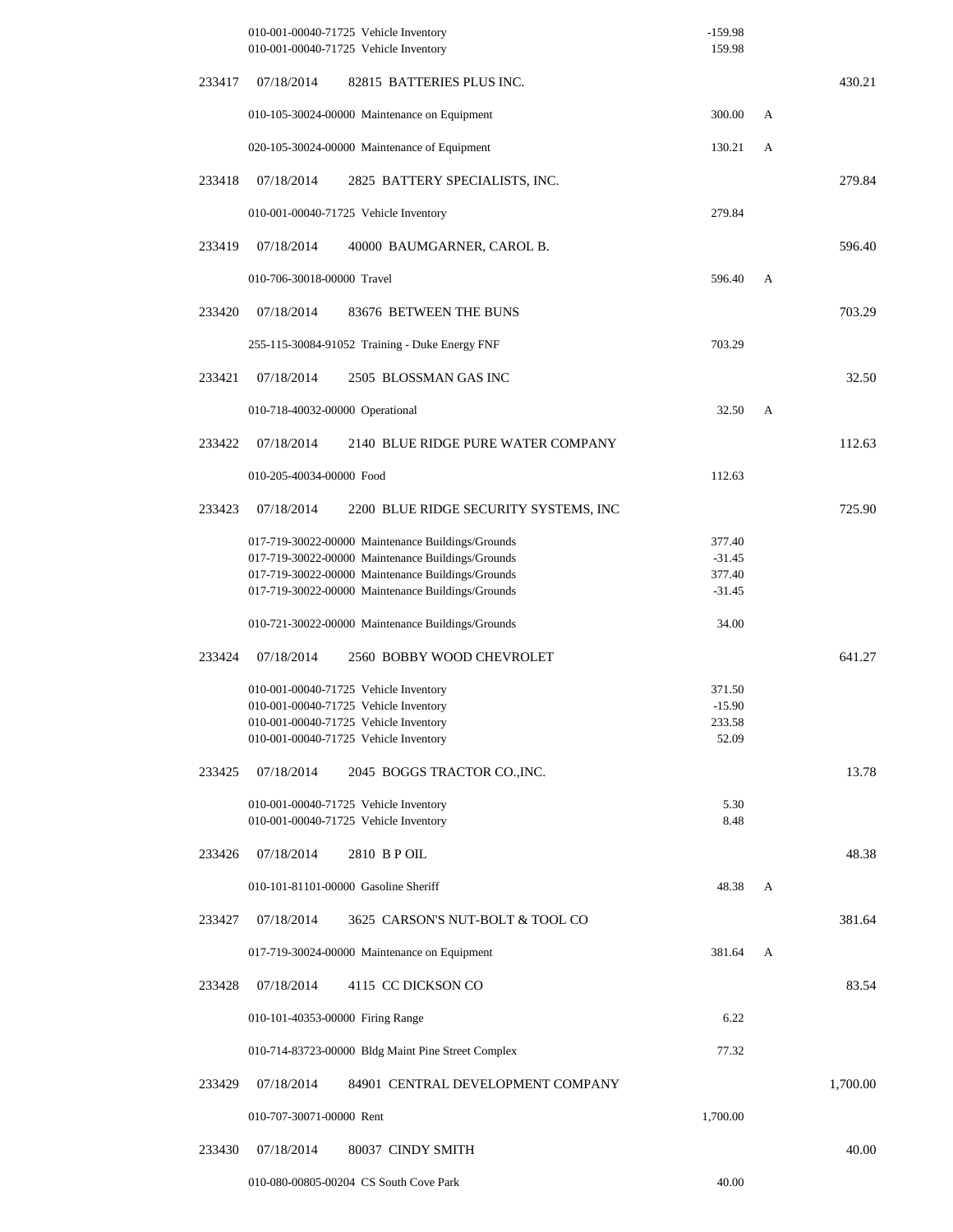| 233431 | 07/18/2014                       | 3230 CINTAS CORPORATION #216                          |          |   | 57.01    |
|--------|----------------------------------|-------------------------------------------------------|----------|---|----------|
|        | 010-721-40032-00000 Operational  |                                                       | 57.01    |   |          |
| 233432 | 07/18/2014                       | 84585 C & J ENTERPRISES                               |          |   | 3,806.97 |
|        |                                  | 010-204-30037-00000 Equipment (Leased or Rented)      | 203.62   | A |          |
|        |                                  | 010-204-30037-00000 Equipment (Leased or Rented)      | 407.24   | А |          |
|        |                                  | 010-204-30022-00000 Maintenance on Buildings/Grounds  | 650.86   | А |          |
|        |                                  | 010-204-30022-00000 Maintenance on Buildings/Grounds  | 2,545.25 | A |          |
| 233433 | 07/18/2014                       | 83203 COURTRIGHT, ROBYN                               |          |   | 40.00    |
|        |                                  | 010-001-00090-73928 PAI Health Plan Withholding       | 40.00    | A |          |
| 233434 | 07/18/2014                       | 84750 CRENSHAWS TV AND APPLIANCE                      |          |   | 2,355.18 |
|        |                                  | 010-717-50850-00097 Buildings Cap Expend -Admin Renov | 2,355.18 | A |          |
| 233435 | 07/18/2014                       | 84454 DAVID MORRIS                                    |          |   | 175.00   |
|        | 010-101-30025-00000 Professional |                                                       | 175.00   | А |          |
| 233436 | 07/18/2014                       | 80774 DAVIS AND FLOYD, INC                            |          |   | 6,884.50 |
|        |                                  | 010-707-30025-90713 Professional-SCDOC Echo Hills RIF | 3,950.50 | А |          |
|        |                                  | 010-707-30025-90713 Professional-SCDOC Echo Hills RIF | 539.00   |   |          |
|        | 017-719-30025-00000 Professional |                                                       | 837.50   | А |          |
|        | 017-719-30025-00000 Professional |                                                       | 1,557.50 |   |          |
| 233437 | 07/18/2014                       | 80036 DEANA S LACEY                                   |          |   | 12.11    |
|        |                                  | 010-080-00805-12301 LP Probate Judge Estates          | 12.11    |   |          |
| 233438 | 07/18/2014                       | 82436 DIRECTV                                         |          |   | 51.93    |
|        |                                  | 010-104-30041-00000 Telecommunications                | 51.93    |   |          |
| 233439 | 07/18/2014                       | 80037 DORIS MANSELL                                   |          |   | 50.00    |
|        |                                  | 010-080-00805-00203 CS High Falls Park                | 50.00    |   |          |
| 233440 | 07/18/2014                       | 4020 DUKE ENERGY CAROLINAS LLC                        |          |   | 715.99   |
|        | 010-707-30043-00000 Electricity  |                                                       | 172.78   | А |          |
|        |                                  | 010-714-85729-00000 Electricity Brown Building        | 234.54   | А |          |
|        |                                  | 010-714-85510-00000 Electricity Courthouse (New)      | 21.84    | A |          |
|        | 020-102-30043-00000 Electricity  |                                                       | 42.57    | А |          |
|        | 010-718-30043-00000 Electricity  |                                                       | 244.26   | А |          |
| 233441 | 07/18/2014                       | 81802 ENTERPRISE RENT-A-CAR                           |          |   | 112.91   |
|        | 010-101-30025-00000 Professional |                                                       | 112.91   |   |          |
| 233442 | 07/18/2014                       | 84015 ROGER W ROSS                                    |          |   | 900.00   |
|        |                                  | 010-110-30025-00067 Professional Spay/Neuter Program  | 750.00   | А |          |
|        |                                  | 010-110-30025-00067 Professional Spay/Neuter Program  | 150.00   |   |          |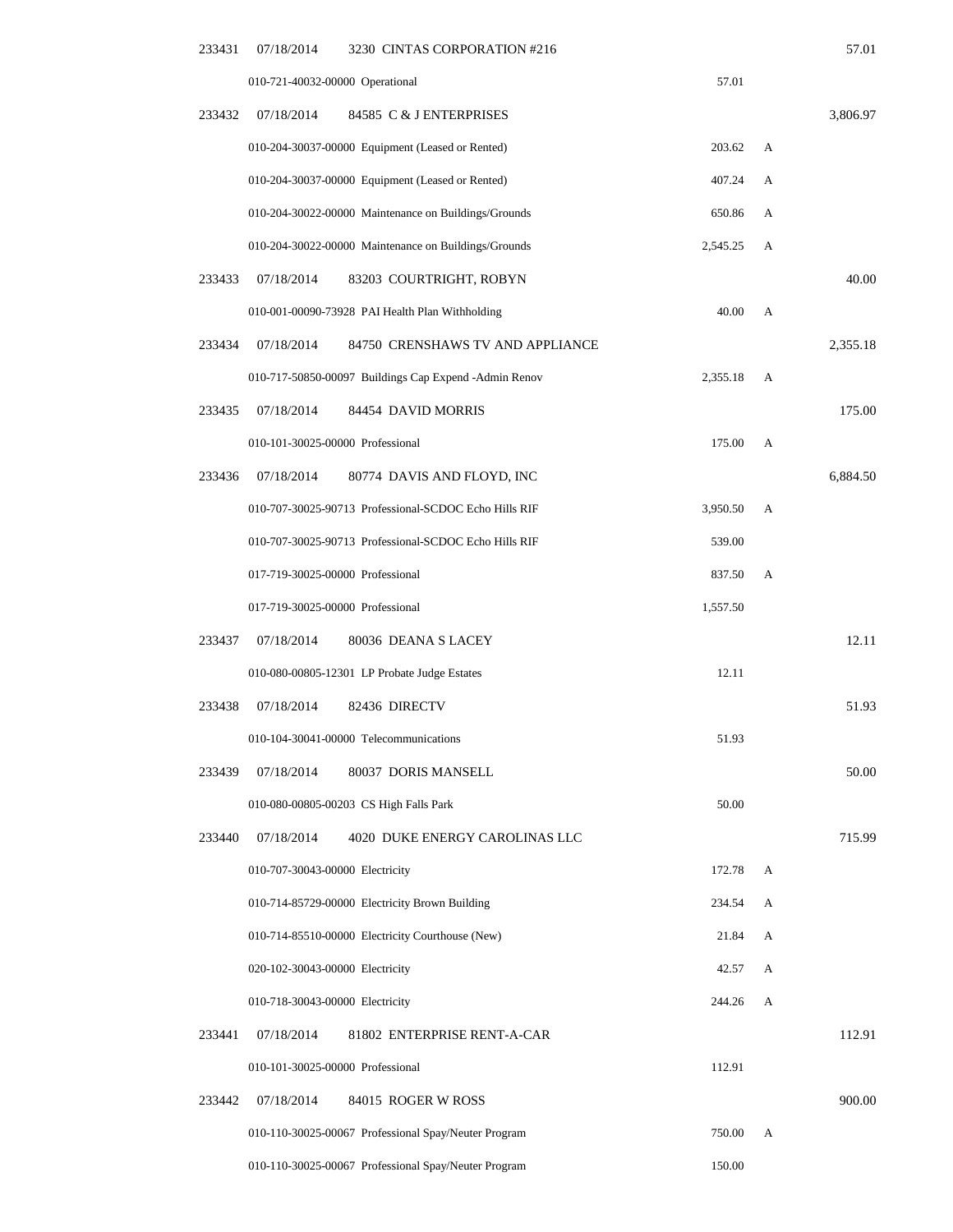| 233443 | 07/18/2014                       | 23310 GRAINGER INC                                                                                           |                    |   | 673.52   |
|--------|----------------------------------|--------------------------------------------------------------------------------------------------------------|--------------------|---|----------|
|        |                                  | 255-115-40031-91052 Small Capital - Duke Energy FNF                                                          | 673.52             | A |          |
| 233444 | 07/18/2014                       | 7240 GRAND RENTAL STATION                                                                                    |                    |   | 56.18    |
|        |                                  | 010-714-83406-00000 Bldg Maint AG Building                                                                   | 56.18              |   |          |
| 233445 | 07/18/2014                       | 84760 HILL MANUFACTURING COMPANY, INC                                                                        |                    |   | 459.89   |
|        |                                  | 017-719-80719-00000 Rock Quarry Vehicle Maintenance                                                          | 459.89             |   |          |
| 233446 | 07/18/2014                       | 81612 HOME DEPOT CREDIT SERVICES                                                                             |                    |   | 51.23    |
|        |                                  | 010-204-30022-00000 Maintenance on Buildings/Grounds<br>010-204-30022-00000 Maintenance on Buildings/Grounds | 119.42<br>$-87.02$ |   |          |
|        |                                  | 010-714-83406-00000 Bldg Maint AG Building                                                                   | 18.83              |   |          |
| 233447 | 07/18/2014                       | 82392 HUMMEL PHYSICAL THERAPY, INC                                                                           |                    |   | 1,500.00 |
|        | 010-747-30062-00000 Medical      |                                                                                                              | 1,500.00           | A |          |
| 233448 | 07/18/2014                       | 84343 EDWARD R HUNNICUTT                                                                                     |                    |   | 250.00   |
|        | 010-101-30025-00000 Professional |                                                                                                              | 250.00             |   |          |
| 233449 | 07/18/2014                       | 9020 INGLES - WEST UNION                                                                                     |                    |   | 94.70    |
|        |                                  | 255-115-30084-91052 Training - Duke Energy FNF                                                               | 73.79              |   |          |
|        | 010-206-40034-00000 Food         |                                                                                                              | 20.91              |   |          |
| 233450 | 07/18/2014                       | 9355 INGRAM LIBRARY SERVICES                                                                                 |                    |   | 550.93   |
|        | 010-206-40101-00000 Books        |                                                                                                              | 162.47             |   |          |
|        | 010-206-40101-00000 Books        |                                                                                                              | 179.74             |   |          |
|        | 010-206-40101-00000 Books        |                                                                                                              | 208.72             |   |          |
| 233451 | 07/18/2014                       | 81662 INMARSAT                                                                                               |                    |   | 70.49    |
|        |                                  | 010-105-30041-00000 Telecommunications                                                                       | 70.49              |   |          |
| 233452 | 07/18/2014                       | 84807 KMH SYSTEMS, INC                                                                                       |                    |   | 127.59   |
|        |                                  | 010-001-00040-71725 Vehicle Inventory                                                                        | 127.59             |   |          |
| 233453 | 07/18/2014                       | 80037 JOANN HEATON                                                                                           |                    |   | 25.00    |
|        |                                  | 010-080-00805-00204 CS South Cove Park                                                                       | 25.00              |   |          |
| 233454 | 07/18/2014                       | 80100 JOHNS, KENNETH E., JR.                                                                                 |                    |   | 75.00    |
|        |                                  | 010-502-30041-00000 Telecommunications                                                                       | 75.00              |   |          |
| 233455 | 07/18/2014                       | 80037 JONATHAN JERDE                                                                                         |                    |   | 50.00    |
|        |                                  | 010-080-00805-00204 CS South Cove Park                                                                       | 50.00              |   |          |
| 233456 | 07/18/2014                       | 80037 JOSEPHINE WOOD                                                                                         |                    |   | 50.00    |
|        |                                  | 010-080-00805-00203 CS High Falls Park                                                                       | 50.00              |   |          |
| 233457 | 07/18/2014                       | 82241 LANDS' END BUSINESS OUTFITERS                                                                          |                    |   | 135.48   |
|        |                                  | 010-105-40065-00000 CLOTHING/UNIFORMS                                                                        | 135.48             | A |          |
| 233458 | 07/18/2014                       | 1245 LANGUAGE LINE SERVICES                                                                                  |                    |   | 151.98   |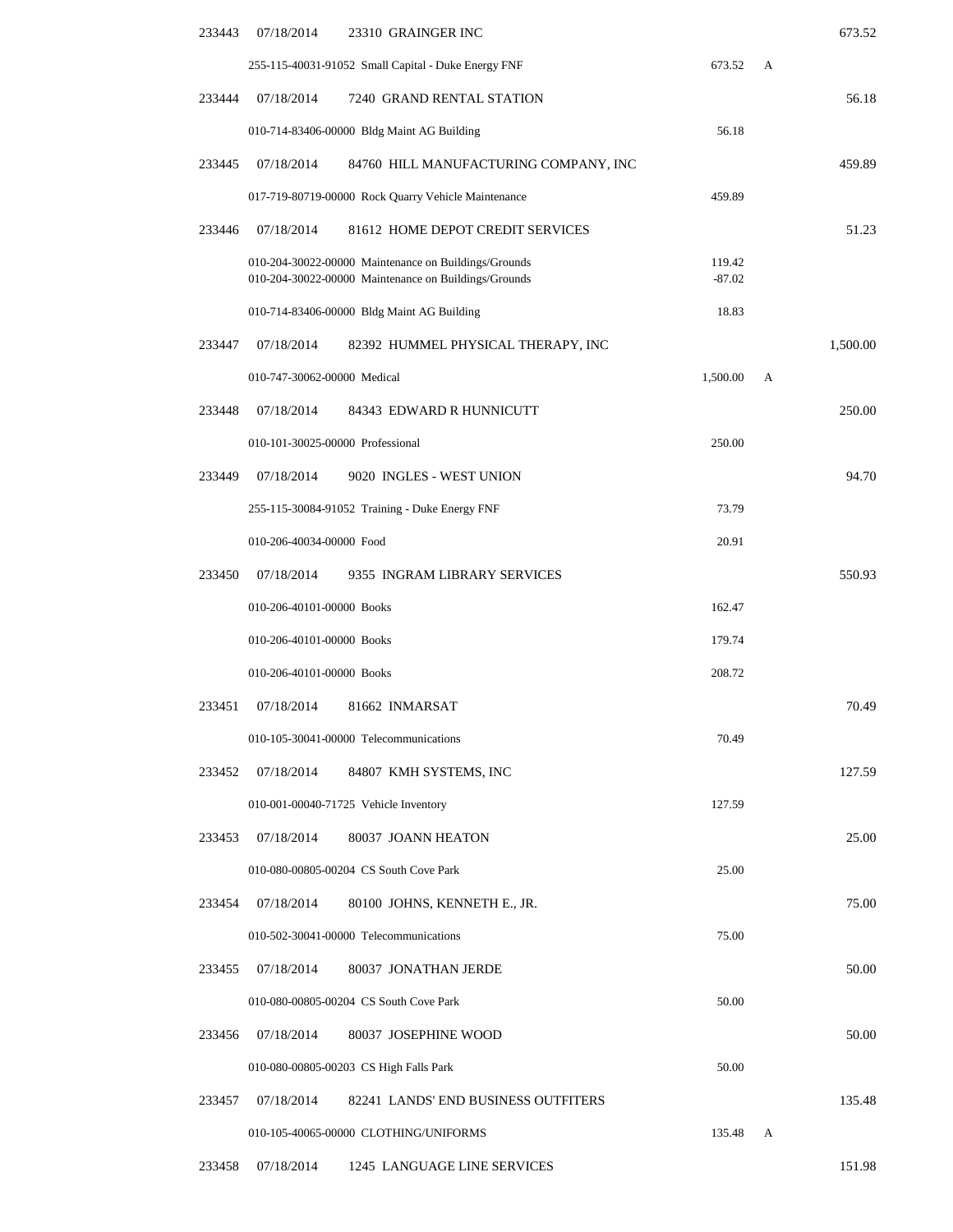|        | 225-104-30041-31010 Telecommunication-CLEC                                               | 100.00    | А |          |
|--------|------------------------------------------------------------------------------------------|-----------|---|----------|
| 233459 | 225-104-30041-31010 Telecommunication-CLEC<br>07/18/2014<br>83647 LASER PRINT PLUS, INC. | 51.98     | A | 692.56   |
|        | 010-302-40032-00000 Operational                                                          | 692.56    |   |          |
| 233460 | 07/18/2014<br>82074 LEXISNEXIS RISK DATA MANAGEMENT, INC.                                |           |   | 139.23   |
|        | 010-305-40032-60305 Operational-Tax Sale                                                 | 139.23    | A |          |
| 233461 | 07/18/2014<br>13005 LINDER INDUSTRIAL MACHINERY COMPANY                                  |           |   | 3,596.50 |
|        | 010-001-00040-71725 Vehicle Inventory                                                    | 495.09    | A |          |
|        | 010-001-00040-71725 Vehicle Inventory                                                    | 824.70    | А |          |
|        | 010-001-00040-71725 Vehicle Inventory                                                    | $-824.70$ | A |          |
|        | 010-001-00040-71725 Vehicle Inventory                                                    | 888.36    |   |          |
|        | 010-001-00040-71725 Vehicle Inventory                                                    | 2,213.05  |   |          |
| 233462 | 07/18/2014<br>82677 LOVINGGOOD, JANICE                                                   |           |   | 48.90    |
|        | 010-206-40033-00000 Postage                                                              | 48.90     |   |          |
| 233463 | 07/18/2014<br>81292 LOWE ELECTRIC SUPPLY COMPANY                                         |           |   | 67.60    |
|        | 010-106-30022-00000 Maintenance Buildings/Grounds                                        | 53.47     |   |          |
|        | 010-714-83407-00000 Bldg Maint Lakeview                                                  | 2.53      |   |          |
|        | 010-110-30022-00000 Maintenance Building/Grounds                                         | 11.60     |   |          |
| 233464 | 07/18/2014<br>12520 LOWE'S COMPANIES INC.                                                |           |   | 429.31   |
|        | 010-203-30022-00000 Maintenance Buildings/Grounds                                        | 110.42    | A |          |
|        | 010-203-40032-00000 Operational                                                          | 73.01     | A |          |
|        | 010-203-40032-00000 Operational                                                          | $-17.10$  | А |          |
|        | 010-203-40032-00000 Operational                                                          | $-5.79$   |   |          |
|        | 010-203-30022-00000 Maintenance Buildings/Grounds                                        | 86.86     |   |          |
|        | 010-203-40032-00000 Operational                                                          | 89.81     |   |          |
|        | 010-203-40032-00000 Operational                                                          | 66.95     |   |          |
|        | 010-204-30022-00000 Maintenance on Buildings/Grounds                                     | 25.15     |   |          |
| 233465 | 07/18/2014<br>12020 LOWRY OIL CO, INC.                                                   |           |   | 837.25   |
|        | 017-001-00040-71719 Rock Quarry Off Road Diesel                                          | 837.25    |   |          |
| 233466 | 07/18/2014<br>83870 MAGLEY ANIMAL HOSPITAL, LLC                                          |           |   | 450.00   |
|        | 010-110-30025-00067 Professional Spay/Neuter Program                                     | 450.00    |   |          |
| 233467 | 07/18/2014<br>83458 MANNA FROM HEAVEN                                                    |           |   | 175.00   |
|        | 010-101-40034-00000 Food                                                                 | 175.00    |   |          |
| 233468 | 07/18/2014<br>81555 MARTIN, RICK                                                         |           |   | 125.00   |
|        | 017-719-40027-00000 Safety Equipment                                                     | 125.00    |   |          |
| 233469 | 07/18/2014<br>83844 MAYER, GEORGE                                                        |           |   | 40.00    |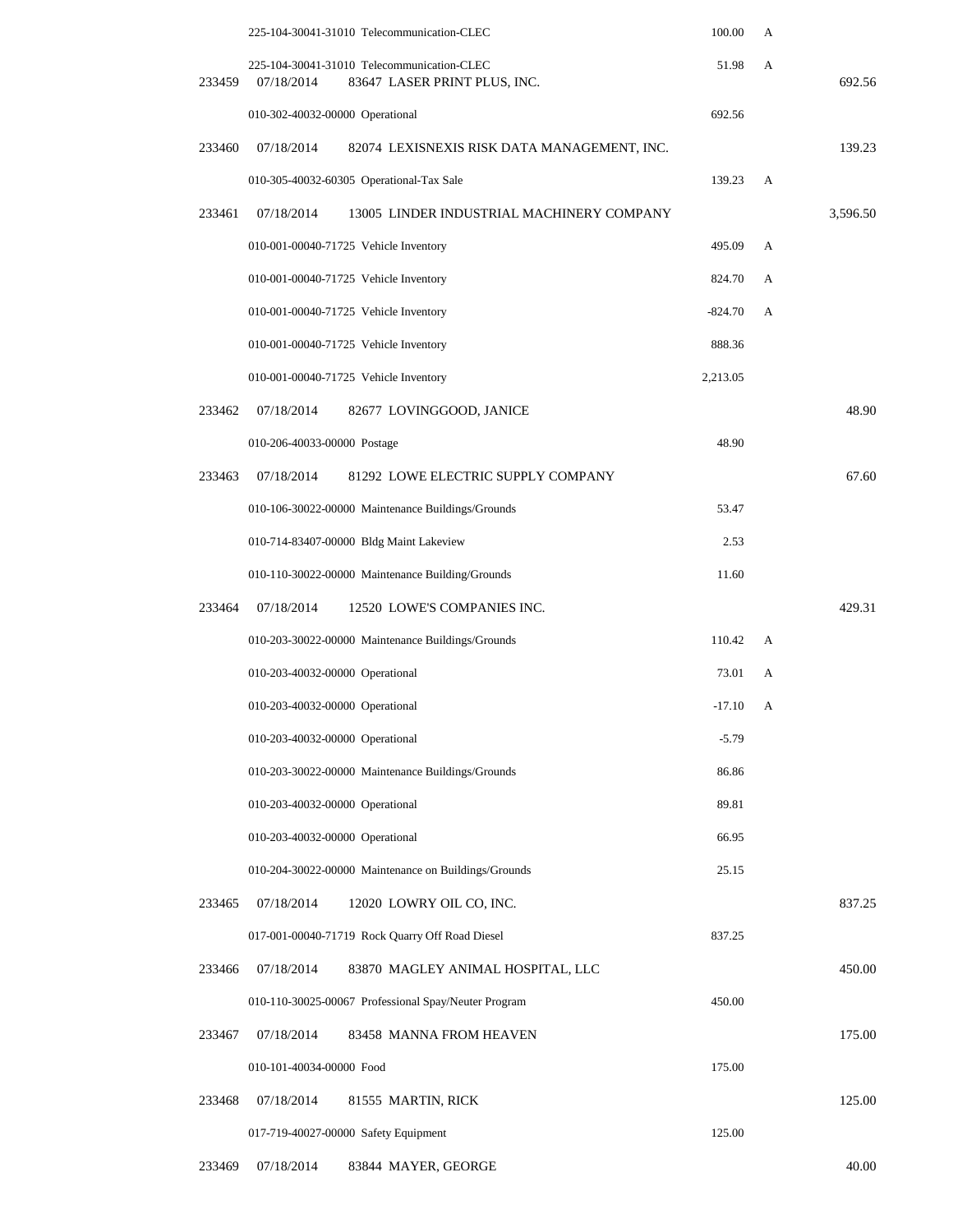|        | 010-101-30062-00000 Medical       |                                                                                                                         | 40.00                   | А |           |
|--------|-----------------------------------|-------------------------------------------------------------------------------------------------------------------------|-------------------------|---|-----------|
| 233470 | 07/18/2014                        | 85016 MERCER, WILLIAM                                                                                                   |                         |   | 382.53    |
|        |                                   | 010-001-00090-73928 PAI Health Plan Withholding                                                                         | 382.53                  |   |           |
| 233471 | 07/18/2014                        | 84172 CREDIT BUREAU ASSOCIATES INC                                                                                      |                         |   | 174.27    |
|        | 010-101-30025-00000 Professional  |                                                                                                                         | 16.99                   | A |           |
|        | 010-106-30025-00000 Professional  |                                                                                                                         | 33.98                   | А |           |
|        |                                   | 017-719-60055-00000 Credit Application Fee                                                                              | 7.50                    | A |           |
| 233472 | 07/18/2014                        | 017-719-60055-00000 Credit Application Fee<br>13235 MOTOROLA SOLUTIONS, INC.                                            | 115.80                  | А | 168.09    |
|        |                                   | 010-105-30041-00000 Telecommunications                                                                                  | 149.25                  |   |           |
|        |                                   | 010-103-30041-00000 Telecommunications                                                                                  | 18.84                   |   |           |
| 233473 | 07/18/2014                        | 14015 NAFECO INC                                                                                                        |                         |   | 433.58    |
|        | 010-105-40031-00000 Small Capital |                                                                                                                         | 433.58                  | А |           |
| 233474 | 07/18/2014                        | 84717 NEGA TIRE RECYCLING INC                                                                                           |                         |   | 1,180.80  |
|        |                                   | 010-718-60008-00000 Impact Fees for Tires                                                                               | 1,180.80                | А |           |
| 233475 | 07/18/2014                        | 14005 NEVILLE HARDWARE                                                                                                  |                         |   | 23.61     |
|        |                                   | 017-719-80719-00000 Rock Quarry Vehicle Maintenance                                                                     | 23.61                   |   |           |
| 233476 | 07/18/2014                        | 15020 OCONEE AUTO PARTS OF WALHALLA, INC.                                                                               |                         |   | 121.60    |
|        |                                   | 017-719-80719-00000 Rock Quarry Vehicle Maintenance<br>017-719-80719-00000 Rock Quarry Vehicle Maintenance              | 49.05<br>72.55          |   |           |
| 233477 | 07/18/2014                        | 15245 OCONEE MEDICAL CENTER                                                                                             |                         |   | 6,972.00  |
|        |                                   | 010-001-00090-73928 PAI Health Plan Withholding                                                                         | 6,972.00                | А |           |
| 233478 | 07/18/2014                        | 15275 OCONEE WELDING SUPPLY, INC.                                                                                       |                         |   | 88.36     |
|        |                                   | 010-714-30037-00000 Eqipment (Leased or Rented)                                                                         | 18.13                   | A |           |
|        | 010-721-40032-00000 Operational   |                                                                                                                         | 70.23                   |   |           |
| 233479 | 07/18/2014                        | 84596 O'REILLY AUTOMOTIVE STORES INC                                                                                    |                         |   | 75.27     |
|        |                                   | 010-001-00040-71725 Vehicle Inventory<br>010-001-00040-71725 Vehicle Inventory<br>010-001-00040-71725 Vehicle Inventory | 41.86<br>15.69<br>17.72 |   |           |
| 233480 | 07/18/2014                        | 83941 OVERDRIVE INC                                                                                                     |                         |   | 10,000.00 |
|        | 010-206-40102-00000 Periodicals   |                                                                                                                         | 10,000.00               |   |           |
| 233481 | 07/18/2014                        | 4703 OWENS, DALE                                                                                                        |                         |   | 125.00    |
|        |                                   | 010-601-40027-00000 Safety Equipment                                                                                    | 125.00                  |   |           |
| 233482 | 07/18/2014                        | 50005 OWENS, JOYCE B.                                                                                                   |                         |   | 29.00     |
|        |                                   | 010-001-00090-73928 PAI Health Plan Withholding                                                                         | 29.00                   | А |           |
| 233483 | 07/18/2014                        | 83958 PALMETTO SWEETS & COMPANY LLC                                                                                     |                         |   | 131.76    |
|        |                                   | 255-115-30084-91052 Training - Duke Energy FNF                                                                          | 131.76                  |   |           |
| 233484 | 07/18/2014                        | 81848 PARTSMASTER INC.                                                                                                  |                         |   | 113.46    |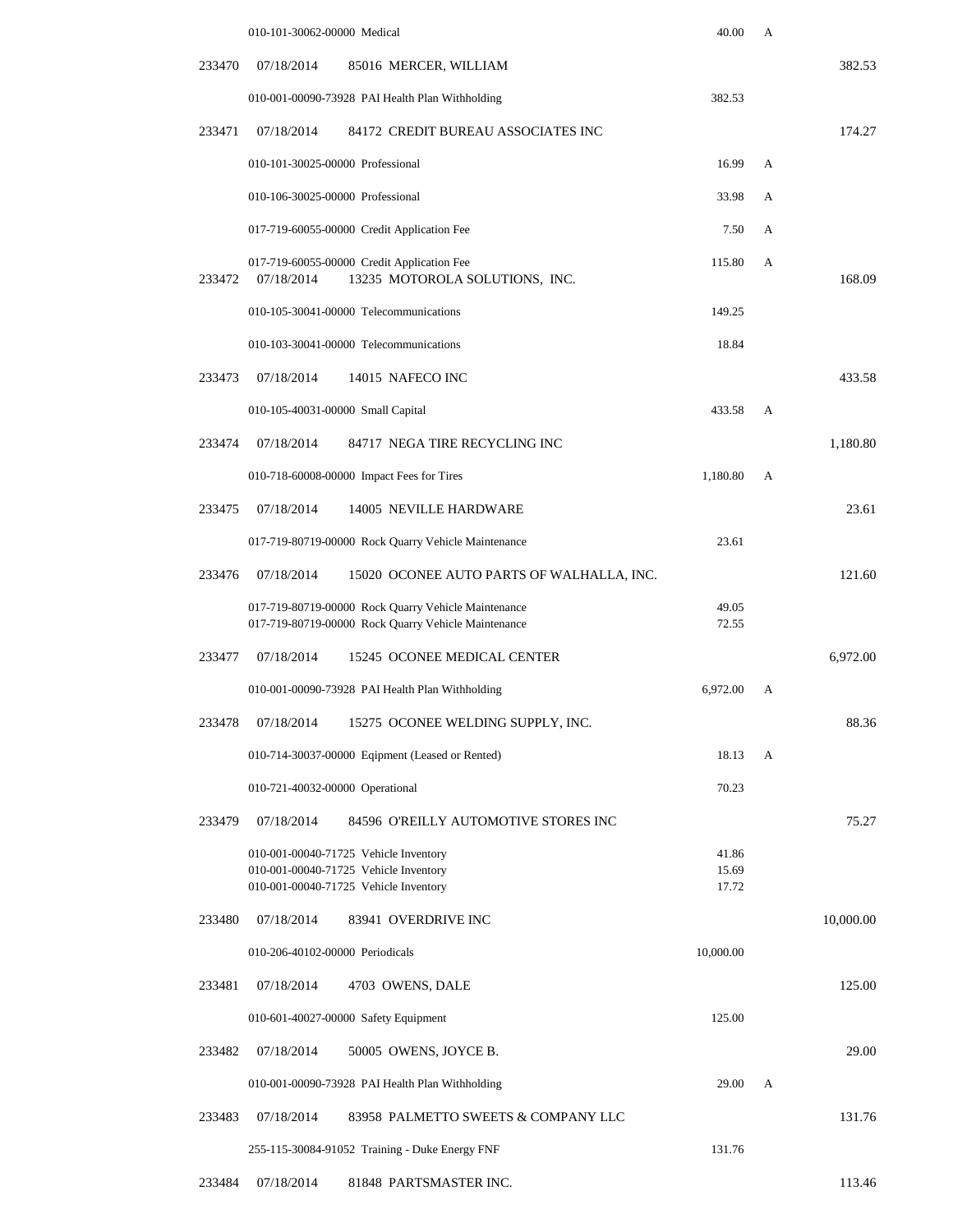|        | 017-719-80719-00000 Rock Quarry Vehicle Maintenance       | 113.46      |   |          |
|--------|-----------------------------------------------------------|-------------|---|----------|
| 233485 | 07/18/2014<br>84646 PC SCALE INC                          |             |   | 352.50   |
|        | 017-719-30056-00000 Date Processing                       | 1,645.00    |   |          |
|        | 017-719-30056-00000 Date Processing                       | $-1,292.50$ |   |          |
| 233486 | 07/18/2014<br>80536 PHILPOTT, DAVID                       |             |   | 25.89    |
|        | 010-101-30084-00000 School/Seminar/Training/Mtg           | 19.69       | A |          |
|        | 010-101-30084-00000 School/Seminar/Training/Mtg           | 6.20        |   |          |
| 233487 | 07/18/2014<br>84894 POWELL TRACTOR INC                    |             |   | 234.23   |
|        | 010-001-00040-71725 Vehicle Inventory                     | 140.24      |   |          |
|        | 010-001-00040-71725 Vehicle Inventory                     | 93.99       |   |          |
| 233488 | 07/18/2014<br>5060 PRO AUTO PARTS                         |             |   | 105.34   |
|        | 010-001-00040-71725 Vehicle Inventory                     | 25.42       |   |          |
|        | 010-001-00040-71725 Vehicle Inventory                     | 30.53       |   |          |
|        | 010-001-00040-71725 Vehicle Inventory                     | 34.13       |   |          |
|        | 010-001-00040-71725 Vehicle Inventory                     | 15.26       |   |          |
| 233489 | 07/18/2014<br>84257 PROPERTY RECORDS INDUSTRY ASSOCIATION |             |   | 55.00    |
|        | 010-735-30080-00000 Dues Organizations                    | 55.00       |   |          |
| 233490 | 07/18/2014<br>81000 PUBLIC SAFETY CENTER, INC.            |             |   | 268.66   |
|        | 010-105-30062-00000 Medical                               | 268.66      | A |          |
| 233491 | 07/18/2014<br>84233 QPUBLIC LLC                           |             |   | 2,500.00 |
|        | 013-105-30084-91004 Training-2013 EMPG 01 Grant           | 2,500.00    | A |          |
| 233492 | 07/18/2014<br>19090 QS1 DATA SYSTEMS                      |             |   | 9,635.15 |
|        | 010-501-30056-00000 Data Processing                       | 60.00       |   |          |
|        | 010-501-30056-00000 Data Processing                       | 60.00       |   |          |
|        | 010-305-30056-00000 Data Processing                       | 296.06      |   |          |
|        | 010-305-30056-00000 Data Processing                       | 1,234.56    |   |          |
|        | 010-302-30056-00000 Data Processing                       | 5,687.12    |   |          |
|        | 010-301-30056-00000 Data Processing                       | 1,164.65    |   |          |
|        | 010-302-30056-00000 Data Processing                       | 952.76      |   |          |
|        | 010-302-30056-00000 Data Processing                       | 180.00      |   |          |
| 233493 | 07/18/2014<br>82509 QT TECHNOLOGIES, LLC                  |             |   | 995.00   |
|        | 010-720-30024-00000 Maintenance on Equipment              | 995.00      |   |          |
| 233494 | 07/18/2014<br>17030 QUILL CORPORATION                     |             |   | 70.16    |
|        | 010-704-40032-00000 Operational                           | 35.93       |   |          |
|        | 010-704-40032-00000 Operational                           | 34.23       |   |          |
| 233495 | 07/18/2014<br>81592 REDDY ICE INC.                        |             |   | 194.00   |
|        | 010-203-40832-00000 Concessions                           | 194.00      |   |          |
| 233496 | 07/18/2014<br>18510 REGISTER OF DEEDS                     |             |   | 60.35    |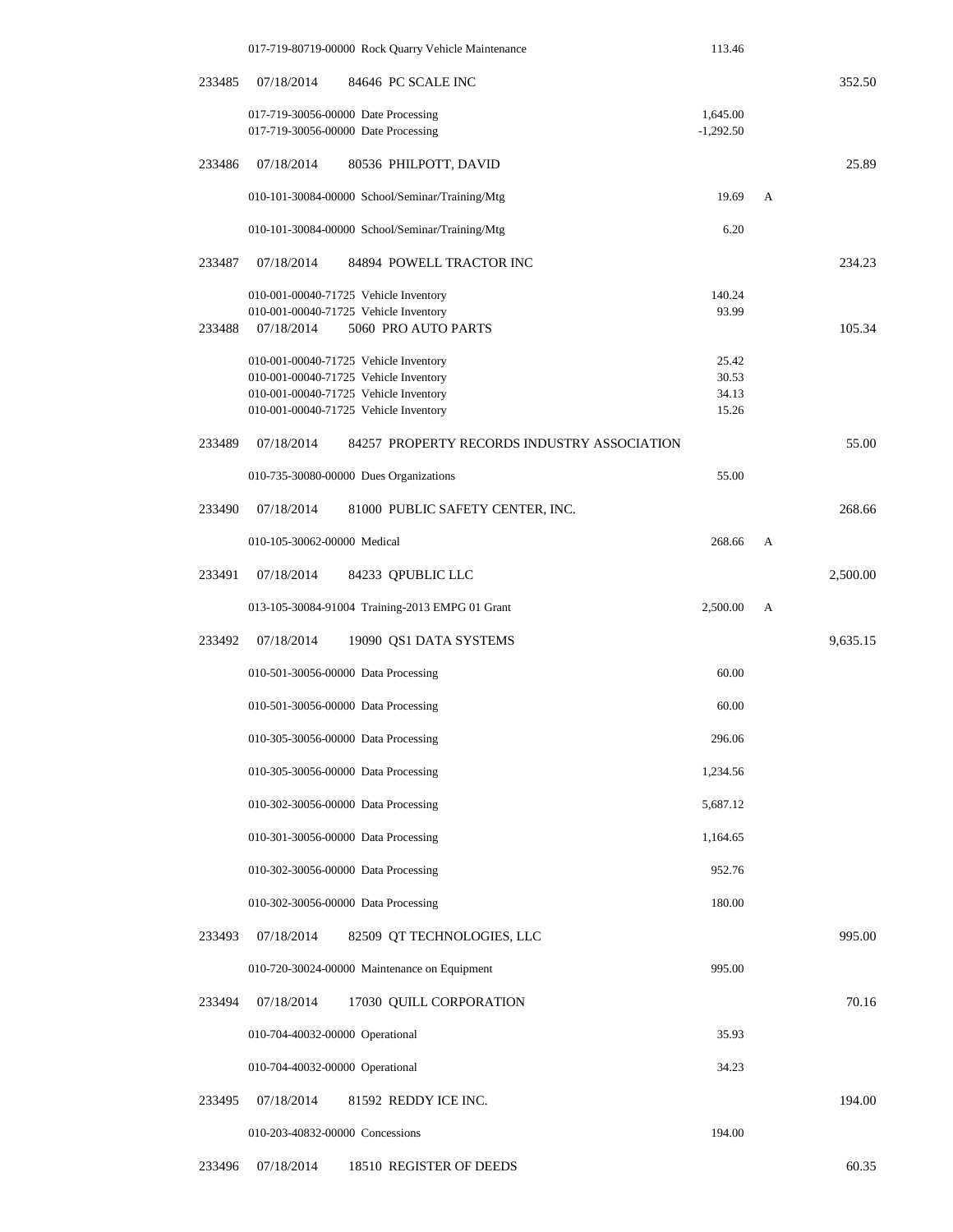|        |                                    | 010-302-60211-00000 Forfeit Land Commission        | 15.55     |   |           |
|--------|------------------------------------|----------------------------------------------------|-----------|---|-----------|
|        |                                    | 010-302-60211-00000 Forfeit Land Commission        | 15.55     |   |           |
|        |                                    | 010-302-60211-00000 Forfeit Land Commission        | 15.55     |   |           |
|        |                                    | 010-302-60211-00000 Forfeit Land Commission        | 13.70     |   |           |
| 233497 | 07/18/2014                         | 83256 REID, W. KYLE                                |           |   | 125.00    |
|        |                                    | 010-601-40027-00000 Safety Equipment               | 125.00    |   |           |
| 233498 | 07/18/2014                         | 84574 RICE, TIM                                    |           |   | 99.83     |
|        |                                    | 010-001-00090-73928 PAI Health Plan Withholding    | 99.83     |   |           |
| 233499 | 07/18/2014                         | 83281 RICOH USA INC                                |           |   | 626.39    |
|        |                                    | 010-206-30024-00000 Maintenace on Equipment        | 275.00    | A |           |
|        | 010-206-40032-00000 Operational    |                                                    | 351.39    | А |           |
| 233500 | 07/18/2014                         | 19595 SAFETY KLEEN CORP. SYSTEMS, INC.             |           |   | 411.11    |
|        |                                    | 010-721-30024-00000 Maintenance on Equipment       | 411.11    |   |           |
| 233501 | 07/18/2014                         | 19066 SALUDA RIVER PET FOOD CENTER                 |           |   | 73.85     |
|        | 010-101-40032-00000 Operational    |                                                    | 44.13     | А |           |
|        | 010-101-40032-00000 Operational    |                                                    | 29.72     |   |           |
| 233502 | 07/18/2014                         | 19735 SANDIFER FUNERAL HOME, INC                   |           |   | 500.00    |
|        |                                    | 010-402-60831-00000 Pauper Funerals                | 500.00    |   |           |
| 233503 | 07/18/2014                         | 19238 SC APPLE FESTIVAL ASSOC                      |           |   | 75.00     |
|        |                                    | 013-206-60010-00000 Library Misc Donations Expense | 75.00     |   |           |
| 233504 | 07/18/2014                         | 19030 SC ASSOC OF COUNTIES                         |           |   | 13,554.44 |
|        |                                    | 010-704-95100-20201 SC Assocation of Counties      | 13,554.44 |   |           |
| 233505 | 07/18/2014                         | 80487 SCATT                                        |           |   | 35.00     |
|        |                                    | 010-305-30084-00000 School/Seminar/Training/Mtg    | 35.00     |   |           |
| 233506 | 07/18/2014                         | 81273 SCATT                                        |           |   | 70.00     |
|        |                                    | 010-302-30084-00000 School/Seminar/Training/Mtg    | 70.00     |   |           |
|        |                                    |                                                    | 0.00      |   |           |
| 233507 | 07/18/2014                         | 84029 SCATT                                        |           |   | 75.00     |
|        |                                    | 010-302-30080-00000 Dues Organizations             | 75.00     |   |           |
|        |                                    |                                                    | 0.00      |   |           |
| 233508 | 07/18/2014                         | 19430 SC DEPT OF NATURAL RESOURCES                 |           |   | 1,353.62  |
|        | 010-001-00250-16700 Wildlife Fines |                                                    | 1,353.62  | А |           |
|        |                                    |                                                    | 0.00      |   |           |
| 233509 | 07/18/2014                         | 19345 SC DEPT OF EMPLOYMENT & WORKFORCE            |           |   | 6,648.23  |
|        |                                    | 010-709-30780-00000 Unemployment Insurance         | 6,648.23  | А |           |
|        |                                    |                                                    | 0.00      |   |           |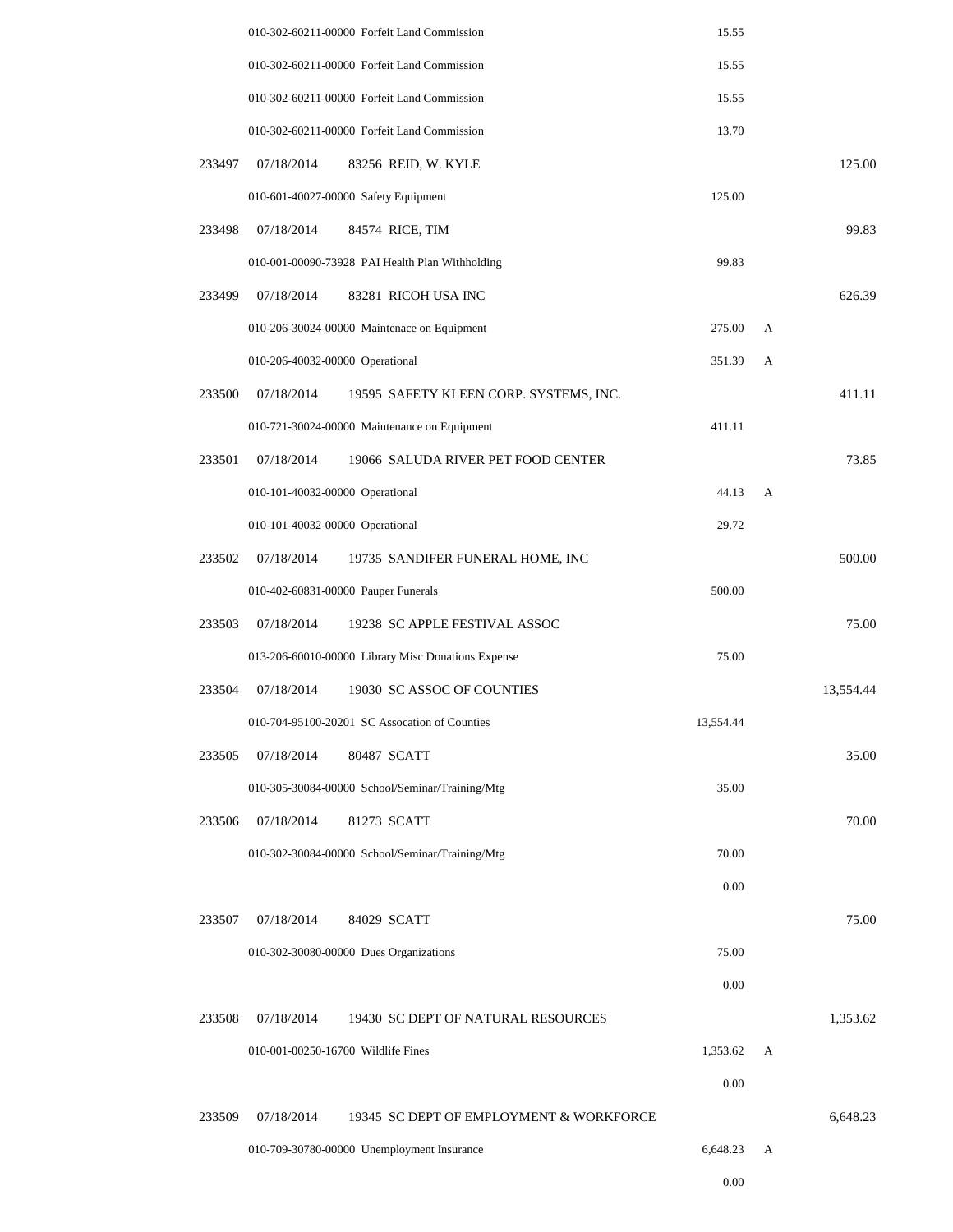| 233510 | 07/18/2014                      | 19150 SC DEPT OF REVENUE-SALES & USE TAX RETUR |            |   | 2.926.92 |
|--------|---------------------------------|------------------------------------------------|------------|---|----------|
|        |                                 | 010-080-00805-10906 CS Airport Miscellaneous   | 5.64       | A |          |
|        |                                 | 010-080-00805-10980 CS Aviation Fuel           | 1.111.85 A |   |          |
|        | 010-080-00805-10990 CS Jet Fuel |                                                | 1.809.43   | A |          |
|        |                                 |                                                | 0.00       |   |          |
| 233511 | 07/18/2014                      | 19150 SC DEPT OF REVENUE-SALES & USE TAX RETUR |            |   | 8.132.73 |

| 010-720-50840-00086 Capital Expenditure |                                                  | 1,783.05 | A            |
|-----------------------------------------|--------------------------------------------------|----------|--------------|
| 010-001-00040-71725 Vehicle Inventory   |                                                  | 153.44   | A            |
|                                         | 010-101-30024-00000 Maintenance on Equipment     | 59.85    | A            |
| 010-101-40031-00000 Small Capital       |                                                  | 48.51    | A            |
| 010-101-40032-00000 Operational         |                                                  | 42.29    | A            |
| 010-101-40065-00000 Clothing Uniforms   |                                                  | 12.06    | А            |
| 010-101-40353-00000 Firing Range        |                                                  | 35.59    | A            |
|                                         | 010-101-60402-00155 DSS Child Support Federal    | 122.15   | A            |
|                                         | 010-102-30084-00000 Schools/Seminar/Training/Mtg | 77.44    | А            |
|                                         | 010-102-40031-00609 Small Cap. Long Creek FD     | 10.79    | $\mathsf{A}$ |
|                                         | 010-102-40031-00610 Small Cap. Cleveland FD      | 8.28     | А            |
|                                         | 010-102-40031-00613 Small Cap. Cross Roads FD    | 4.98     | А            |
| 010-102-40032-00000 Operational         |                                                  | 104.23   | A            |
| 010-102-40065-00000 Clothing/Uniforms   |                                                  | 7.22     | A            |
| 010-103-40027-00000 Safety Equipment    |                                                  | 9.57     | А            |
| 010-103-40032-00000 Operational         |                                                  | 20.68    | A            |
| 010-104-40031-00000 Small Capital       |                                                  | 56.47    | A            |
| 010-104-40032-00000 Operational         |                                                  | 39.33    | A            |
| 010-104-40034-00000 Food                |                                                  | 59.70    | A            |
|                                         | 010-105-30024-00000 Maintenance on Equipment     | 7.25     | A            |
| 010-105-30062-00000 Medical             |                                                  | 45.67    | A            |
|                                         | 010-105-30084-00000 School/Seminar/Training      | 36.73    | A            |
| 010-105-40031-00000 Small Capital       |                                                  | 873.12   | A            |
| 010-105-40032-00000 Operational         |                                                  | 266.05   | А            |
|                                         |                                                  |          |              |

| 010-106-30022-00000 Maintenance Buildings/Grounds | 111.60 | $\mathsf{A}$ |
|---------------------------------------------------|--------|--------------|
| $010-106-30024-00000$ Maintenance on Equipment    | 12.00  | $\mathsf{A}$ |
| 010-106-30062-00000 Medical                       | 36.60  | A            |
| 010-106-40031-00000 Small Capital                 | 102.00 | A            |

110.70 A

010-106-40032-00000 Operational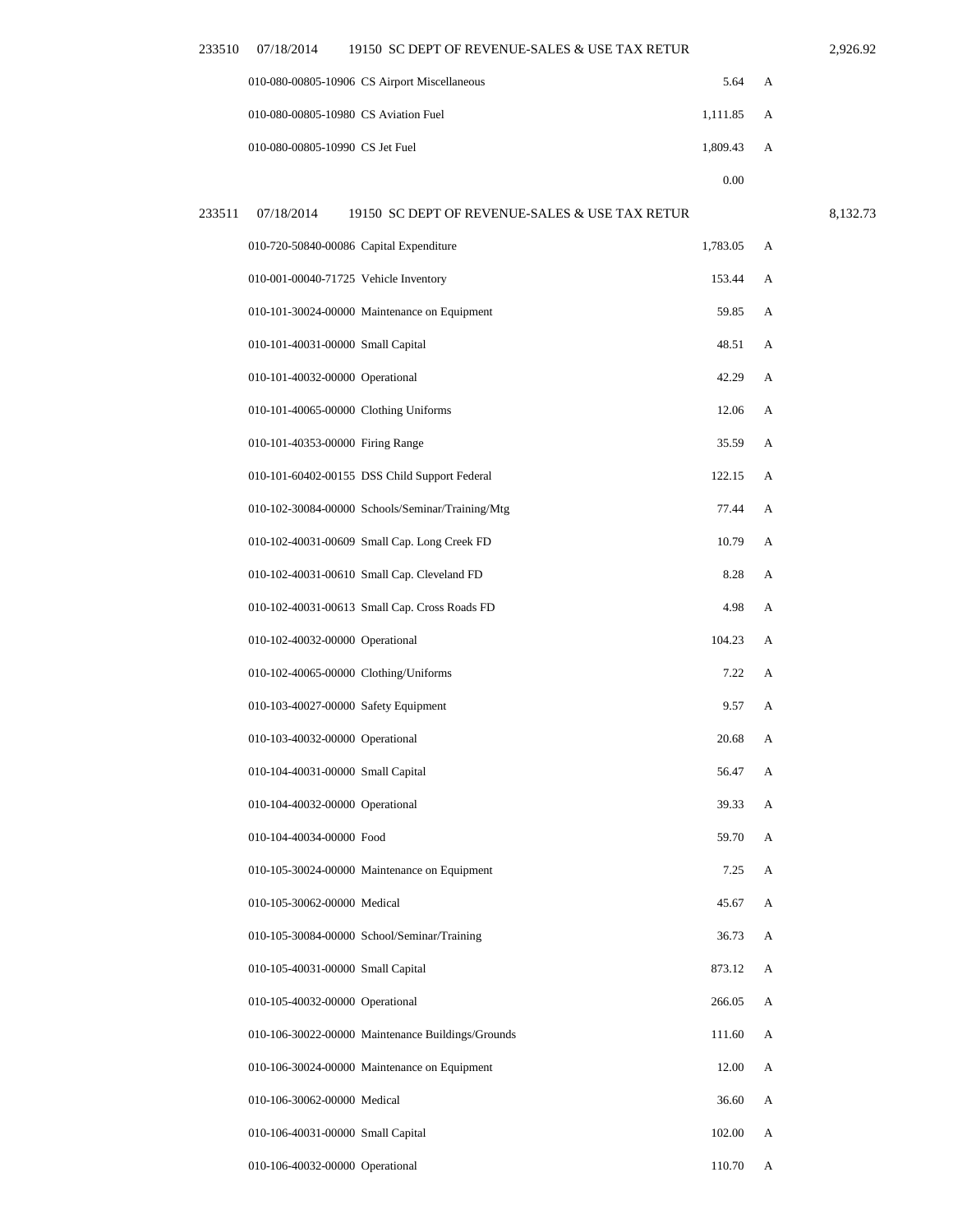| 010-106-40045-00000 IT Replacement Eq./Softwr           | 202.61 | А |
|---------------------------------------------------------|--------|---|
| 010-110-40031-00000 Small Capital                       | 25.04  | А |
| 010-110-40032-00000 Operational                         | 71.75  | A |
| 010-110-40065-00000 Clothing Uniforms                   | 2.80   | А |
| 010-204-30022-00000 Maintenance on Buildings/Grounds    | 151.26 | А |
| 010-204-40032-00000 Operational                         | 51.91  | А |
| 010-206-30022-00083 Westminster Maintenance Builds/Grds | 6.12   | А |
| 010-206-30068-00000 Advertising                         | 5.82   | А |
| 010-206-40031-00000 Small Capital                       | 61.17  | A |
| 010-206-40032-00000 Operational                         | 59.40  | А |
| 010-302-40032-00000 Operational                         | 3.47   | А |
| 010-306-40032-00000 Operational                         | 22.97  | А |
| 010-502-40032-00000 Operational                         | 21.15  | A |
| 010-601-40027-00000 Safety Equipment                    | 31.13  | А |
| 010-601-40031-00000 Small Equipment                     | 102.00 | А |
| 010-601-40045-00000 IT Replacement Eq./Softwr           | 2.10   | А |
| 010-711-40031-00000 Small Capital                       | 54.00  | A |
| 010-711-40032-00000 Operational                         | 39.35  | А |
| 010-713-30024-00000 Maintenance on Equipment            | 1.80   | A |
| 010-714-30024-00000 Maintenance on Equipment            | 6.02   | A |
| 010-714-40032-00000 Operational                         | 27.23  | А |
| 010-718-30022-00000 Maintenance Buildings/Grounds       | 66.37  | A |
| 010-718-30024-00000 Maintenance on Equipment            | 52.25  | А |
| 010-718-30068-00000 Advertising                         | 51.04  | А |
| 010-718-40027-00000 Safety Equipment                    | 56.81  | А |
| 010-718-40032-00000 Operational                         | 18.52  | А |
| 010-718-40065-00000 Clothing Uniforms                   | 37.12  | А |
| 013-204-30022-92021 Bldgs/Grnds Maint - PARD Grant      | 178.50 | А |
| 013-205-30022-92021 Bldgs/Grnds Maint - PARD Grant      | 105.54 | A |
| 013-206-60010-00000 Library Misc Donations Expense      | 89.00  | А |
| 020-102-40031-00601 Oakway Fire Department              | 49.51  | А |
| 020-102-40031-00603 Corinth-Shiloh Fire Deparment       | 61.76  | А |
| 020-102-40031-00604 Mountain Rest Fire Department       | 39.11  | А |
| 020-102-40031-00608 Fair Play Fire Department           | 18.07  | А |
| 020-102-40031-00613 Cross Roads Fire Department         | 3.73   | A |
| 020-102-40031-00615 South Union Fire Department         | 53.39  | A |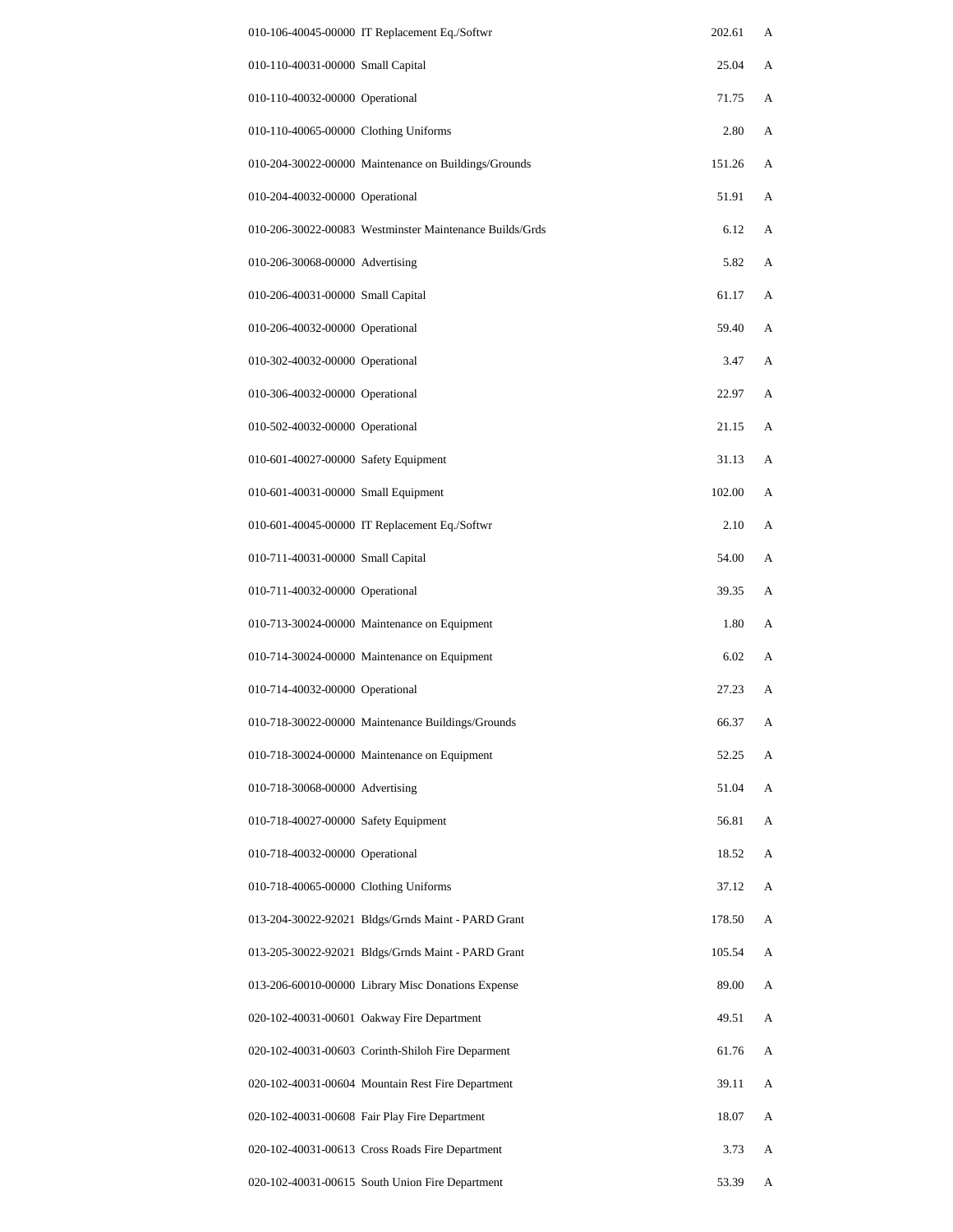|        |                                                                    | 020-102-40031-00617 Keowee Key Fire Department         | 5.76           | A |           |
|--------|--------------------------------------------------------------------|--------------------------------------------------------|----------------|---|-----------|
|        |                                                                    | 235-200-90093-00000 LAT -Grants to Agencies            | 39.11          | A |           |
|        | 240-206-30056-00255 Data Processing                                |                                                        | 467.10         | А |           |
|        | 240-206-40032-00255 Operational                                    |                                                        | 67.71          | А |           |
|        |                                                                    | 260-601-40032-00000 Operational - Road Maint. Tax      | 1,032.42       | А |           |
|        | 515-777-40031-00000 Small Capital                                  |                                                        | 433.46         | A |           |
| 233512 | 07/18/2014                                                         | 19077 SC DHEC - BUREAU OF FINANCE                      |                |   | 375.00    |
|        | 017-719-40032-00000 Operational                                    |                                                        | 375.00         |   |           |
| 233513 | 07/18/2014                                                         | 19585 SC DIVISION OF MOTOR VEHICLES (DMV FEES)         |                |   | 18,372.50 |
|        |                                                                    | 010-001-00065-16200 SC Department of Motor Vehicle Fee | 18,372.50      |   |           |
| 233514 | 07/18/2014                                                         | 19025 SCLEOA - SC LAW ENFORCEMENT OFFICER ASSOC        |                |   | 100.00    |
|        |                                                                    | 010-101-30084-00000 School/Seminar/Training/Mtg        | 100.00         |   |           |
| 233515 | 07/18/2014                                                         | 19445 SC TRANSPORTATION POLICE                         |                |   | 300.00    |
|        | 010-001-00250-16701 Size & Weight                                  |                                                        | 300.00         | A |           |
| 233516 | 07/18/2014                                                         | 19390 SECRETARY OF STATE                               |                |   | 25.00     |
|        | 010-105-40032-00000 Operational                                    |                                                        | 25.00          |   |           |
| 233517 | 07/18/2014                                                         | 83707 ROSEDREW INC                                     |                |   | 55.70     |
|        | 010-206-40032-00000 Operational<br>010-206-40032-00000 Operational |                                                        | 23.07<br>32.63 |   |           |
| 233518 | 07/18/2014                                                         | 84739 SMITH, NATALIE                                   |                |   | 125.00    |
|        |                                                                    | 010-718-40027-00000 Safety Equipment                   | 125.00         |   |           |
| 233519 | 07/18/2014                                                         | 19190 SOUTHEASTERN EMERGENCY EQUIP.                    |                |   | 903.24    |
|        | 010-105-30062-00000 Medical                                        |                                                        | 903.24         | А |           |
| 233520 | 07/18/2014                                                         | 80571 SOUTHEASTERN PAPER GROUP                         |                |   | 2,010.23  |
|        | 010-714-40032-00000 Operational                                    |                                                        | 2,010.23       |   |           |
| 233521 | 07/18/2014                                                         | 84152 SOUTHEAST TOURISM SOCIETY                        |                |   | 795.00    |
|        |                                                                    | 010-202-30084-00000 School/Seminar/Training/Mtg        | 795.00         |   |           |
| 233522 | 07/18/2014                                                         | 82229 SOUTHERN CONNECTOR                               |                |   | 110.00    |
|        |                                                                    | 260-601-40032-00000 Operational - Road Maint. Tax      | 110.00         |   |           |
|        |                                                                    |                                                        | 0.00           |   |           |
| 233523 | 07/18/2014                                                         | 83088 CBS PERSONNEL SERVICES, LLC                      |                |   | 15,238.82 |
|        |                                                                    | 013-105-30025-91004 Professional-2013 EMPG 01 Grant    | 485.63         |   |           |
|        | 010-718-30025-00000 Professional                                   |                                                        | 865.92         | A |           |
|        | 010-206-30025-00000 Professional                                   |                                                        | 561.16         | А |           |
|        | 010-747-30025-00000 Professional                                   |                                                        | 640.50         | А |           |
|        | 010-715-30025-00000 Professional                                   |                                                        | 466.20         | А |           |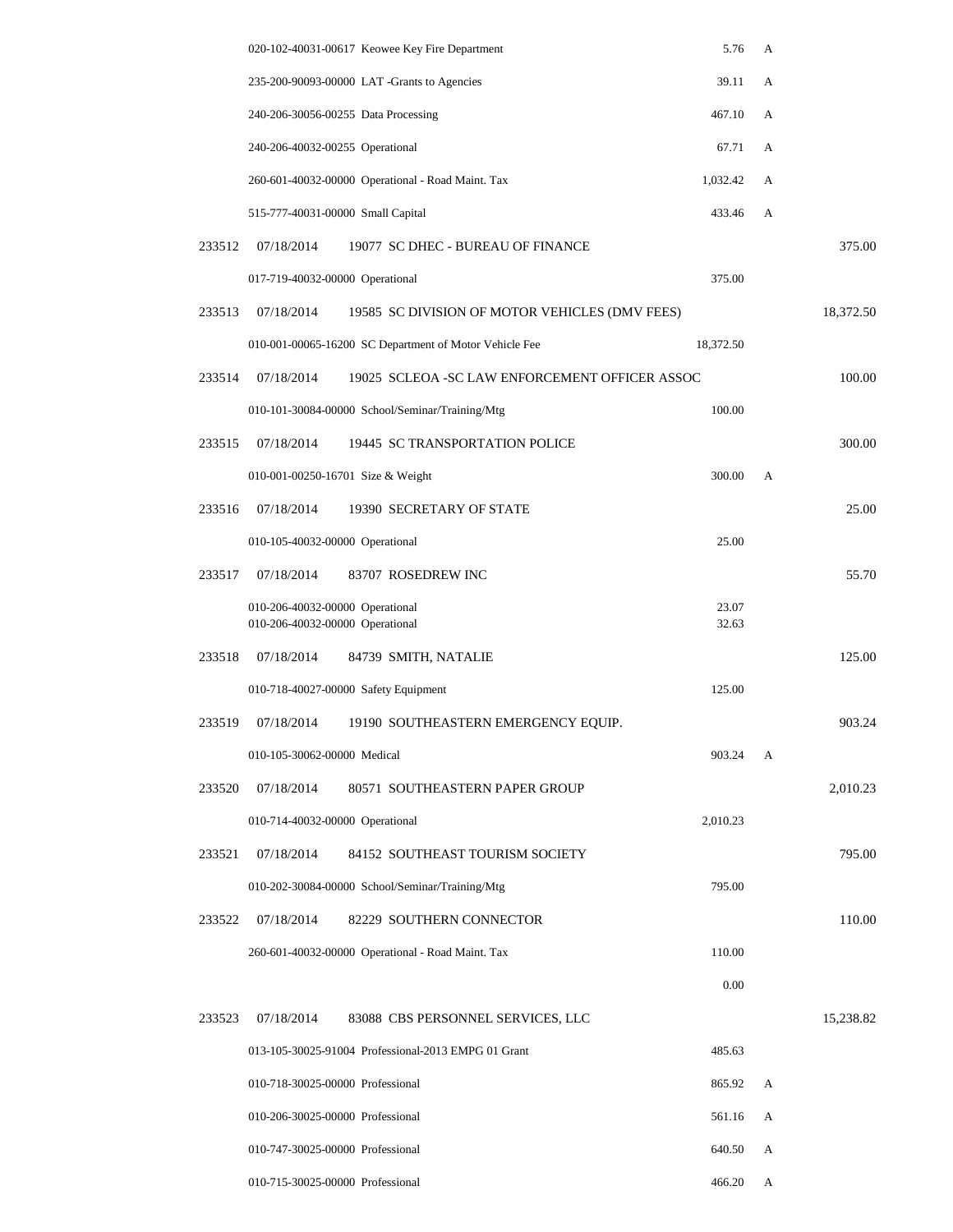|        | 010-301-30025-00000 Professional                         | 479.60   | А |          |
|--------|----------------------------------------------------------|----------|---|----------|
|        | 010-202-30025-00204 Professional - South Cove            | 2,121.60 | А |          |
|        | 010-601-30025-00000 Professional                         | 744.80   | A |          |
|        | 010-720-30025-00000 Professional                         | 528.00   | А |          |
|        | 010-105-30025-00000 Professional                         | 530.95   | А |          |
|        | 010-720-30025-00000 Professional                         | 528.00   |   |          |
|        | 010-206-30025-00000 Professional                         | 244.40   |   |          |
|        | 010-714-30025-00000 Professional                         | 399.43   |   |          |
|        | 010-206-30025-00000 Professional                         | 540.36   |   |          |
|        | 010-718-30025-00000 Professional                         | 798.28   |   |          |
|        | 010-747-30025-00000 Professional                         | 551.40   |   |          |
|        | 010-747-30025-00000 Professional                         | 48.75    | A |          |
|        | 010-202-30025-00205 Professional - Chau Ram              | 816.80   |   |          |
|        | 010-202-30025-00204 Professional - South Cove            | 2,366.40 |   |          |
|        | 010-202-30025-00203 Professional - High Falls            | 1,520.64 |   |          |
| 233524 | 07/18/2014<br>81107 SWAFFORD, DEAN                       |          |   | 125.00   |
|        | 010-601-40027-00000 Safety Equipment                     | 125.00   |   |          |
| 233525 | 07/18/2014<br>84940 TAYLOR TEAM RELOCATION               |          |   | 360.00   |
|        | 010-709-30037-00000 Equipment (Leased or Rented)         | 360.00   |   |          |
| 233526 | 07/18/2014<br>82484 TECHNOLOGY SOLUTIONS, INC.           |          |   | 2,000.00 |
|        | 010-301-30056-00000 Data Processing                      | 2,000.00 |   |          |
| 233527 | 07/18/2014<br>81083 TELSMITH, INC.                       |          |   | 186.93   |
|        | 017-719-30024-00000 Maintenance on Equipment             | 186.93   |   |          |
| 233528 | 07/18/2014<br>84954 THOMAS & HUTTON ENGINEERING CORP     |          |   | 4,987.50 |
|        | 315-707-30025-00088 Professional -Seneca Rail Site       | 4,987.50 | А |          |
| 233529 | 07/18/2014<br>84145 THRIFT FORESTRY AND CONSTRUCTION LLC |          |   | 36.01    |
|        | 010-718-30022-00000 Maintenance Buildings/Grounds        | 36.01    |   |          |
| 233530 | 07/18/2014<br>20155 TOTAL COMMUNICATIONS SYSTEM, INC.    |          |   | 44.53    |
|        | 010-105-30041-00000 Telecommunications                   | 37.64    |   |          |
|        | 010-709-30041-00000 Telecommunications                   | 6.89     |   |          |
| 233531 | 07/18/2014<br>84544 TOTAL ENVIRONMENTAL SOLUTIONS INC    |          |   | 65.73    |
|        | 020-102-30044-00000 Water/Sewer/Garbage                  | 65.73    | A |          |
| 233532 | 07/18/2014<br>82535 TOWN OF SALEM (UTILITIES)            |          |   | 32.29    |
|        | 010-718-30044-00000 Water/Sewer/Garbage                  | 32.29    | A |          |
| 233533 | 07/18/2014<br>3635 TOWN OF WEST UNION (ALLOCATIONS)      |          |   | 578.79   |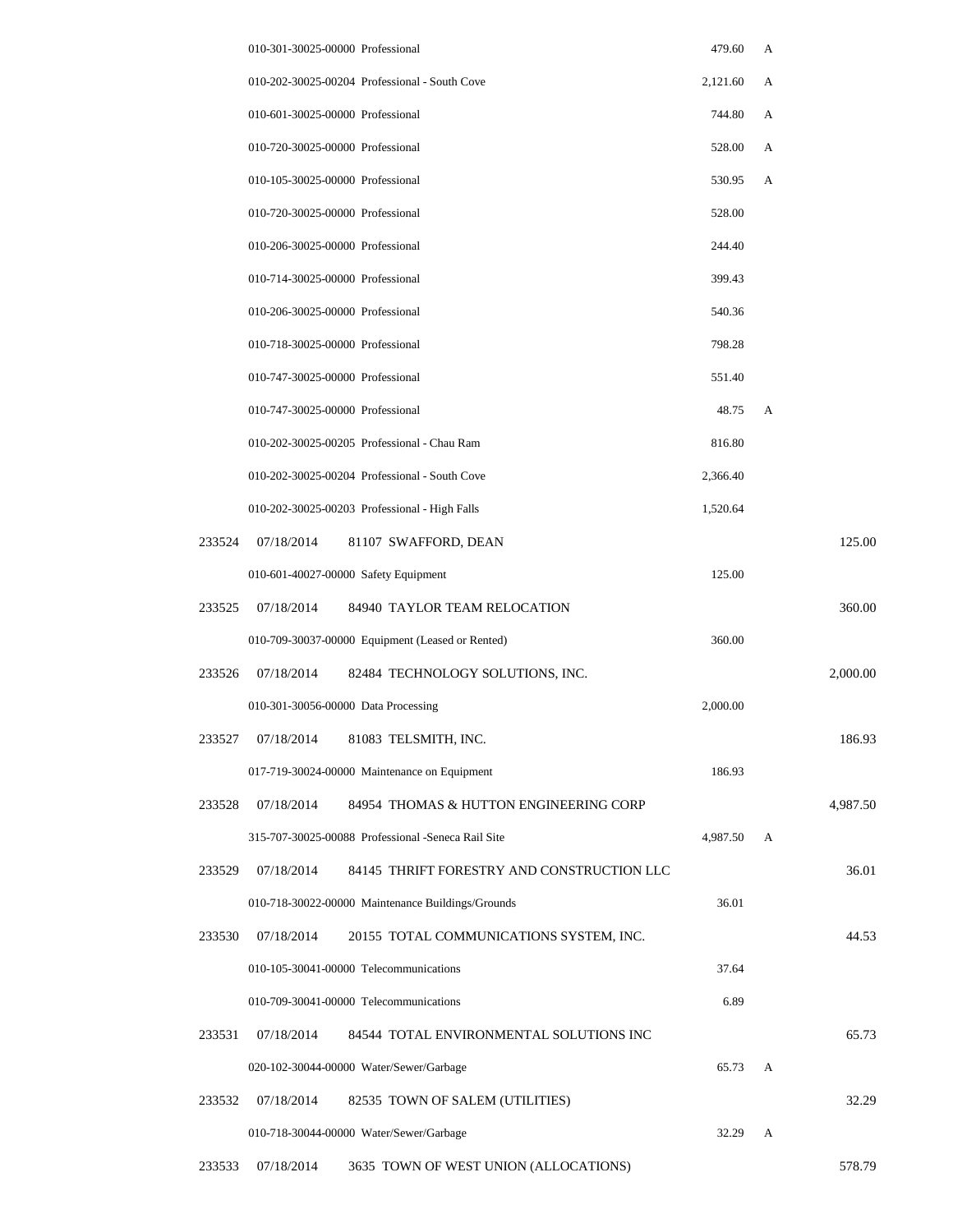|        | 010-001-00260-16800 Town Portion of Fines                                                          | 578.79           | А      |          |
|--------|----------------------------------------------------------------------------------------------------|------------------|--------|----------|
| 233534 | 20015 TRI-COUNTY BUILDERS SUPPLY<br>07/18/2014                                                     |                  |        | 0.00     |
|        | <b>VOID DATE:</b><br><b>ORIGINAL AMOUNT:</b><br>07/25/2014                                         | 574.59           |        |          |
|        | 017-719-40031-00000 Small Capital                                                                  | 0.00             |        |          |
|        | 010-714-83407-00000 Bldg Maint Lakeview                                                            | 0.00             |        |          |
|        | 010-714-83510-00000 Bldg Maint Courthouse (New)                                                    | 0.00             |        |          |
|        | 010-714-83406-00000 Bldg Maint AG Building                                                         | 0.00             |        |          |
|        | 010-714-40032-00000 Operational                                                                    | 0.00             |        |          |
|        | 010-714-83406-00000 Bldg Maint AG Building                                                         | 0.00             |        |          |
| 233535 | 07/18/2014<br>84130 TRI COUNTY ENTREPRENEURIAL                                                     |                  |        | 9,750.00 |
|        | 010-707-95100-20254 Mountain Lakes Business Dev Corp                                               | 9,750.00         |        |          |
| 233536 | 07/18/2014<br>20585 TRI-STAR IMPORTS                                                               |                  |        | 148.52   |
|        | 010-203-40032-00000 Operational                                                                    | 38.12            | A      |          |
|        | 010-721-30022-00000 Maintenance Buildings/Grounds                                                  | 74.18            |        |          |
|        | 010-721-40032-00000 Operational                                                                    | 2.22             |        |          |
|        | 010-718-30024-00000 Maintenance on Equipment                                                       | 34.00            |        |          |
| 233537 | 07/18/2014<br>83326 TUCKER MATERIALS OF ANDERSON                                                   |                  |        | 211.66   |
|        | 010-714-83510-00000 Bldg Maint Courthouse (New)                                                    | 211.66           |        |          |
| 233538 | 07/18/2014<br>84183 MELISSA VIVIAN UNDERWOOD                                                       |                  |        | 1.724.62 |
|        | 010-601-40065-00000 Clothing Uniforms                                                              | 798.18           | А      |          |
|        | 010-601-40065-00000 Clothing Uniforms                                                              | 926.44           | А      |          |
| 233539 | 07/18/2014<br>81991 UNIFIRST CORP                                                                  |                  |        | 795.95   |
|        | 010-714-83723-00000 Bldg Maint Pine Street Complex                                                 | 75.45            | A      |          |
|        | 017-719-40065-00000 Clothing Uniforms                                                              | 55.78            |        |          |
|        | 010-718-40065-00000 Clothing Uniforms                                                              | 197.19           |        |          |
|        | 010-721-40065-00000 Clothing Uniforms                                                              | 45.52            |        |          |
|        | 010-721-40065-00000 Clothing Uniforms                                                              | 44.17            |        |          |
|        | 010-718-40065-00000 Clothing Uniforms                                                              | 191.49           |        |          |
|        | 010-601-40065-00000 Clothing Uniforms                                                              | 169.37           |        |          |
|        | 010-720-40065-00000 Clothing Uniforms                                                              | 16.98            |        |          |
| 233540 | 07/18/2014<br>83148 UPSTATE CONTROL                                                                |                  |        | 631.92   |
|        | 017-719-30024-00000 Maintenance on Equipment                                                       | 631.92           |        |          |
| 233541 | 07/18/2014<br>22160 VISA                                                                           |                  |        | 361.42   |
|        | 010-702-30084-00000 School/Seminar/Training/Mtg<br>010-702-30084-00000 School/Seminar/Training/Mtg | 126.42<br>235.00 | A<br>A |          |

233542 07/18/2014 22160 VISA 296.70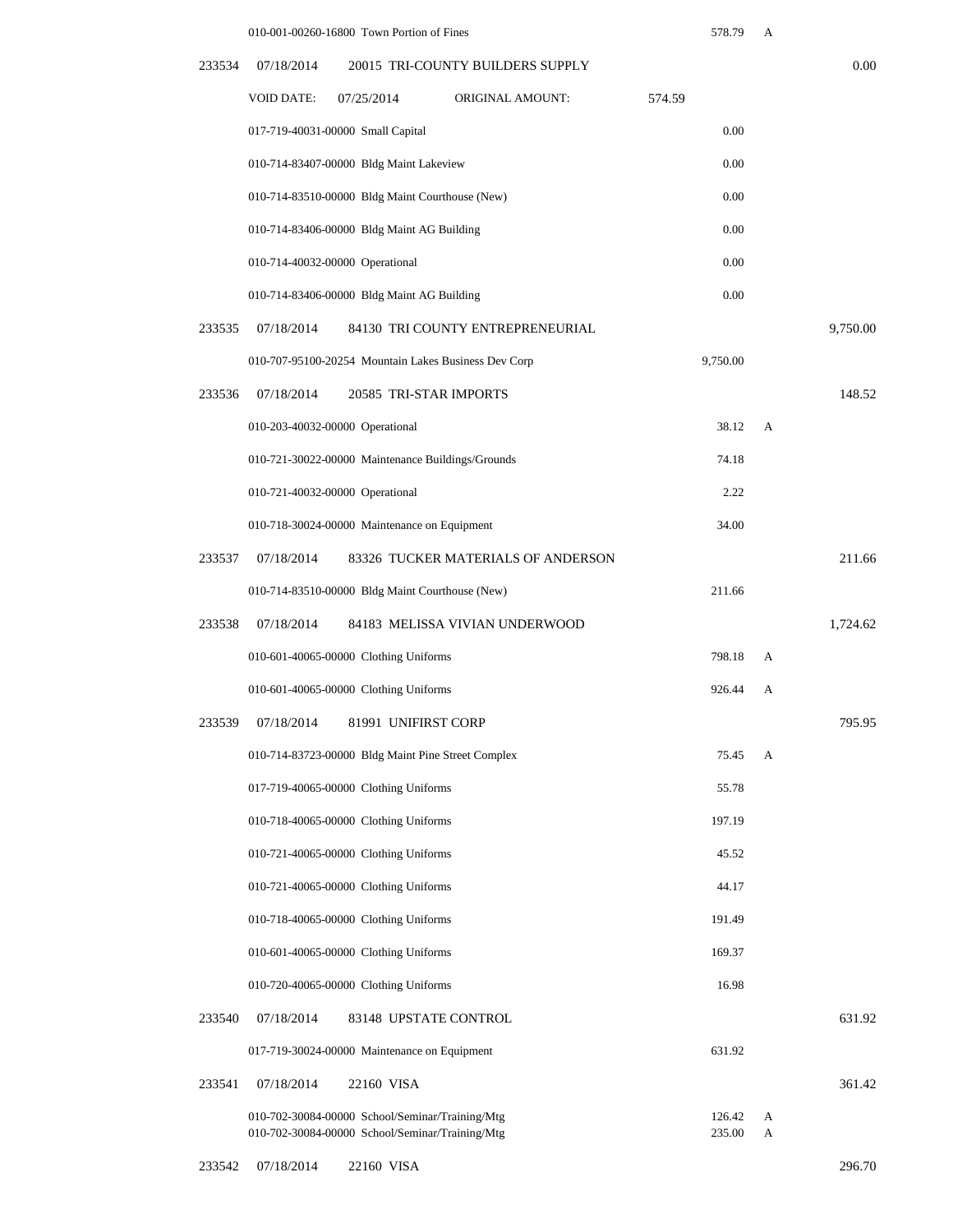|        | 010-720-30084-00000 School/Seminar/Training/Mtg                          | 296.70         | A      |           |
|--------|--------------------------------------------------------------------------|----------------|--------|-----------|
| 233543 | 07/18/2014<br>22160 VISA                                                 |                |        | 249.00    |
|        | 010-747-30084-00000 School/Seminar/Training/Mtg                          | 249.00         | А      |           |
| 233544 | 07/18/2014<br>22160 VISA                                                 |                |        | 734.55    |
|        | 010-702-30084-00000 School/Seminar/Training/Mtg                          | 734.55         | А      |           |
| 233545 | 07/18/2014<br>22160 VISA                                                 |                |        | 881.42    |
|        | 010-102-30084-00000 Schools/Seminar/Training/Mtg                         | 80.00          | А      |           |
|        | 010-102-30084-00000 Schools/Seminar/Training/Mtg                         | 801.42         | А      |           |
| 233546 | 07/18/2014<br>22160 VISA                                                 |                |        | 126.47    |
|        | 010-747-30025-00000 Professional                                         | 25.00          |        |           |
|        | 010-747-30025-00000 Professional                                         | 25.00          | A      |           |
|        | 010-747-40032-00000 Operational<br>010-747-40032-00000 Operational       | 51.79<br>24.68 | А<br>А |           |
| 233547 | 07/18/2014<br>22160 VISA                                                 |                |        | 1,114.87  |
|        | 010-702-30084-00000 School/Seminar/Training/Mtg                          | 980.00         |        |           |
|        | 010-702-30084-00000 School/Seminar/Training/Mtg                          | 134.87         |        |           |
| 233548 | 07/18/2014<br>83901 WAKEFIELD BEASLEY & ASSOCIATES ARCHITECT             |                |        | 18,208.15 |
|        | 012-106-50850-00072 Buildings Capital Expen-Det. Center                  | 0.00           | A      |           |
|        | 012-106-50962-00072 2013 Arch/Eng Fees-Cap Bld Det Ctr                   | 18,208.15      | А      |           |
| 233549 | 07/18/2014<br>82078 WALMART VISION CENTER                                |                |        | 724.62    |
| 233550 | 010-747-40027-00000 Safety Equipment<br>07/18/2014<br>43065 WILLIS, LISA | 724.62         | А      | 39.00     |
|        | 010-001-00090-73928 PAI Health Plan Withholding                          | 39.00          | А      |           |
| 233551 | 07/18/2014<br>83178 W.K. DICKSON & CO., INC.                             |                |        | 5,000.00  |
|        | 012-720-97103-00000 AIP 21-Runway 7 RPZ & Appr. - Local                  | 250.00         | A      |           |
|        | 012-720-97103-00155 AIP 21-Runway 7 RPZ & Appr.-Federal                  | 4,500.00       | A      |           |
|        | 012-720-97103-00255 AIP 21-Runway 7 RPZ & Appr.-State                    | 250.00         | А      |           |
|        |                                                                          | 0.00           |        |           |
| 233552 | 07/18/2014<br>24010 XEROX CORPORATION                                    |                |        | 2,348.41  |
|        | 017-719-30059-00000 Copier Click Charges                                 | 33.10          | A      |           |
|        | 010-101-30059-00000 Copier Click Charges                                 | 11.49          | А      |           |
|        | 010-106-30059-00000 Copier Click Charges                                 | 59.93          | A      |           |
|        | 010-713-30059-00000 Copier Click Charges                                 | 7.84           | A      |           |
|        | 010-206-30059-00000 Copier Click Charges                                 | $-17.08$       | A      |           |
|        | 010-502-30059-00000 Copier Click Charges                                 | 79.39          | A      |           |
|        | 010-502-30059-00000 Copier Click Charges                                 | 296.97         | A      |           |
|        | 010-707-30059-00000 Copier Click Charges                                 | 237.10         | А      |           |
|        | 010-707-30059-00000 Copier Click Charges                                 | 72.16          | A      |           |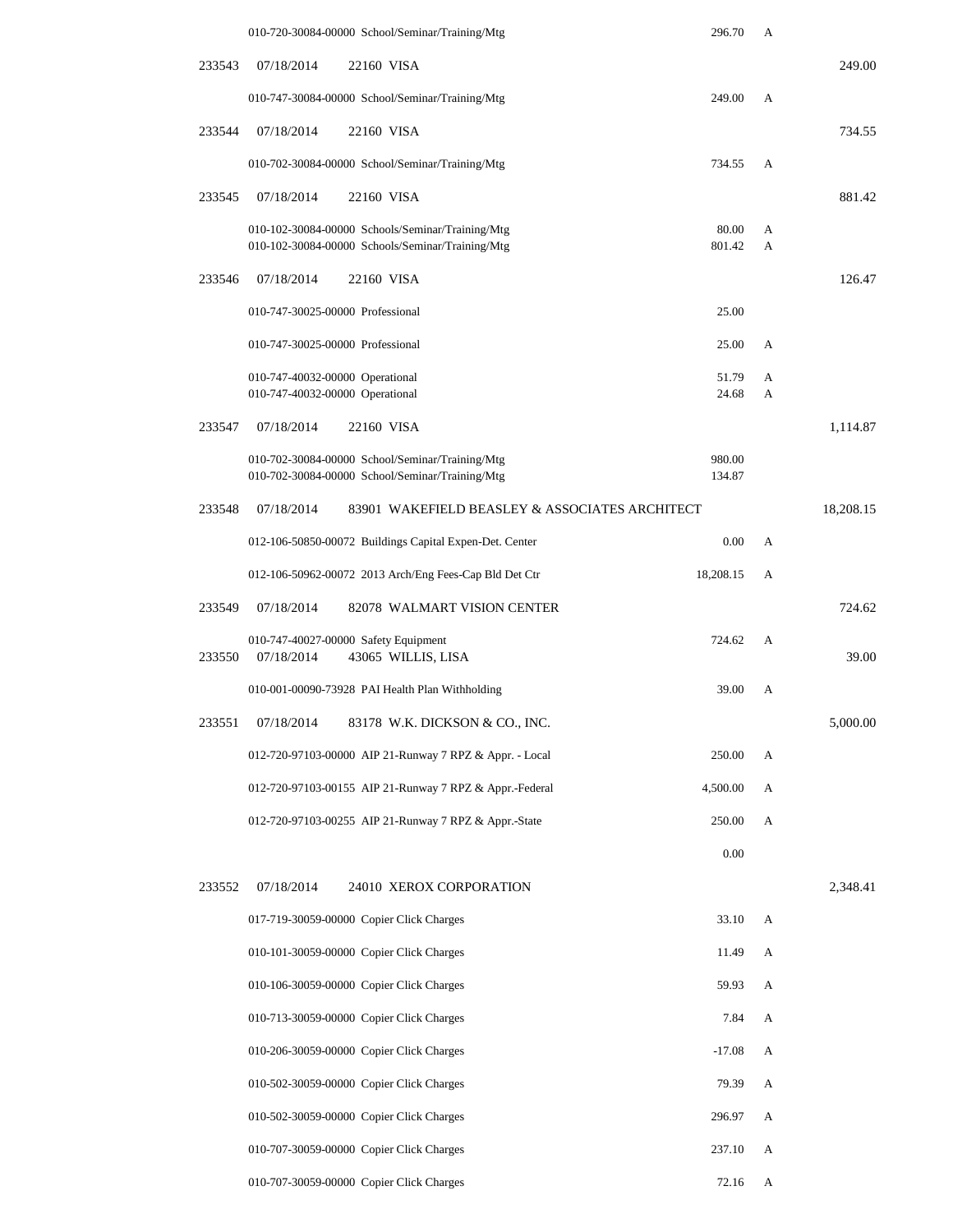|        | 010-305-30059-00000 Copier Click Charges            |                                                   | 112.47   | А |          |
|--------|-----------------------------------------------------|---------------------------------------------------|----------|---|----------|
|        | 010-102-30059-00000 Copier Click Charges            |                                                   | 53.95    | A |          |
|        | 010-718-30059-00000 Copier Click Charges            |                                                   | 76.18    | А |          |
|        | 010-718-30059-00000 Copier Click Charges            |                                                   | 34.85    | А |          |
|        | 010-103-30059-00000 Copier Click Charges            |                                                   | 29.89    | А |          |
|        | 010-721-30059-00000 Copier Click Charges            |                                                   | 106.33   | А |          |
|        |                                                     | 010-302-30059-00000 Copier Click Charges          | 29.10    | А |          |
|        | 010-302-30059-00000 Copier Click Charges            |                                                   | 31.07    | А |          |
|        | 010-601-30059-00000 Copier Click Charges            |                                                   | 414.97   | А |          |
|        |                                                     | 010-202-30059-00000 Copier Click Charges          | 107.44   | А |          |
|        | 010-203-30059-00000 Copier Click Charges            |                                                   | 107.45   | А |          |
|        |                                                     | 010-706-30059-00000 Copier Click Charges          | 61.03    | А |          |
|        | 010-206-30059-00000 Copier Click Charges            |                                                   | 70.74    | А |          |
|        | 010-206-30059-00000 Copier Click Charges            |                                                   | 30.02    | А |          |
|        | 010-105-30059-00000 Copier Click Charges            |                                                   | 76.71    | А |          |
|        | 010-105-30059-00000 Copier Click Charges            |                                                   | 225.31   | А |          |
| 233553 | 07/18/2014                                          | 81091 ZOLL MEDICAL CORP                           |          |   | 684.93   |
|        | 010-105-30062-00000 Medical                         |                                                   | 300.00   | А |          |
|        |                                                     | 020-105-30024-00000 Maintenance of Equipment      | 384.93   | А |          |
| 233554 | 07/22/2014                                          | 84414 ANDERSON FORD LLC                           |          |   | 1,153.69 |
|        | 010-001-00040-71725 Vehicle Inventory               |                                                   | 1,153.69 |   |          |
| 233555 | 07/25/2014                                          | 1145 ACTION SERVICES OF OCONEE, INC               |          |   | 78.39    |
|        |                                                     | 010-102-30037-00000 EQUIP (LEASED OR RENTED)      | 78.39    | A |          |
| 233556 | 07/25/2014                                          | 1260 ADVANCE AUTO PARTS PROFESSIONAL              |          |   | 218.62   |
|        | 010-001-00040-71725 Vehicle Inventory               |                                                   | 5.30     |   |          |
|        | 010-001-00040-71725 Vehicle Inventory               |                                                   | 10.55    |   |          |
|        | 010-001-00040-71725 Vehicle Inventory               |                                                   | 276.97   |   |          |
| 233557 | 010-001-00040-71725 Vehicle Inventory<br>07/25/2014 | 84674 AG-PRO LLC                                  | $-74.20$ |   | 621.43   |
|        | 010-001-00040-71725 Vehicle Inventory               |                                                   | 170.50   |   |          |
|        | 010-001-00040-71725 Vehicle Inventory               |                                                   | 281.47   |   |          |
|        | 010-001-00040-71725 Vehicle Inventory               |                                                   | 21.63    |   |          |
|        | 010-001-00040-71725 Vehicle Inventory               |                                                   | 147.83   |   |          |
| 233558 | 07/25/2014                                          | 1225 ALEXANDER'S OFFICE SUPPLY                    |          |   | 252.59   |
|        | 010-101-40032-00000 Operational                     |                                                   | 50.76    |   |          |
|        | 010-721-40032-00000 Operational                     |                                                   | 201.83   |   |          |
| 233559 | 07/25/2014                                          | 1670 WILLIAM T ALLGOOD                            |          |   | 10.65    |
|        |                                                     | 260-601-40032-00000 Operational - Road Maint. Tax | 10.65    |   |          |

0.00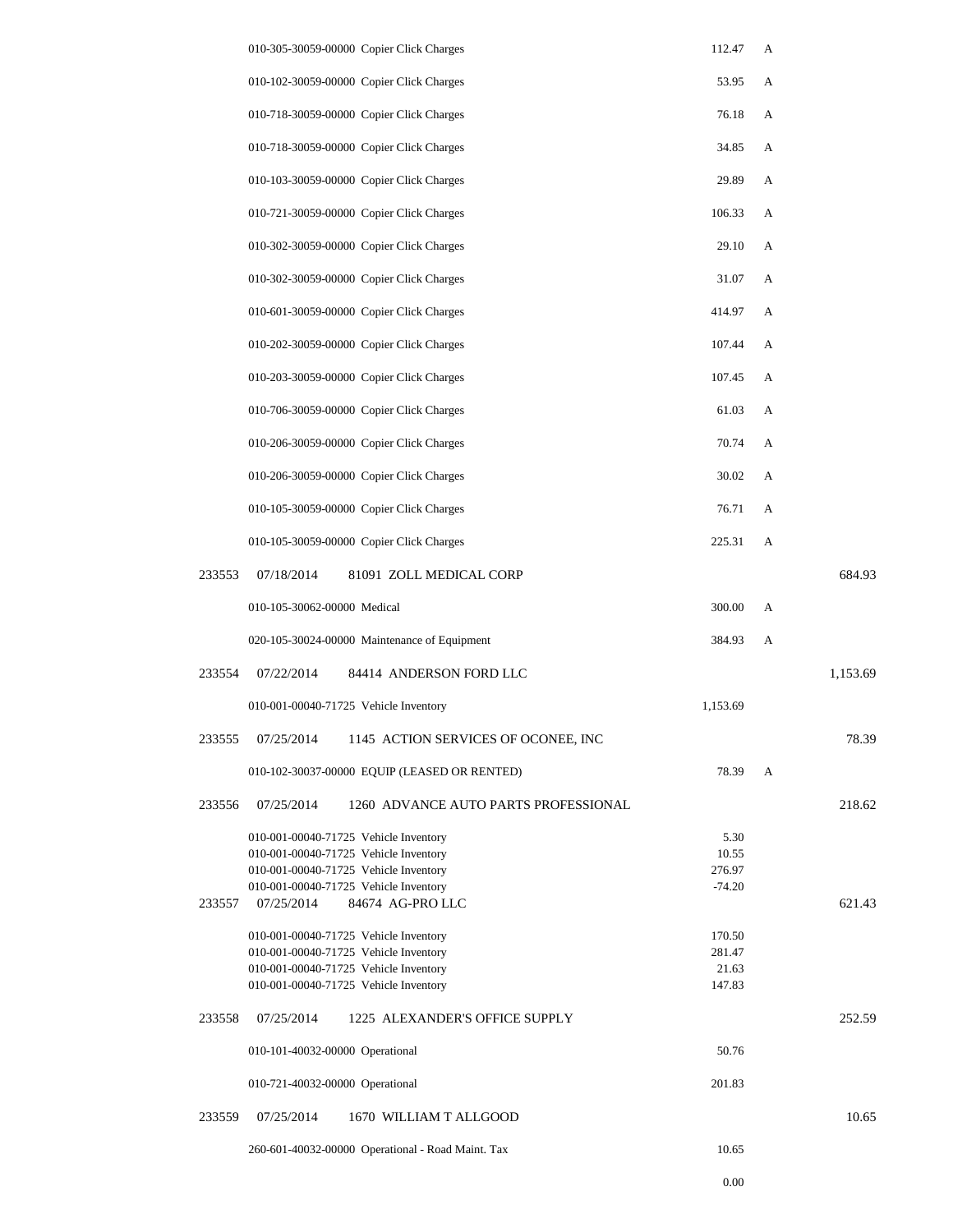|  | 3,194.16 |  |  |
|--|----------|--|--|
|  |          |  |  |

|        | 010-102-40032-00000 Operational   |                                                     | 79.34    | А |
|--------|-----------------------------------|-----------------------------------------------------|----------|---|
|        |                                   | 013-206-60010-00000 Library Misc Donations Expense  | 24.92    | А |
|        |                                   | 013-206-60010-00000 Library Misc Donations Expense  | 42.44    | А |
|        |                                   | 013-206-60010-00000 Library Misc Donations Expense  | 47.97    | А |
|        | 010-206-40032-00000 Operational   |                                                     | 210.53   | А |
|        |                                   | 013-206-60010-00000 Library Misc Donations Expense  | 195.51   | А |
|        | 010-711-40031-00000 Small Capital |                                                     | 184.99   | А |
|        | 010-711-40031-00000 Small Capital |                                                     | 184.99   | А |
|        | 010-711-40031-00000 Small Capital |                                                     | 184.99   | А |
|        | 010-711-40031-00000 Small Capital |                                                     | 184.99   | А |
|        | 010-711-40031-00000 Small Capital |                                                     | 190.15   | А |
|        | 010-711-40031-00000 Small Capital |                                                     | 190.16   | А |
|        |                                   | 010-105-30084-00000 School/Seminar/Training         | 249.44   | А |
|        |                                   | 010-105-30084-00000 School/Seminar/Training         | 135.73   | А |
|        |                                   | 010-105-30084-00000 School/Seminar/Training         | 29.81    | А |
|        | 010-105-40032-00000 Operational   |                                                     | 79.99    | А |
|        | 010-105-30062-00000 Medical       |                                                     | 31.99    | А |
|        | 010-105-30062-00000 Medical       |                                                     | 118.70   | А |
|        |                                   | 255-115-40032-91052 Operational - Duke Energy FNF   | 107.57   |   |
|        |                                   | 255-115-40031-91052 Small Capital - Duke Energy FNF | 459.92   | А |
|        |                                   | 255-115-40032-91052 Operational - Duke Energy FNF   | 22.12    | А |
|        |                                   | 255-115-40032-91052 Operational - Duke Energy FNF   | 52.23    | A |
|        |                                   | 255-115-40032-91052 Operational - Duke Energy FNF   | 137.50   |   |
|        | 010-105-40032-00000 Operational   |                                                     | 48.18    | A |
|        |                                   |                                                     | $0.00\,$ |   |
| 233561 | 07/25/2014                        | 1115 ANDERSON AUTO PARTS / SENECA                   |          |   |

| 010-721-40032-00000 Operational       | 28.65    |
|---------------------------------------|----------|
| 010-001-00040-71725 Vehicle Inventory | 16.94    |
| 010-001-00040-71725 Vehicle Inventory | 69.02    |
| 010-001-00040-71725 Vehicle Inventory | 12.87    |
| 010-001-00040-71725 Vehicle Inventory | 170.76   |
| 010-001-00040-71725 Vehicle Inventory | $-72.66$ |
| 010-001-00040-71725 Vehicle Inventory | 34.34    |
| 010-001-00040-71725 Vehicle Inventory | 56.81    |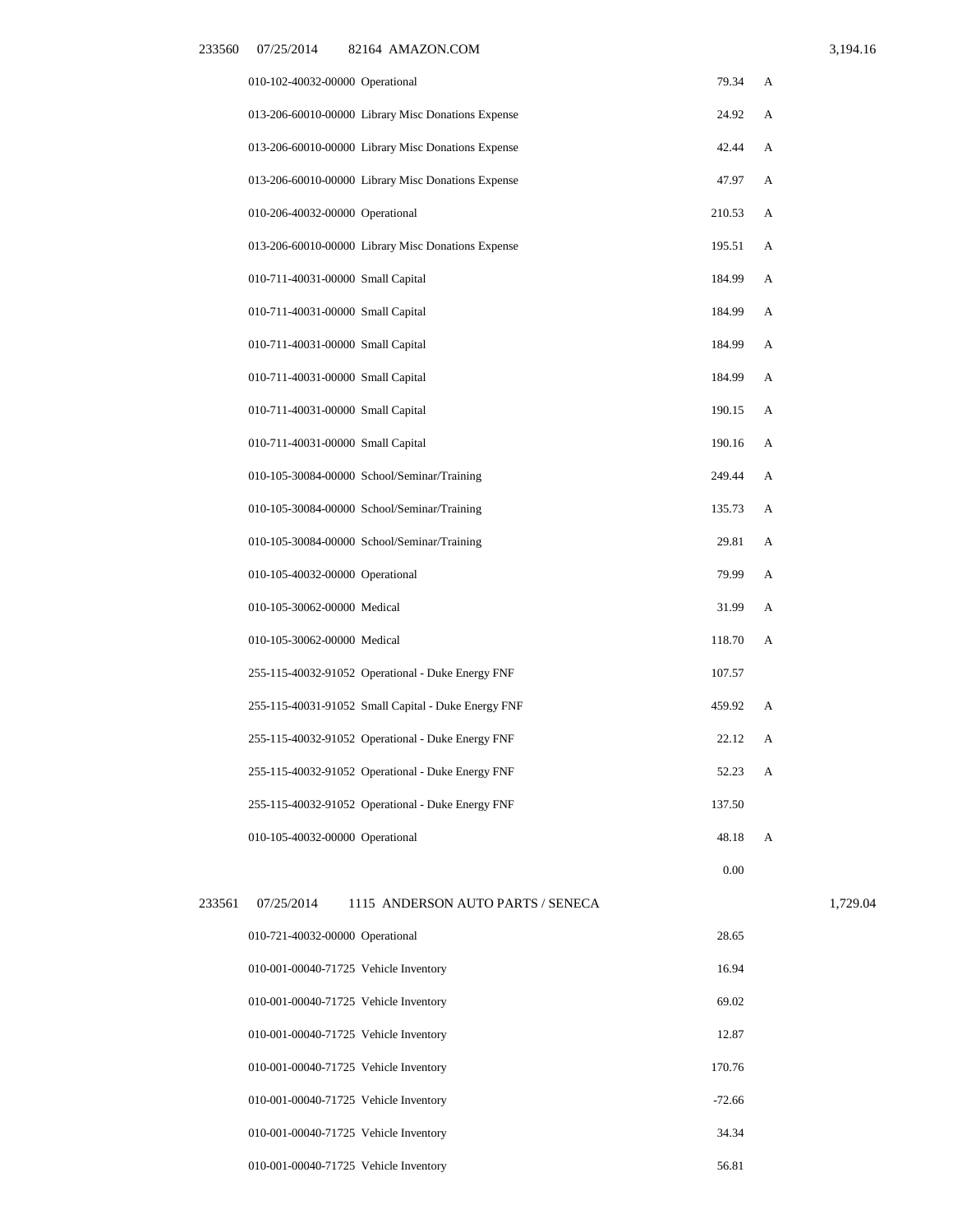|        | 010-001-00040-71725 Vehicle Inventory                                                        | 57.45                                 |          |
|--------|----------------------------------------------------------------------------------------------|---------------------------------------|----------|
|        | 010-001-00040-71725 Vehicle Inventory                                                        | 195.04                                |          |
|        | 010-001-00040-71725 Vehicle Inventory                                                        | 10.58                                 |          |
|        | 010-001-00040-71725 Vehicle Inventory                                                        | 12.71                                 |          |
|        | 010-001-00040-71725 Vehicle Inventory                                                        | 13.14                                 |          |
|        | 010-001-00040-71725 Vehicle Inventory                                                        | $-13.14$                              |          |
|        | 010-001-00040-71725 Vehicle Inventory                                                        | 2.43                                  |          |
|        | 010-001-00040-71725 Vehicle Inventory                                                        | 517.26                                |          |
|        | 010-001-00040-71725 Vehicle Inventory                                                        | 20.66                                 |          |
|        | 010-001-00040-71725 Vehicle Inventory                                                        | 14.31                                 |          |
|        | 010-001-00040-71725 Vehicle Inventory                                                        | 46.07                                 |          |
|        | 010-001-00040-71725 Vehicle Inventory                                                        | 213.80                                |          |
|        | 010-001-00040-71725 Vehicle Inventory                                                        | 98.75                                 |          |
|        | 010-001-00040-71725 Vehicle Inventory                                                        | 29.26                                 |          |
|        | 010-001-00040-71725 Vehicle Inventory                                                        | 46.42                                 |          |
|        | 010-001-00040-71725 Vehicle Inventory                                                        | 36.06                                 |          |
|        | 010-001-00040-71725 Vehicle Inventory                                                        | 48.12                                 |          |
|        | 010-721-40032-00000 Operational                                                              | 63.39                                 |          |
| 233562 | 07/25/2014                                                                                   | 1120 ANDERSON FIRE & SAFETY EQUIP INC | 406.55   |
|        | 020-102-30024-00000 Maintenance of Equipment<br>020-102-30024-00000 Maintenance of Equipment | 30.00<br>7.95                         | A<br>A   |
|        | 010-105-40031-00000 Small Capital                                                            | 368.60                                | A        |
| 233563 | 07/25/2014<br>80037 ANN HOWARD                                                               |                                       | 50.00    |
|        | 010-080-00805-00203 CS High Falls Park                                                       | 50.00                                 |          |
| 233564 | 07/25/2014<br>83521 ANOTHER PRINTER                                                          |                                       | 175.72   |
|        | 010-715-40032-00000 Operational                                                              | 175.72                                |          |
| 233565 | 07/25/2014<br>84716 ANSPACH, MATT                                                            |                                       | 122.50   |
|        | 010-702-40032-00000 Operational                                                              | 60.50                                 | A        |
|        | 010-702-30084-00000 School/Seminar/Training/Mtg                                              | 62.00                                 |          |
| 233566 | 07/25/2014                                                                                   | 1415 A O C - ACREE OIL COMPANY        | 367.20   |
|        | 010-720-40932-00000 Airpport Resale Items                                                    | 367.20                                |          |
| 233567 | 07/25/2014<br>1520 ATTAWAY INC.                                                              |                                       | 6,169.31 |
|        | 010-202-40032-00000 Operational                                                              | 6,169.31                              | A        |
| 233568 | 07/25/2014                                                                                   | 84118 AUSTIN POWDER COMPANY           | 9,845.55 |
|        | 017-719-50890-00000 Blasting Capital Expenditures                                            | 9,845.55                              |          |
|        |                                                                                              |                                       |          |

233569 07/25/2014 83916 AUTOZONE, ALLDATA& AZ COMMERCIAL 52.46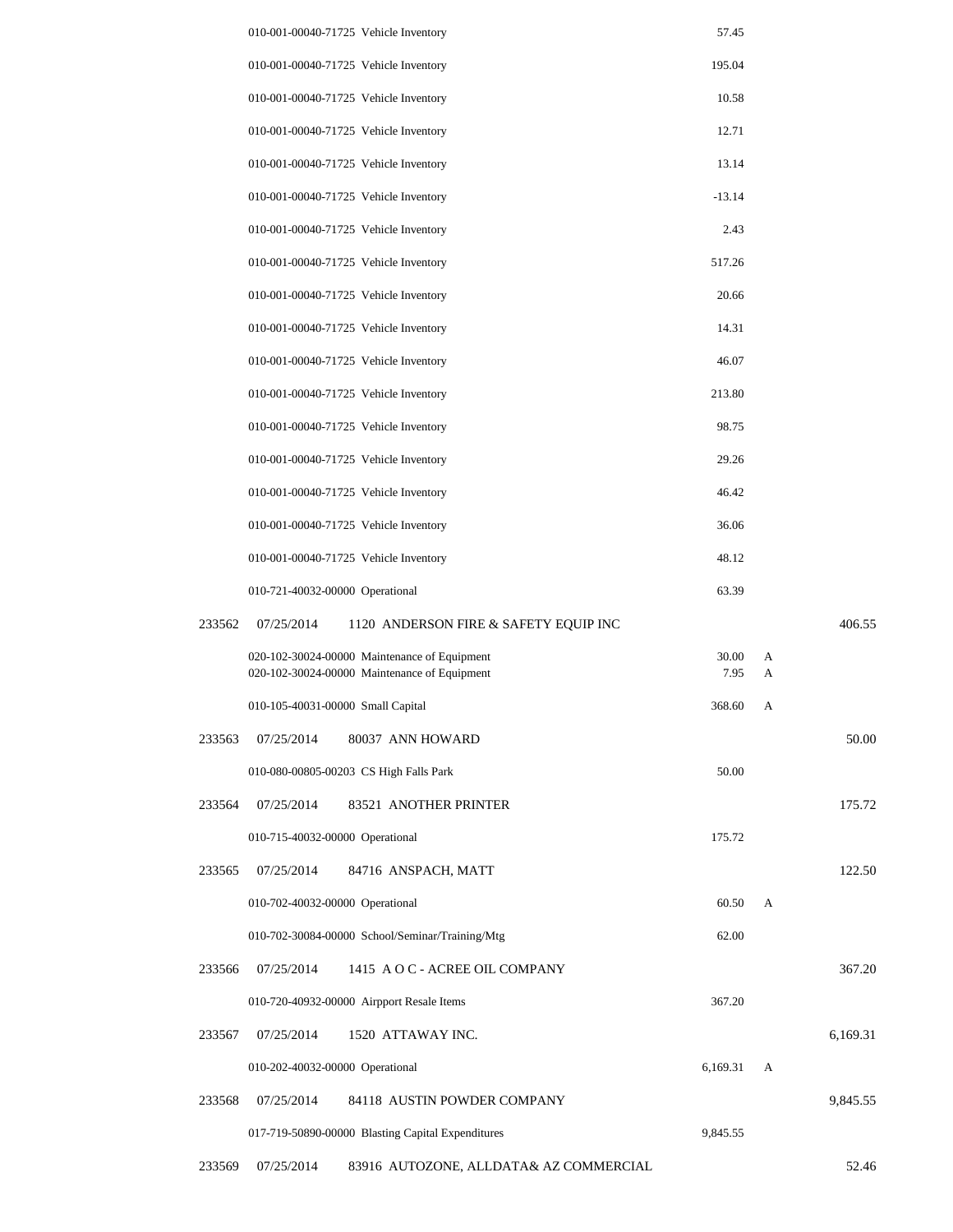|        |                                   | 010-001-00040-71725 Vehicle Inventory                                          | 52.46           |        |           |
|--------|-----------------------------------|--------------------------------------------------------------------------------|-----------------|--------|-----------|
| 233570 | 07/25/2014                        | 82815 BATTERIES PLUS INC.                                                      |                 |        | 66.25     |
|        |                                   | 255-115-40032-91052 Operational - Duke Energy FNF                              | 66.25           |        |           |
| 233571 | 07/25/2014                        | 2825 BATTERY SPECIALISTS, INC.                                                 |                 |        | 440.85    |
|        |                                   | 010-001-00040-71725 Vehicle Inventory                                          | 440.85          |        |           |
| 233572 | 07/25/2014                        | 50025 BELLOTTE, CONNIE                                                         |                 |        | 50.00     |
|        | 010-306-40032-00000 Operational   |                                                                                | 50.00           |        |           |
| 233573 | 07/25/2014                        | 2040 BLUE RIDGE ELECTRIC COOP INC.                                             |                 |        | 2,120.00  |
|        | 010-102-40032-00000 Operational   |                                                                                | 2,120.00        | A      |           |
| 233574 | 07/25/2014                        | 2045 BOGGS TRACTOR CO., INC.                                                   |                 |        | 26.39     |
|        |                                   | 010-001-00040-71725 Vehicle Inventory                                          | 26.39           |        |           |
| 233575 | 07/25/2014                        | 81956 CAMPBELL-BROWN, INC.                                                     |                 |        | 134.83    |
|        |                                   | 010-001-00040-71725 Vehicle Inventory                                          | 134.83          |        |           |
| 233576 | 07/25/2014                        | 3005 CARTEE INC                                                                |                 |        | 85.00     |
|        |                                   | 010-001-00040-71725 Vehicle Inventory                                          | 85.00           |        |           |
| 233577 | 07/25/2014                        | 4115 CC DICKSON CO                                                             |                 |        | 714.10    |
|        | 010-106-40032-00000 Operational   |                                                                                | 714.10          |        |           |
| 233578 | 07/25/2014                        | 3185 CDW GOVERNMENT, INC                                                       |                 |        | 1,427.93  |
|        | 515-777-40032-00000 Operational   |                                                                                | 520.66          | A      |           |
|        | 515-777-40032-00000 Operational   |                                                                                | 20.74           | A      |           |
|        | 515-777-40032-00000 Operational   |                                                                                | 48.18           | А      |           |
|        | 010-711-40032-00000 Operational   |                                                                                | $0.00\,$        | А      |           |
|        |                                   | 010-711-40045-00000 IT Replacement Eq./Softwr                                  | 515.05          | А      |           |
|        | 010-102-40032-00000 Operational   |                                                                                | 58.30           |        |           |
|        |                                   | 240-206-40045-00255 IT Equipment/Software (<\$5K/item)                         | 265.00          |        |           |
| 233579 | 07/25/2014                        | 80037 CHERIE VAUGHN                                                            |                 |        | 50.00     |
|        |                                   | 010-080-00805-00204 CS South Cove Park                                         | 50.00           |        |           |
| 233580 | 07/25/2014                        | 81176 CHIEF SUPPLY CORPORATION INC                                             |                 |        | 478.01    |
|        |                                   | 010-102-40065-00000 Clothing/Uniforms<br>010-102-40065-00000 Clothing/Uniforms | 36.77<br>441.24 | A<br>A |           |
| 233581 | 07/25/2014                        | 3031 CHRISTOPHER TRUCKS                                                        |                 |        | 144.29    |
|        |                                   | 010-001-00040-71725 Vehicle Inventory<br>010-001-00040-71725 Vehicle Inventory | 104.53<br>39.76 |        |           |
| 233582 | 07/25/2014                        | 3230 CINTAS CORPORATION #216                                                   |                 |        | 57.01     |
|        | 010-721-40032-00000 Operational   |                                                                                | 57.01           |        |           |
| 233583 | 07/25/2014                        | 83532 CON GLOBAL INDUSTRIES                                                    |                 |        | 14,363.00 |
|        | 010-102-40031-00000 Small Capital |                                                                                | 14,363.00       | A      |           |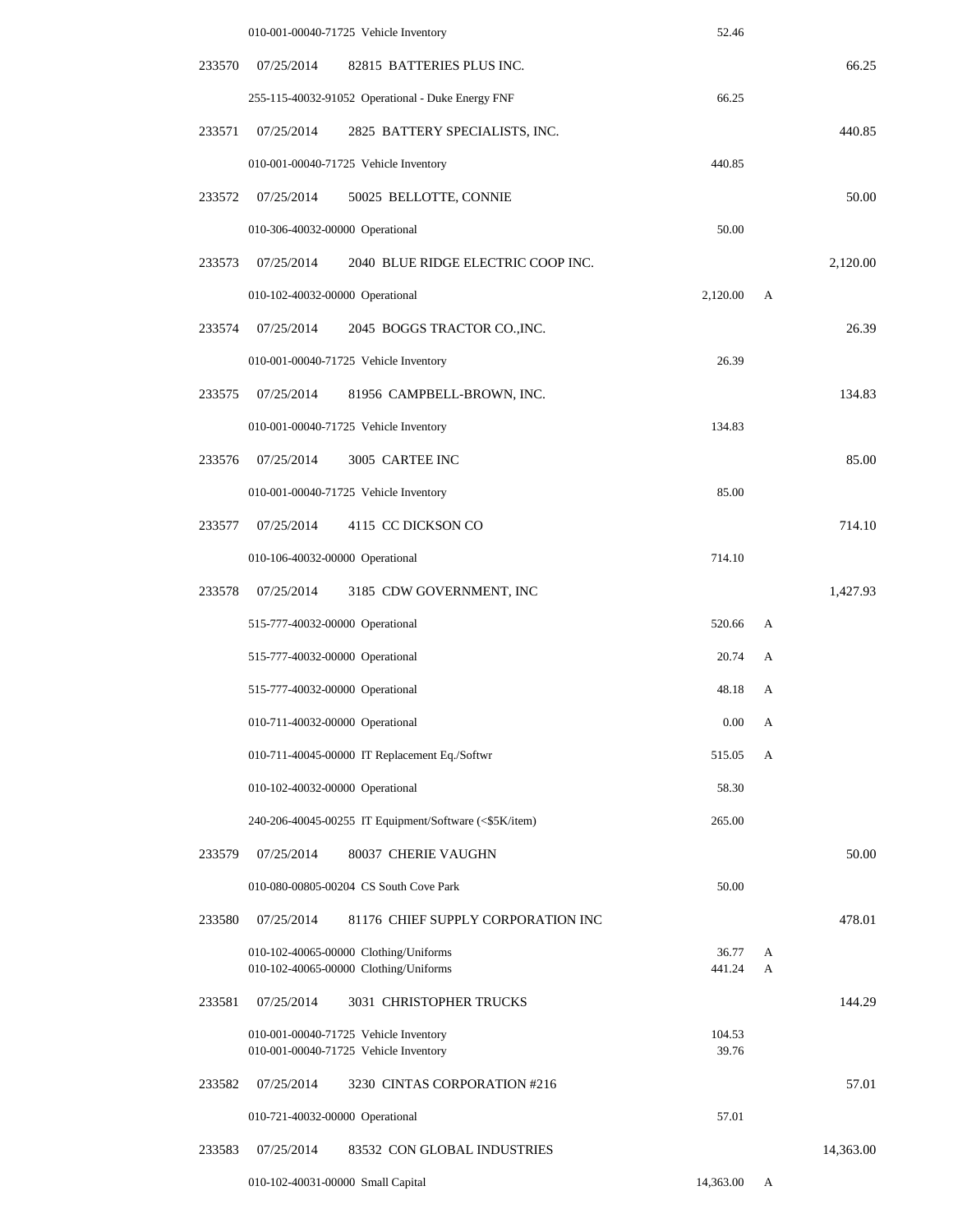| 233584 | 07/25/2014                       | 84869 CORE TELECOM SYSTEMS, INC                         |            |   | 28,352.59  |
|--------|----------------------------------|---------------------------------------------------------|------------|---|------------|
|        |                                  | 515-777-50840-00000 Capital Equipment                   | 28,352.59  | А |            |
| 233585 | 07/25/2014                       | 84060 DATA NETWORK SOLUTIONS INC                        |            |   | 10,920.54  |
|        |                                  | 010-711-30024-00000 Maintenance on Equipment            | 2,968.00   | А |            |
|        |                                  | 010-711-40045-00000 IT Replacement Eq./Softwr           | 5,602.74   | А |            |
|        |                                  | 515-777-40031-00000 Small Capital                       | 1,205.86   | А |            |
|        |                                  | 515-777-40031-00000 Small Capital                       | 1,143.94   | А |            |
| 233586 | 07/25/2014                       | 83527 DAVIS & STANTON, INC.                             |            |   | 400.00     |
|        |                                  | 010-101-40065-00000 Clothing Uniforms                   | 400.00     |   |            |
| 233587 | 07/25/2014                       | 4515 DEAN HUNTER & CO., INC.                            |            |   | 210.00     |
|        |                                  | 010-206-30022-00081 Walhalla Maintenance Buildings/Grds | 210.00     |   |            |
| 233588 | 07/25/2014                       | 4505 DELL MARKETING L.P.                                |            |   | 47.67      |
|        |                                  | 240-206-40045-00255 IT Equipment/Software (<\$5K/item)  | 47.67      | A |            |
| 233589 | 07/25/2014                       | 82399 DICK SMITH FORD INC.                              |            |   | 111,417.00 |
|        |                                  | 012-601-50870-00086 Vehicle Capital - 2013 Cap Lease    | 111,417.00 | A |            |
| 233590 | 07/25/2014                       | 4020 DUKE ENERGY CAROLINAS LLC                          |            |   | 212.12     |
|        | 010-204-30043-00000 Electricity  |                                                         | 212.12     | A |            |
| 233591 | 07/25/2014                       | 84800 EISON INDUSTRIAL & HARDWARE, INC                  |            |   | 549.87     |
|        | 010-205-40032-00000 Operational  |                                                         | 549.87     |   |            |
| 233592 | 07/25/2014                       | 82288 ELROD, GREG                                       |            |   | 125.00     |
|        |                                  | 010-718-40027-00000 Safety Equipment                    | 125.00     |   |            |
| 233593 |                                  | 07/25/2014 81802 ENTERPRISE RENT-A-CAR                  |            |   | 95.02      |
|        |                                  | 010-101-30025-00000 Professional                        | 47.51      |   |            |
|        | 010-101-30025-00000 Professional |                                                         | 47.51      |   |            |
|        |                                  |                                                         | 0.00       |   |            |
| 233594 | 07/25/2014                       | 5295 ESRI INC                                           |            |   | 49,500.00  |
|        |                                  | 010-711-30025-00073 Professional - GIS                  | 49,500.00  | А |            |
|        |                                  |                                                         | 0.00       |   |            |
| 233595 | 07/25/2014                       | 5040 EXXONMOBIL                                         |            |   | 324.51     |
|        |                                  | 010-101-81101-00000 Gasoline Sheriff                    | 304.52     | A |            |
|        |                                  | 010-101-81101-00000 Gasoline Sheriff                    | 19.99      |   |            |
|        |                                  |                                                         | 0.00       |   |            |
| 233596 | 07/25/2014                       | 6240 FLEETCOR TECHNOLOGIES                              |            |   | 34,313.85  |
|        |                                  | 010-001-00020-71110 Accounts Rec Senior Solutions       | 1,785.89   |   |            |
|        |                                  | 010-001-00020-71129 Accounts Rec Anderson Solicitor     | 129.33     |   |            |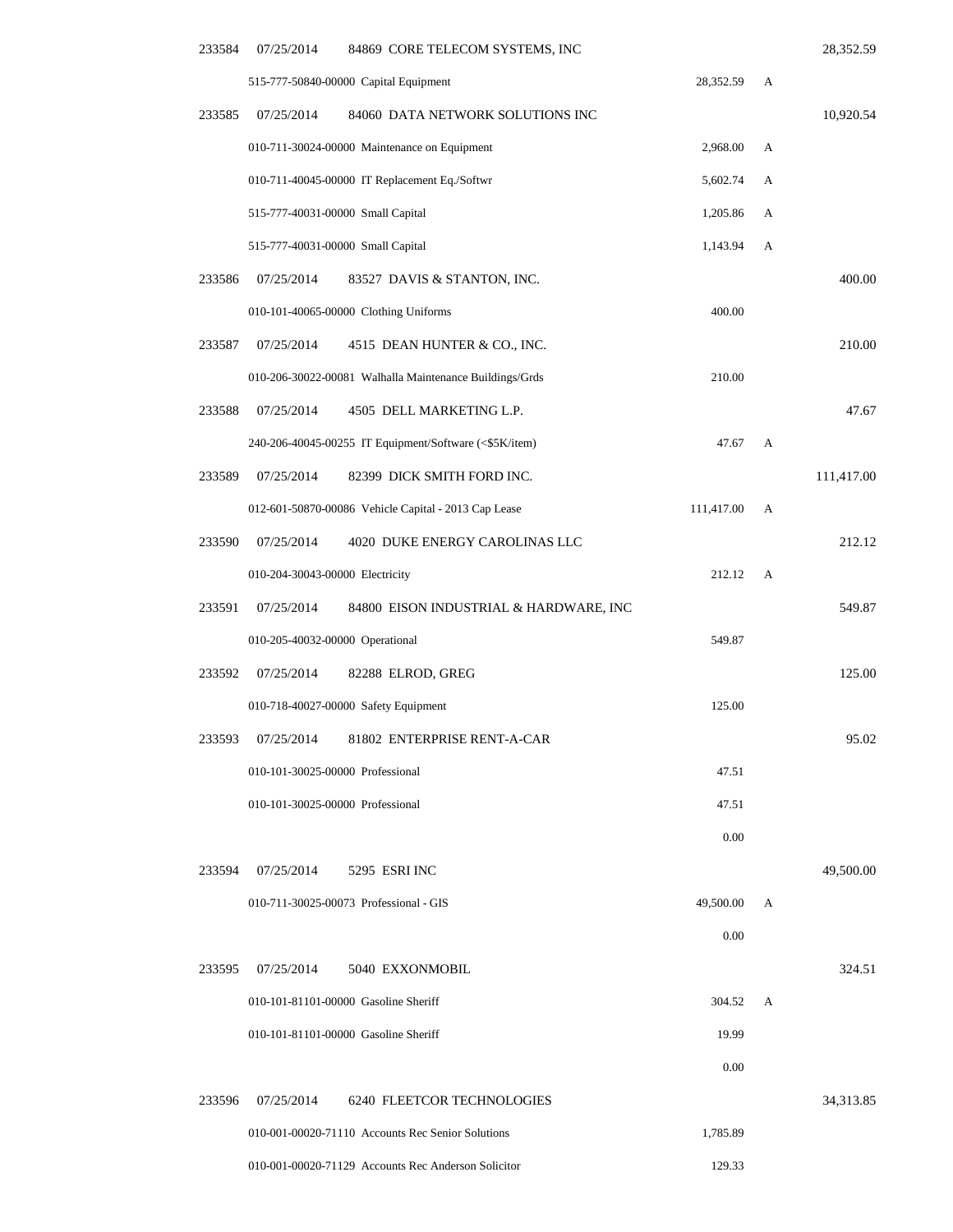| 010-101-81101-00000 Gasoline Sheriff    |                                                     | 7,377.83 |
|-----------------------------------------|-----------------------------------------------------|----------|
| 010-102-81102-00000 Gasoline Rural Fire |                                                     | 785.21   |
| 010-102-82102-00000 Diesel Rural Fire   |                                                     | 199.54   |
| 010-103-81103-00000 Gasoline Coroner    |                                                     | 84.05    |
|                                         | 010-105-81105-00000 GASOLINE EMERGENCY PREPAR       | 129.66   |
|                                         | 010-110-81110-00000 Gasoline Animal Control         | 269.58   |
| 010-202-81202-00000 Gasoline PRT        |                                                     | 509.19   |
| 010-202-82202-00000 Diesel PRT          |                                                     | 31.62    |
| 010-206-81206-00000 Gasoline Library    |                                                     | 53.54    |
| 010-206-82206-00000 Diesel Library      |                                                     | 72.36    |
| 010-301-81301-00000 Gasoline Assessor   |                                                     | 141.29   |
|                                         | 010-504-81504-00000 Gasoline Solicitor (Smith)      | 25.95    |
|                                         | 010-601-81601-00000 Gasoline Road Department        | 826.02   |
|                                         | 010-601-82601-00000 Diesel Road Department          | 1,850.11 |
|                                         | 010-702-81702-00000 Gasoline-Community Dev.         | 241.75   |
|                                         | 010-711-81711-00000 Gasoline Information Tech       | 133.10   |
|                                         | 010-714-81714-00000 Gasoline Public Buildings       | 411.30   |
|                                         | 010-717-81717-00000 Gasoline Administrator          | 70.87    |
|                                         | 010-718-81718-00000 Gasoline Solid Waste Department | 265.10   |
|                                         | 010-718-82718-00000 Diesel Solid Waste Department   | 1,227.88 |
| 010-720-81720-00000 Gasoline Airport    |                                                     | 30.45    |
|                                         | 010-721-81721-00000 Gasoline Vehicle Maintenance    | 268.87   |
|                                         | 010-721-82721-00000 Diesel Vehicle Maintenance      | 76.33    |
|                                         | 017-719-81719-00000 Rock Quarry Gasoline            | 287.23   |
| 017-719-82719-00000 Rock Quarry Diesel  |                                                     | 85.08    |
|                                         | 010-001-00020-71110 Accounts Rec Senior Solutions   | 1,735.32 |
|                                         | 010-001-00020-71129 Accounts Rec Anderson Solicitor | 70.25    |
| 010-101-81101-00000 Gasoline Sheriff    |                                                     | 7,135.47 |
| 010-102-81102-00000 Gasoline Rural Fire |                                                     | 759.40   |
| 010-102-82102-00000 Diesel Rural Fire   |                                                     | 60.10    |
| 010-103-81103-00000 Gasoline Coroner    |                                                     | 166.00   |
|                                         | 010-105-81105-00000 GASOLINE EMERGENCY PREPAR       | 37.51    |
|                                         | 010-110-81110-00000 Gasoline Animal Control         | 268.14   |
| 010-202-81202-00000 Gasoline PRT        |                                                     | 591.44   |
| 010-206-81206-00000 Gasoline Library    |                                                     | 50.88    |
| 010-301-81301-00000 Gasoline Assessor   |                                                     | 189.18   |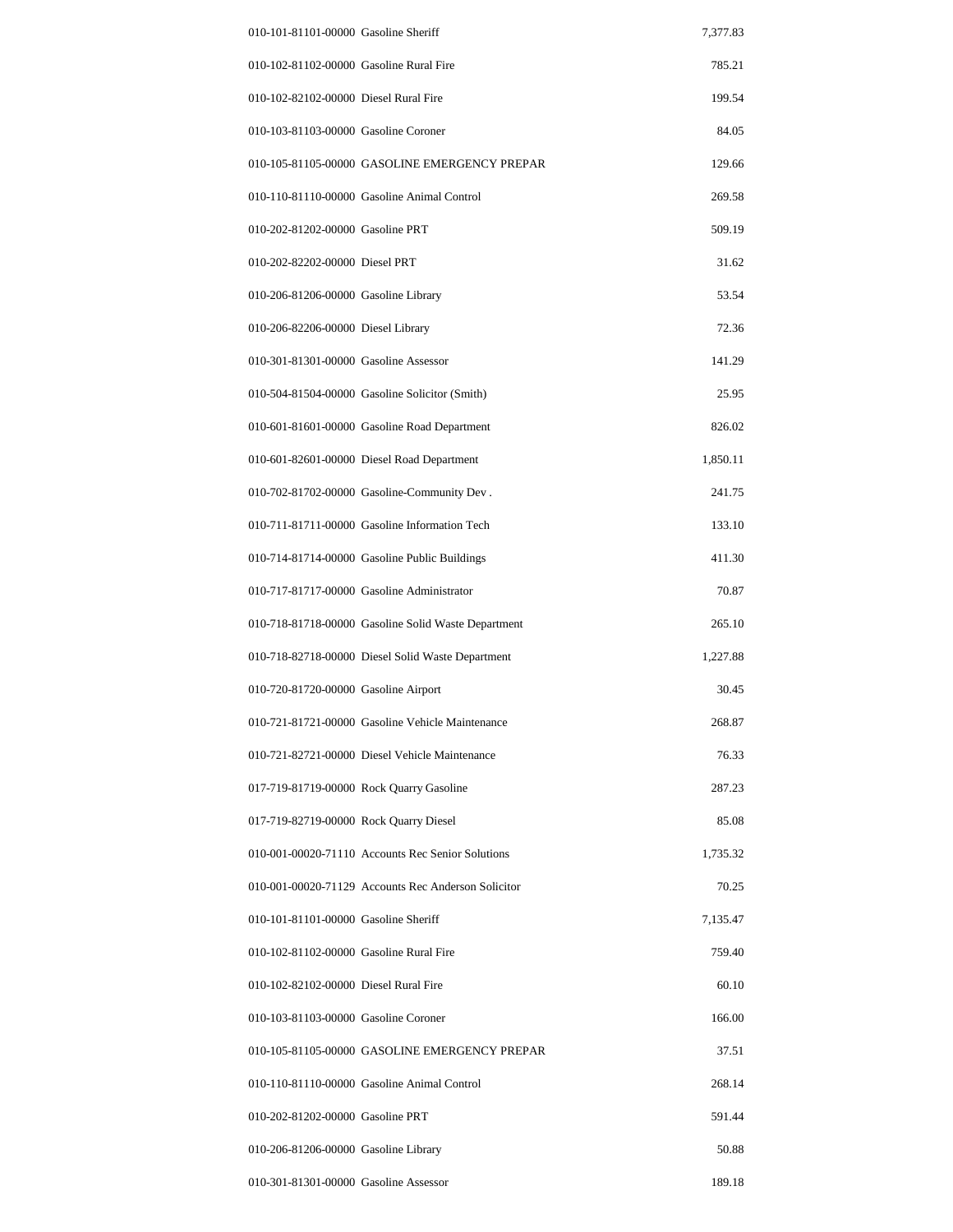|        | 010-306-81306-00000 Gasoline Treasurer                 | 45.99    |   |           |
|--------|--------------------------------------------------------|----------|---|-----------|
|        | 010-504-81504-00000 Gasoline Solicitor (Smith)         | 32.17    |   |           |
|        | 010-509-81509-00000 Gasoline Magistrate                | 40.25    |   |           |
|        | 010-601-81601-00000 Gasoline Road Department           | 1,065.40 |   |           |
|        | 010-601-82601-00000 Diesel Road Department             | 2,574.35 |   |           |
|        | 010-702-81702-00000 Gasoline-Community Dev.            | 212.70   |   |           |
|        | 010-707-81707-00000 Gasoline Econ Development          | 48.90    |   |           |
|        | 010-711-81711-00000 Gasoline Information Tech          | 117.73   |   |           |
|        | 010-714-81714-00000 Gasoline Public Buildings          | 314.74   |   |           |
|        | 010-718-81718-00000 Gasoline Solid Waste Department    | 66.22    |   |           |
|        | 010-718-82718-00000 Diesel Solid Waste Department      | 1,009.54 |   |           |
|        | 010-721-81721-00000 Gasoline Vehicle Maintenance       | 146.20   |   |           |
|        | 010-747-81747-00000 Gasoline - Administrative Services | 19.03    |   |           |
|        | 017-719-81719-00000 Rock Quarry Gasoline               | 187.81   |   |           |
| 233597 | 07/25/2014<br>82833 GABRIEL ROEDER SMITH & COMPANY     |          |   | 3,410.00  |
|        | 010-747-30025-00000 Professional                       | 3,410.00 |   |           |
| 233598 | 07/25/2014<br>81377 GE CAPITAL                         |          |   | 623.66    |
|        | 010-709-30037-00000 Equipment (Leased or Rented)       | 177.40   |   |           |
|        | 010-709-30037-00000 Equipment (Leased or Rented)       | 446.26   |   |           |
| 233599 | 07/25/2014<br>84968 THE CULMINANT CORPORATION          |          |   | 1,943.36  |
|        | 515-777-40031-00000 Small Capital                      | 1,943.36 |   |           |
|        | 233600 07/25/2014<br>83484 GEOVISION                   |          |   | 13,785.75 |
|        | 515-777-30024-00000 Maintenance Equipment              | 643.50   | А |           |
|        | 515-777-30024-00000 Maintenance Equipment              | 8,415.00 |   |           |
|        | 515-777-30024-00000 Maintenance Equipment              | 3,176.25 |   |           |
|        | 515-777-30024-00000 Maintenance Equipment              | 396.00   |   |           |
|        | 515-777-30024-00000 Maintenance Equipment              | 1,155.00 |   |           |
| 233601 | 07/25/2014<br>83681 GLOBAL EQUIPMENT COMPANY           |          |   | 146.47    |
|        | 010-206-40032-00000 Operational                        | 146.47   |   |           |
| 233602 | 07/25/2014<br>7135 GMIS INTERNATIONAL HEADQUARTER      |          |   | 300.00    |
|        | 010-711-30080-00000 Dues Organizations                 | 300.00   | А |           |
| 233603 | 07/25/2014<br>82411 HOGAN, JEFFERY A                   |          |   | 125.00    |
|        | 010-718-40027-00000 Safety Equipment                   | 125.00   |   |           |
| 233604 | 07/25/2014<br>8050 HOLCOMB'S OFFICE SUPPLY OF SC       |          |   | 330.65    |
|        | 010-205-40032-00000 Operational                        | 330.65   |   |           |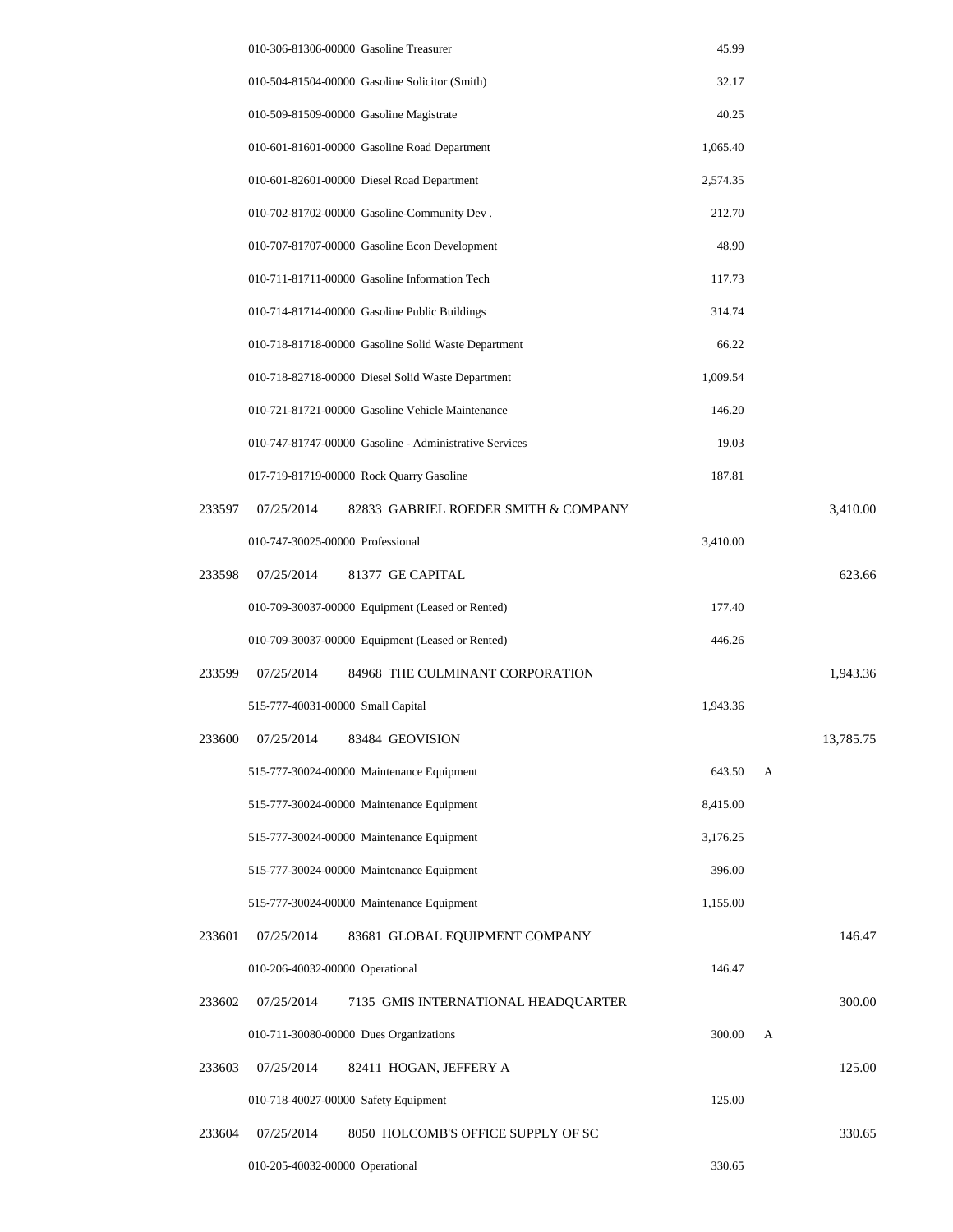| 233605 | 07/25/2014<br>81612 HOME DEPOT CREDIT SERVICES               |           |   | 518.04    |
|--------|--------------------------------------------------------------|-----------|---|-----------|
|        | 010-204-30022-00000 Maintenance on Buildings/Grounds         | 134.54    |   |           |
|        | 010-204-30022-00000 Maintenance on Buildings/Grounds         | 315.09    |   |           |
|        | 010-204-30022-00000 Maintenance on Buildings/Grounds         | 62.90     |   |           |
|        | 010-718-30024-00000 Maintenance on Equipment                 | 5.51      |   |           |
| 233606 | 07/25/2014<br>8450 HUTCH-N-SON CONSTRUCTION INC.             |           |   | 135.00    |
|        | 010-204-30044-00000 Water/Sewer/Garbage                      | 135.00    |   |           |
| 233607 | 07/25/2014<br>9355 INGRAM LIBRARY SERVICES                   |           |   | 1,410.10  |
|        | 010-206-40101-00000 Books                                    | 1,113.97  |   |           |
|        | 010-206-40101-00000 Books                                    | 10.32     |   |           |
|        | 013-206-60010-00000 Library Misc Donations Expense           | 210.09    |   |           |
|        | 013-206-60010-00000 Library Misc Donations Expense           | 15.64     |   |           |
|        | 013-206-60010-00000 Library Misc Donations Expense           | 60.08     |   |           |
| 233608 | 07/25/2014<br>9150 IP C SUPPLY, INC.                         |           |   | 5,226.33  |
|        | 010-714-40032-00000 Operational                              | 1,659.96  |   |           |
|        | 010-714-40032-00000 Operational                              | 2,532.87  |   |           |
|        | 010-714-40032-00000 Operational                              | 1,033.50  |   |           |
| 233609 | 07/25/2014<br>82412 JAMES, JERRY W                           |           |   | 125.00    |
|        | 010-718-40027-00000 Safety Equipment                         | 125.00    |   |           |
| 233610 | 07/25/2014<br>10110 JAY'S PRINTING CO.                       |           |   | 696.42    |
|        | 010-202-40032-00000 Operational                              | 485.48    | А |           |
|        | 010-721-40032-00000 Operational                              | 210.94    |   |           |
| 233611 | 07/25/2014<br>82161 JEFFERSON, MIGNON                        |           |   | 125.00    |
|        | 010-718-40027-00000 Safety Equipment                         | 125.00    |   |           |
| 233612 | 07/25/2014<br>82410 KELLY, SUMMER L                          |           |   | 125.00    |
|        | 010-718-40027-00000 Safety Equipment                         | 125.00    |   |           |
| 233613 | 07/25/2014<br>11035 KEOWEE EBENEZER FIRE DEPT                |           |   | 5,000.00  |
|        | 010-102-99999-00000 Grant Match                              | 5,000.00  | А |           |
| 233614 | 07/25/2014<br>11055 KING ASPHALT, INC.                       |           |   | 86,593.29 |
|        | 260-601-30881-00000 Paving Maintenance-Road Maint. Tax       | 86,593.29 | А |           |
| 233615 | 07/25/2014<br>11220 KOUNTRY KUPBOARD RESTAURANT              |           |   | 315.75    |
|        | 010-501-30026-00000 Court Expense                            | 315.75    | А |           |
| 233616 | 07/25/2014<br>82513 KREIN, SCOTT                             |           |   | 29.00     |
|        | 010-001-00090-73928 PAI Health Plan Withholding              | 29.00     |   |           |
| 233617 | 07/25/2014<br>12305 LARK & ASSOCIATES POLYGRAPH SERVICES, IN |           |   | 180.00    |
|        | 010-101-30025-00000 Professional                             | 180.00    |   |           |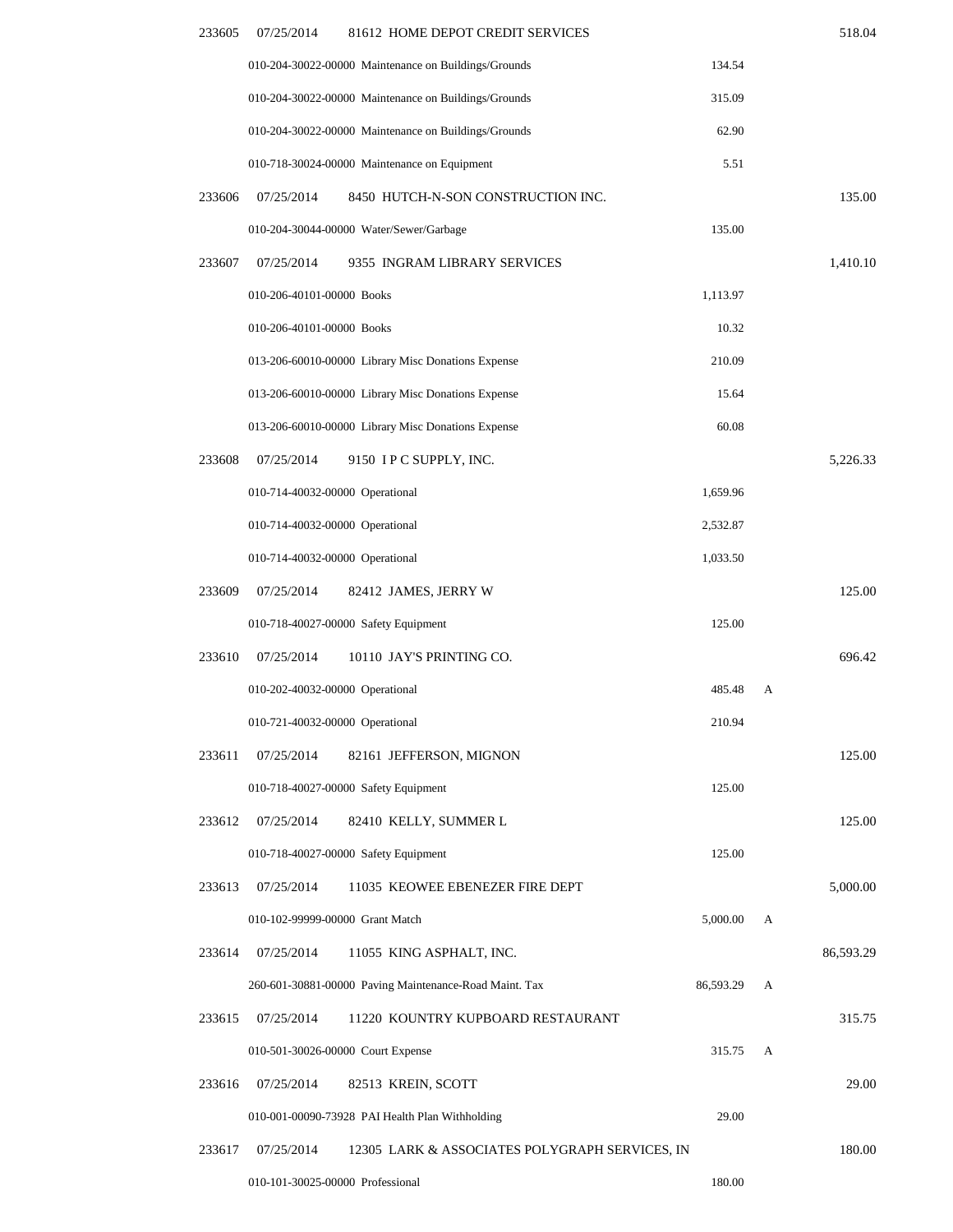| 233618 | 07/25/2014                                     | 12300 LAWMEN'S SAFETY SUPPLY INC.                    |          |   | 630.08    |
|--------|------------------------------------------------|------------------------------------------------------|----------|---|-----------|
| 233619 | 010-101-40353-00000 Firing Range<br>07/25/2014 | 81292 LOWE ELECTRIC SUPPLY COMPANY                   | 630.08   |   | 572.84    |
|        | 515-777-40032-00000 Operational                |                                                      | 373.69   |   |           |
|        |                                                | 010-204-30022-00000 Maintenance on Buildings/Grounds | 51.39    |   |           |
|        |                                                | 010-204-30022-00000 Maintenance on Buildings/Grounds | 147.76   |   |           |
| 233620 | 07/25/2014                                     | 12520 LOWE'S COMPANIES INC.                          |          |   | 679.53    |
|        | 017-719-40031-00000 Small Capital              |                                                      | 440.05   |   |           |
|        |                                                | 010-205-30022-00000 Maintenance Building/Grounds     | 239.48   |   |           |
| 233621 | 07/25/2014                                     | 82319 MCCALL, STAN                                   |          |   | 125.00    |
|        | 010-601-40027-00000 Safety Equipment           |                                                      | 125.00   |   |           |
|        |                                                |                                                      | 0.00     |   |           |
| 233622 | 07/25/2014                                     | 82918 MCNAIR LAW FIRM                                |          |   | 35,369.05 |
|        | 010-709-30025-00000 Professional               |                                                      | 5,187.00 | А |           |
|        | 010-709-30025-00000 Professional               |                                                      | 1,036.65 | A |           |
|        | 010-709-30025-00000 Professional               |                                                      | 427.50   | А |           |
|        | 010-709-30025-00000 Professional               |                                                      | 2,433.50 | А |           |
|        | 010-709-30025-00000 Professional               |                                                      | 315.48   | А |           |
|        | 010-709-30025-00000 Professional               |                                                      | 517.50   | А |           |
|        | 010-709-30025-00000 Professional               |                                                      | 231.00   | А |           |
|        | 010-709-30025-00000 Professional               |                                                      | 2,751.00 | А |           |
|        | 010-709-30025-00000 Professional               |                                                      | 405.00   | А |           |
|        | 010-709-30025-00000 Professional               |                                                      | 25.00    | А |           |
|        | 010-709-30025-00000 Professional               |                                                      | 427.50   | А |           |
|        | 010-709-30025-00000 Professional               |                                                      | 315.00   | А |           |
|        | 010-709-30025-00000 Professional               |                                                      | 2,593.17 | A |           |
|        | 010-709-30025-00000 Professional               |                                                      | 2,389.50 | А |           |
|        | 010-709-30025-00000 Professional               |                                                      | 1,147.50 | А |           |
|        | 010-709-30025-00000 Professional               |                                                      | 3,612.50 | А |           |
|        | 010-709-30025-00000 Professional               |                                                      | 1,395.00 | A |           |
|        | 010-709-30025-00000 Professional               |                                                      | 455.92   | А |           |
|        | 010-709-30025-00000 Professional               |                                                      | 710.19   | А |           |
|        | 010-709-30025-00000 Professional               |                                                      | 7,754.14 | А |           |
|        | 010-709-30025-00000 Professional               |                                                      | 1,239.00 | A |           |
| 233623 | 07/25/2014                                     | 81402 MOMAR, INCORPORATED                            |          |   | 200.00    |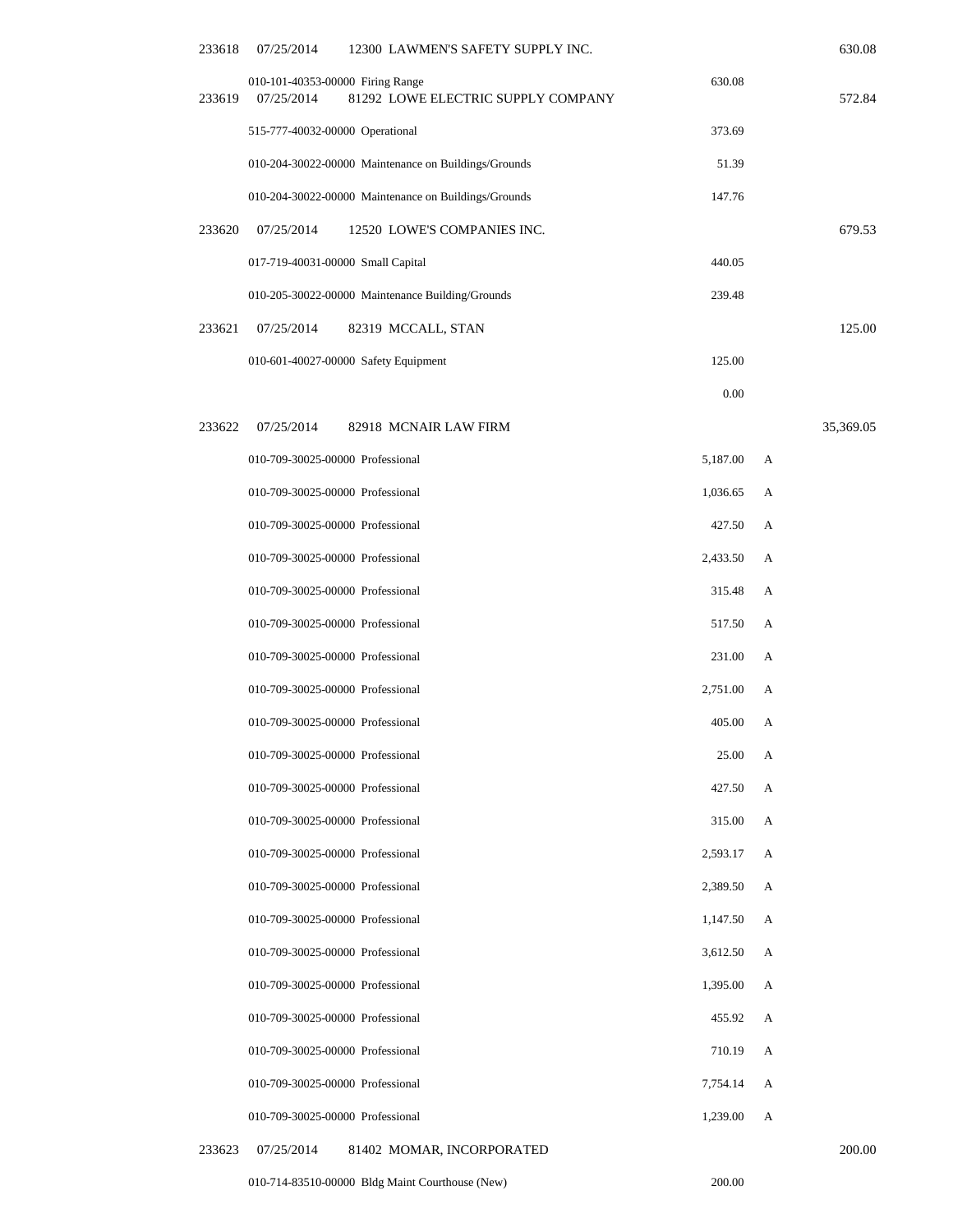| 233624 | 07/25/2014                       | 13235 MOTOROLA SOLUTIONS, INC.                          |            |   | 190.20     |
|--------|----------------------------------|---------------------------------------------------------|------------|---|------------|
|        |                                  | 010-104-30024-00000 Maintenance on Equipment            | 190.20     |   |            |
| 233625 | 07/25/2014                       | 14015 NAFECO INC                                        |            |   | 322.64     |
|        |                                  | 010-105-40031-00000 Small Capital                       | 322.64     | A |            |
| 233626 | 07/25/2014                       | 82636 NETWORK TECHNOLOGIES INC.                         |            |   | 218.00     |
|        |                                  | 010-104-30024-00000 Maintenance on Equipment            | 218.00     |   |            |
| 233627 | 07/25/2014                       | 84067 NEW SOUTH CONSTRUCTION COMPANY INC                |            |   | 329,627.32 |
|        |                                  | 012-106-50850-00072 Buildings Capital Expen-Det. Center | 0.00       | А |            |
|        |                                  | 012-106-50951-00072 CMaR-Cap Bldg Det Ctr               | 329,627.32 | А |            |
|        |                                  | 012-106-50952-00072 Abatemnt/Demolition-Cap Bldg Det Ct | 0.00       | А |            |
|        |                                  | 012-106-50953-00072 CMaR Design Conting-Cap Bld Det Ctr | 0.00       | A |            |
|        |                                  | 012-106-50954-00072 CMaR Const Conting-Cap Bldg Det Ctr | 0.00       | А |            |
|        |                                  | 012-106-50956-00072 Owner Contingency-Cap Bldg Det Ctr  | 0.00       | А |            |
| 233628 | 07/25/2014                       | 14040 NORRIS SUPPLY CO.                                 |            |   | 3,370.80   |
|        |                                  | 315-707-50865-00080 Site Improvements - GCCP Phase 1    | 1,431.00   |   |            |
|        |                                  | 315-707-50865-00080 Site Improvements - GCCP Phase 1    | 1,939.80   |   |            |
|        |                                  | 320-601-30884-00899 Bridges/Culverts Repairs Exp (Tax)  | 0.00       |   |            |
| 233629 | 07/25/2014                       | 82210 NOWELL, GREGORIE W                                |            |   | 50.00      |
|        | 010-306-40032-00000 Operational  |                                                         | 50.00      |   |            |
| 233630 | 07/25/2014                       | 15020 OCONEE AUTO PARTS OF WALHALLA, INC.               |            |   | 67.93      |
|        |                                  | 017-719-80719-00000 Rock Quarry Vehicle Maintenance     | 67.93      |   |            |
| 233631 | 07/25/2014                       | 81049 OLD STONE TRACTOR INC.                            |            |   | 333.90     |
|        |                                  | 010-001-00040-71725 Vehicle Inventory                   | 333.90     |   |            |
| 233632 | 07/25/2014                       | 84596 O'REILLY AUTOMOTIVE STORES INC                    |            |   | 59.40      |
|        |                                  | 010-001-00040-71725 Vehicle Inventory                   | 59.40      |   |            |
| 233633 | 07/25/2014                       | 84075 OUR DAILY REST INC                                |            |   | 20,000.00  |
|        |                                  | 010-705-95100-20251 Our Daily Rest                      | 20,000.00  |   |            |
| 233634 | 07/25/2014                       | 82461 PALMETTO HOME PLACE                               |            |   | 424.00     |
|        |                                  | 515-777-40031-00000 Small Capital                       | 424.00     |   |            |
| 233635 | 07/25/2014                       | 16320 PIEDMONT PATHOLOGY ASSOCIATES                     |            |   | 1,615.00   |
|        | 010-103-30025-00000 Professional |                                                         | 315.00     |   |            |
|        | 010-103-30025-00000 Professional |                                                         | 985.00     |   |            |
|        | 010-103-30025-00000 Professional |                                                         | 315.00     |   |            |
| 233636 | 07/25/2014                       | 80779 POWELL & ASSOCIATES                               |            |   | 887.50     |
|        |                                  | 020-102-30024-00000 Maintenance of Equipment            | 443.75     | A |            |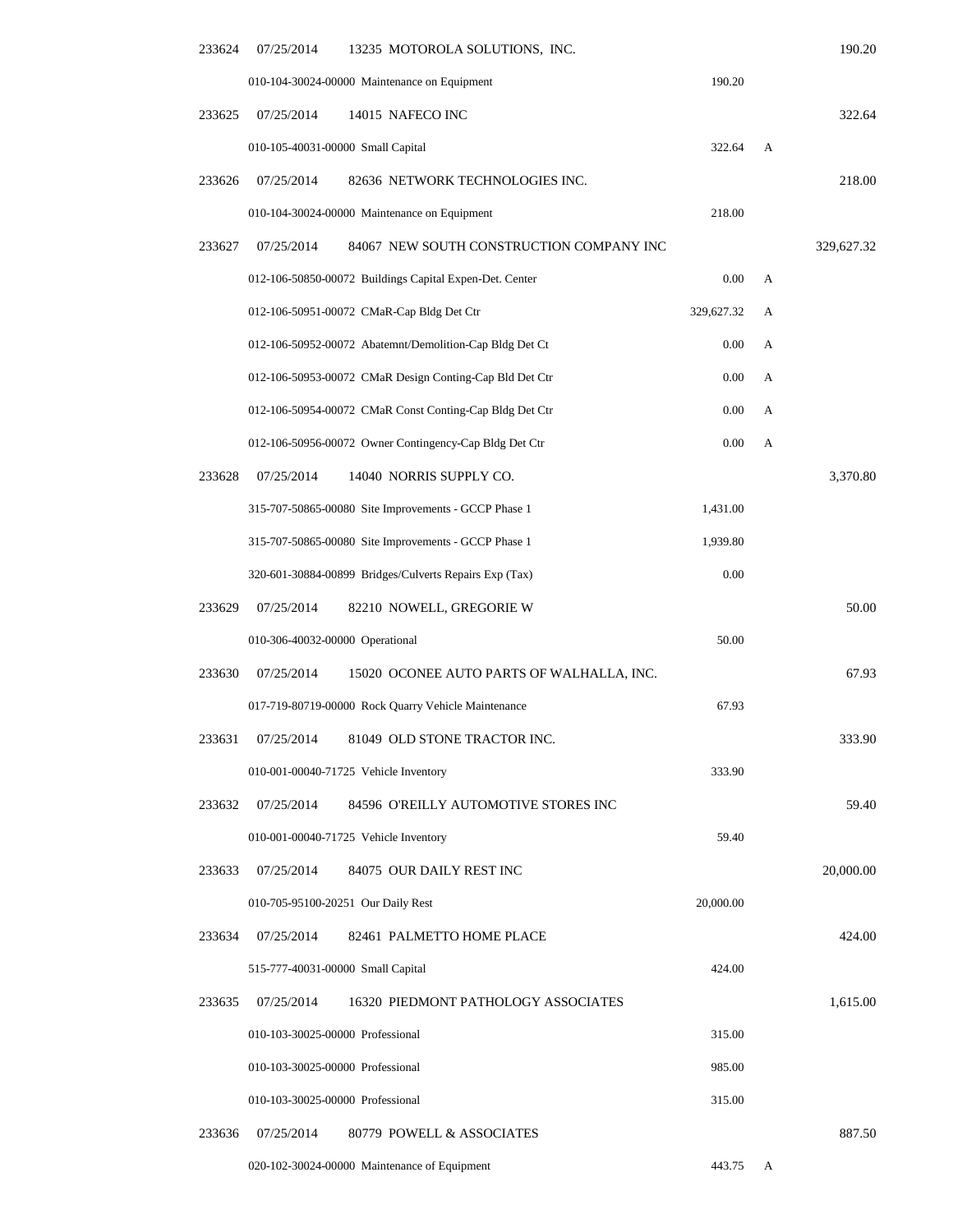|        | 020-102-30024-00000 Maintenance of Equipment                                                                | 443.75          | A |           |
|--------|-------------------------------------------------------------------------------------------------------------|-----------------|---|-----------|
| 233637 | 07/25/2014<br>16245 PRESTIGE PHONE SERVICE, INC.                                                            |                 |   | 322.87    |
|        | 010-509-30022-00000 Maintenance Buildings/Grounds                                                           | 322.87          | A |           |
| 233638 | 07/25/2014<br>5060 PRO AUTO PARTS                                                                           |                 |   | 447.39    |
|        | 010-001-00040-71725 Vehicle Inventory                                                                       | 5.29            |   |           |
|        | 010-001-00040-71725 Vehicle Inventory                                                                       | 144.36          |   |           |
|        | 010-001-00040-71725 Vehicle Inventory                                                                       | 91.97           |   |           |
|        | 010-001-00040-71725 Vehicle Inventory                                                                       | 104.43          |   |           |
|        | 010-001-00040-71725 Vehicle Inventory                                                                       | 63.94           |   |           |
|        | 010-001-00040-71725 Vehicle Inventory                                                                       | 37.40           |   |           |
| 233639 | 07/25/2014<br>17050 QUALITY COFFEE SERVICE                                                                  |                 |   | 62.72     |
|        | 010-601-40034-00000 Food                                                                                    | 62.72           |   |           |
| 233640 | 07/25/2014<br>18190 REFLECTIONS AUTO GLASS, INC.                                                            |                 |   | 201.09    |
|        | 010-001-00040-71725 Vehicle Inventory                                                                       | 201.09          |   |           |
| 233641 | 07/25/2014<br>83751 J.L. DARLING CORPORATION                                                                |                 |   | 963.33    |
| 233642 | 010-105-30084-00000 School/Seminar/Training<br>07/25/2014<br>81799 ALLSOURCE ENTERPRISES LLC DBA SAFE INDUS | 963.33          | А | 1,359.98  |
|        | 010-105-40031-00000 Small Capital                                                                           | 496.08          |   |           |
|        | 010-105-40031-00000 Small Capital                                                                           | 863.90          | A |           |
| 233643 | 07/25/2014<br>19066 SALUDA RIVER PET FOOD CENTER                                                            |                 |   | 34.23     |
|        | 010-101-40032-00000 Operational                                                                             | 34.23           |   |           |
| 233644 | 07/25/2014<br>19046 SC DEPT OF JUVENILE JUSTICE                                                             |                 |   | 2,325.00  |
|        | 010-106-60741-00000 D.J.J. Detention Services                                                               | 2,325.00        | А |           |
| 233645 | 07/25/2014<br>19150 SC DEPT OF REVENUE-SALES & USE TAX RETUR                                                |                 |   | 20.51     |
|        | 010-080-00805-00204 CS South Cove Park                                                                      | 20.51           | А |           |
| 233646 | 07/25/2014<br>19585 SC DIVISION OF MOTOR VEHICLES (DMV FEES)                                                |                 |   | 20,566.75 |
|        | 010-001-00065-16200 SC Department of Motor Vehicle Fee                                                      | 20,566.75       |   |           |
| 233647 | 07/25/2014<br>19252 SC FIRE ACADEMY                                                                         |                 |   | 55.00     |
|        | 010-102-30084-00000 Schools/Seminar/Training/Mtg                                                            | 5.00            | А |           |
|        | 010-102-30084-00000 Schools/Seminar/Training/Mtg                                                            | 50.00           | А |           |
| 233648 | 07/25/2014<br>19890 SC RETIREMENT SYSTEM                                                                    |                 |   | 332.83    |
|        | 010-001-00090-73915 SC Retirment Install<br>010-001-00090-73915 SC Retirment Install                        | 289.19<br>43.64 |   |           |
| 233649 | 80711 SC STATE FIREMANS ASSOCIATION<br>07/25/2014                                                           |                 |   | 300.00    |
|        | 010-102-40032-00000 Operational                                                                             | 300.00          | A |           |
| 233650 | 19390 SECRETARY OF STATE<br>07/25/2014                                                                      |                 |   | 25.00     |
|        | 010-106-30025-00000 Professional                                                                            | 25.00           |   |           |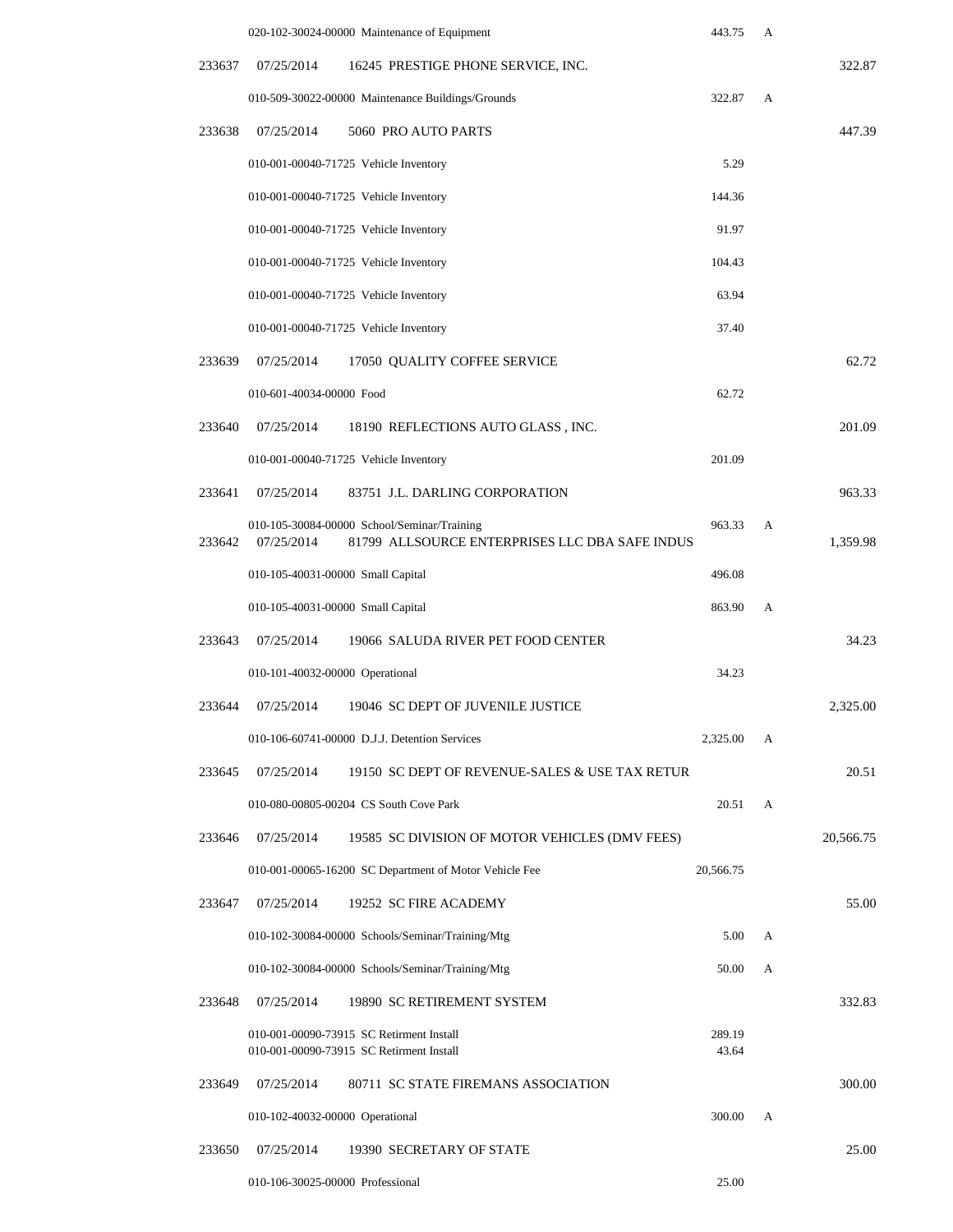| 233651 | 07/25/2014 | 19390 SECRETARY OF STATE                                           |                    |        | 25.00    |
|--------|------------|--------------------------------------------------------------------|--------------------|--------|----------|
|        |            | 010-106-30025-00000 Professional                                   | 25.00              |        |          |
| 233652 | 07/25/2014 | 19390 SECRETARY OF STATE                                           |                    |        | 25.00    |
|        |            | 010-106-30025-00000 Professional                                   | 25.00              |        |          |
| 233653 | 07/25/2014 | 80037 SETH HIGGINS                                                 |                    |        | 53.00    |
|        |            | 010-080-00805-00204 CS South Cove Park                             | 53.00              | А      |          |
| 233654 | 07/25/2014 | 84098 SOLARWINDS INC                                               |                    |        | 199.00   |
|        |            | 515-777-30024-00000 Maintenance Equipment                          | 199.00             | A      |          |
| 233655 | 07/25/2014 | 80037 ST LUKE UMC                                                  |                    |        | 50.00    |
|        |            | 010-080-00805-00203 CS High Falls Park                             | 50.00              |        |          |
| 233656 | 07/25/2014 | 83088 CBS PERSONNEL SERVICES, LLC                                  |                    |        | 4,789.92 |
|        |            | 010-202-30025-00204 Professional - South Cove                      | 2,305.20           |        |          |
|        |            | 010-601-30025-00000 Professional                                   | 744.80             |        |          |
|        |            | 013-105-30025-91004 Professional-2013 EMPG 01 Grant                | 955.16             |        |          |
|        |            | 010-206-30025-00000 Professional                                   | 260.00             |        |          |
|        |            | 010-206-30025-00000 Professional                                   | 524.76             |        |          |
| 233657 | 07/25/2014 | 83101 STAPLES ADVANTAGE                                            |                    |        | 1,739.90 |
|        |            | 010-747-40032-00000 Operational                                    | 65.92              | А      |          |
|        |            | 010-747-40032-00000 Operational                                    | 104.72             | A      |          |
|        |            | 010-105-40031-00000 Small Capital                                  | 536.35             | А      |          |
|        |            | 010-713-40032-00000 Operational<br>010-713-40032-00000 Operational | $-121.89$<br>15.94 | А<br>А |          |
|        |            |                                                                    | 84.75              |        |          |
|        |            | 010-713-40032-00000 Operational<br>010-713-40032-00000 Operational | 2.83               | А<br>A |          |
|        |            | 010-718-40032-00000 Operational                                    | 358.48             | А      |          |
|        |            | 010-302-40032-00000 Operational                                    | 8.73               | А      |          |
|        |            | 010-302-40032-00000 Operational                                    | 140.33             | А      |          |
|        |            | 010-106-40032-00000 Operational                                    | 334.99             | А      |          |
|        |            | 010-301-40032-00000 Operational<br>010-301-40032-00000 Operational | 29.67<br>179.08    | А<br>A |          |
| 233658 | 07/25/2014 | 83101 STAPLES ADVANTAGE                                            |                    |        | 1,485.53 |
|        |            | 010-601-40032-00000 Operational                                    | 60.91              | А      |          |
|        |            | 010-509-40032-00000 Operational                                    | 97.15              | А      |          |
|        |            | 010-502-40032-00000 Operational                                    | 60.10              | А      |          |
|        |            | 010-203-40032-00000 Operational                                    | 52.14              | А      |          |
|        |            | 010-110-40032-00000 Operational                                    | 61.27              | А      |          |
|        |            | 265-511-40032-41900 Operational-DSS Child Support                  | 251.19             | A      |          |
|        |            |                                                                    |                    |        |          |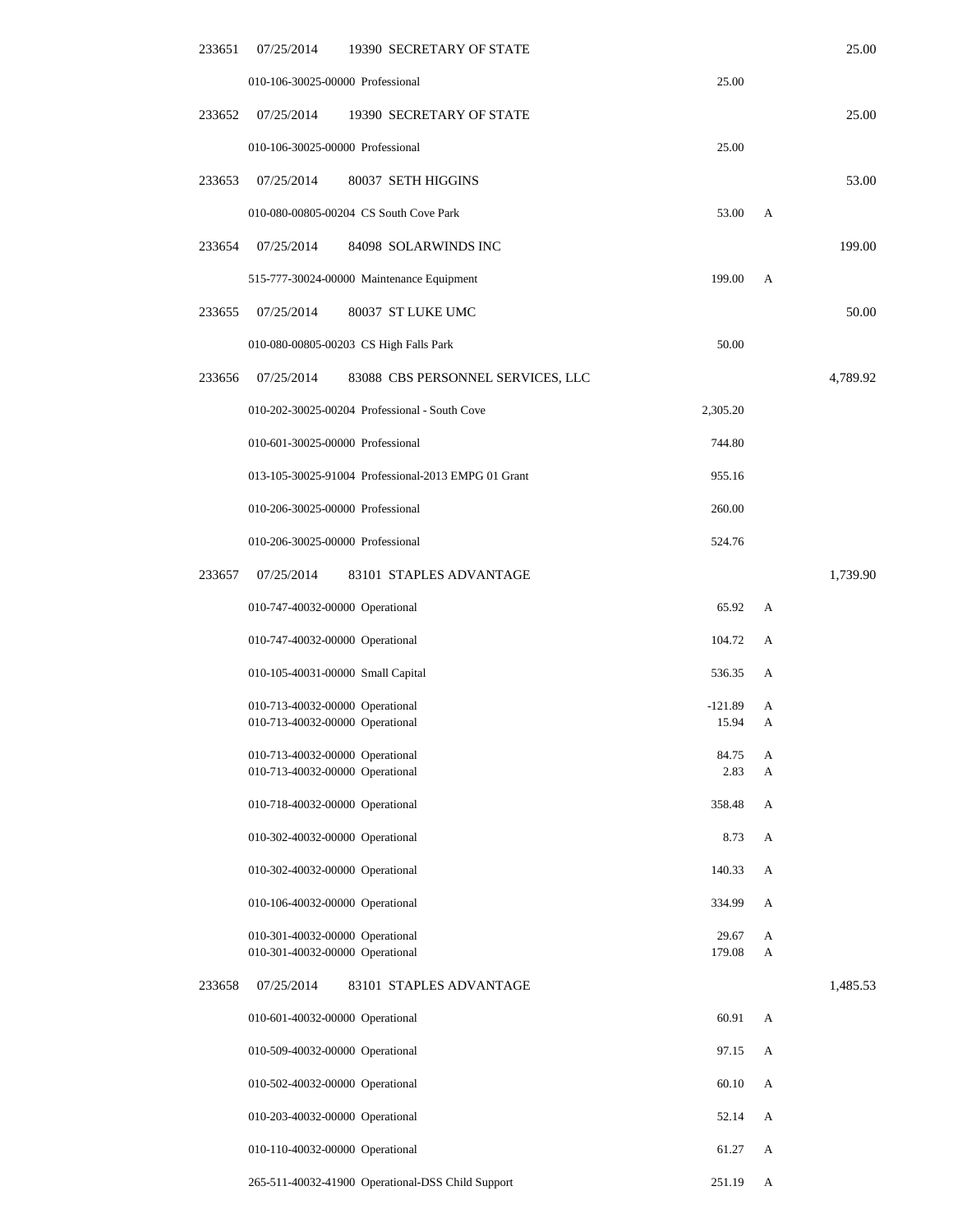|        |                                                                    | 265-511-40032-41900 Operational-DSS Child Support                                                  | 406.66          | A      |           |
|--------|--------------------------------------------------------------------|----------------------------------------------------------------------------------------------------|-----------------|--------|-----------|
|        | 010-301-40032-00000 Operational                                    |                                                                                                    | 62.26           | A      |           |
|        | 010-509-40032-00000 Operational                                    |                                                                                                    | 103.00          | А      |           |
|        | 010-601-40032-00000 Operational<br>010-601-40032-00000 Operational |                                                                                                    | 291.42<br>39.43 | А<br>A |           |
| 233659 | 07/25/2014                                                         | 84489 STEPHENS, JOSH                                                                               |                 |        | 62.00     |
|        |                                                                    | 010-702-30084-00000 School/Seminar/Training/Mtg                                                    | 62.00           |        |           |
| 233660 | 07/25/2014                                                         | 83871 STOKES, DAVID                                                                                |                 |        | 272.50    |
|        | 010-702-30018-00000 Travel                                         |                                                                                                    | 191.50          |        |           |
|        |                                                                    |                                                                                                    | 78.00           |        |           |
|        |                                                                    | 010-702-30084-00000 School/Seminar/Training/Mtg<br>010-702-30084-00000 School/Seminar/Training/Mtg | 3.00            |        |           |
| 233661 | 07/25/2014                                                         | 19078 STRICKLAND'S LOCK AND KEY                                                                    |                 |        | 48.78     |
|        |                                                                    | 017-719-80719-00000 Rock Quarry Vehicle Maintenance                                                | 48.78           |        |           |
| 233662 | 07/25/2014                                                         | 84668 SYMBOLARTS LLC                                                                               |                 |        | 185.00    |
|        |                                                                    | 010-101-40065-00000 Clothing Uniforms                                                              | 185.00          |        |           |
| 233663 | 07/25/2014                                                         | 20425 TAPS                                                                                         |                 |        | 30.00     |
|        |                                                                    | 010-305-30080-00000 Dues Organizations                                                             | 30.00           |        |           |
| 233664 | 07/25/2014                                                         | 84761 TARRER, TIFFANY                                                                              |                 |        | 29.00     |
|        |                                                                    | 010-001-00090-73928 PAI Health Plan Withholding                                                    | 29.00           | А      |           |
| 233665 | 07/25/2014                                                         | 20045 THRIFT DEVELOPMENT                                                                           |                 |        | 33,988.01 |
|        |                                                                    | 260-601-30881-00000 Paving Maintenance-Road Maint. Tax                                             | 17,694.81       | А      |           |
|        |                                                                    | 260-601-30881-00000 Paving Maintenance-Road Maint. Tax                                             | 16,293.20       | А      |           |
| 233666 | 07/25/2014                                                         | 20015 TRI-COUNTY BUILDERS SUPPLY                                                                   |                 |        | 103.82    |
|        |                                                                    | 260-601-40032-00000 Operational - Road Maint. Tax                                                  | 14.29           |        |           |
|        |                                                                    | 010-110-30022-00000 Maintenance Building/Grounds                                                   | 89.53           |        |           |
| 233667 | 07/25/2014                                                         | 20585 TRI-STAR IMPORTS                                                                             |                 |        | 95.27     |
| 233668 | 07/25/2014                                                         | 010-601-40027-00000 Safety Equipment<br>20280 TRUCKPRO GREENVILLE                                  | 95.27           |        | 361.92    |
|        |                                                                    | 010-001-00040-71725 Vehicle Inventory                                                              | 361.92          |        |           |
| 233669 | 07/25/2014                                                         | 80750 UNITED WAY OF OCONEE COUNTY, INC.                                                            |                 |        | 195.73    |
|        |                                                                    | 010-001-00090-73918 United Way Employee Contributions                                              | 195.73          |        |           |
| 233670 | 07/25/2014                                                         | 82387 UPSTATE MEDICAL ASSOCIATES                                                                   |                 |        | 3,120.50  |
|        | 010-102-30062-00000 Medical                                        |                                                                                                    | 3,120.50        | А      |           |
| 233671 | 07/25/2014                                                         | 80465 UPSTATE NEWSPAPERS, INC                                                                      |                 |        | 130.00    |
|        | 010-502-30026-00000 Court Expense                                  |                                                                                                    | 130.00          |        |           |
| 233672 | 07/25/2014                                                         | 85017 UPSTATE SIGNS, LLC                                                                           |                 |        | 12,450.00 |
|        |                                                                    | 315-707-51030-00068 Resale Asset-Echo Hills Indust Site                                            | 12,450.00       |        |           |
|        |                                                                    |                                                                                                    |                 |        |           |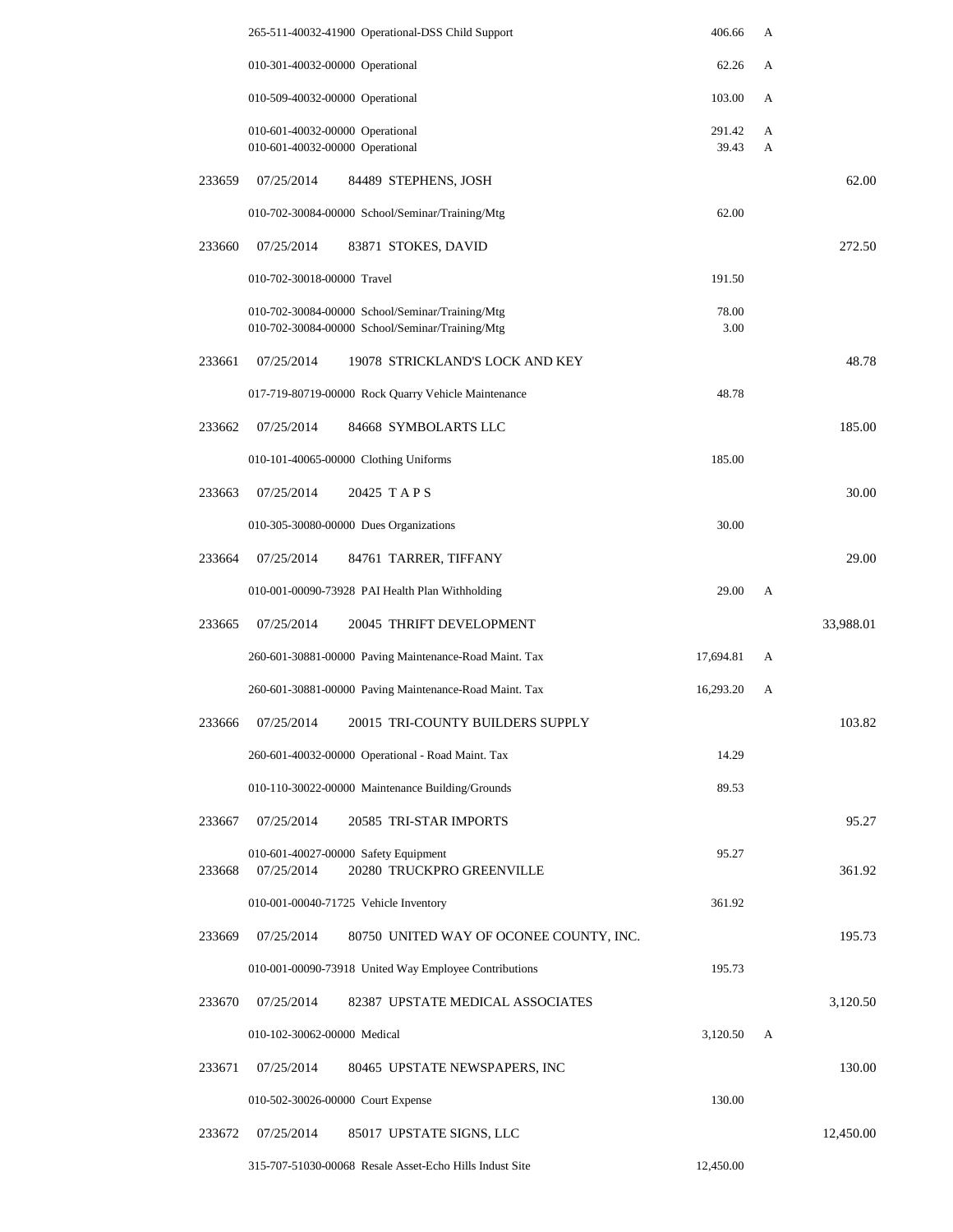| 233673 | 07/25/2014 | 82644 VICKERY INC.                                     |            |   | 133.21     |
|--------|------------|--------------------------------------------------------|------------|---|------------|
|        |            | 010-205-30024-00000 Maintenance on Equipment           | 133.21     |   |            |
| 233674 | 07/25/2014 | 23820 WHITE'S CULVERT INC.                             |            |   | 1,617.98   |
|        |            | 315-707-50865-00080 Site Improvements - GCCP Phase 1   | 1,617.98   |   |            |
|        |            | 320-601-30884-00899 Bridges/Culverts Repairs Exp (Tax) | 0.00       |   |            |
| 233675 | 07/25/2014 | 83721 WILLIAM F. DERRICK, JR.                          |            |   | 400.00     |
|        |            | 010-001-00020-71138 A/R - Town of West Union           | 400.00     |   |            |
| 233676 | 07/25/2014 | 82414 WILLIAMS, GARY R                                 |            |   | 125.00     |
|        |            | 010-718-40027-00000 Safety Equipment                   | 125.00     |   |            |
| 233677 | 07/25/2014 | 84144 WINDSTREAM CORPORATION                           |            |   | 274.75     |
|        |            | 010-711-30041-00000 Telecommunications                 | 136.55     | A |            |
|        |            | 010-711-30041-00000 Telecommunications                 | 138.20     |   |            |
| 233678 | 07/25/2014 | 24010 XEROX CORPORATION                                |            |   | 389.40     |
|        |            | 010-106-30059-00000 Copier Click Charges               | $-175.79$  | А |            |
|        |            | 010-106-30059-00000 Copier Click Charges               | $-152.61$  | А |            |
|        |            | 010-106-30059-00000 Copier Click Charges               | 33.58      | А |            |
|        |            | 010-106-30059-00000 Copier Click Charges               | 30.43      | А |            |
|        |            | 010-106-30059-00000 Copier Click Charges               | 17.48      | A |            |
|        |            | 515-777-30059-00000 Copier Click Charges               | 21.34      | А |            |
|        |            | 010-715-30059-00000 Copier Click Charges               | 141.63     | А |            |
|        |            | 010-509-30059-00000 Copier Click Charges               | 90.09      | А |            |
|        |            | 010-711-30059-00000 Copier Click Charges               | 15.02      | A |            |
|        |            | 010-102-30059-00000 Copier Click Charges               | 54.64      | А |            |
|        |            | 010-102-30059-00000 Copier Click Charges               | 128.89     | A |            |
|        |            | 010-601-30059-00000 Copier Click Charges               | 119.02     | А |            |
|        |            | 010-206-30059-00000 Copier Click Charges               | 65.68      | A |            |
| 233679 | 07/25/2014 | 25060 YOUNG'S INDUSTRIAL SUPPLY                        |            |   | 155.14     |
|        |            | 010-001-00040-71725 Vehicle Inventory                  | 155.14     |   |            |
| 233680 | 07/25/2014 | 85002 ZUERCHER TECHNOLOGIES, LLC                       |            |   | 359,728.90 |
|        |            | 010-101-50845-00000 Capital IT Equip/Software          | 0.00       |   |            |
|        |            | 225-104-50845-31010 Capital IT Equip/Software          | 56,800.00  |   |            |
|        |            | 010-101-50845-00000 Capital IT Equip/Software          | 141,563.30 |   |            |
|        |            | 225-104-50845-31010 Capital IT Equip/Software          | 0.00       |   |            |
|        |            | 010-101-50845-00000 Capital IT Equip/Software          | 0.00       |   |            |
|        |            | 225-104-50845-31010 Capital IT Equip/Software          | 161,365.60 |   |            |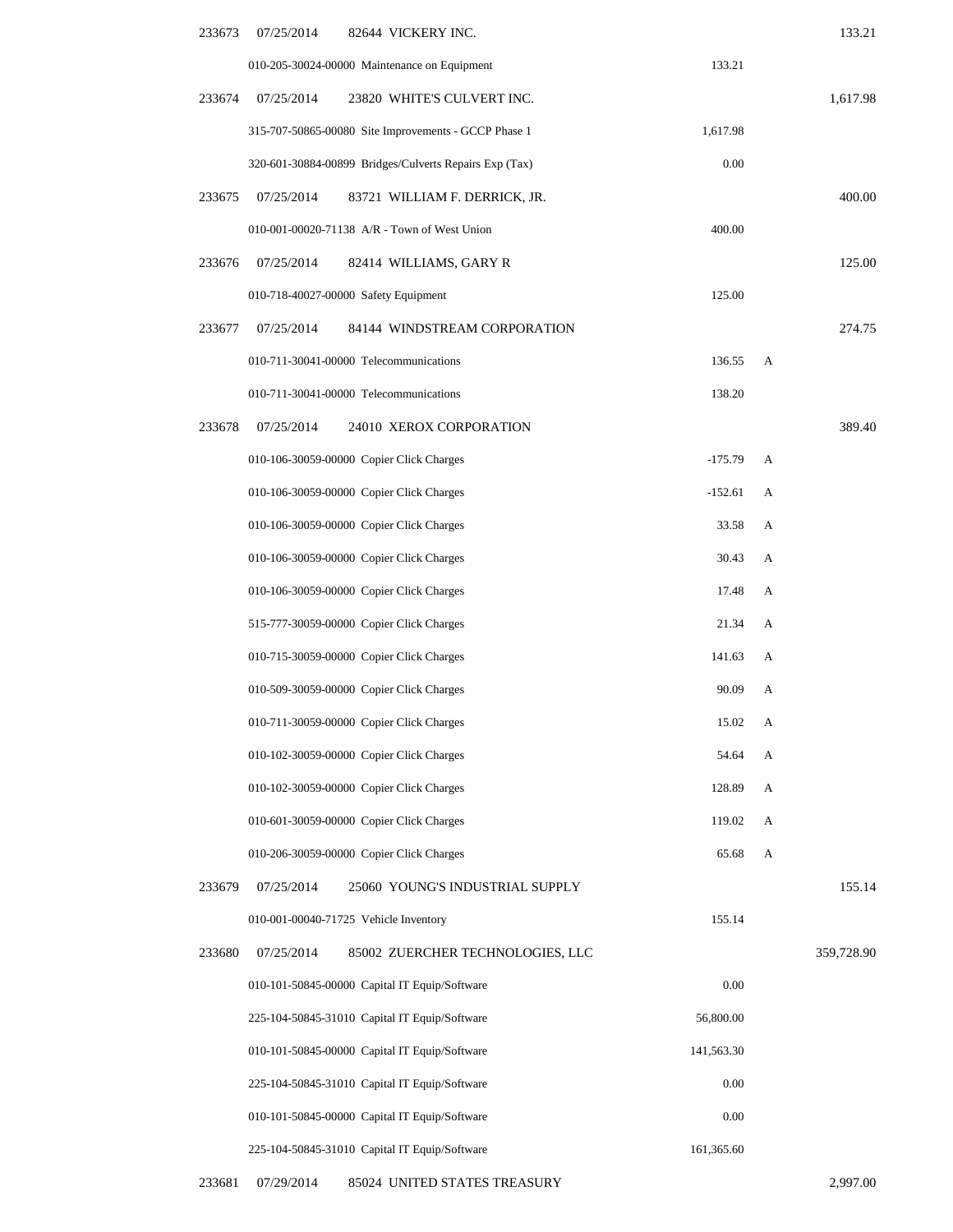| 010-001-00090-73928 PAI Health Plan Withholding | 2,997.00 |              |
|-------------------------------------------------|----------|--------------|
| <b>TOTAL NUMBER OF CHECKS:</b>                  | 620      | 3,313,812.41 |
| TOTAL NUMBER OF EPAYMENTS:                      | $\Omega$ | 0.00         |
|                                                 |          | 3,313,812.41 |
|                                                 |          |              |

## **VOIDED CHECK REGISTER FOR 7/1/2014 TO 7/31/2014 CASH ACCT 010-001-00010-71002 Oconee County Administrative Bank Account**

|            | CHECK # | <b>CHECK DATE</b> | <b>VENDOR NO/ NAME</b>                                |                                  |          |      |              | <b>CHECK AMT</b> |
|------------|---------|-------------------|-------------------------------------------------------|----------------------------------|----------|------|--------------|------------------|
| **VOIDED** | 231346  | 05/01/2014        | 84722 SC DHEC                                         |                                  |          |      |              | 0.00             |
|            |         | <b>VOID DATE:</b> | 07/28/2014                                            | ORIGINAL AMOUNT:                 | 600.00   |      |              |                  |
|            |         |                   | 315-707-60707-00059 Infrastructure Econ Dev GCCP WWTP |                                  |          | 0.00 |              |                  |
|            |         |                   | 315-707-60707-00059 Infrastructure Econ Dev GCCP WWTP |                                  |          | 0.00 |              |                  |
| **VOIDED** | 232639  | 06/19/2014        |                                                       | 3625 CARSON'S NUT-BOLT & TOOL CO |          |      |              | 0.00             |
|            |         | <b>VOID DATE:</b> | 07/15/2014                                            | ORIGINAL AMOUNT:                 | 381.64   |      |              |                  |
|            |         |                   | 017-719-30024-00000 Maintenance on Equipment          |                                  |          | 0.00 |              |                  |
| **VOIDED** | 232679  | 06/19/2014        | 80037 JEFFREY MAULDIN                                 |                                  |          |      |              | 0.00             |
|            |         | <b>VOID DATE:</b> | 07/25/2014                                            | <b>ORIGINAL AMOUNT:</b>          | 5.00     |      |              |                  |
|            |         |                   | 010-080-00805-00205 CS Chau Ram Park                  |                                  |          | 0.00 |              |                  |
| **VOIDED** | 232857  | 06/25/2014        | 12065 LONG CREEK FIRE DEPT                            |                                  |          |      |              | 0.00             |
|            |         | <b>VOID DATE:</b> | 07/22/2014                                            | <b>ORIGINAL AMOUNT:</b>          | 5,000.00 |      |              |                  |
|            |         |                   | 010-102-99999-00000 Grant Match                       |                                  |          | 0.00 |              |                  |
| **VOIDED** | 232930  | 06/27/2014        |                                                       | 84940 TAYLOR TEAM RELOCATION     |          |      |              | 0.00             |
|            |         | <b>VOID DATE:</b> | 07/08/2014                                            | ORIGINAL AMOUNT:                 | 1,311.13 |      |              |                  |
|            |         |                   | 010-709-30037-00000 Equipment (Leased or Rented)      |                                  |          | 0.00 |              |                  |
| **VOIDED** | 233289  | 07/11/2014        |                                                       | 84330 REPORTING SYSTEMS INC      |          |      |              | 0.00             |
|            |         | <b>VOID DATE:</b> | 07/14/2014                                            | ORIGINAL AMOUNT:                 | 7.84     |      |              |                  |
|            |         |                   | 010-102-30056-00000 Data Processing                   |                                  |          | 0.00 | $\mathbf{A}$ |                  |
| **VOIDED** | 233534  | 07/18/2014        |                                                       | 20015 TRI-COUNTY BUILDERS SUPPLY |          |      |              | 0.00             |
|            |         | <b>VOID DATE:</b> | 07/25/2014                                            | ORIGINAL AMOUNT:                 | 574.59   |      |              |                  |
|            |         |                   | 017-719-40031-00000 Small Capital                     |                                  |          | 0.00 |              |                  |
|            |         |                   | 010-714-83407-00000 Bldg Maint Lakeview               |                                  |          | 0.00 |              |                  |
|            |         |                   | 010-714-83510-00000 Bldg Maint Courthouse (New)       |                                  |          | 0.00 |              |                  |
|            |         |                   | 010-714-83406-00000 Bldg Maint AG Building            |                                  |          | 0.00 |              |                  |
|            |         |                   | 010-714-40032-00000 Operational                       |                                  |          | 0.00 |              |                  |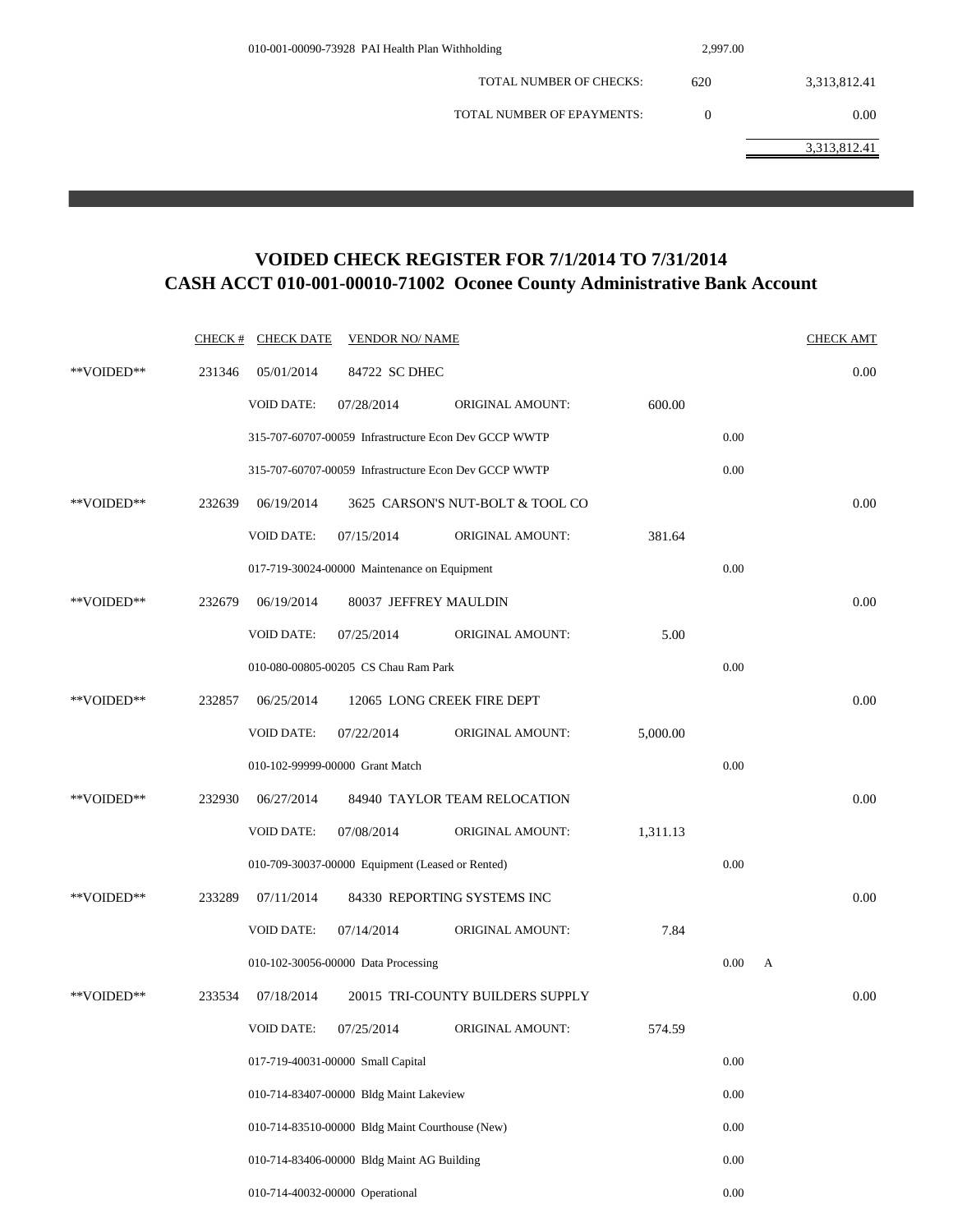| 010-714-83406-00000 Bldg Maint AG Building | 0.00     |      |  |
|--------------------------------------------|----------|------|--|
| <b>TOTAL NUMBER OF CHECKS:</b>             |          | 0.00 |  |
| TOTAL NUMBER OF EPAYMENTS:                 | $\theta$ | 0.00 |  |
| ** OUT OF SEQUENCE CHECKS ON REPORT **     |          | 0.00 |  |
|                                            |          |      |  |

# **E-PAYABLES REGISTER FOR 7/1/2014 TO 7/31/2014**

**ACCT 010-001-00060-73021 Oconee County Bank of America E-payables Account**

A = Expenditure Accrued to Prior Year

| E-PAY # | E-PAY DATE                      | <b>VENDOR NO/ NAME</b>                        |          |   | E-PAY AMT  |   |
|---------|---------------------------------|-----------------------------------------------|----------|---|------------|---|
| 130     | 07/07/2014                      | 82505 ALLAN DEARTH & SONS GENERATOR SALES INC |          |   | 2,496.60 E |   |
|         |                                 | 010-601-30024-00000 Maintenance on Equipment  | 260.00   | А |            |   |
|         |                                 | 010-104-30024-00000 Maintenance on Equipment  | 966.60   | А |            |   |
|         |                                 | 010-104-30024-00000 Maintenance on Equipment  | 1,270.00 | A |            |   |
| 131     | 07/07/2014                      | 2400 AT&T                                     |          |   | 1,395.37 E |   |
|         |                                 | 010-709-30041-00000 Telecommunications        | 1,395.37 | А |            |   |
| 132     | 07/07/2014                      | 82816 AT&T                                    |          |   | 100.00 E   |   |
|         |                                 | 010-104-30041-00000 Telecommunications        | 100.00   |   |            |   |
| 133     | 07/07/2014                      | 84904 CASEWARE INTERNATIONAL INC              |          |   | 7,500.00 E |   |
|         |                                 | 010-747-30056-00000 Data Processing           | 7,500.00 | А |            |   |
| 134     | 07/07/2014                      | 80597 DESIGNLAB INC                           |          |   | 1,926.82 E |   |
|         |                                 | 010-106-40065-00000 Clothing Uniforms         | 96.75    | А |            |   |
|         |                                 | 010-106-40065-00000 Clothing Uniforms         | 37.70    | А |            |   |
|         |                                 | 010-106-40065-00000 Clothing Uniforms         | 1,593.18 | А |            |   |
|         |                                 | 010-106-40065-00000 Clothing Uniforms         | 24.06    | А |            |   |
|         |                                 | 010-106-40065-00000 Clothing Uniforms         | 96.75    | А |            |   |
|         |                                 | 010-106-40065-00000 Clothing Uniforms         | 62.50    | A |            |   |
|         |                                 | 010-106-40065-00000 Clothing Uniforms         | 15.88    | А |            |   |
| 135     | 07/07/2014                      | 81758 DILMAR OIL COMPANY INC                  |          |   | 3,774.42 E |   |
|         |                                 | 010-001-00040-71725 Vehicle Inventory         | 3,774.42 | А |            |   |
| 136     | 07/07/2014                      | 83988 POSITIVE STEPS INC                      |          |   | 8,193.00 E |   |
|         |                                 | 017-719-30024-00000 Maintenance on Equipment  | 2,122.95 | А |            |   |
|         |                                 | 017-719-30024-00000 Maintenance on Equipment  | 6,070.05 | А |            |   |
| 137     | 07/07/2014                      | 15015 OCONEE PUBLISHING INC.                  |          |   | 38.41      | E |
|         | 010-713-30068-00000 Advertising |                                               | 38.41    | А |            |   |
| 138     | 07/07/2014                      | 19180 SUPER SERVICE TIRE & ALIGNMENT INC.     |          |   | 31.80 E    |   |
|         |                                 | 010-001-00040-71725 Vehicle Inventory         | 31.80    | A |            |   |
| 139     | 07/15/2014                      | 2400 AT&T                                     |          |   | 7,154.11 E |   |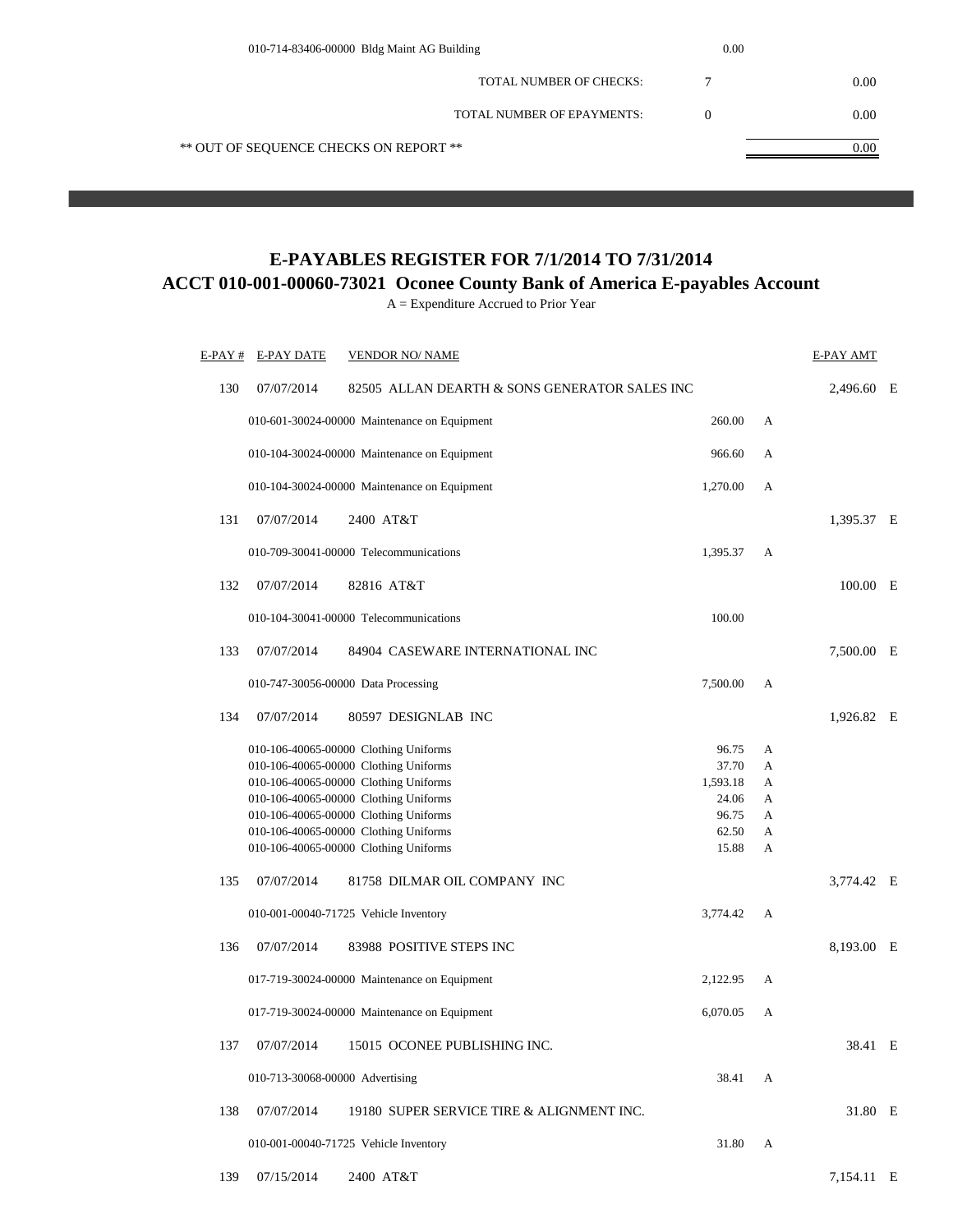|                                        | 010-001-00020-71115 Accounts Rec Prob/Parole Telephone | 144.78   | A              |  |
|----------------------------------------|--------------------------------------------------------|----------|----------------|--|
|                                        | 010-001-00020-71116 Health Department HHS              | 4.00     | A              |  |
|                                        | 010-001-00020-71117 Environmental Health Telephone     | 52.00    | A              |  |
|                                        | 010-001-00020-71119 Accounts Rec Wal/Sen Health Dept   | 212.15   | $\mathsf{A}$   |  |
|                                        | 010-001-00020-71129 Accounts Rec Anderson Solicitor    | 2.30     | $\overline{A}$ |  |
| 010-402-30041-00000 Telecommunications |                                                        | 247.33   | $\mathsf{A}$   |  |
| 010-403-30041-00000 Telecommunications |                                                        | 118.67   | $\mathsf{A}$   |  |
| 010-709-30041-00000 Telecommunications |                                                        | 6.317.19 | A              |  |
| 017-719-30041-00000 Telecommunications |                                                        | 55.69    | A              |  |
|                                        |                                                        |          |                |  |

0.00

### 140 07/15/2014 2040 BLUE RIDGE ELECTRIC COOP INC.

11,480.94 E

|     | 010-721-30043-00000 Electricity |                                                     | 1,290.05 | A |           |
|-----|---------------------------------|-----------------------------------------------------|----------|---|-----------|
|     | 010-718-30043-00000 Electricity |                                                     | 244.93   | A |           |
|     | 010-104-30043-00000 Electricity |                                                     | 337.06   | А |           |
|     | 010-110-30043-00000 Electricity |                                                     | 1,403.59 | A |           |
|     |                                 | 010-714-85777-00000 Electricity FOCUS Seneca NOC    | 121.97   | А |           |
|     |                                 | 010-714-85777-00000 Electricity FOCUS Seneca NOC    | 908.70   | A |           |
|     |                                 | 010-714-85777-00000 Electricity FOCUS Seneca NOC    | 85.86    | A |           |
|     |                                 | 010-202-30043-62051 Electricity- Fairplay Rec. Area | 90.73    | A |           |
|     | 010-104-30043-00000 Electricity |                                                     | 67.11    | A |           |
|     | 020-102-30043-00000 Electricity |                                                     | 59.37    | A |           |
|     | 010-101-30043-00000 Electricity |                                                     | 30.50    | A |           |
|     | 010-101-30043-00000 Electricity |                                                     | 106.11   | A |           |
|     | 017-719-30043-00000 Electricity |                                                     | 337.02   | A |           |
|     | 017-719-30043-00000 Electricity |                                                     | 289.01   | A |           |
|     | 017-719-30043-00000 Electricity |                                                     | 5,349.22 | A |           |
|     | 010-601-30043-00000 Electricity |                                                     | 688.72   | A |           |
|     | 010-601-30043-00000 Electricity |                                                     | 70.99    | A |           |
| 141 | 07/15/2014                      | 3015 COMMUNICATION SERVICE CENTER INC.              |          |   | 12,846.50 |
|     |                                 | 010-102-40031-00612 Small Cap. Friendship FD        | 2,586.28 | A |           |
|     |                                 | 020-102-40031-00601 Oakway Fire Department          | 862.12   | A |           |
|     |                                 | 020-102-40031-00604 Mountain Rest Fire Department   | 2,586.42 | A |           |
|     |                                 | 020-102-40031-00612 Friendship Fire Department      | 0.00     | A |           |
|     |                                 | 020-102-40031-00617 Keowee Key Fire Department      | 1,724.28 | А |           |
|     |                                 | 010-101-60402-00155 DSS Child Support Federal       | 5,087.40 | А |           |

E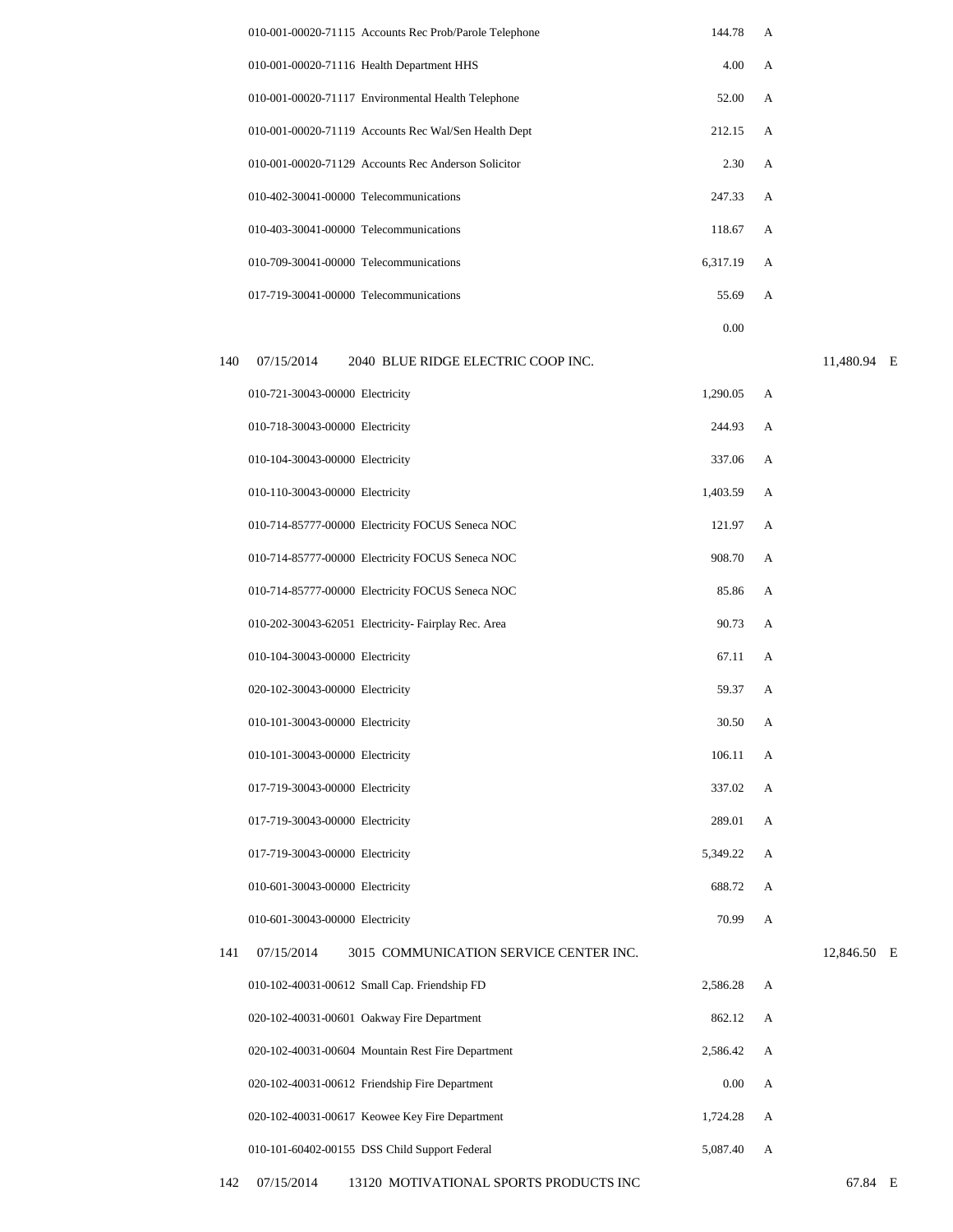|     | 017-719-40065-00000 Clothing Uniforms                              | 67.84     |   |             |  |
|-----|--------------------------------------------------------------------|-----------|---|-------------|--|
| 143 | 07/15/2014<br>81775 FROEHLING & ROBERTSON INC                      |           |   | 4,148.00 E  |  |
|     | 012-106-50850-00072 Buildings Capital Expen-Det. Center            | 0.00      | А |             |  |
|     | 012-106-50963-00072 Testing-Cap Bldg Detention Ctr                 | 4,148.00  | А |             |  |
| 144 | 07/15/2014<br>12085 LIBRARY CORPORATION                            |           |   | 24,084.00 E |  |
|     | 010-206-30056-00000 Data Processing                                | 24,084.00 |   |             |  |
| 145 | 07/15/2014<br>15015 OCONEE PUBLISHING INC.                         |           |   | 1,102.25 E  |  |
|     | 010-302-40032-00000 Operational                                    | 19.14     | A |             |  |
|     | 010-704-30068-00000 Advertising                                    | 28.13     |   |             |  |
|     | 010-704-30068-00000 Advertising                                    | 28.13     |   |             |  |
|     | 010-704-30068-00000 Advertising                                    | 26.85     |   |             |  |
|     | 010-717-30068-00000 Advertising                                    | 1,000.00  | A |             |  |
| 146 | 07/15/2014<br>19160 SENECA LIGHT & WATER PLANT                     |           |   | 842.60 E    |  |
|     | 010-720-30044-00000 Water/Sewer/Garbage                            | 65.16     | А |             |  |
|     | 010-601-30044-00000 Water/Sewer/Garbage                            | 78.79     | А |             |  |
|     | 010-601-30044-00000 Water/Sewer/Garbage                            | 66.63     | А |             |  |
|     | 010-718-30044-00000 Water/Sewer/Garbage                            | 199.70    | А |             |  |
|     | 010-718-30044-00000 Water/Sewer/Garbage                            | 320.70    | А |             |  |
|     | 010-718-30044-00000 Water/Sewer/Garbage                            | 60.22     | А |             |  |
|     | 010-718-30044-00000 Water/Sewer/Garbage                            | 51.40     | A |             |  |
| 147 | 07/15/2014<br>2035 VERIZON WIRELESS                                |           |   | 5,665.64 E  |  |
|     | 010-104-30041-00000 Telecommunications                             | 5,665.64  | A |             |  |
| 148 | 07/22/2014<br>2400 AT&T                                            |           |   | 80.12 E     |  |
|     | 010-709-30041-00000 Telecommunications                             | 80.12     |   |             |  |
| 149 | 07/22/2014<br>82816 AT&T<br>010-104-30041-00000 Telecommunications | 100.00    |   | 100.00 E    |  |
| 150 | 07/22/2014<br>2040 BLUE RIDGE ELECTRIC COOP INC.                   |           |   | 4,092.33 E  |  |
|     | 010-718-30043-00000 Electricity                                    | 3,889.68  | А |             |  |
|     | 010-707-30043-00068 Electricity - Echo Hills                       | 202.65    | A |             |  |
| 151 | 07/22/2014<br>80597 DESIGNLAB INC                                  |           |   | 67.71 E     |  |
|     | 010-101-40065-00000 Clothing Uniforms                              | 67.71     |   |             |  |
| 152 | 07/22/2014<br>13120 MOTIVATIONAL SPORTS PRODUCTS INC               |           |   | 210.68 E    |  |
|     | 010-101-40032-00000 Operational                                    | 148.40    | А |             |  |
|     | 010-105-40065-00000 CLOTHING/UNIFORMS                              | 62.28     | А |             |  |
| 153 | 07/22/2014<br>81758 DILMAR OIL COMPANY INC                         |           |   | 1,240.55 E  |  |
|     | 010-001-00040-71725 Vehicle Inventory                              | 679.73    |   |             |  |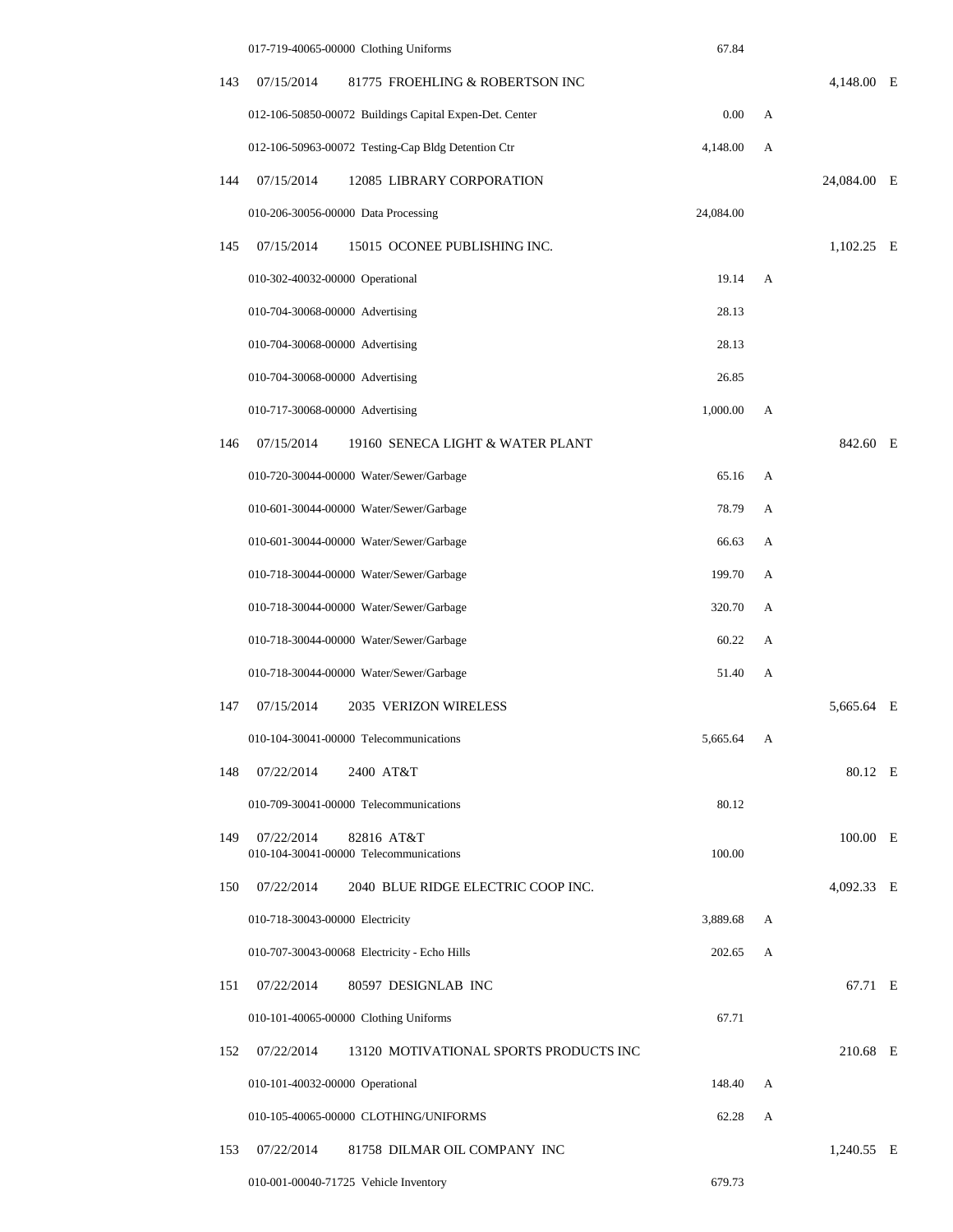|     | 010-001-00040-71725 Vehicle Inventory                                          |                                                                                | 560.82         |   |              |   |
|-----|--------------------------------------------------------------------------------|--------------------------------------------------------------------------------|----------------|---|--------------|---|
| 154 | 07/22/2014                                                                     | 5005 EDWARDS AUTO SALES CO. INC.                                               |                |   | 449.03 E     |   |
|     |                                                                                | 017-719-80719-00000 Rock Quarry Vehicle Maintenance                            | 253.27         |   |              |   |
|     |                                                                                | 010-001-00040-71725 Vehicle Inventory                                          | 124.50         |   |              |   |
|     |                                                                                | 010-001-00040-71725 Vehicle Inventory<br>010-001-00040-71725 Vehicle Inventory | 21.31<br>49.95 |   |              |   |
| 155 | 07/22/2014                                                                     | 82432 INDEPENDENT HEALTH SERVICE (IHS)                                         |                |   | 15,535.84 E  |   |
|     | 010-106-30062-00000 Medical                                                    |                                                                                | 15,535.84      | А |              |   |
| 156 | 07/22/2014                                                                     | 15015 OCONEE PUBLISHING INC.                                                   |                |   | 35.70 E      |   |
|     |                                                                                |                                                                                | 17.85          |   |              |   |
|     | 010-302-60211-00000 Forfeit Land Commission<br>010-704-30068-00000 Advertising |                                                                                | 17.85          |   |              |   |
|     |                                                                                |                                                                                |                |   |              |   |
| 157 | 07/22/2014                                                                     | 19160 SENECA LIGHT & WATER PLANT                                               |                |   | 127.17 E     |   |
|     |                                                                                | 010-721-30044-00000 Water/Sewer/Garbage                                        | 127.17         | A |              |   |
| 158 | 07/22/2014                                                                     | 18160 WASTE MANAGEMENT                                                         |                |   | 98,973.22 E  |   |
|     |                                                                                | 010-718-60007-00000 Tipping Fees/MSW Disposal                                  | 98,973.22      | А |              |   |
| 159 | 07/25/2014                                                                     | 80860 AT&T                                                                     |                |   | 410.75 E     |   |
|     | 010-101-40032-00000 Operational                                                |                                                                                | 206.77         | A |              |   |
|     | 010-101-40032-00000 Operational                                                |                                                                                | 203.98         |   |              |   |
| 160 | 07/25/2014                                                                     | 84366 CHARTER COMMUNICATIONS HOLDING COMPANY L                                 |                |   | $6,400.00$ E |   |
|     |                                                                                | 010-711-30041-00000 Telecommunications                                         | 6,400.00       |   |              |   |
| 161 | 07/25/2014                                                                     | 3015 COMMUNICATION SERVICE CENTER INC.                                         |                |   | 15.00        | E |
|     |                                                                                | 010-104-30024-00000 Maintenance on Equipment                                   | 15.00          |   |              |   |
| 162 | 07/25/2014                                                                     | 13120 MOTIVATIONAL SPORTS PRODUCTS INC                                         |                |   | 5,795.47 E   |   |
|     |                                                                                | 020-102-61006-00000 Volunteer Compensation                                     | 3,776.25       | А |              |   |
|     |                                                                                | 020-102-61006-00000 Volunteer Compensation                                     | 1,089.60       | A |              |   |
|     |                                                                                | 010-102-40065-00000 Clothing/Uniforms                                          | 929.62         | А |              |   |
| 163 | 07/25/2014                                                                     | 5005 EDWARDS AUTO SALES CO. INC.                                               |                |   | 74.66 E      |   |
|     |                                                                                | 017-719-80719-00000 Rock Quarry Vehicle Maintenance                            | 74.66          |   |              |   |
| 164 | 07/25/2014                                                                     | 15015 OCONEE PUBLISHING INC.                                                   |                |   | 17.85 E      |   |
|     | 010-717-30068-00000 Advertising                                                |                                                                                | 17.85          |   |              |   |
| 165 | 07/25/2014                                                                     | 19160 SENECA LIGHT & WATER PLANT                                               |                |   | 620.15 E     |   |
|     | 010-718-30044-00000 Water/Sewer/Garbage<br>34.96                               |                                                                                | A              |   |              |   |
|     |                                                                                | 010-110-30044-00000 Water/Sewer/Garbage for Medical Was                        | 585.19         | А |              |   |
| 166 | 07/25/2014                                                                     | 19180 SUPER SERVICE TIRE & ALIGNMENT INC.                                      |                |   | 754.77       | E |
|     |                                                                                | 020-102-80102-00614 Veh. Maint. - Pickett Post FD                              | 754.77         | А |              |   |
|     |                                                                                |                                                                                | 0.00           |   |              |   |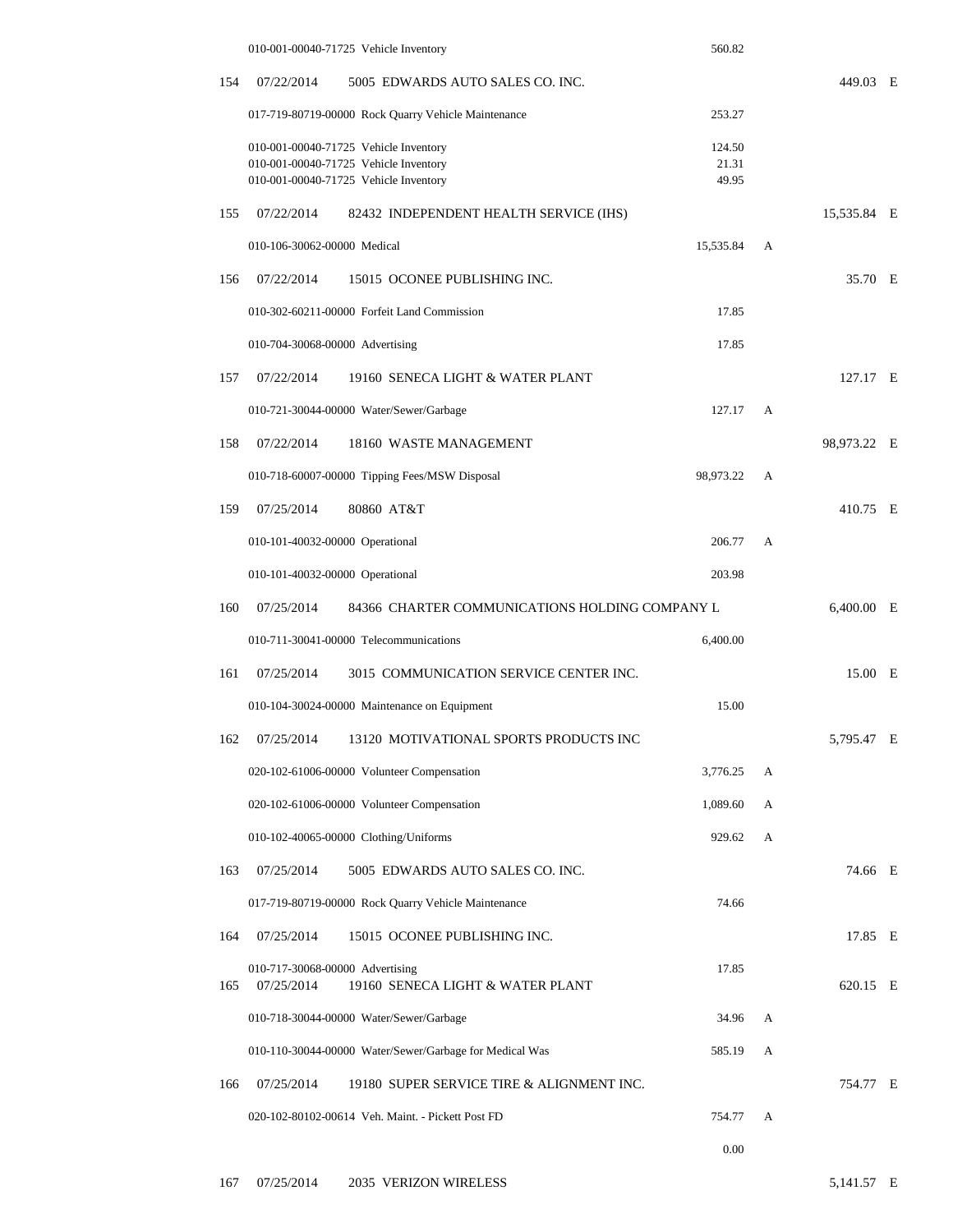|     | 010-102-30041-00000 Telecommunications  |                                                        | 76.02    | A |            |  |
|-----|-----------------------------------------|--------------------------------------------------------|----------|---|------------|--|
|     | 010-105-30041-00000 Telecommunications  |                                                        | 38.01    | A |            |  |
|     |                                         | 010-202-50845-00000 Capital IT Equip/Software          | 38.01    | A |            |  |
|     |                                         | 010-202-50845-00000 Capital IT Equip/Software          | 38.01    | A |            |  |
|     |                                         | 010-202-50845-00000 Capital IT Equip/Software          | 38.01    | A |            |  |
|     |                                         | 010-202-50845-00000 Capital IT Equip/Software          | 38.01    | A |            |  |
|     | 010-206-30041-00000 Telecommunications  |                                                        | 38.01    | A |            |  |
|     | 010-709-30041-00000 Telecommunications  |                                                        | 3,818.07 | A |            |  |
|     | 010-711-30041-00000 Telecommunications  |                                                        | 38.01    | А |            |  |
|     | 017-719-30041-00000 Telecommunications  |                                                        | 104.42   | А |            |  |
|     |                                         | 020-102-30041-00601 Telephone Oakway FD                | 76.02    | А |            |  |
|     |                                         | 020-102-30041-00608 Telephone Fair Play FD             | 76.02    | A |            |  |
|     |                                         | 020-102-30041-00610 Telecommunications - Cleveland FD  | 208.84   | A |            |  |
|     |                                         | 020-102-30041-00612 Telephone Friendship FD            | 38.01    | A |            |  |
|     |                                         | 020-102-30041-00613 Telephone Cross Roads FD           | 76.02    | A |            |  |
|     |                                         | 020-102-30041-00614 Telephone-Pickett Post FD          | 38.05    | A |            |  |
|     |                                         | 020-102-30041-00615 Telephone South Union FD           | 114.03   | A |            |  |
|     | 020-102-30041-00620 Telephone - Haz-Mat |                                                        | 38.01    | A |            |  |
|     | 010-707-40031-00000 Small Capital       |                                                        | 211.99   |   |            |  |
| 168 | 07/25/2014                              | 22015 VULCAN SIGNS INC.                                |          |   | 196.48 E   |  |
|     | 010-601-40031-00000 Small Equipment     |                                                        | 196.48   | A |            |  |
| 169 | 07/28/2014                              | 80860 AT&T                                             |          |   | 9.496.17 E |  |
|     |                                         | 225-104-30041-36000 Telecommunications-AT&T            | 9,496.17 | A |            |  |
| 170 | 07/28/2014                              | 13120 MOTIVATIONAL SPORTS PRODUCTS INC                 |          |   | 3,402.34 E |  |
|     | 010-101-40065-00000 Clothing Uniforms   |                                                        | 228.96   | А |            |  |
|     |                                         | 020-102-61006-00000 Volunteer Compensation             | 1,682.75 | А |            |  |
|     |                                         | 020-102-61006-00000 Volunteer Compensation             | 1,490.63 | A |            |  |
| 171 | 07/28/2014                              | 5005 EDWARDS AUTO SALES CO. INC.                       |          |   | 40.04 E    |  |
|     | 010-001-00040-71725 Vehicle Inventory   |                                                        | 40.04    | A |            |  |
| 172 | 07/28/2014                              | 19160 SENECA LIGHT & WATER PLANT                       |          |   | 394.25 E   |  |
|     |                                         | 010-203-30044-00000 Water/Sewer/Garbage                | 394.25   | A |            |  |
| 173 | 07/28/2014                              | 22015 VULCAN SIGNS INC.                                |          |   | 898.77 E   |  |
|     | 010-601-40031-00000 Small Equipment     |                                                        | 898.77   | А |            |  |
| 174 | 07/30/2014                              | 82505 ALLAN DEARTH & SONS GENERATOR SALES INC          |          |   | 499.29 E   |  |
|     |                                         | 010-104-30024-00000 Maintenance on Equipment           | 499.29   |   |            |  |
| 175 | 07/30/2014                              | 2400 AT&T                                              |          |   | 7,272.00 E |  |
|     |                                         | 010-001-00020-71115 Accounts Rec Prob/Parole Telephone | 142.02   |   |            |  |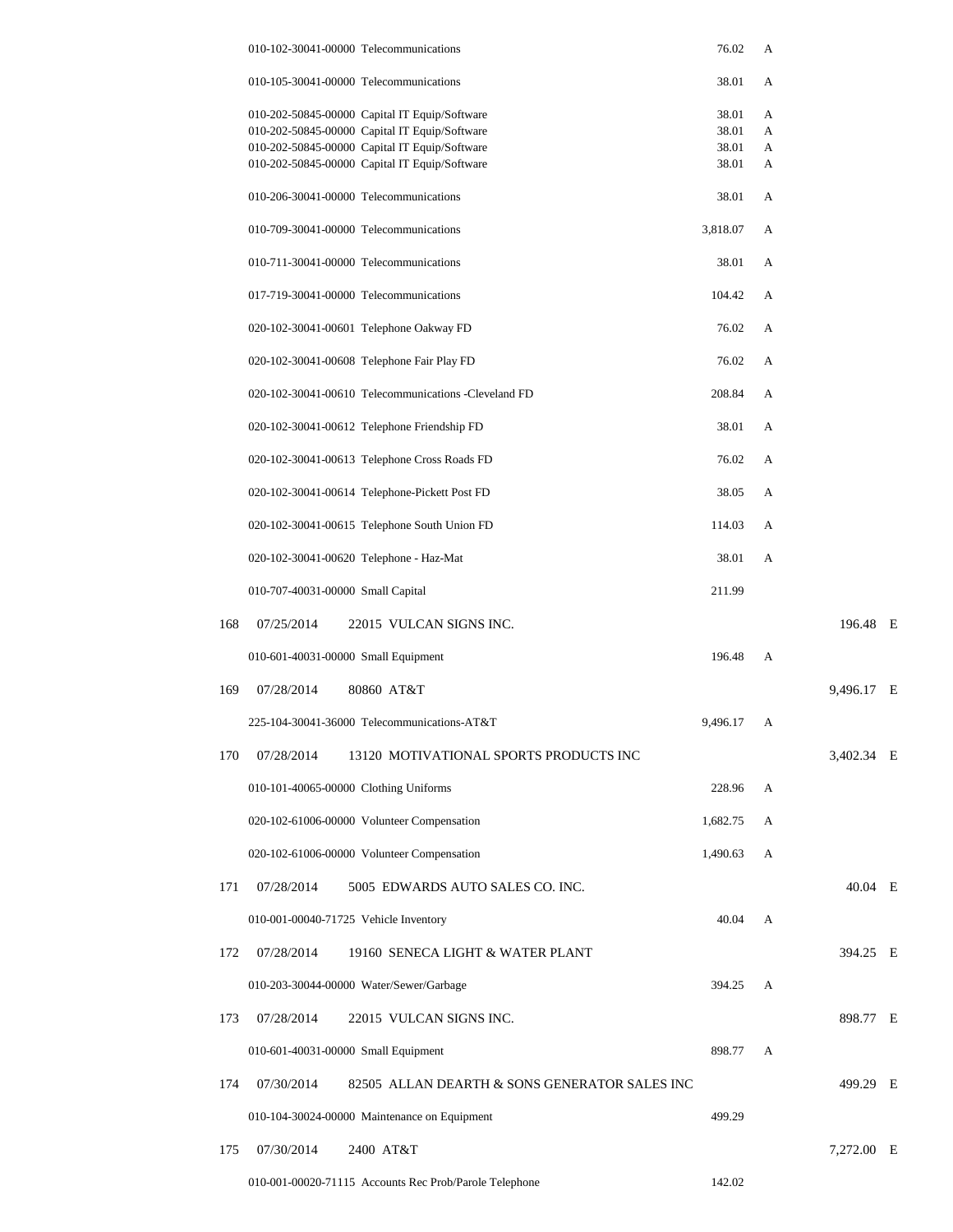|     | 010-001-00020-71116 Health Department HHS               | 4.00     |   |            |  |
|-----|---------------------------------------------------------|----------|---|------------|--|
|     | 010-001-00020-71117 Environmental Health Telephone      | 52.00    |   |            |  |
|     | 010-001-00020-71119 Accounts Rec Wal/Sen Health Dept    | 212.15   |   |            |  |
|     | 010-001-00020-71129 Accounts Rec Anderson Solicitor     | 2.30     |   |            |  |
|     | 010-402-30041-00000 Telecommunications                  | 247.33   |   |            |  |
|     | 010-403-30041-00000 Telecommunications                  | 118.67   |   |            |  |
|     | 010-709-30041-00000 Telecommunications                  | 6,437.84 |   |            |  |
|     | 017-719-30041-00000 Telecommunications                  | 55.69    |   |            |  |
| 176 | 07/30/2014<br>80860 AT&T                                |          |   | 9,364.25 E |  |
|     | 225-104-30041-36000 Telecommunications-AT&T             | 9,364.25 |   |            |  |
|     |                                                         | 0.00     |   |            |  |
| 177 | 07/30/2014<br>2040 BLUE RIDGE ELECTRIC COOP INC.        |          |   | 2,544.47 E |  |
|     | 010-720-30043-00000 Electricity                         | 35.12    | А |            |  |
|     | 010-720-30043-00000 Electricity                         | 14.75    | A |            |  |
|     | 010-720-30043-00000 Electricity                         | 803.90   | A |            |  |
|     | 010-720-30043-00000 Electricity                         | 104.48   | А |            |  |
|     | 010-720-30043-00000 Electricity                         | 163.84   | А |            |  |
|     | 010-720-30043-00000 Electricity                         | 72.61    | A |            |  |
|     | 010-720-30043-00000 Electricity                         | 79.49    | A |            |  |
|     | 010-720-30043-00000 Electricity                         | 112.36   | А |            |  |
|     | 010-720-30043-00000 Electricity                         | 56.23    | А |            |  |
|     | 010-102-30043-00000 ELECTRICITY                         | 335.82   | А |            |  |
|     | 010-102-30043-00000 ELECTRICITY                         | 37.12    | A |            |  |
|     | 010-102-30043-00000 ELECTRICITY                         | 57.19    |   |            |  |
|     | 010-102-30043-00000 ELECTRICITY                         | 34.07    | A |            |  |
|     | 020-102-30043-00000 Electricity                         | 127.48   | A |            |  |
|     | 010-102-30043-00000 ELECTRICITY                         | 15.64    |   |            |  |
|     | 010-104-30043-00000 Electricity                         | 68.61    | A |            |  |
|     | 010-707-30043-00001 Electricity Commerce Center         | 184.60   |   |            |  |
|     | 010-202-30043-62052 Electricity-Lawrence Br. Rec. Area  | 38.90    | A |            |  |
|     | 010-104-30043-00000 Electricity                         | 39.00    |   |            |  |
|     | 020-102-30043-00000 Electricity                         | 52.12    |   |            |  |
|     | 010-202-30043-62053 Electricity-Mullins Ford Landing    | 111.14   |   |            |  |
| 178 | 07/30/2014<br>6005 FORT HILL NATURAL GAS AUTHORIT       |          |   | 5,082.44 E |  |
|     | 010-714-84707-00000 Gas & Fuel Oil Econ Devlop Building | 12.72    |   |            |  |
|     | 010-714-84729-00000 Gas & Fuel Oil Brown Building       | 26.47    |   |            |  |